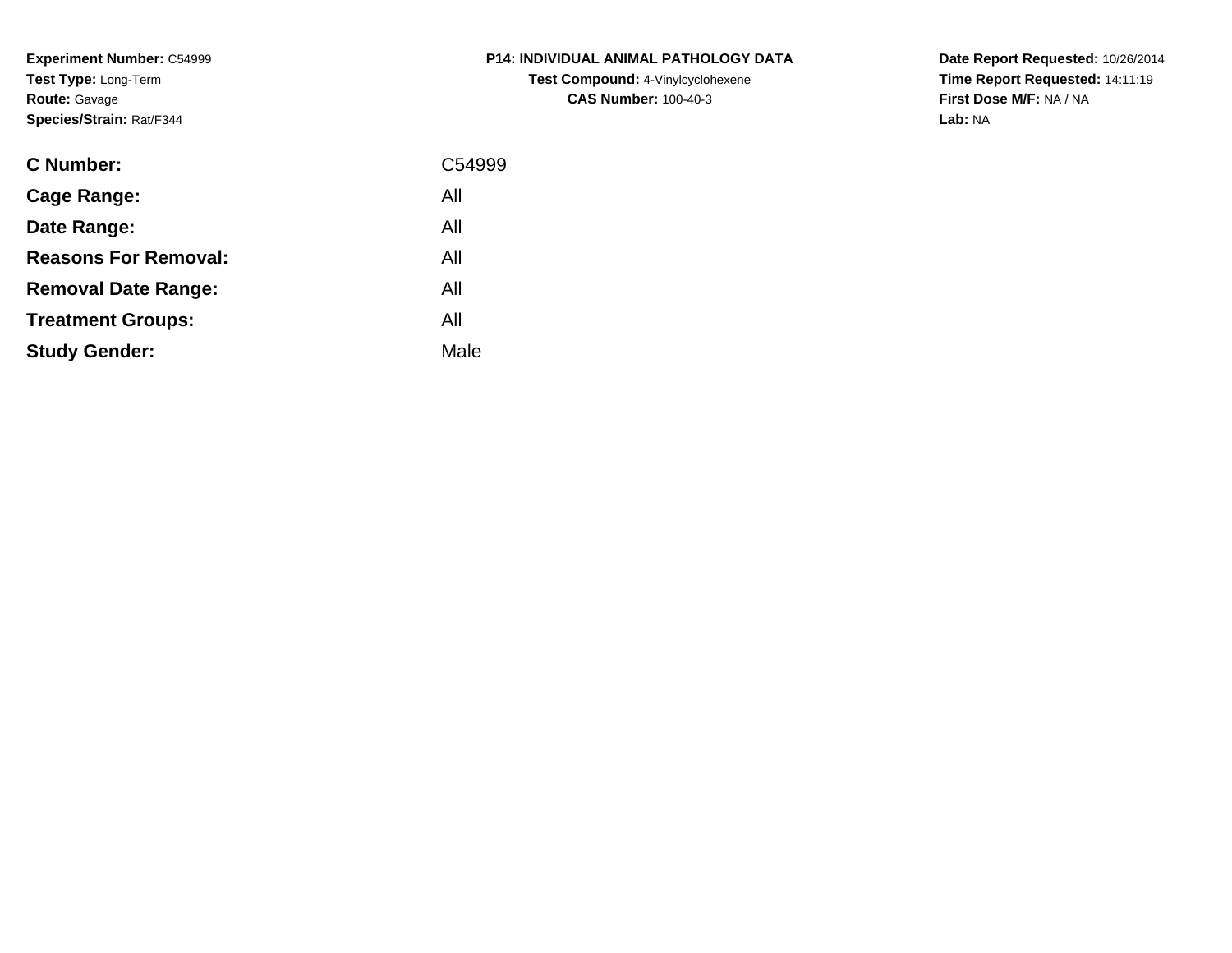**Test Type:** Long-Term

**Route:** Gavage

**Species/Strain:** Rat/F344

#### **P14: INDIVIDUAL ANIMAL PATHOLOGY DATA**

**Test Compound:** 4-Vinylcyclohexene**CAS Number:** 100-40-3

| <b>ANIMAL ID: 1_001</b> | <b>TRT#: 1</b>            | <b>SEX: Male</b>                 | DAY ON TEST: |  |
|-------------------------|---------------------------|----------------------------------|--------------|--|
|                         | <b>DOSE: 400.0 MG/KG</b>  | <b>DISP: Moribund Sacrifice</b>  | HISTO:       |  |
| <b>OBSERVATIONS</b>     |                           |                                  |              |  |
| Adrenal gland           | Medulla                   | Hyperplasia, Focal               |              |  |
| Heart                   | Myocardium Nos            | Degeneration, Nos                |              |  |
| Kidney                  |                           | Fibrosis, Focal                  |              |  |
|                         |                           | Hemosiderosis                    |              |  |
|                         |                           | Mineralization                   |              |  |
|                         |                           | Nephropathy                      |              |  |
| Liver                   |                           | Cytoplasmic Change, Eosinophilic |              |  |
|                         | <b>Bile Duct</b>          | Hyperplasia, Nos                 |              |  |
|                         | Centrilobular             | Necrosis, Nos                    |              |  |
| Pituitary gland         | <b>Anterior Pituitary</b> | Cyst, Nos                        |              |  |
| Preputial gland         |                           | Adenoma, Nos                     |              |  |
| Testis                  |                           | <b>Interstitial-Cell Tumor</b>   |              |  |
| Thyroid                 |                           | Hyperplasia, C Cell              |              |  |
| PRIMARY CAUSE OF DEATH  |                           |                                  |              |  |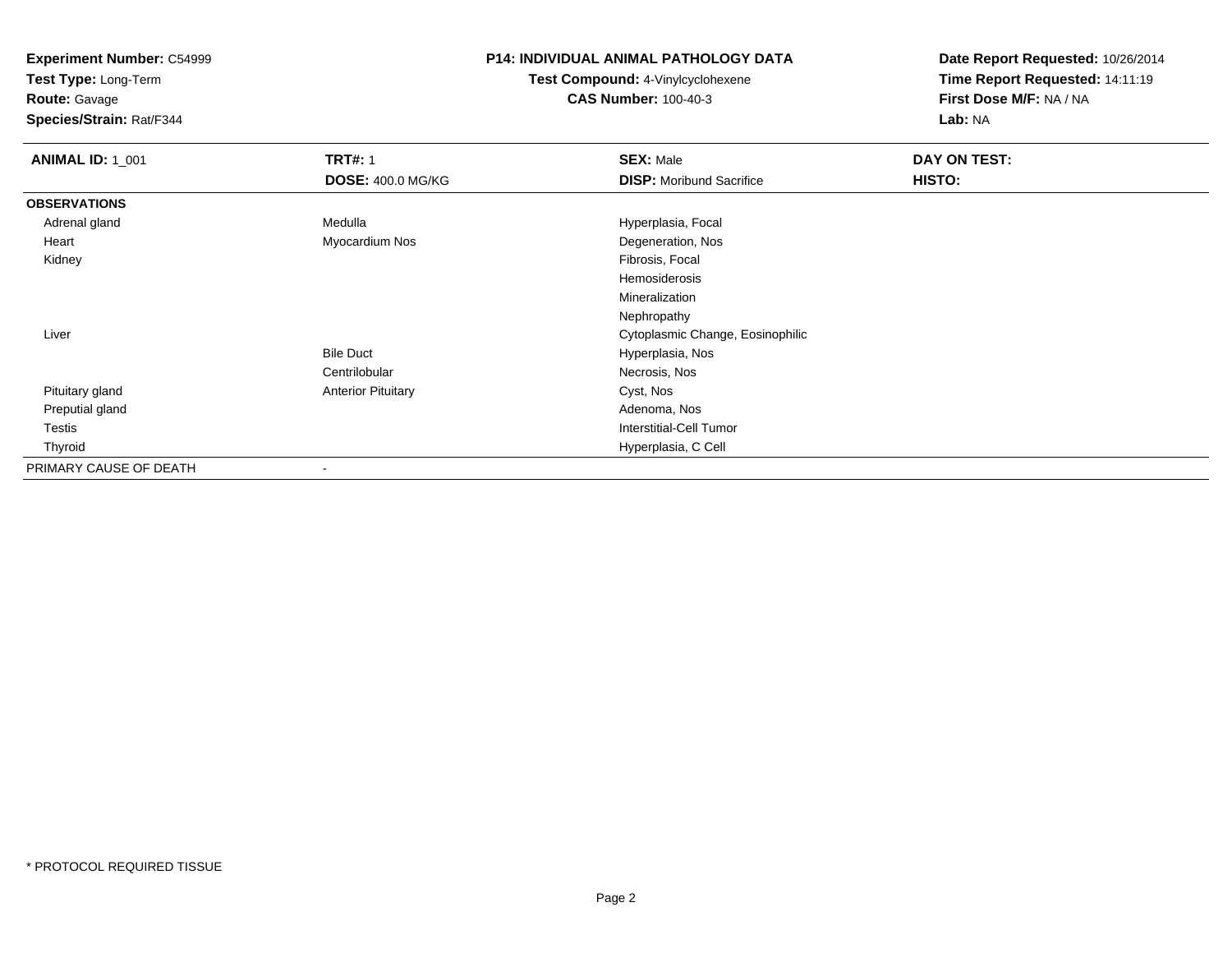**Test Type:** Long-Term

# **Route:** Gavage

**Species/Strain:** Rat/F344

### **P14: INDIVIDUAL ANIMAL PATHOLOGY DATA**

# **Test Compound:** 4-Vinylcyclohexene**CAS Number:** 100-40-3

| <b>ANIMAL ID: 1_002</b> | <b>TRT#: 1</b>           | <b>SEX: Male</b>                 | DAY ON TEST: |  |
|-------------------------|--------------------------|----------------------------------|--------------|--|
|                         | <b>DOSE: 400.0 MG/KG</b> | <b>DISP:</b> Moribund Sacrifice  | HISTO:       |  |
| <b>OBSERVATIONS</b>     |                          |                                  |              |  |
| Heart                   | Myocardium Nos           | Degeneration, Nos                |              |  |
| Intestine Large         | Mucosa, Rectum           | Mineralization                   |              |  |
| Kidney                  |                          | Nephropathy                      |              |  |
| Liver                   |                          | Cytoplasmic Change, Eosinophilic |              |  |
| Nasal cavity            |                          | Inflammation, Suppurative        |              |  |
| Pancreas                |                          | Atrophy, Nos                     |              |  |
| Prostate                |                          | Fibrosis, Focal                  |              |  |
|                         |                          | Inflammation, Chronic            |              |  |
| Skin                    |                          | Squamous Cell Papilloma          |              |  |
| Spleen                  |                          | Arteriosclerosis, Nos            |              |  |
|                         |                          | Atrophy, Focal                   |              |  |
| Stomach                 | Forestomach              | Ulcer, Nos                       |              |  |
| Testis                  |                          | Interstitial-Cell Tumor          |              |  |
| Thyroid                 |                          | Hyperplasia, C Cell              |              |  |
| Unspecified             | Multiple Organs Nos      | Leukemia, Mononuclear Cell       |              |  |
| PRIMARY CAUSE OF DEATH  |                          |                                  |              |  |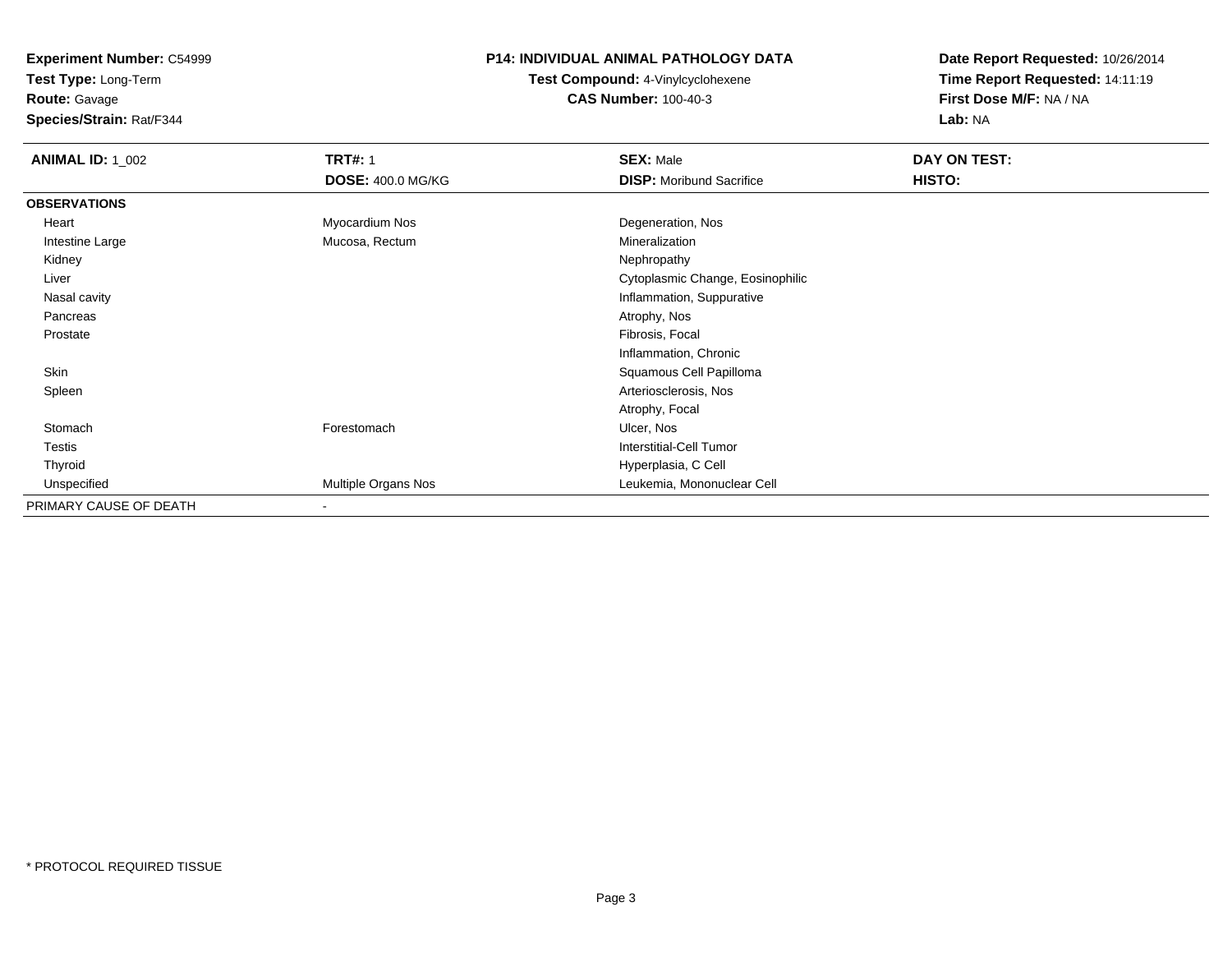**Test Type:** Long-Term

**Route:** Gavage

**Species/Strain:** Rat/F344

### **P14: INDIVIDUAL ANIMAL PATHOLOGY DATA**

**Test Compound:** 4-Vinylcyclohexene**CAS Number:** 100-40-3

| <b>ANIMAL ID: 1_003</b> | <b>TRT#: 1</b>             | <b>SEX: Male</b>                | DAY ON TEST: |
|-------------------------|----------------------------|---------------------------------|--------------|
|                         | <b>DOSE: 400.0 MG/KG</b>   | <b>DISP: Terminal Sacrifice</b> | HISTO:       |
| <b>OBSERVATIONS</b>     |                            |                                 |              |
| Adrenal gland           | Medulla                    | Hyperplasia, Focal              |              |
| Eye                     | Iris                       | Leiomyoma                       |              |
| Heart                   | Myocardium Nos             | Degeneration, Nos               |              |
| Intestine Large         | Muscularis Propria, Rectum | Mineralization                  |              |
| Kidney                  |                            | Nephropathy                     |              |
| Liver                   | <b>Bile Duct</b>           | Hyperplasia, Nos                |              |
| Nasal cavity            |                            | Inflammation, Suppurative       |              |
| Pituitary gland         | <b>Anterior Pituitary</b>  | Hyperplasia, Focal              |              |
| Preputial gland         |                            | Inflammation, Chronic           |              |
| Prostate                |                            | Hypertrophy, Focal              |              |
|                         |                            | Inflammation, Chronic           |              |
| <b>Testis</b>           |                            | <b>Interstitial-Cell Tumor</b>  |              |
| Thyroid                 |                            | Hyperplasia, C Cell             |              |
|                         |                            | Hyperplasia, Follicular Cell    |              |
| PRIMARY CAUSE OF DEATH  | $\blacksquare$             |                                 |              |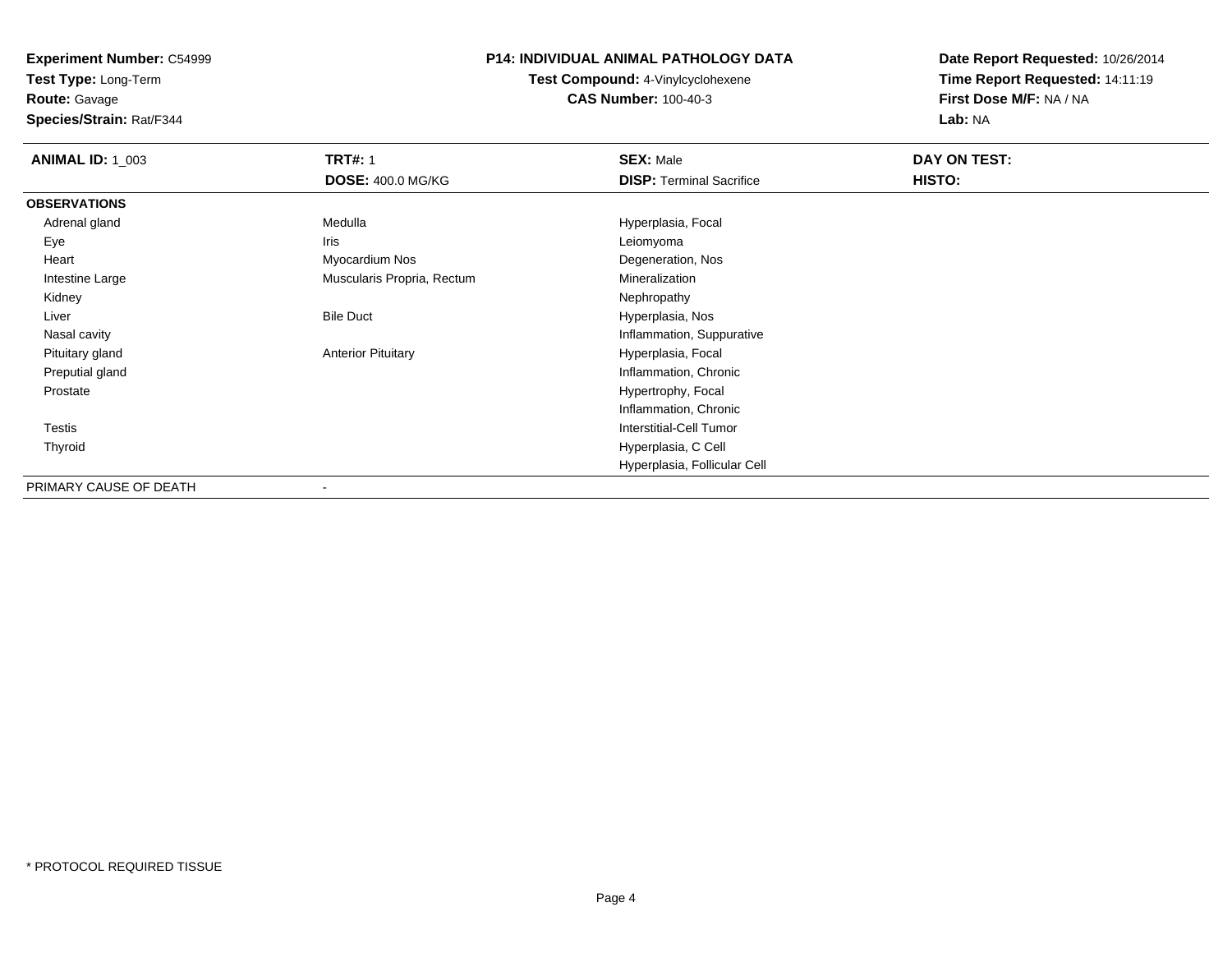**Test Type:** Long-Term

**Route:** Gavage

**Species/Strain:** Rat/F344

# **P14: INDIVIDUAL ANIMAL PATHOLOGY DATA**

**Test Compound:** 4-Vinylcyclohexene**CAS Number:** 100-40-3

| <b>ANIMAL ID: 1_005</b> | <b>TRT#: 1</b>            | <b>SEX: Male</b>                | DAY ON TEST: |  |
|-------------------------|---------------------------|---------------------------------|--------------|--|
|                         | <b>DOSE: 400.0 MG/KG</b>  | <b>DISP: Terminal Sacrifice</b> | HISTO:       |  |
| <b>OBSERVATIONS</b>     |                           |                                 |              |  |
| Adrenal gland           | Cortex Nos                | Lipoidosis                      |              |  |
| Eye                     | Retina                    | Atrophy, Nos                    |              |  |
|                         |                           | Cataract                        |              |  |
| Heart                   | Myocardium Nos            | Degeneration, Nos               |              |  |
| Kidney                  |                           | Nephropathy                     |              |  |
| Liver                   | <b>Bile Duct</b>          | Hyperplasia, Nos                |              |  |
| Pituitary gland         | <b>Anterior Pituitary</b> | Hyperplasia, Focal              |              |  |
| Prostate                |                           | Hypertrophy, Focal              |              |  |
| Skin                    | Lip Nos                   | Inflammation, Chronic Focal     |              |  |
| <b>Testis</b>           |                           | Interstitial-Cell Tumor         |              |  |
| Thyroid                 |                           | Hyperplasia, C Cell             |              |  |
| PRIMARY CAUSE OF DEATH  | $\blacksquare$            |                                 |              |  |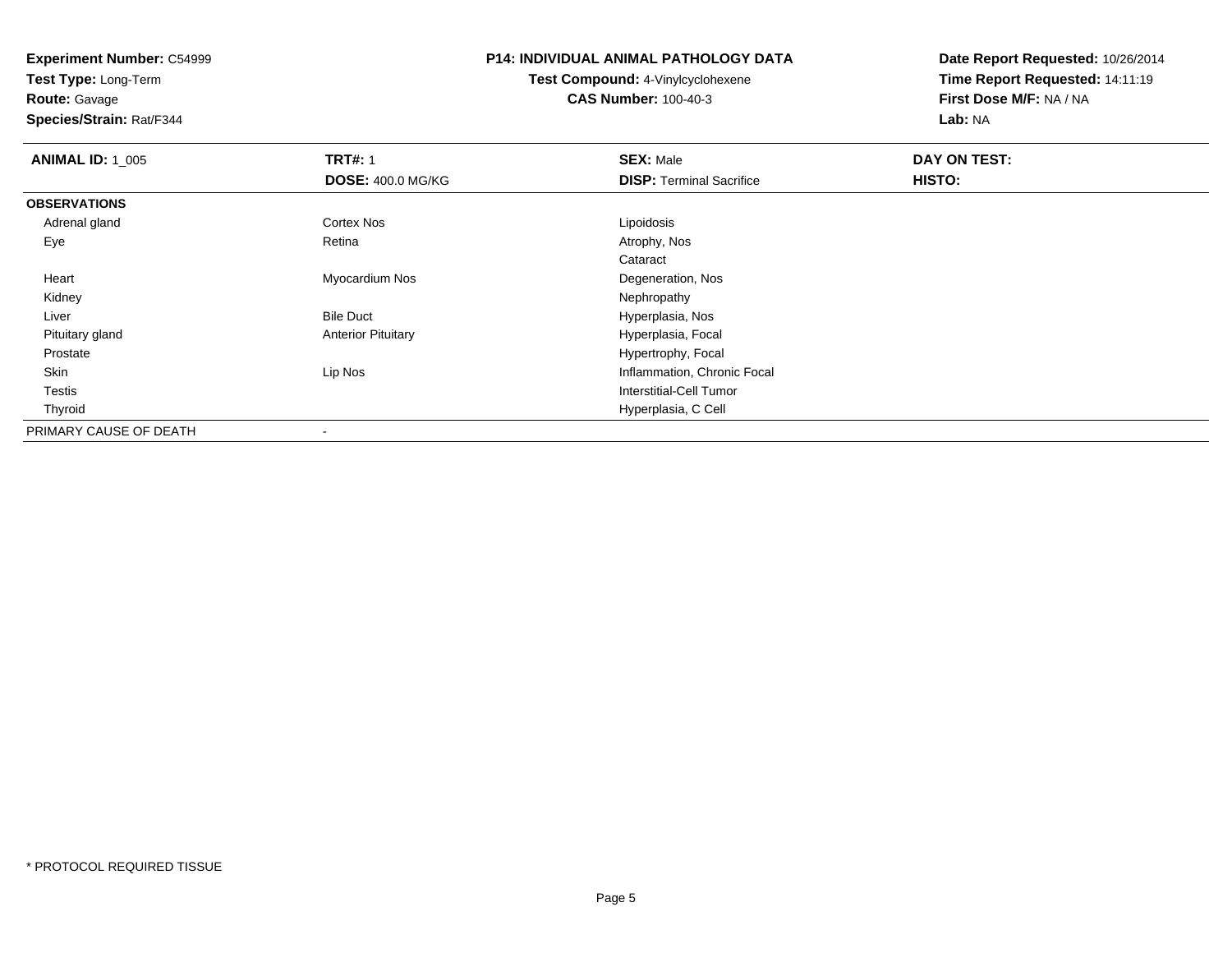| <b>Experiment Number: C54999</b><br>Test Type: Long-Term<br><b>Route: Gavage</b><br>Species/Strain: Rat/F344 |                          | <b>P14: INDIVIDUAL ANIMAL PATHOLOGY DATA</b><br>Test Compound: 4-Vinylcyclohexene<br><b>CAS Number: 100-40-3</b> | Date Report Requested: 10/26/2014<br>Time Report Requested: 14:11:19<br>First Dose M/F: NA / NA<br>Lab: NA |
|--------------------------------------------------------------------------------------------------------------|--------------------------|------------------------------------------------------------------------------------------------------------------|------------------------------------------------------------------------------------------------------------|
| <b>ANIMAL ID: 1 006</b>                                                                                      | <b>TRT#: 1</b>           | <b>SEX: Male</b>                                                                                                 | DAY ON TEST:                                                                                               |
|                                                                                                              | <b>DOSE: 400.0 MG/KG</b> | <b>DISP:</b> Natural Death                                                                                       | HISTO:                                                                                                     |
| <b>OBSERVATIONS</b>                                                                                          |                          |                                                                                                                  |                                                                                                            |
| Heart                                                                                                        | Myocardium Nos           | Degeneration, Nos                                                                                                |                                                                                                            |
| Kidney                                                                                                       |                          | Nephropathy                                                                                                      |                                                                                                            |
| Liver                                                                                                        |                          | Cytoplasmic Change, Eosinophilic                                                                                 |                                                                                                            |
|                                                                                                              | <b>Bile Duct</b>         | Hyperplasia, Nos                                                                                                 |                                                                                                            |
| Pancreas                                                                                                     |                          | Atrophy, Nos                                                                                                     |                                                                                                            |
| Prostate                                                                                                     |                          | Hypertrophy, Focal                                                                                               |                                                                                                            |
| Testis                                                                                                       |                          | Interstitial-Cell Tumor                                                                                          |                                                                                                            |
| PRIMARY CAUSE OF DEATH                                                                                       | $\,$                     |                                                                                                                  |                                                                                                            |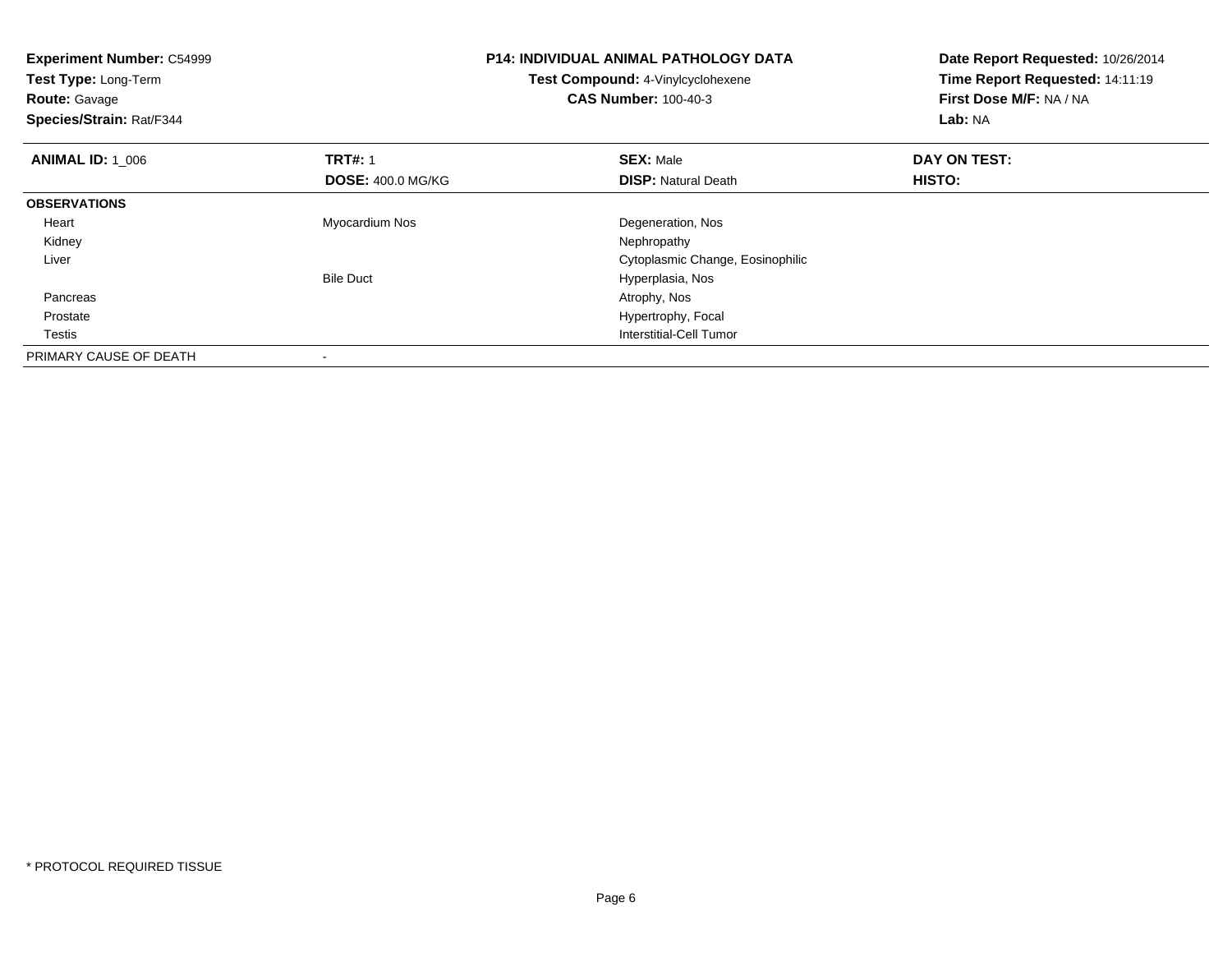| <b>Experiment Number: C54999</b><br>Test Type: Long-Term<br><b>Route: Gavage</b><br>Species/Strain: Rat/F344 |                           | <b>P14: INDIVIDUAL ANIMAL PATHOLOGY DATA</b><br><b>Test Compound: 4-Vinylcyclohexene</b><br><b>CAS Number: 100-40-3</b> | Date Report Requested: 10/26/2014<br>Time Report Requested: 14:11:19<br>First Dose M/F: NA / NA<br>Lab: NA |  |
|--------------------------------------------------------------------------------------------------------------|---------------------------|-------------------------------------------------------------------------------------------------------------------------|------------------------------------------------------------------------------------------------------------|--|
| <b>ANIMAL ID: 1 007</b>                                                                                      | <b>TRT#: 1</b>            | <b>SEX: Male</b>                                                                                                        | DAY ON TEST:                                                                                               |  |
|                                                                                                              | <b>DOSE: 400.0 MG/KG</b>  | <b>DISP:</b> Terminal Sacrifice                                                                                         | HISTO:                                                                                                     |  |
| <b>OBSERVATIONS</b>                                                                                          |                           |                                                                                                                         |                                                                                                            |  |
| Adrenal gland                                                                                                |                           | Pheochromocytoma                                                                                                        |                                                                                                            |  |
| Heart                                                                                                        | Myocardium Nos            | Degeneration, Nos                                                                                                       |                                                                                                            |  |
| Kidney                                                                                                       |                           | Nephropathy                                                                                                             |                                                                                                            |  |
| Liver                                                                                                        |                           | Cytoplasmic Change, Eosinophilic                                                                                        |                                                                                                            |  |
|                                                                                                              | <b>Bile Duct</b>          | Hyperplasia, Nos                                                                                                        |                                                                                                            |  |
| Pituitary gland                                                                                              | <b>Anterior Pituitary</b> | Adenoma, Nos                                                                                                            |                                                                                                            |  |
| Testis                                                                                                       |                           | Interstitial-Cell Tumor                                                                                                 |                                                                                                            |  |
| Thyroid                                                                                                      |                           | Hyperplasia, C Cell                                                                                                     |                                                                                                            |  |
| PRIMARY CAUSE OF DEATH                                                                                       |                           |                                                                                                                         |                                                                                                            |  |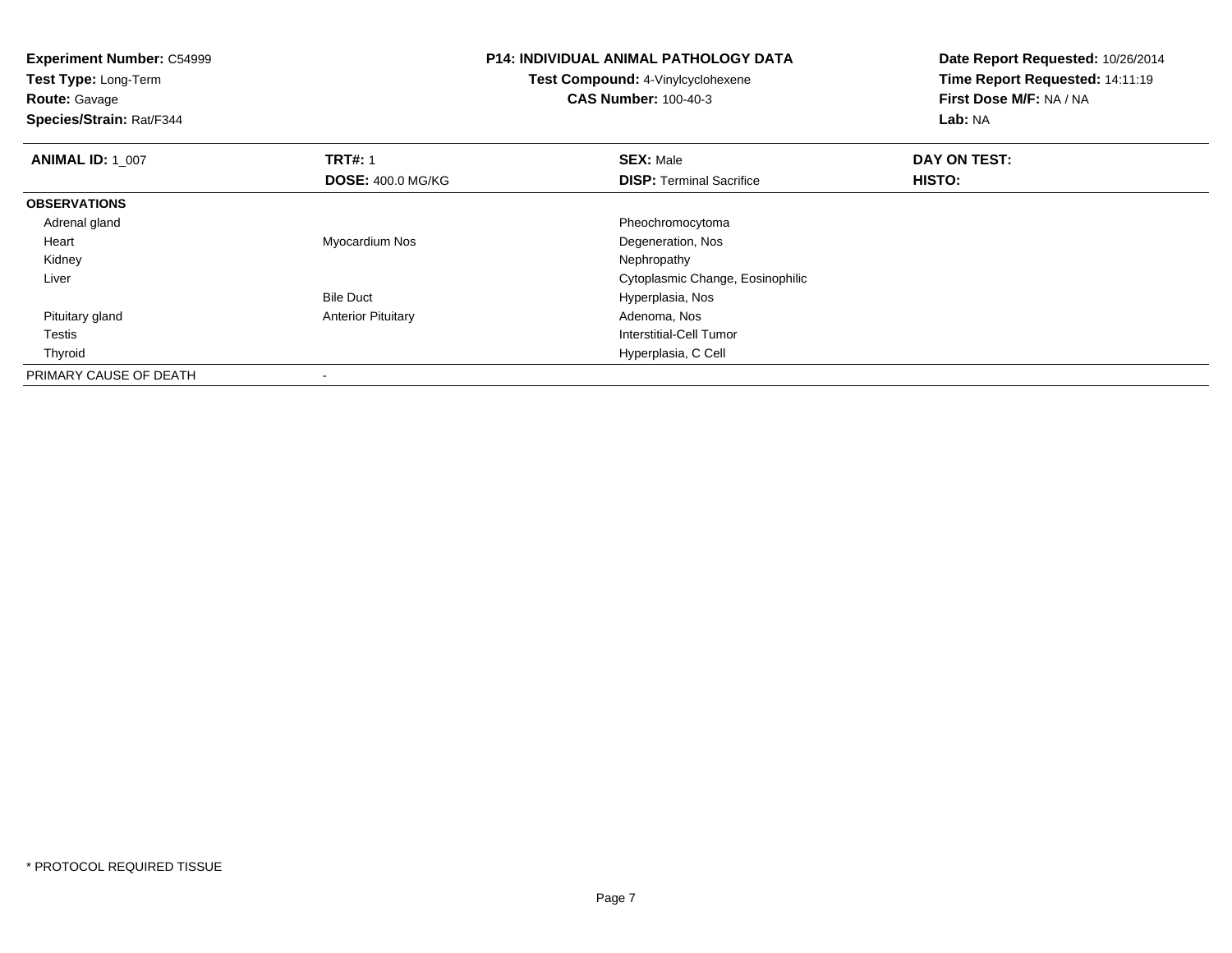**Experiment Number:** C54999**Test Type:** Long-Term**Route:** Gavage **Species/Strain:** Rat/F344**P14: INDIVIDUAL ANIMAL PATHOLOGY DATATest Compound:** 4-Vinylcyclohexene**CAS Number:** 100-40-3**Date Report Requested:** 10/26/2014**Time Report Requested:** 14:11:19**First Dose M/F:** NA / NA**Lab:** NA**ANIMAL ID: 1\_009 9 TRT#:** 1 **SEX:** Male **SEX:** Male **DAY ON TEST: DOSE:** 400.0 MG/KG**DISP:** Natural Death **HISTO: OBSERVATIONS** Adrenal glandMedulla **Medulla** Hyperplasia, Focal Hyperplasia, Focal Glioma, Nos Brainn and the contract of the contract of the contract of the contract of the contract of Glioma, Nos Eyee entry the cornea community cornea and the contract of the contract of the contract of the contract of the contract of the contract of the contract of the contract of the contract of the contract of the contract of the co Heart Myocardium NosDegeneration, Nos<br>Nephropathy Kidneyy the control of the control of the control of the control of the control of the control of the control of the control of the control of the control of the control of the control of the control of the control of the contro LiverBile Duct **Hyperplasia**, Nos Pituitary glandAnterior Pituitary **Cyst, Nos**<br>Ear Cyst, Nos SkinSquamous Cell Carcinoma Testis Interstitial-Cell Tumor PRIMARY CAUSE OF DEATH-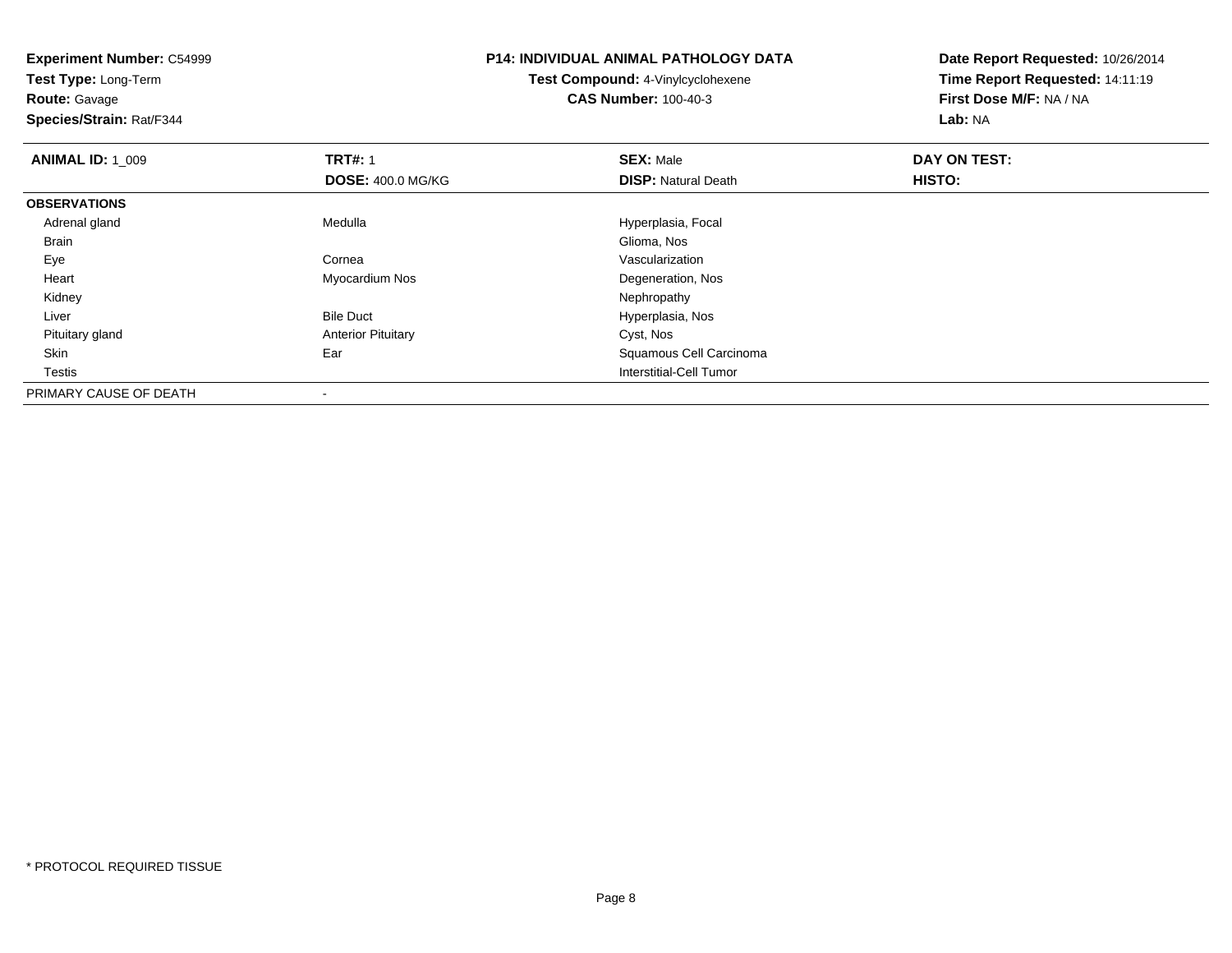| <b>Experiment Number: C54999</b><br>Test Type: Long-Term<br><b>Route: Gavage</b><br>Species/Strain: Rat/F344 |                          | <b>P14: INDIVIDUAL ANIMAL PATHOLOGY DATA</b><br>Test Compound: 4-Vinylcyclohexene<br><b>CAS Number: 100-40-3</b> | Date Report Requested: 10/26/2014<br>Time Report Requested: 14:11:19<br>First Dose M/F: NA / NA<br>Lab: NA |
|--------------------------------------------------------------------------------------------------------------|--------------------------|------------------------------------------------------------------------------------------------------------------|------------------------------------------------------------------------------------------------------------|
| <b>ANIMAL ID: 1 010</b>                                                                                      | <b>TRT#: 1</b>           | <b>SEX: Male</b><br><b>DISP: Natural Death</b>                                                                   | DAY ON TEST:<br>HISTO:                                                                                     |
|                                                                                                              | <b>DOSE: 400.0 MG/KG</b> |                                                                                                                  |                                                                                                            |
| <b>OBSERVATIONS</b>                                                                                          |                          |                                                                                                                  |                                                                                                            |
| Adrenal gland                                                                                                |                          | Pheochromocytoma                                                                                                 |                                                                                                            |
| Bone                                                                                                         | Sternum                  | Osteosclerosis                                                                                                   |                                                                                                            |
| Kidney                                                                                                       |                          | Nephropathy                                                                                                      |                                                                                                            |
| Liver                                                                                                        | <b>Bile Duct</b>         | Hyperplasia, Nos                                                                                                 |                                                                                                            |
| Prostate                                                                                                     |                          | Hypertrophy, Focal                                                                                               |                                                                                                            |
| Spleen                                                                                                       |                          | Hemosiderosis                                                                                                    |                                                                                                            |
| Testis                                                                                                       |                          | Interstitial-Cell Tumor                                                                                          |                                                                                                            |
| PRIMARY CAUSE OF DEATH                                                                                       |                          |                                                                                                                  |                                                                                                            |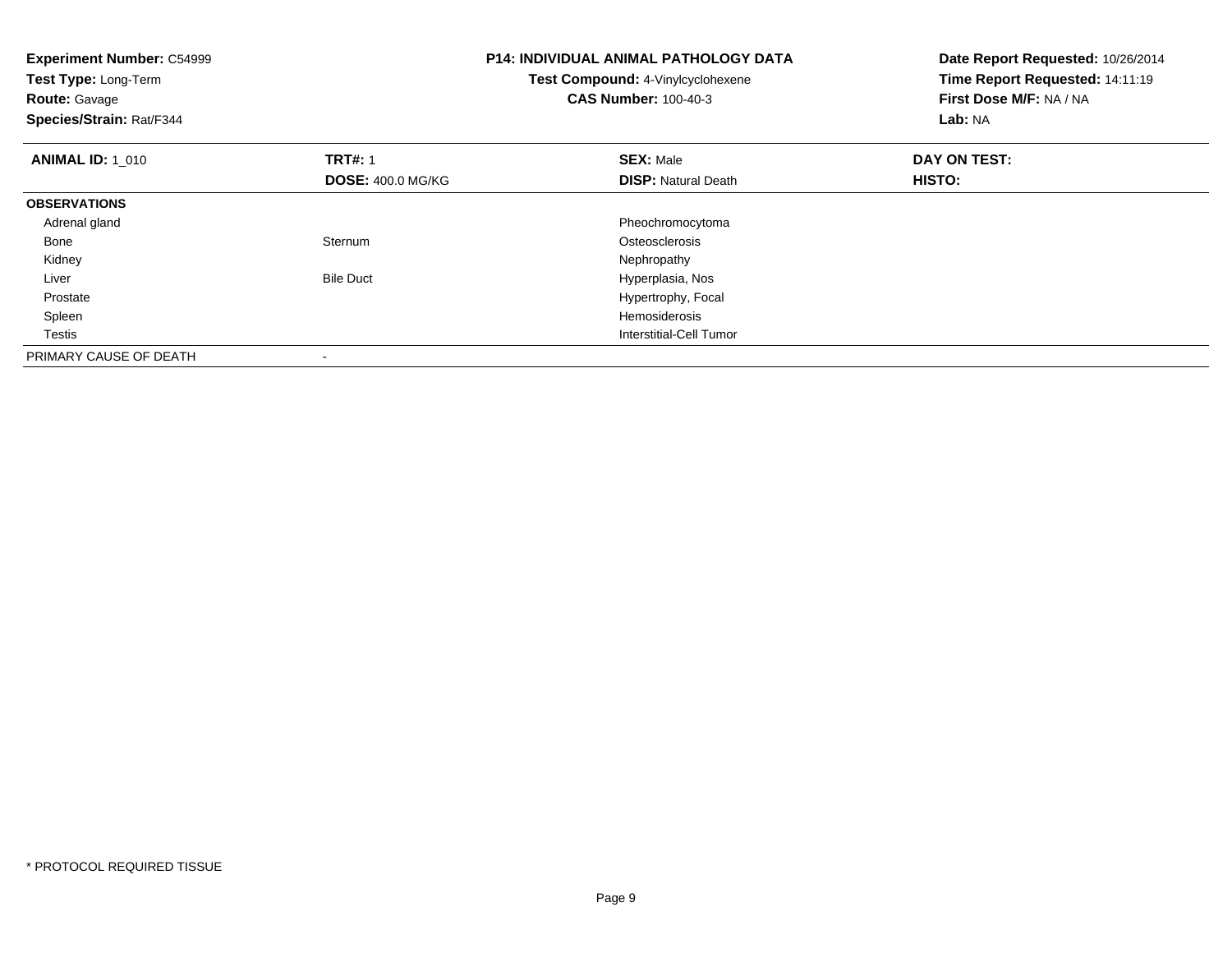| <b>Experiment Number: C54999</b><br>Test Type: Long-Term<br><b>Route: Gavage</b><br>Species/Strain: Rat/F344 |                                            | <b>P14: INDIVIDUAL ANIMAL PATHOLOGY DATA</b><br>Test Compound: 4-Vinylcyclohexene<br><b>CAS Number: 100-40-3</b>                                | Date Report Requested: 10/26/2014<br>Time Report Requested: 14:11:19<br>First Dose M/F: NA / NA<br>Lab: NA |
|--------------------------------------------------------------------------------------------------------------|--------------------------------------------|-------------------------------------------------------------------------------------------------------------------------------------------------|------------------------------------------------------------------------------------------------------------|
| <b>ANIMAL ID: 1 011</b>                                                                                      | <b>TRT#: 1</b><br><b>DOSE: 400.0 MG/KG</b> | <b>SEX: Male</b><br><b>DISP: Natural Death</b>                                                                                                  | DAY ON TEST:<br>HISTO:                                                                                     |
| <b>OBSERVATIONS</b>                                                                                          |                                            |                                                                                                                                                 |                                                                                                            |
| Heart<br>Kidney<br>Liver<br>Testis                                                                           | Myocardium Nos                             | Degeneration, Nos<br>Nephropathy<br>Congestion, Nos<br>Cytoplasmic Change, Eosinophilic<br>Cytoplasmic Vacuolization<br>Interstitial-Cell Tumor |                                                                                                            |
| Thyroid                                                                                                      |                                            | Hyperplasia, C Cell                                                                                                                             |                                                                                                            |
| PRIMARY CAUSE OF DEATH                                                                                       |                                            |                                                                                                                                                 |                                                                                                            |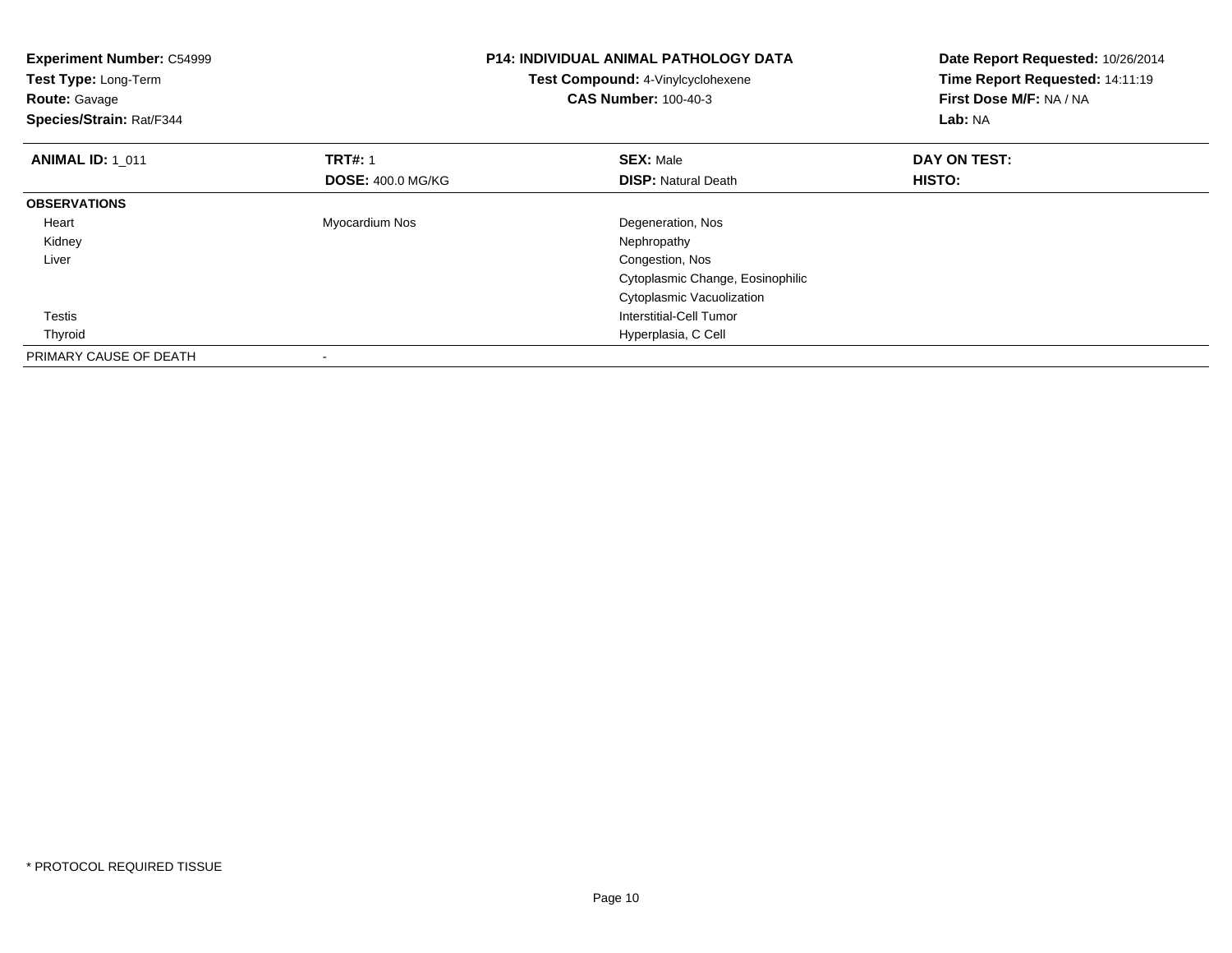| <b>Experiment Number: C54999</b><br>Test Type: Long-Term<br><b>Route: Gavage</b><br>Species/Strain: Rat/F344 |                           | <b>P14: INDIVIDUAL ANIMAL PATHOLOGY DATA</b><br>Test Compound: 4-Vinylcyclohexene<br><b>CAS Number: 100-40-3</b> | Date Report Requested: 10/26/2014<br>Time Report Requested: 14:11:19<br>First Dose M/F: NA / NA<br>Lab: NA |
|--------------------------------------------------------------------------------------------------------------|---------------------------|------------------------------------------------------------------------------------------------------------------|------------------------------------------------------------------------------------------------------------|
| <b>ANIMAL ID: 1 012</b>                                                                                      | <b>TRT#: 1</b>            | <b>SEX: Male</b>                                                                                                 | DAY ON TEST:                                                                                               |
|                                                                                                              | <b>DOSE: 400.0 MG/KG</b>  | <b>DISP: Natural Death</b>                                                                                       | <b>HISTO:</b>                                                                                              |
| <b>OBSERVATIONS</b>                                                                                          |                           |                                                                                                                  |                                                                                                            |
| Heart                                                                                                        | Myocardium Nos            | Degeneration, Nos                                                                                                |                                                                                                            |
| Kidney                                                                                                       |                           | Nephropathy                                                                                                      |                                                                                                            |
| Pituitary gland                                                                                              | <b>Anterior Pituitary</b> | Adenoma, Nos                                                                                                     |                                                                                                            |
| Prostate                                                                                                     |                           | Inflammation, Chronic Suppurative                                                                                |                                                                                                            |
| Testis                                                                                                       |                           | Interstitial-Cell Tumor                                                                                          |                                                                                                            |
| Thyroid                                                                                                      |                           | Hyperplasia, C Cell                                                                                              |                                                                                                            |
| PRIMARY CAUSE OF DEATH                                                                                       |                           |                                                                                                                  |                                                                                                            |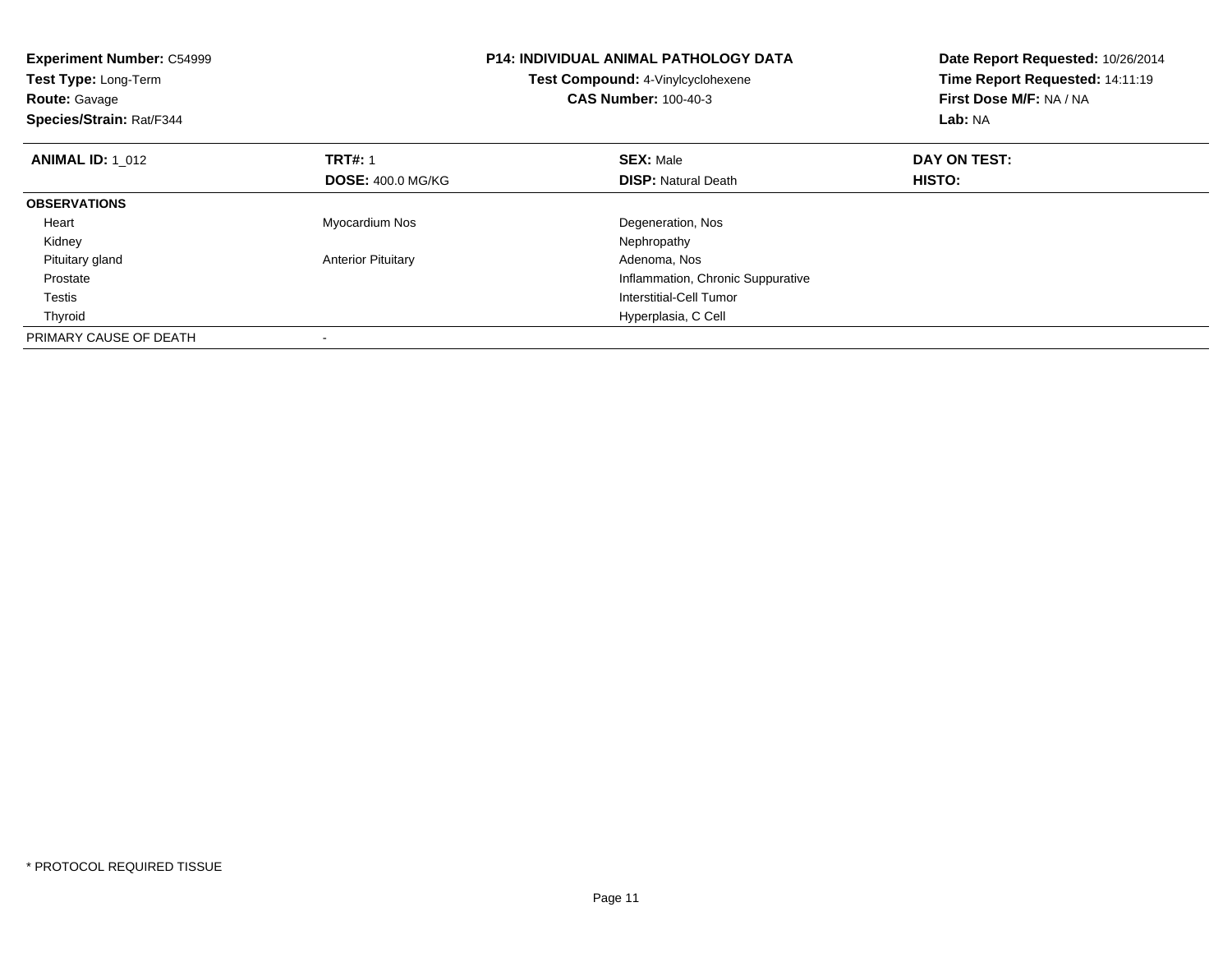**Test Type:** Long-Term

**Route:** Gavage

**Species/Strain:** Rat/F344

### **P14: INDIVIDUAL ANIMAL PATHOLOGY DATA**

**Test Compound:** 4-Vinylcyclohexene**CAS Number:** 100-40-3

| <b>ANIMAL ID: 1_013</b> | <b>TRT#: 1</b>           | <b>SEX: Male</b>                 | DAY ON TEST: |  |
|-------------------------|--------------------------|----------------------------------|--------------|--|
|                         | <b>DOSE: 400.0 MG/KG</b> | <b>DISP: Terminal Sacrifice</b>  | HISTO:       |  |
| <b>OBSERVATIONS</b>     |                          |                                  |              |  |
| Adrenal gland           |                          | Pheochromocytoma                 |              |  |
| Brain                   |                          | Mineralization                   |              |  |
| Eye                     | Retina                   | Atrophy, Nos                     |              |  |
|                         |                          | Cataract                         |              |  |
| Heart                   | Myocardium Nos           | Degeneration, Nos                |              |  |
| Intestine Large         | Mucosa, Rectum           | Mineralization                   |              |  |
| Kidney                  |                          | Nephropathy                      |              |  |
| Liver                   |                          | Angiectasis                      |              |  |
|                         |                          | Cytoplasmic Change, Eosinophilic |              |  |
|                         |                          | Cytoplasmic Vacuolization        |              |  |
| Nasal cavity            |                          | Inflammation, Suppurative        |              |  |
| Pancreas                |                          | Hyperplasia, Focal               |              |  |
| Testis                  |                          | Interstitial-Cell Tumor          |              |  |
| Thyroid                 |                          | Hyperplasia, C Cell              |              |  |
| Unspecified             | Mediastinum Nos          | Granuloma, Nos                   |              |  |
| PRIMARY CAUSE OF DEATH  | $\overline{\phantom{a}}$ |                                  |              |  |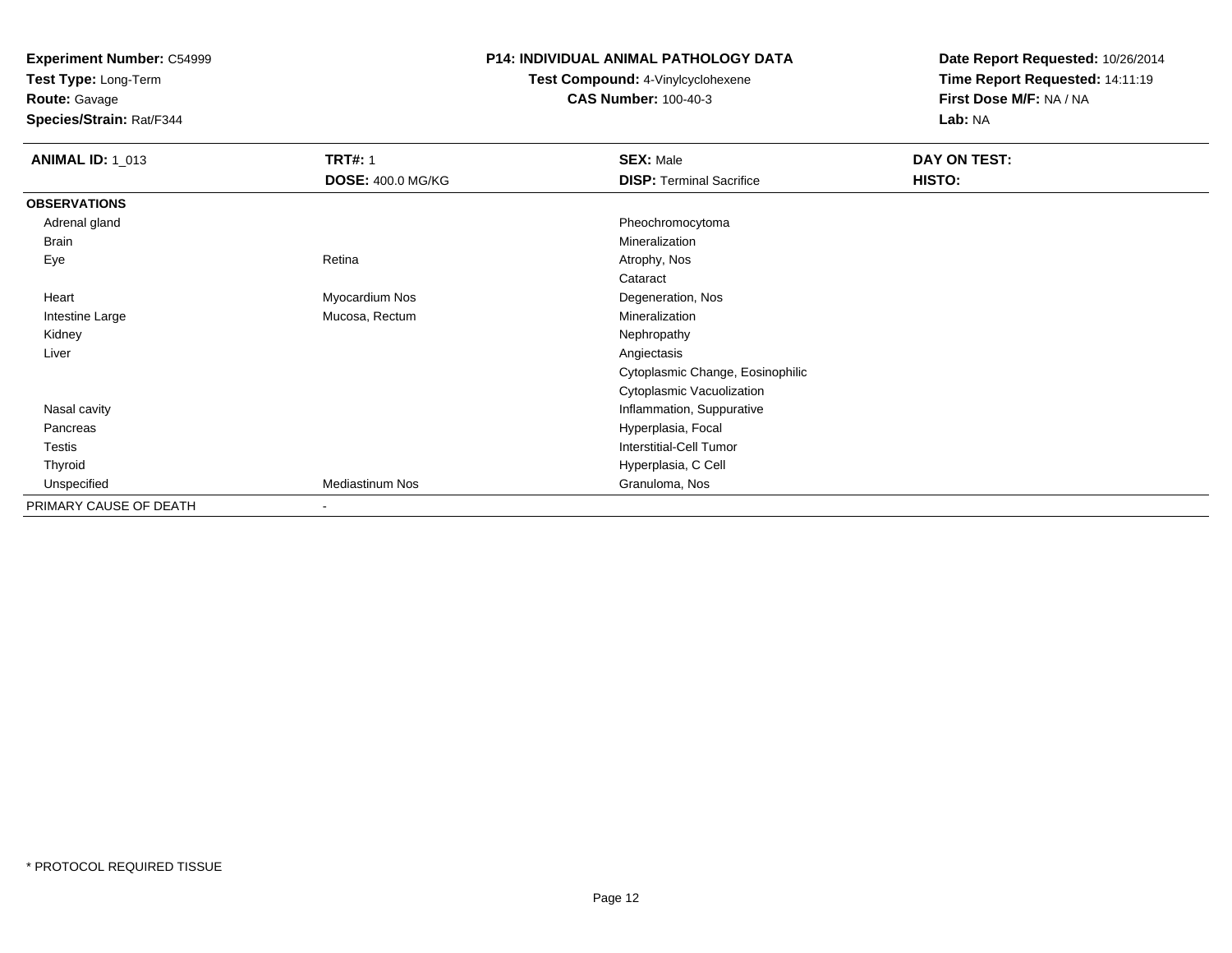| <b>Experiment Number: C54999</b><br><b>Test Type: Long-Term</b><br><b>Route: Gavage</b><br>Species/Strain: Rat/F344 |                          | <b>P14: INDIVIDUAL ANIMAL PATHOLOGY DATA</b><br>Test Compound: 4-Vinylcyclohexene<br><b>CAS Number: 100-40-3</b> | Date Report Requested: 10/26/2014<br>Time Report Requested: 14:11:19<br>First Dose M/F: NA / NA<br>Lab: NA |
|---------------------------------------------------------------------------------------------------------------------|--------------------------|------------------------------------------------------------------------------------------------------------------|------------------------------------------------------------------------------------------------------------|
| <b>ANIMAL ID: 1 015</b>                                                                                             | <b>TRT#: 1</b>           | <b>SEX: Male</b>                                                                                                 | DAY ON TEST:                                                                                               |
|                                                                                                                     | <b>DOSE: 400.0 MG/KG</b> | <b>DISP:</b> Natural Death                                                                                       | HISTO:                                                                                                     |
| <b>OBSERVATIONS</b>                                                                                                 |                          |                                                                                                                  |                                                                                                            |
| Heart                                                                                                               | Myocardium Nos           | Degeneration, Nos                                                                                                |                                                                                                            |
| Kidney                                                                                                              |                          | Nephropathy                                                                                                      |                                                                                                            |
| Liver                                                                                                               | <b>Bile Duct</b>         | Hyperplasia, Nos                                                                                                 |                                                                                                            |
| Stomach                                                                                                             | <b>Glandular Stomach</b> | Lymphocytic Inflammatory Infiltrate                                                                              |                                                                                                            |
| Testis                                                                                                              |                          | Interstitial-Cell Tumor                                                                                          |                                                                                                            |
| PRIMARY CAUSE OF DEATH                                                                                              |                          |                                                                                                                  |                                                                                                            |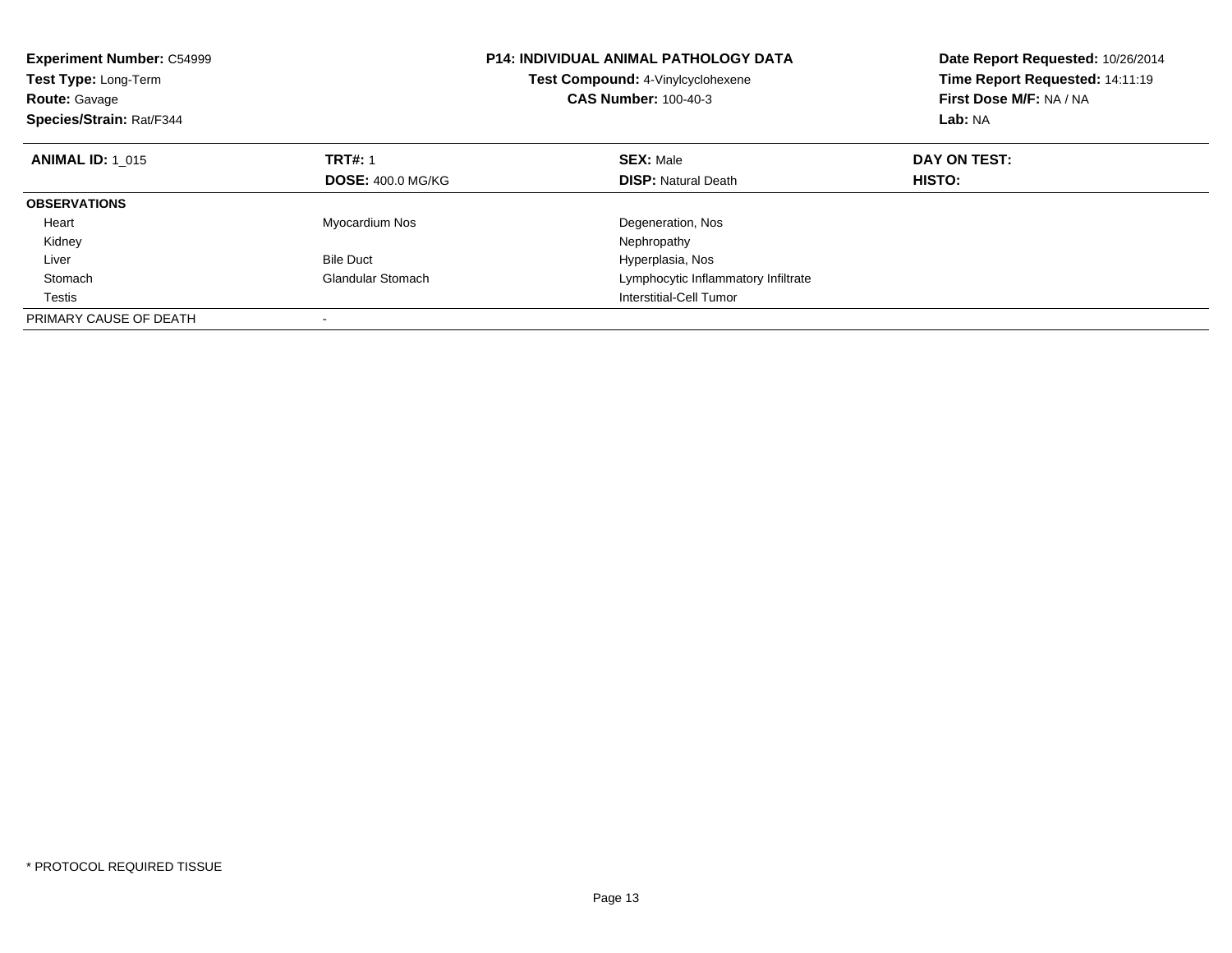| <b>Experiment Number: C54999</b><br>Test Type: Long-Term<br><b>Route: Gavage</b><br>Species/Strain: Rat/F344 | <b>P14: INDIVIDUAL ANIMAL PATHOLOGY DATA</b><br>Test Compound: 4-Vinylcyclohexene<br><b>CAS Number: 100-40-3</b> |                            | Date Report Requested: 10/26/2014<br>Time Report Requested: 14:11:19<br>First Dose M/F: NA / NA<br>Lab: NA |
|--------------------------------------------------------------------------------------------------------------|------------------------------------------------------------------------------------------------------------------|----------------------------|------------------------------------------------------------------------------------------------------------|
| <b>ANIMAL ID: 1_016</b>                                                                                      | <b>TRT#: 1</b>                                                                                                   | <b>SEX: Male</b>           | DAY ON TEST:                                                                                               |
|                                                                                                              | <b>DOSE: 400.0 MG/KG</b>                                                                                         | <b>DISP:</b> Natural Death | HISTO:                                                                                                     |
| <b>OBSERVATIONS</b>                                                                                          |                                                                                                                  |                            |                                                                                                            |
| Heart                                                                                                        | Myocardium Nos                                                                                                   | Degeneration, Nos          |                                                                                                            |
| Kidney                                                                                                       |                                                                                                                  | Nephropathy                |                                                                                                            |
| Liver                                                                                                        | <b>Bile Duct</b>                                                                                                 | Hyperplasia, Nos           |                                                                                                            |
| Pituitary gland                                                                                              | <b>Anterior Pituitary</b>                                                                                        | Cyst, Nos                  |                                                                                                            |
|                                                                                                              | <b>Anterior Pituitary</b>                                                                                        | Hyperplasia, Focal         |                                                                                                            |
| Preputial gland                                                                                              |                                                                                                                  | Adenoma, Nos               |                                                                                                            |
| Testis                                                                                                       |                                                                                                                  | Interstitial-Cell Tumor    |                                                                                                            |
| PRIMARY CAUSE OF DEATH                                                                                       |                                                                                                                  |                            |                                                                                                            |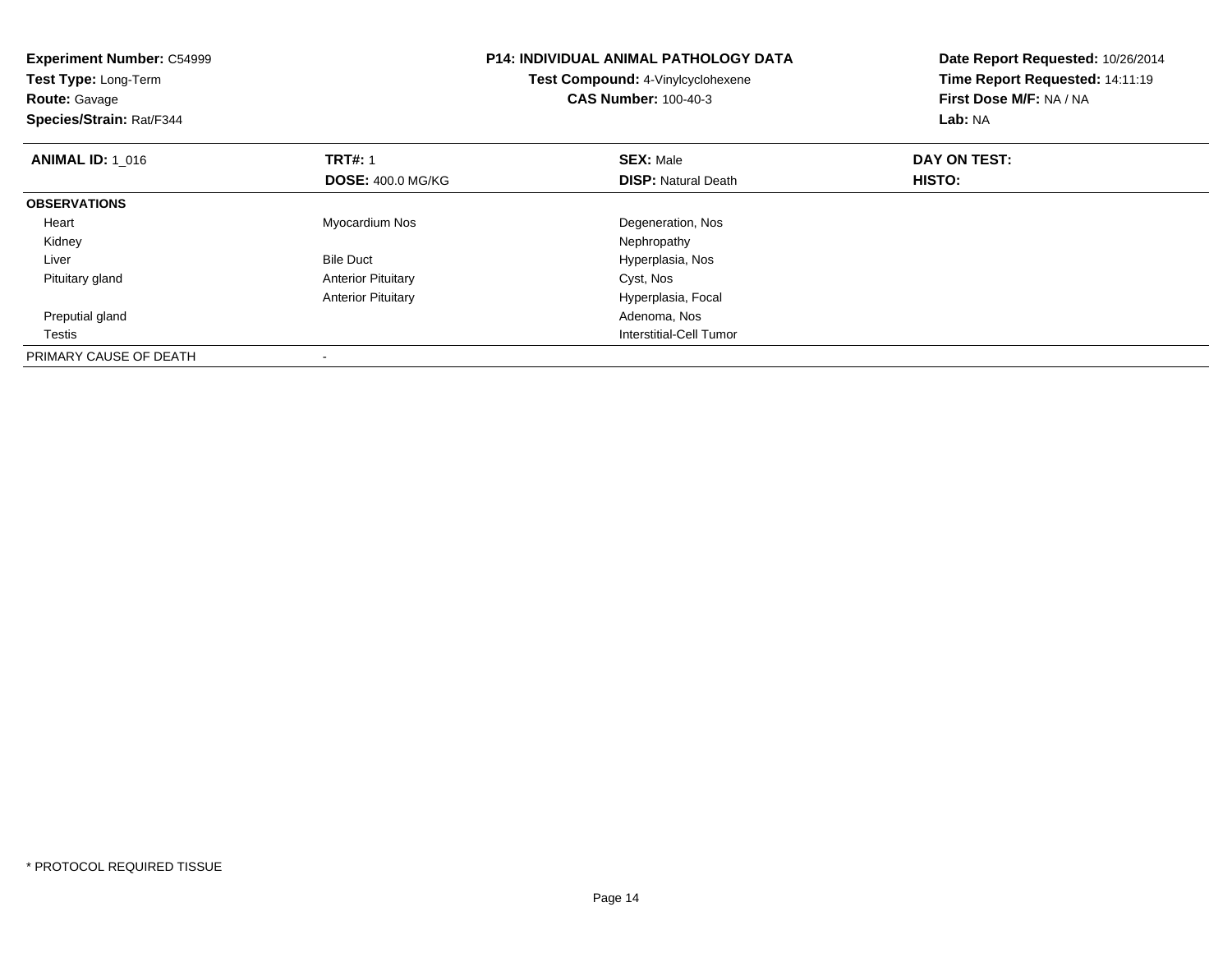**Test Type:** Long-Term

**Route:** Gavage

**Species/Strain:** Rat/F344

### **P14: INDIVIDUAL ANIMAL PATHOLOGY DATA**

# **Test Compound:** 4-Vinylcyclohexene**CAS Number:** 100-40-3

| <b>ANIMAL ID: 1_017</b> | <b>TRT#: 1</b><br><b>DOSE: 400.0 MG/KG</b> | <b>SEX: Male</b><br><b>DISP: Terminal Sacrifice</b> | DAY ON TEST:<br>HISTO: |
|-------------------------|--------------------------------------------|-----------------------------------------------------|------------------------|
|                         |                                            |                                                     |                        |
| <b>OBSERVATIONS</b>     |                                            |                                                     |                        |
| Adrenal gland           |                                            | Pheochromocytoma                                    |                        |
| Brain                   | Cerebellum Nos                             | Mineralization                                      |                        |
| Intestine Large         | Mucosa, Rectum                             | Mineralization                                      |                        |
| Kidney                  |                                            | Nephropathy                                         |                        |
|                         |                                            | Tubular-Cell Adenoma                                |                        |
| Liver                   |                                            | Cytoplasmic Change, Eosinophilic                    |                        |
|                         |                                            | Hernia, Nos                                         |                        |
|                         | <b>Bile Duct</b>                           | Hyperplasia, Nos                                    |                        |
| Lung                    |                                            | Hyperplasia, Alveolar Epithelium                    |                        |
| Pancreas                |                                            | Arteriosclerosis, Nos                               |                        |
|                         | Islets                                     | Hyperplasia, Focal                                  |                        |
| Preputial gland         |                                            | Inflammation, Chronic                               |                        |
| Skin                    | Lip Nos                                    | Abscess, Nos                                        |                        |
|                         | Tail                                       | Squamous Cell Papilloma                             |                        |
| Stomach                 | Forestomach                                | Hyperplasia, Epithelial                             |                        |
| Testis                  |                                            | <b>Interstitial-Cell Tumor</b>                      |                        |
| Thyroid                 |                                            | Hyperplasia, C Cell                                 |                        |
| PRIMARY CAUSE OF DEATH  | $\blacksquare$                             |                                                     |                        |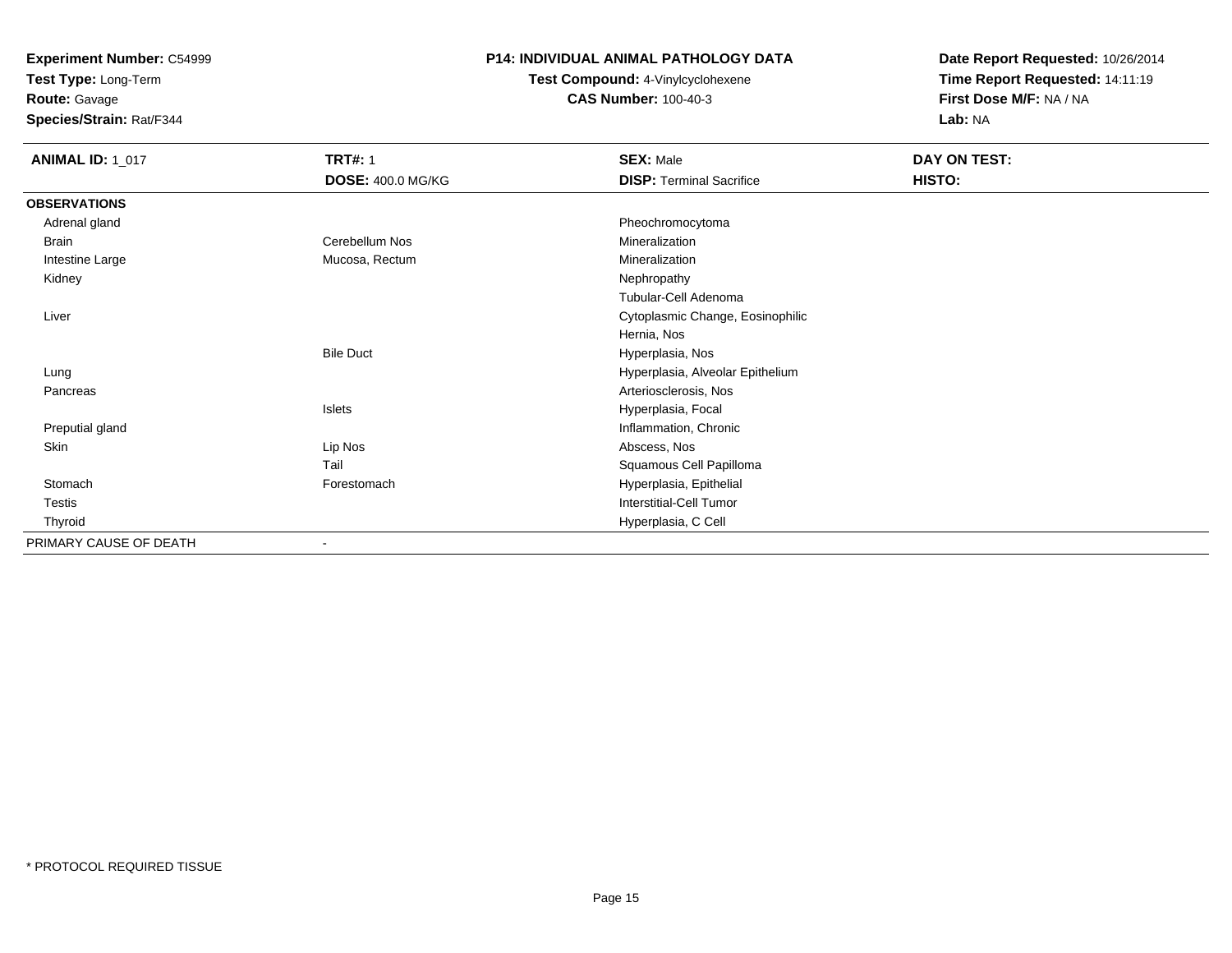| <b>Experiment Number: C54999</b><br>Test Type: Long-Term<br><b>Route: Gavage</b><br>Species/Strain: Rat/F344 |                          | <b>P14: INDIVIDUAL ANIMAL PATHOLOGY DATA</b><br>Test Compound: 4-Vinylcyclohexene<br><b>CAS Number: 100-40-3</b> | Date Report Requested: 10/26/2014<br>Time Report Requested: 14:11:19<br>First Dose M/F: NA / NA<br>Lab: NA |
|--------------------------------------------------------------------------------------------------------------|--------------------------|------------------------------------------------------------------------------------------------------------------|------------------------------------------------------------------------------------------------------------|
| <b>ANIMAL ID: 1_018</b>                                                                                      | <b>TRT#: 1</b>           | <b>SEX: Male</b>                                                                                                 | DAY ON TEST:                                                                                               |
|                                                                                                              | <b>DOSE: 400.0 MG/KG</b> | <b>DISP:</b> Natural Death                                                                                       | <b>HISTO:</b>                                                                                              |
| <b>OBSERVATIONS</b>                                                                                          |                          |                                                                                                                  |                                                                                                            |
| Heart                                                                                                        | Myocardium Nos           | Degeneration, Nos                                                                                                |                                                                                                            |
| Kidney                                                                                                       |                          | Nephropathy                                                                                                      |                                                                                                            |
| Liver                                                                                                        |                          | Cytoplasmic Vacuolization                                                                                        |                                                                                                            |
|                                                                                                              | <b>Bile Duct</b>         | Hyperplasia, Nos                                                                                                 |                                                                                                            |
| Testis                                                                                                       |                          | Hyperplasia, Interstitial Cell                                                                                   |                                                                                                            |
| Thyroid                                                                                                      |                          | Hyperplasia, C Cell                                                                                              |                                                                                                            |
| PRIMARY CAUSE OF DEATH                                                                                       |                          |                                                                                                                  |                                                                                                            |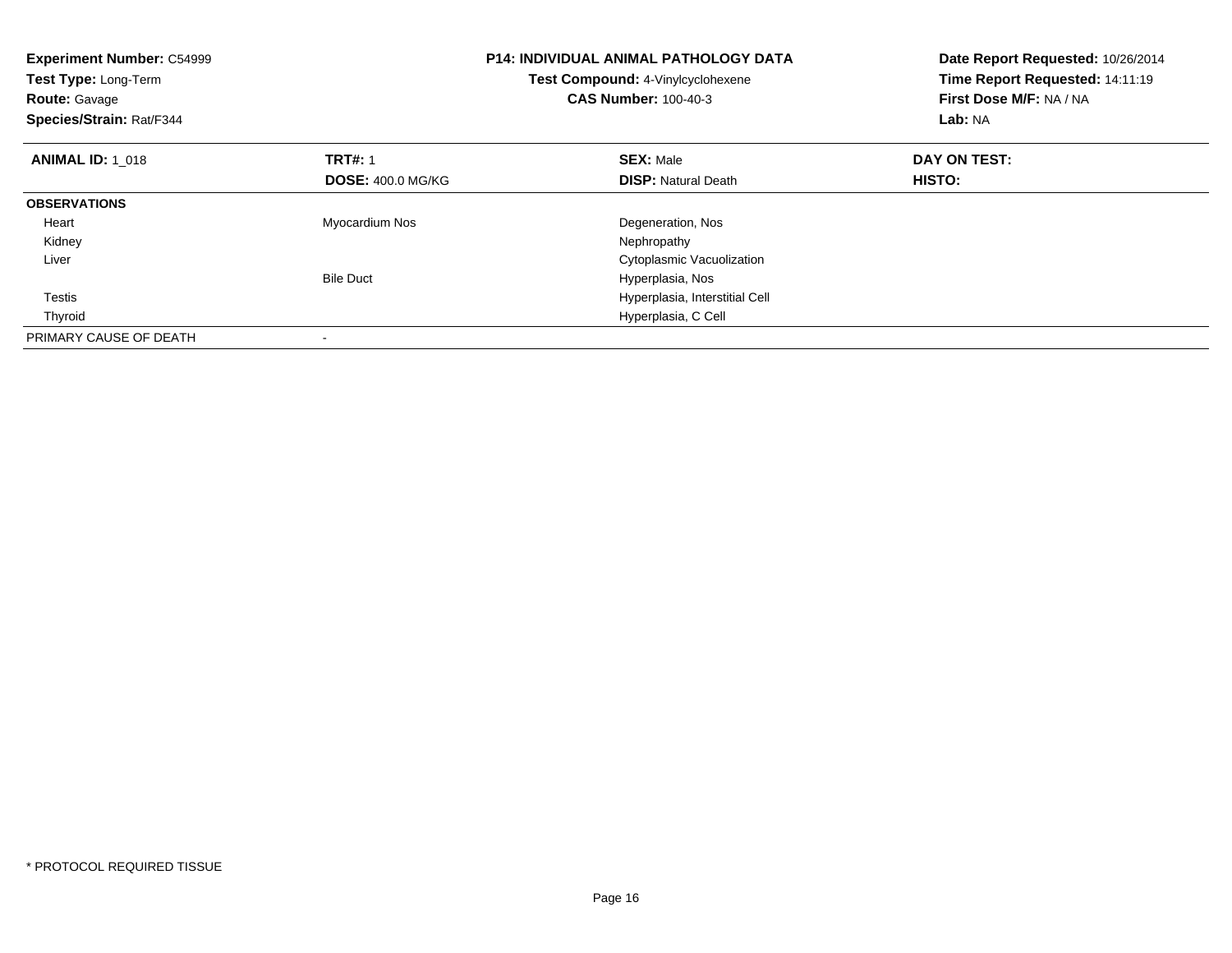| <b>Experiment Number: C54999</b><br>Test Type: Long-Term |                          | <b>P14: INDIVIDUAL ANIMAL PATHOLOGY DATA</b> | Date Report Requested: 10/26/2014 |
|----------------------------------------------------------|--------------------------|----------------------------------------------|-----------------------------------|
|                                                          |                          | Test Compound: 4-Vinylcyclohexene            | Time Report Requested: 14:11:19   |
| <b>Route: Gavage</b>                                     |                          | <b>CAS Number: 100-40-3</b>                  | First Dose M/F: NA / NA           |
| Species/Strain: Rat/F344                                 |                          |                                              | Lab: NA                           |
| <b>ANIMAL ID: 1 019</b>                                  | <b>TRT#: 1</b>           | <b>SEX: Male</b>                             | DAY ON TEST:                      |
|                                                          | <b>DOSE: 400.0 MG/KG</b> | <b>DISP: Natural Death</b>                   | <b>HISTO:</b>                     |
| <b>OBSERVATIONS</b>                                      |                          |                                              |                                   |
| Heart                                                    |                          | Inflammation, Chronic Focal                  |                                   |
| PRIMARY CAUSE OF DEATH                                   |                          |                                              |                                   |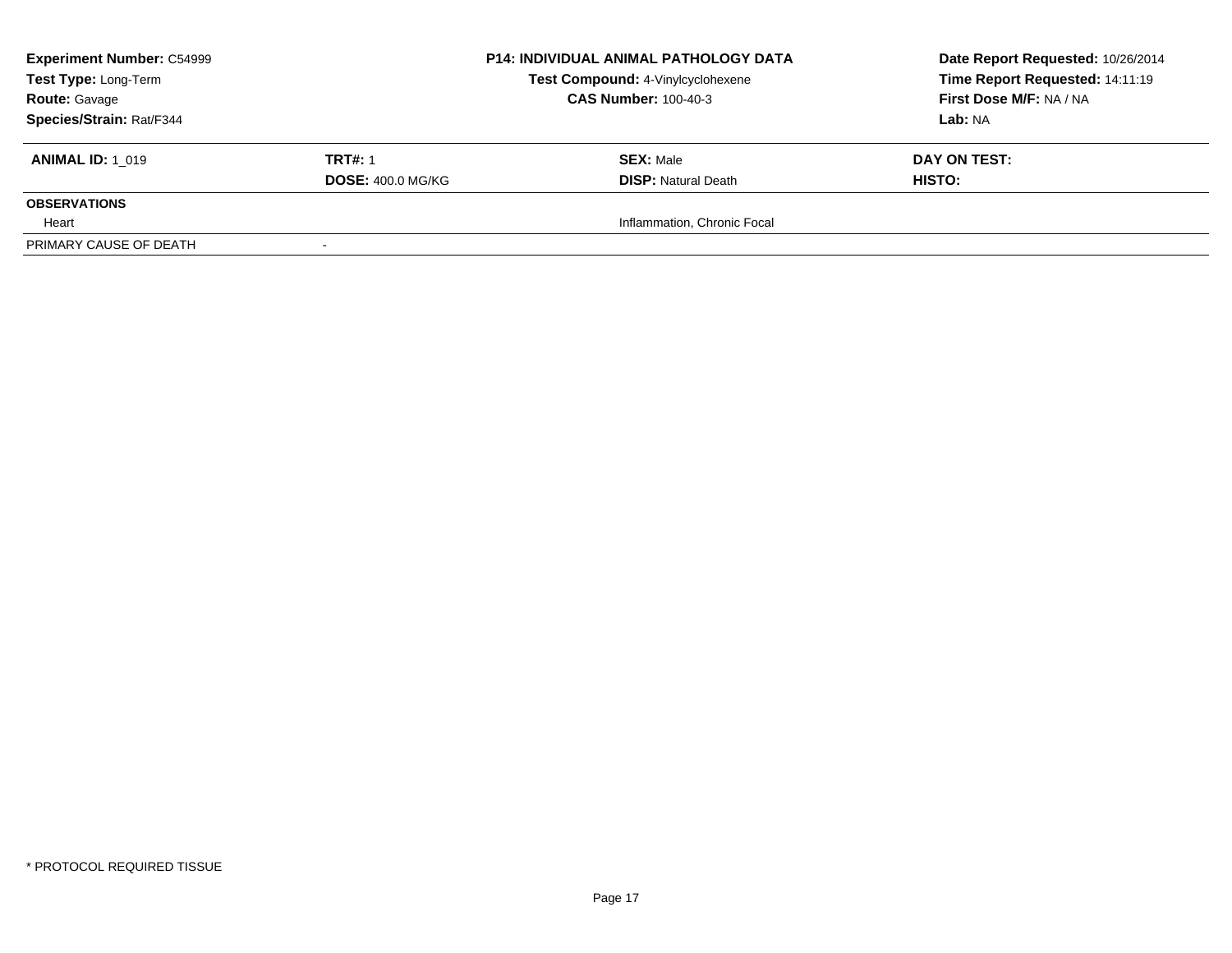| <b>Experiment Number: C54999</b><br>Test Type: Long-Term<br><b>Route: Gavage</b> | <b>P14: INDIVIDUAL ANIMAL PATHOLOGY DATA</b><br>Test Compound: 4-Vinylcyclohexene<br><b>CAS Number: 100-40-3</b> |  | Date Report Requested: 10/26/2014<br>Time Report Requested: 14:11:19<br>First Dose M/F: NA / NA |              |
|----------------------------------------------------------------------------------|------------------------------------------------------------------------------------------------------------------|--|-------------------------------------------------------------------------------------------------|--------------|
| Species/Strain: Rat/F344                                                         |                                                                                                                  |  |                                                                                                 | Lab: NA      |
| <b>ANIMAL ID: 1 020</b>                                                          | <b>TRT#: 1</b>                                                                                                   |  | <b>SEX: Male</b>                                                                                | DAY ON TEST: |
|                                                                                  | <b>DOSE: 400.0 MG/KG</b>                                                                                         |  | <b>DISP:</b> Natural Death                                                                      | HISTO:       |
| <b>OBSERVATIONS</b>                                                              |                                                                                                                  |  |                                                                                                 |              |
| Kidney                                                                           |                                                                                                                  |  | Nephropathy                                                                                     |              |
| Testis                                                                           |                                                                                                                  |  | Interstitial-Cell Tumor                                                                         |              |
| PRIMARY CAUSE OF DEATH                                                           |                                                                                                                  |  |                                                                                                 |              |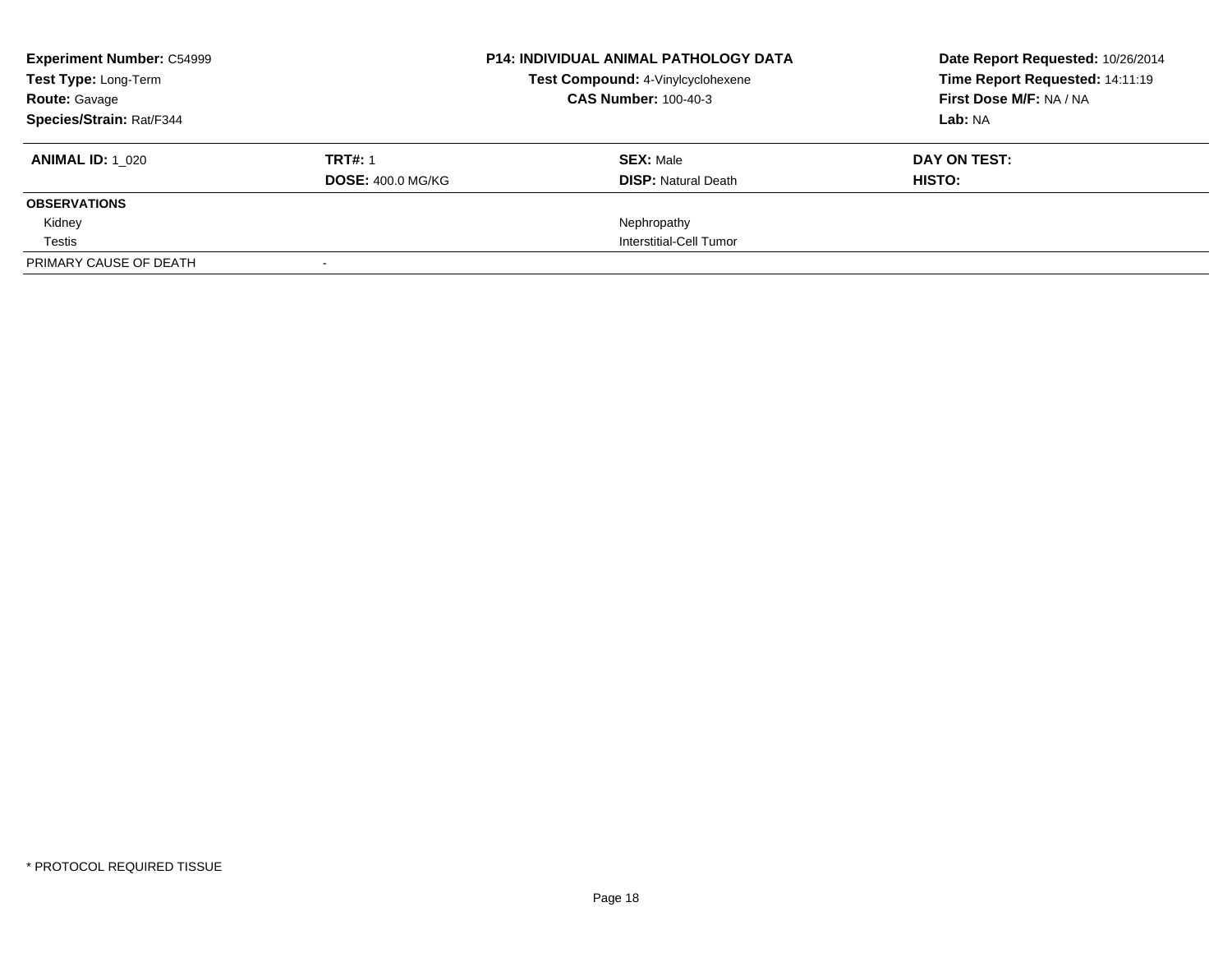| <b>Experiment Number: C54999</b> |                          | <b>P14: INDIVIDUAL ANIMAL PATHOLOGY DATA</b> | Date Report Requested: 10/26/2014 |
|----------------------------------|--------------------------|----------------------------------------------|-----------------------------------|
| Test Type: Long-Term             |                          | Test Compound: 4-Vinylcyclohexene            | Time Report Requested: 14:11:19   |
| <b>Route: Gavage</b>             |                          | <b>CAS Number: 100-40-3</b>                  | First Dose M/F: NA / NA           |
| <b>Species/Strain: Rat/F344</b>  |                          |                                              | Lab: NA                           |
| <b>ANIMAL ID:</b> 1 021          | <b>TRT#: 1</b>           | <b>SEX: Male</b>                             | DAY ON TEST:                      |
|                                  | <b>DOSE: 400.0 MG/KG</b> | <b>DISP:</b> Natural Death                   | HISTO:                            |
| <b>OBSERVATIONS</b>              |                          |                                              |                                   |
| Stomach                          | Forestomach              | Hyperplasia, Epithelial                      |                                   |
|                                  | Forestomach              | Ulcer, Nos                                   |                                   |
| PRIMARY CAUSE OF DEATH           |                          |                                              |                                   |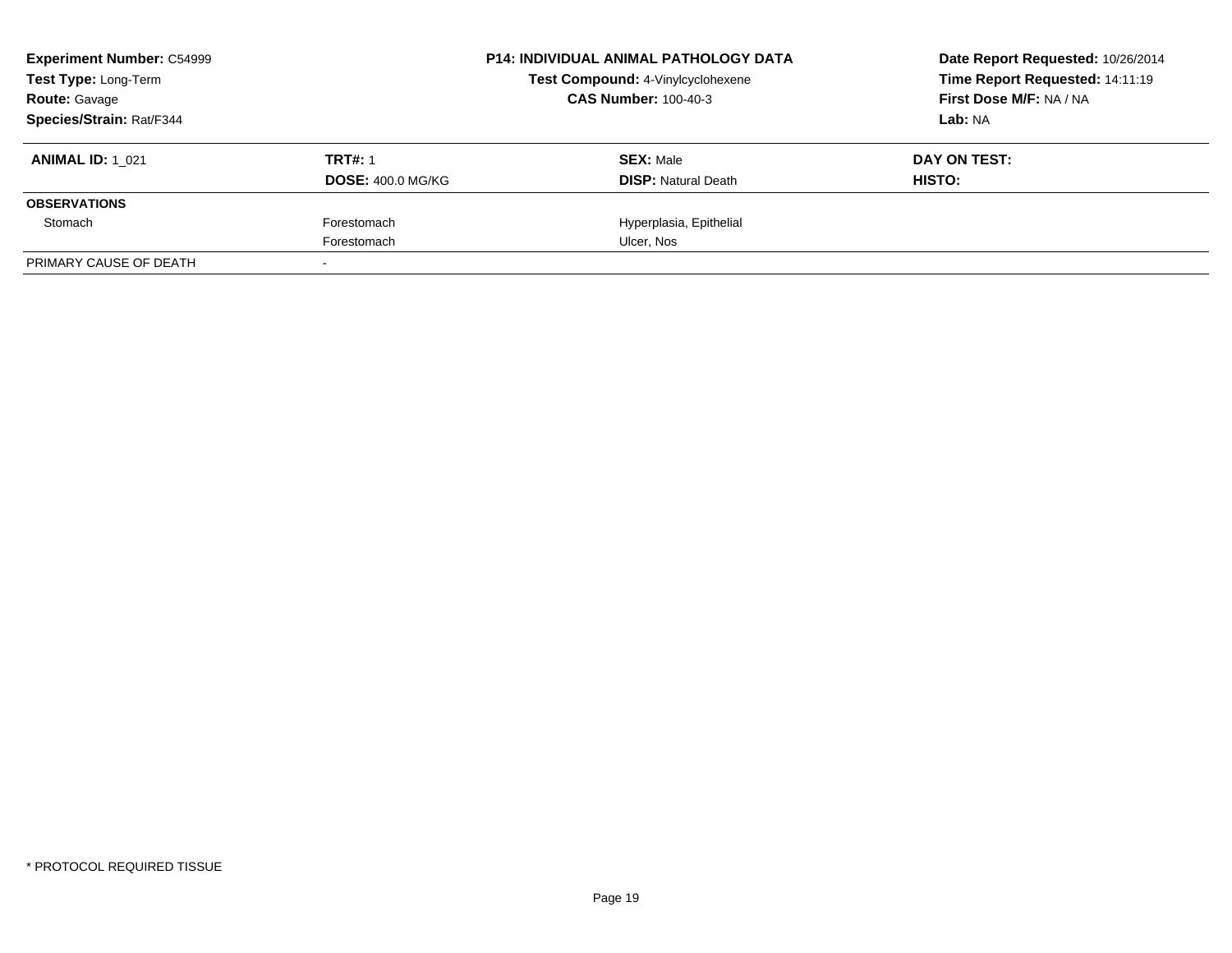**Test Type:** Long-Term

# **Route:** Gavage

**Species/Strain:** Rat/F344

### **P14: INDIVIDUAL ANIMAL PATHOLOGY DATA**

# **Test Compound:** 4-Vinylcyclohexene**CAS Number:** 100-40-3

| <b>ANIMAL ID: 1_022</b> | <b>TRT#: 1</b>            | <b>SEX: Male</b>               | DAY ON TEST: |  |
|-------------------------|---------------------------|--------------------------------|--------------|--|
|                         | <b>DOSE: 400.0 MG/KG</b>  | <b>DISP: Natural Death</b>     | HISTO:       |  |
| <b>OBSERVATIONS</b>     |                           |                                |              |  |
| Bone marrow             |                           | Fibrosis, Myelo                |              |  |
| Heart                   | Myocardium Nos            | Degeneration, Nos              |              |  |
| Kidney                  |                           | Nephropathy                    |              |  |
| Liver                   |                           | Cytoplasmic Change, Basophilic |              |  |
|                         | <b>Bile Duct</b>          | Hyperplasia, Nos               |              |  |
| Pituitary gland         | <b>Anterior Pituitary</b> | Angiectasis                    |              |  |
| Prostate                |                           | Hypertrophy, Focal             |              |  |
| Testis                  |                           | Hyperplasia, Interstitial Cell |              |  |
|                         |                           | Interstitial-Cell Tumor        |              |  |
| Thyroid                 | Follicle                  | Hypertrophy, Focal             |              |  |
| PRIMARY CAUSE OF DEATH  | $\overline{\phantom{a}}$  |                                |              |  |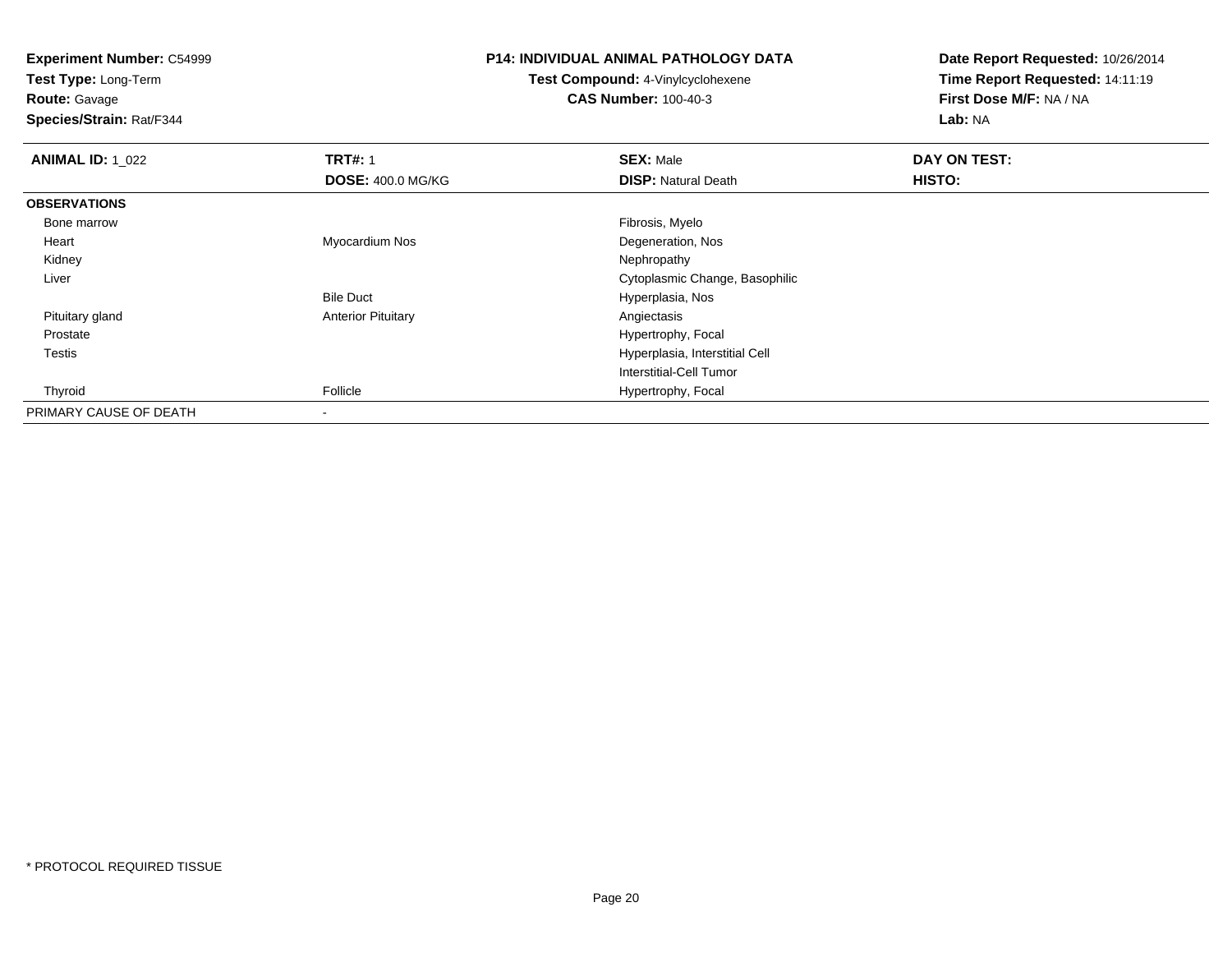**Test Type:** Long-Term

# **Route:** Gavage

**Species/Strain:** Rat/F344

# **P14: INDIVIDUAL ANIMAL PATHOLOGY DATA**

# **Test Compound:** 4-Vinylcyclohexene**CAS Number:** 100-40-3

| <b>ANIMAL ID: 1_023</b> | <b>TRT#: 1</b>            | <b>SEX: Male</b>                | DAY ON TEST: |  |
|-------------------------|---------------------------|---------------------------------|--------------|--|
|                         | <b>DOSE: 400.0 MG/KG</b>  | <b>DISP:</b> Moribund Sacrifice | HISTO:       |  |
| <b>OBSERVATIONS</b>     |                           |                                 |              |  |
| Adrenal gland           |                           | Pheochromocytoma                |              |  |
| Brain                   | Cerebellum Nos            | Mineralization                  |              |  |
| Heart                   | Myocardium Nos            | Degeneration, Nos               |              |  |
|                         |                           | Sarcoma, Nos, Metastatic        |              |  |
| Intestine Large         | Colon                     | Sarcoma, Nos, Metastatic        |              |  |
| Kidney                  |                           | Nephropathy                     |              |  |
|                         |                           | Sarcoma, Nos, Metastatic        |              |  |
| Lung                    |                           | Sarcoma, Nos, Metastatic        |              |  |
| Pituitary gland         | <b>Anterior Pituitary</b> | Adenoma, Nos                    |              |  |
| Prostate                |                           | Hypertrophy, Focal              |              |  |
| Testis                  |                           | <b>Interstitial-Cell Tumor</b>  |              |  |
| PRIMARY CAUSE OF DEATH  |                           |                                 |              |  |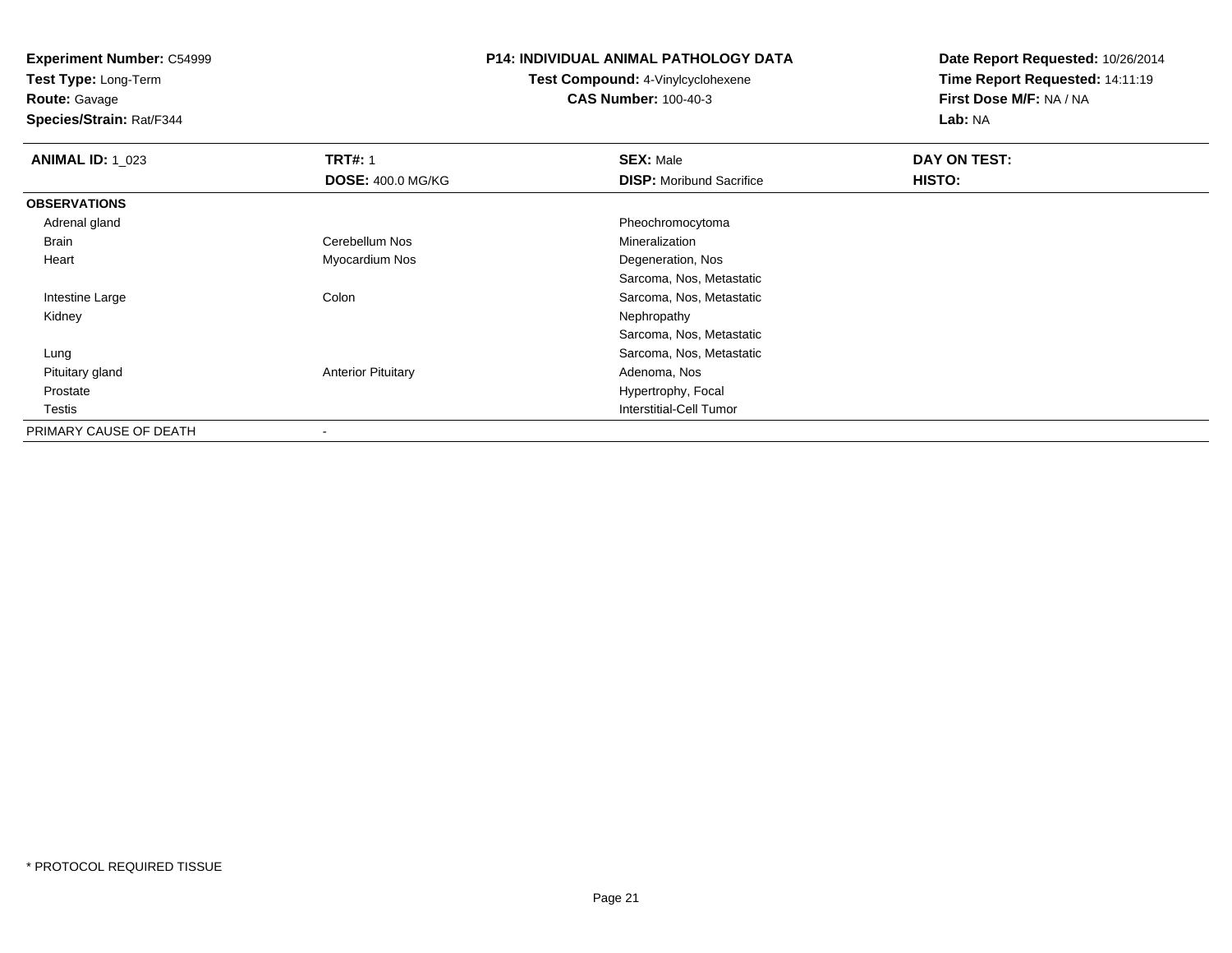**Test Type:** Long-Term

**Route:** Gavage

**Species/Strain:** Rat/F344

### **P14: INDIVIDUAL ANIMAL PATHOLOGY DATA**

**Test Compound:** 4-Vinylcyclohexene**CAS Number:** 100-40-3

| <b>ANIMAL ID: 1_024</b> | <b>TRT#: 1</b>            | <b>SEX: Male</b>                | DAY ON TEST: |  |
|-------------------------|---------------------------|---------------------------------|--------------|--|
|                         | <b>DOSE: 400.0 MG/KG</b>  | <b>DISP:</b> Moribund Sacrifice | HISTO:       |  |
| <b>OBSERVATIONS</b>     |                           |                                 |              |  |
| Bone                    | Skull                     | Fibrous Osteodystrophy          |              |  |
|                         | Sternum                   | Fibrous Osteodystrophy          |              |  |
| Heart                   | Myocardium Nos            | Degeneration, Nos               |              |  |
| Kidney                  |                           | Nephropathy                     |              |  |
| Liver                   | <b>Bile Duct</b>          | Hyperplasia, Nos                |              |  |
| Parathyroid gland       |                           | Hyperplasia, Nos                |              |  |
| Pituitary gland         | <b>Anterior Pituitary</b> | Hyperplasia, Focal              |              |  |
| Preputial gland         |                           | Inflammation, Chronic           |              |  |
| Stomach                 | Forestomach               | Hyperplasia, Epithelial         |              |  |
|                         | Forestomach               | Inflammation, Chronic           |              |  |
| <b>Testis</b>           |                           | Interstitial-Cell Tumor         |              |  |
| Thyroid                 |                           | Hyperplasia, C Cell             |              |  |
| Unspecified             | Multiple Organs Nos       | Calcification, Metastatic       |              |  |
| PRIMARY CAUSE OF DEATH  | $\overline{\phantom{a}}$  |                                 |              |  |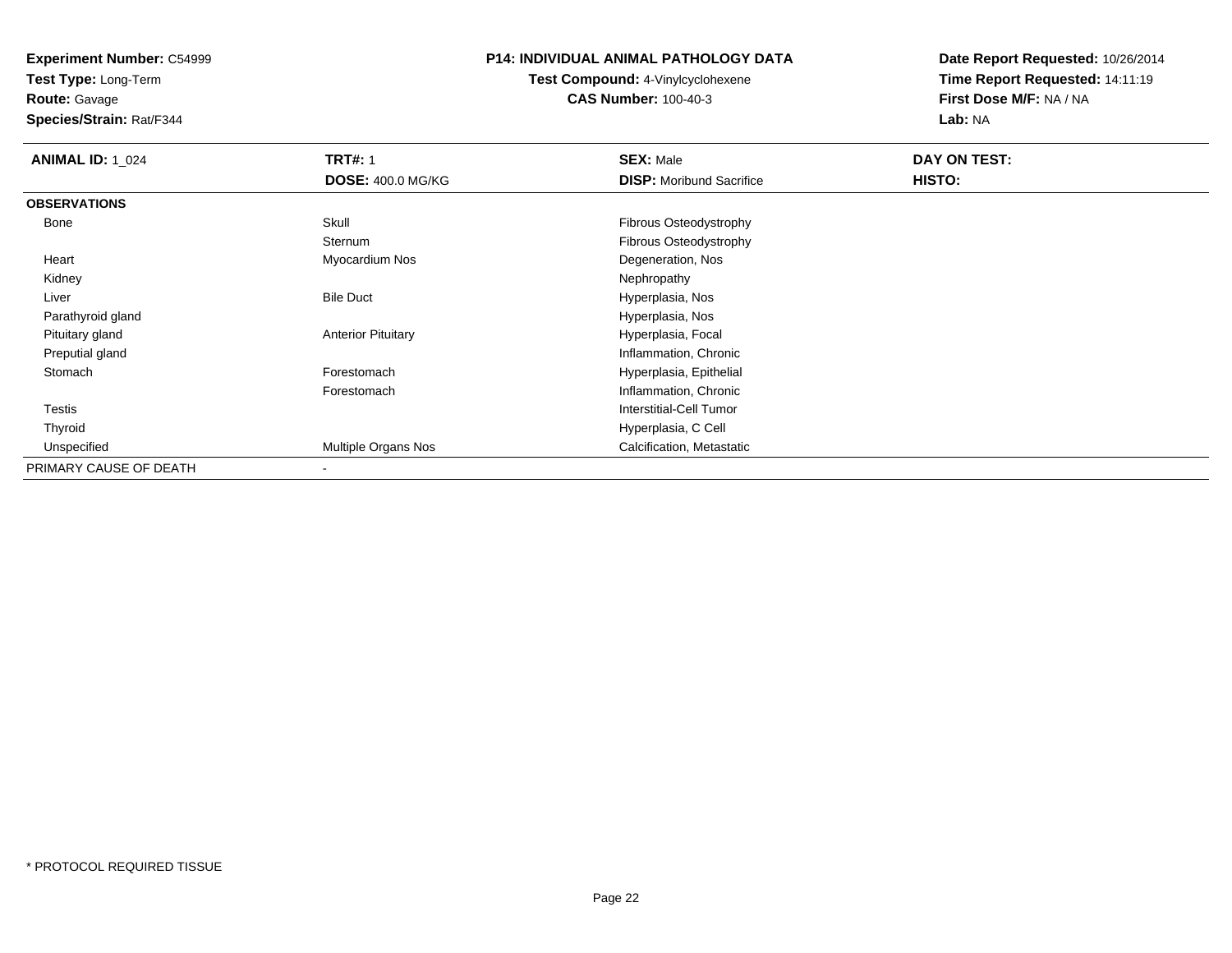**Experiment Number:** C54999**Test Type:** Long-Term**Route:** Gavage **Species/Strain:** Rat/F344**P14: INDIVIDUAL ANIMAL PATHOLOGY DATATest Compound:** 4-Vinylcyclohexene**CAS Number:** 100-40-3**Date Report Requested:** 10/26/2014**Time Report Requested:** 14:11:19**First Dose M/F:** NA / NA**Lab:** NA**ANIMAL ID:** 1\_025 **TRT#:** <sup>1</sup> **SEX:** Male **DAY ON TEST: DOSE:** 400.0 MG/KG**DISP:** Moribund Sacrifice **HISTO: OBSERVATIONS** Heart Myocardium Nos Degeneration, Nos Kidneyy the control of the control of the control of the control of the control of the control of the control of the control of the control of the control of the control of the control of the control of the control of the contro LiverBile Duct **Hyperplasia**, Nos Bronchopneumonia, Nos Lung ProstateHypertrophy, Focal<br>Groin Groin Communication of the Squamous Cell Pap SkinSquamous Cell Papilloma Testis Interstitial-Cell Tumor Thyroid Hyperplasia, C Cell PRIMARY CAUSE OF DEATH-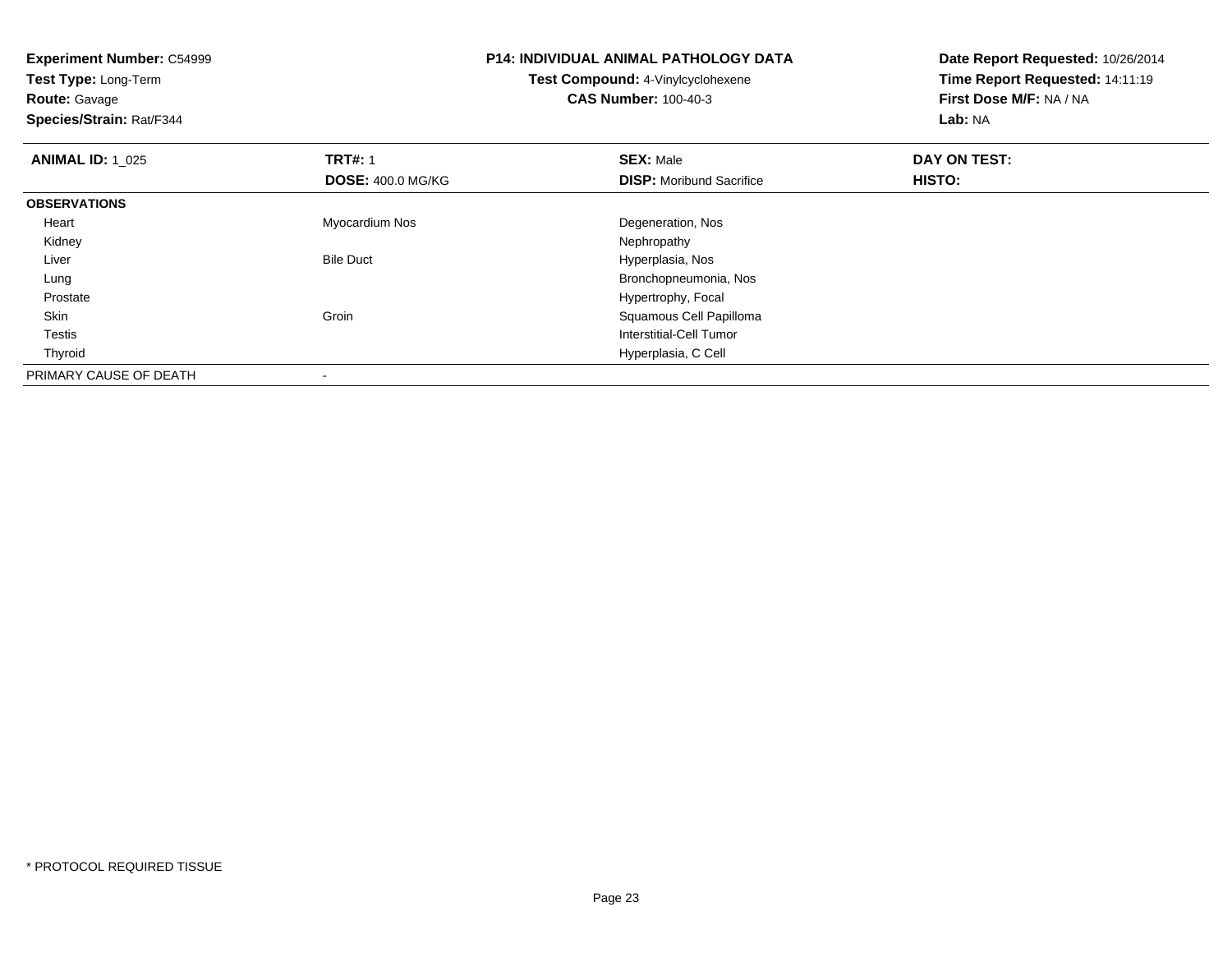| <b>Experiment Number: C54999</b><br>Test Compound: 4-Vinylcyclohexene<br>Test Type: Long-Term<br><b>CAS Number: 100-40-3</b><br><b>Route: Gavage</b><br>Species/Strain: Rat/F344 |                                            | <b>P14: INDIVIDUAL ANIMAL PATHOLOGY DATA</b>   | Date Report Requested: 10/26/2014<br>Time Report Requested: 14:11:19<br>First Dose M/F: NA / NA<br>Lab: NA |
|----------------------------------------------------------------------------------------------------------------------------------------------------------------------------------|--------------------------------------------|------------------------------------------------|------------------------------------------------------------------------------------------------------------|
| <b>ANIMAL ID: 1 026</b>                                                                                                                                                          | <b>TRT#: 1</b><br><b>DOSE: 400.0 MG/KG</b> | <b>SEX: Male</b><br><b>DISP:</b> Natural Death | DAY ON TEST:<br>HISTO:                                                                                     |
| <b>OBSERVATIONS</b>                                                                                                                                                              |                                            |                                                |                                                                                                            |
| Heart                                                                                                                                                                            | Myocardium Nos                             | Degeneration, Nos                              |                                                                                                            |
| Kidney                                                                                                                                                                           |                                            | Nephropathy                                    |                                                                                                            |
| Pituitary gland                                                                                                                                                                  | <b>Anterior Pituitary</b>                  | Adenoma, Nos                                   |                                                                                                            |
| Testis                                                                                                                                                                           |                                            | Hyperplasia, Interstitial Cell                 |                                                                                                            |
| PRIMARY CAUSE OF DEATH                                                                                                                                                           |                                            |                                                |                                                                                                            |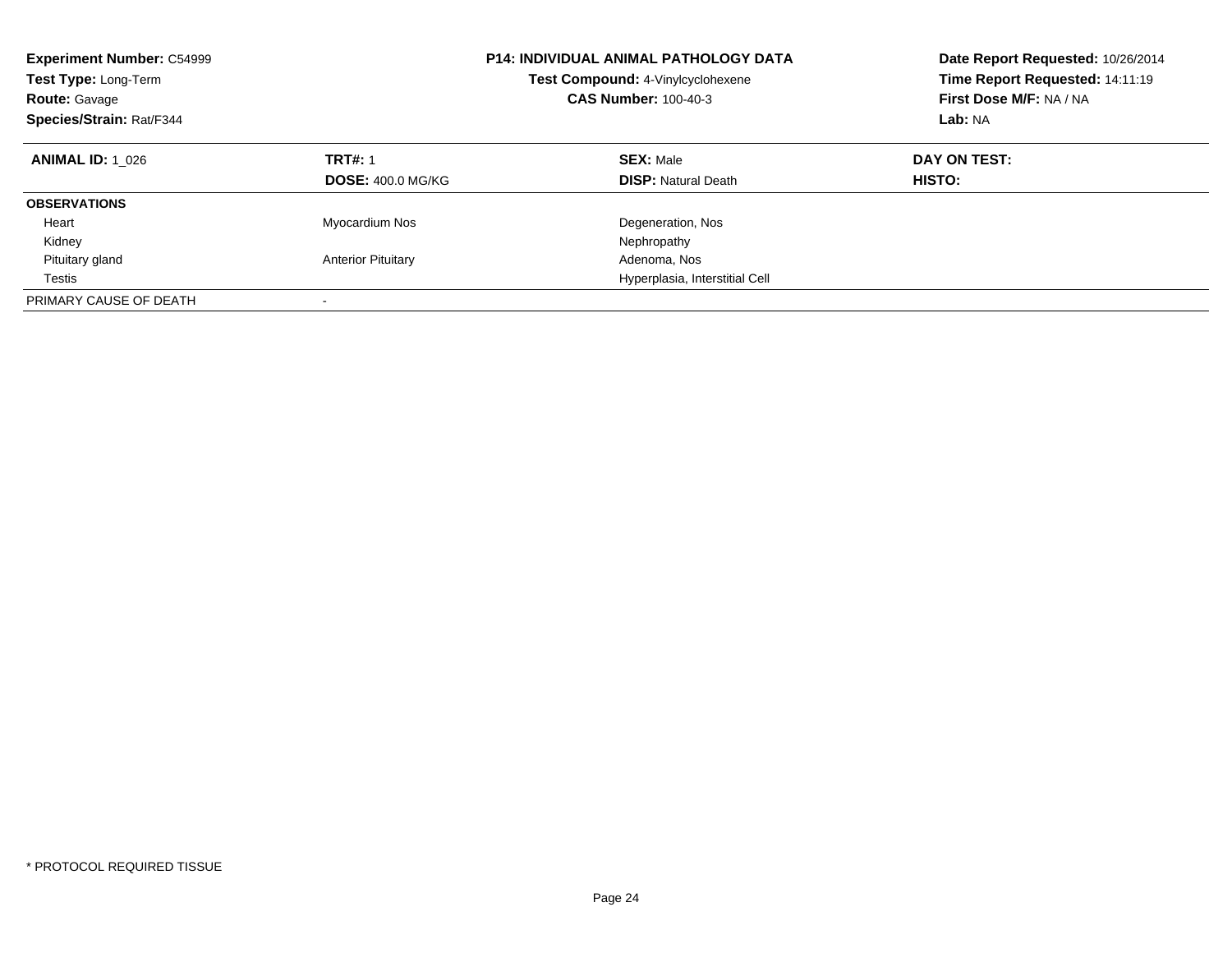| <b>Experiment Number: C54999</b><br>Test Type: Long-Term |                          | <b>P14: INDIVIDUAL ANIMAL PATHOLOGY DATA</b> | Date Report Requested: 10/26/2014 |
|----------------------------------------------------------|--------------------------|----------------------------------------------|-----------------------------------|
|                                                          |                          | Test Compound: 4-Vinylcyclohexene            | Time Report Requested: 14:11:19   |
| <b>Route: Gavage</b>                                     |                          | <b>CAS Number: 100-40-3</b>                  | First Dose M/F: NA / NA           |
| Species/Strain: Rat/F344                                 |                          |                                              | Lab: NA                           |
| <b>ANIMAL ID: 1 027</b>                                  | <b>TRT#: 1</b>           | <b>SEX: Male</b>                             | DAY ON TEST:                      |
|                                                          | <b>DOSE: 400.0 MG/KG</b> | <b>DISP:</b> Natural Death                   | <b>HISTO:</b>                     |
| <b>OBSERVATIONS</b>                                      |                          |                                              |                                   |
| Kidney                                                   |                          | Nephropathy                                  |                                   |
| PRIMARY CAUSE OF DEATH                                   |                          |                                              |                                   |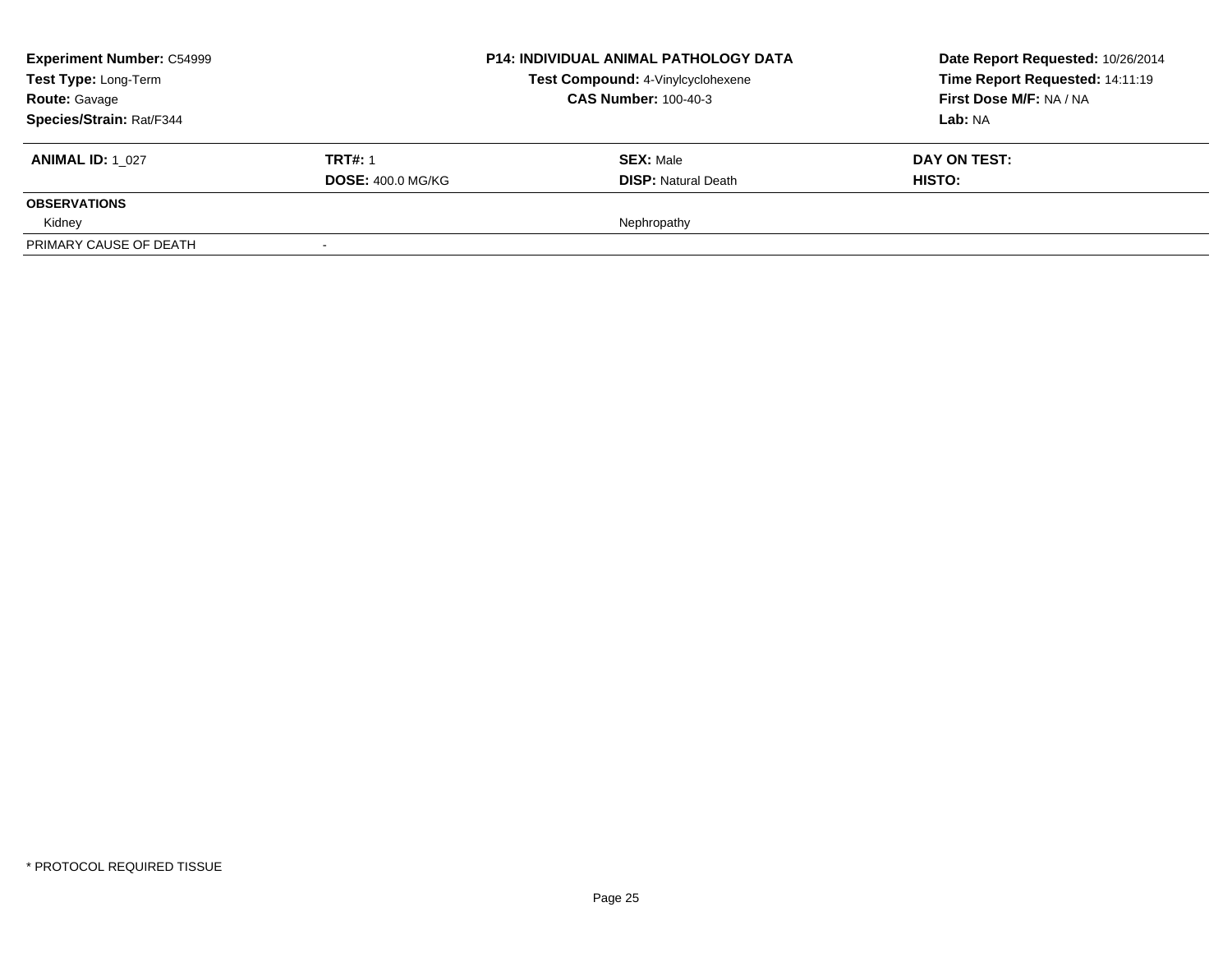**Test Type:** Long-Term

**Route:** Gavage

**Species/Strain:** Rat/F344

### **P14: INDIVIDUAL ANIMAL PATHOLOGY DATA**

**Test Compound:** 4-Vinylcyclohexene**CAS Number:** 100-40-3

| <b>ANIMAL ID: 1_029</b> | <b>TRT#: 1</b>            | <b>SEX: Male</b>                  | DAY ON TEST: |
|-------------------------|---------------------------|-----------------------------------|--------------|
|                         | DOSE: 400.0 MG/KG         | <b>DISP: Moribund Sacrifice</b>   | HISTO:       |
| <b>OBSERVATIONS</b>     |                           |                                   |              |
| Adrenal gland           |                           | Pheochromocytoma                  |              |
| Heart                   | Myocardium Nos            | Degeneration, Nos                 |              |
| Kidney                  |                           | Nephropathy                       |              |
| Liver                   |                           | Mineralization                    |              |
| Lung                    |                           | Abscess, Nos                      |              |
| Lymph node              | Inguinal Lymph Node       | Plasmacytosis                     |              |
|                         | Mediastinal Lymph Node    | Plasmacytosis                     |              |
| Nasal cavity            |                           | Inflammation, Suppurative         |              |
| Pituitary gland         | <b>Anterior Pituitary</b> | Focal Cellular Change             |              |
| Preputial gland         |                           | Carcinoma, Nos                    |              |
| Prostate                |                           | Hypertrophy, Focal                |              |
| Skin                    | Mouth                     | Inflammation, Chronic Suppurative |              |
| Spleen                  |                           | Fibrosis, Diffuse                 |              |
|                         |                           | Hematopoiesis                     |              |
| <b>Testis</b>           |                           | Interstitial-Cell Tumor           |              |
| PRIMARY CAUSE OF DEATH  | $\blacksquare$            |                                   |              |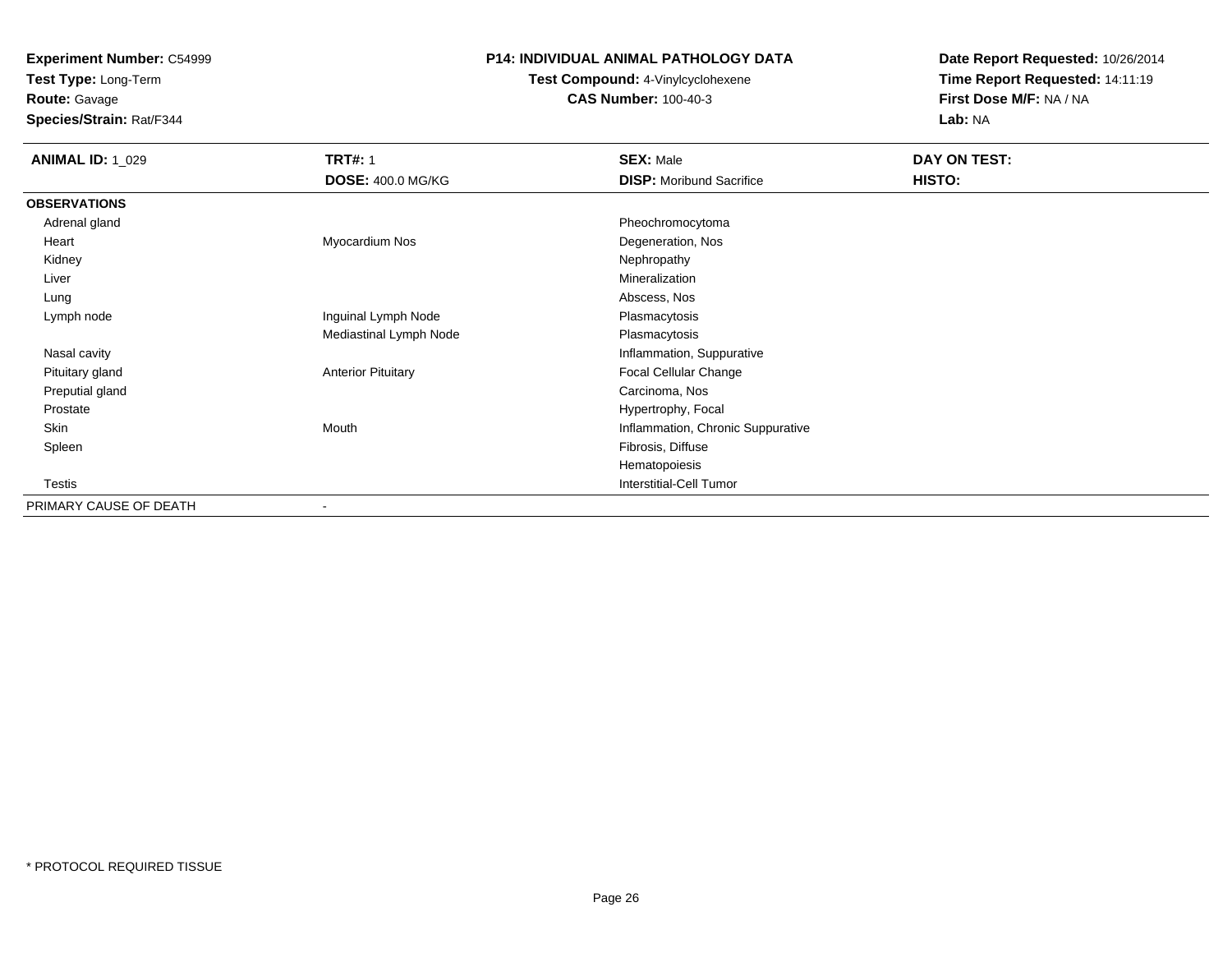| <b>Experiment Number: C54999</b><br><b>Test Type: Long-Term</b><br><b>Route: Gavage</b><br>Species/Strain: Rat/F344 |                                            | <b>P14: INDIVIDUAL ANIMAL PATHOLOGY DATA</b><br>Test Compound: 4-Vinylcyclohexene<br><b>CAS Number: 100-40-3</b> | Date Report Requested: 10/26/2014<br>Time Report Requested: 14:11:19<br>First Dose M/F: NA / NA<br>Lab: NA |  |
|---------------------------------------------------------------------------------------------------------------------|--------------------------------------------|------------------------------------------------------------------------------------------------------------------|------------------------------------------------------------------------------------------------------------|--|
| <b>ANIMAL ID: 1 030</b>                                                                                             | <b>TRT#: 1</b><br><b>DOSE: 400.0 MG/KG</b> | <b>SEX: Male</b><br><b>DISP:</b> Dosing Accident                                                                 | DAY ON TEST:<br>HISTO:                                                                                     |  |
| <b>OBSERVATIONS</b>                                                                                                 |                                            |                                                                                                                  |                                                                                                            |  |
| Esophagus                                                                                                           | Adventitia                                 | Inflammation, Suppurative                                                                                        |                                                                                                            |  |
| Liver                                                                                                               | Capsule                                    | Fibrosis, Focal                                                                                                  |                                                                                                            |  |
|                                                                                                                     | Capsule                                    | Mineralization                                                                                                   |                                                                                                            |  |
| Testis                                                                                                              |                                            | Atrophy, Nos                                                                                                     |                                                                                                            |  |
| PRIMARY CAUSE OF DEATH                                                                                              |                                            |                                                                                                                  |                                                                                                            |  |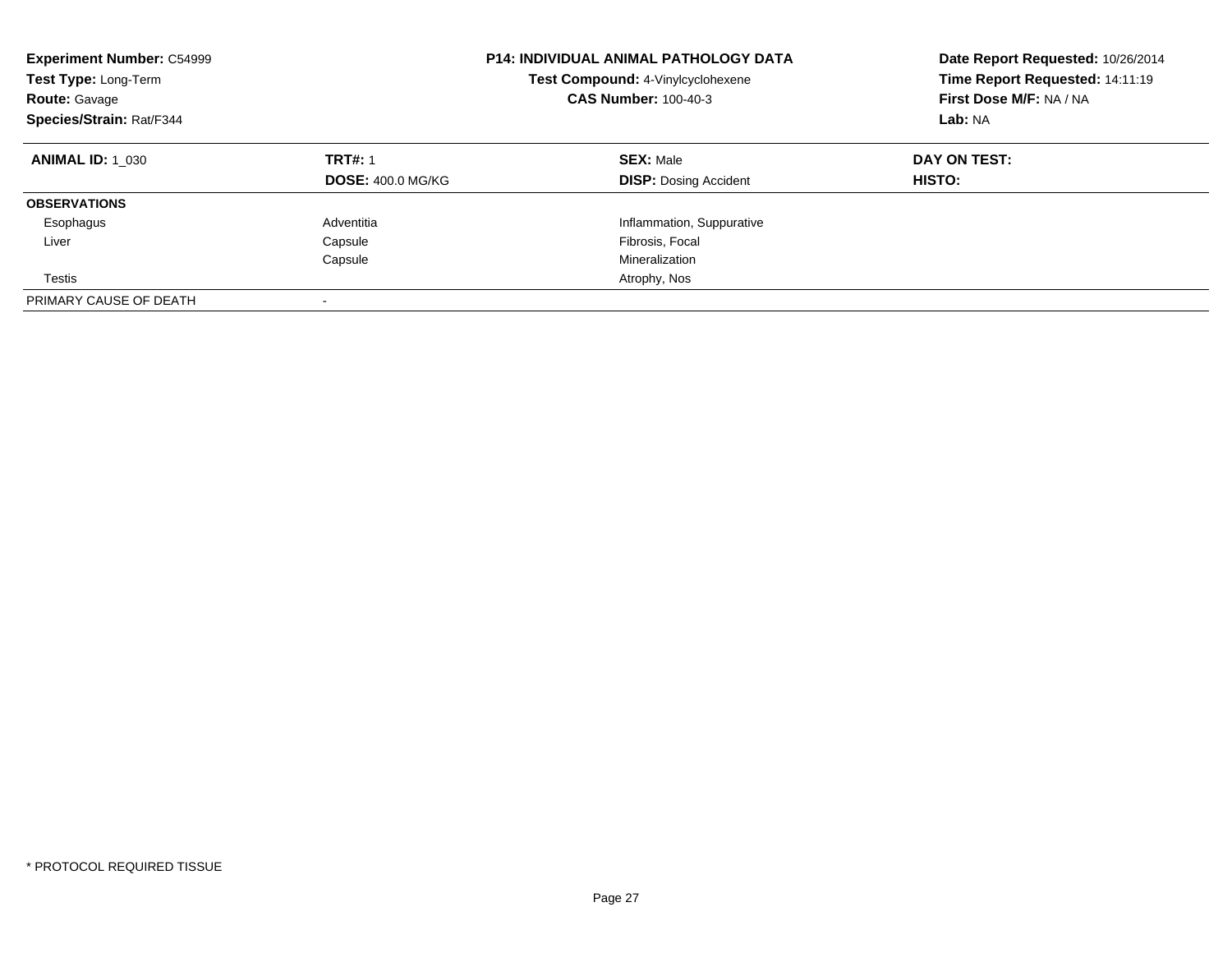| <b>Experiment Number: C54999</b><br>Test Type: Long-Term<br><b>Route: Gavage</b><br>Species/Strain: Rat/F344 |                          | <b>P14: INDIVIDUAL ANIMAL PATHOLOGY DATA</b> | Date Report Requested: 10/26/2014<br>Time Report Requested: 14:11:19 |  |
|--------------------------------------------------------------------------------------------------------------|--------------------------|----------------------------------------------|----------------------------------------------------------------------|--|
|                                                                                                              |                          | Test Compound: 4-Vinylcyclohexene            |                                                                      |  |
|                                                                                                              |                          | <b>CAS Number: 100-40-3</b>                  | First Dose M/F: NA / NA                                              |  |
|                                                                                                              |                          |                                              | Lab: NA                                                              |  |
| <b>ANIMAL ID: 1 031</b>                                                                                      | <b>TRT#: 1</b>           | <b>SEX: Male</b>                             | DAY ON TEST:                                                         |  |
|                                                                                                              | <b>DOSE: 400.0 MG/KG</b> | <b>DISP:</b> Natural Death                   | <b>HISTO:</b>                                                        |  |
| <b>OBSERVATIONS</b>                                                                                          |                          |                                              |                                                                      |  |
| Prostate                                                                                                     |                          | Inflammation, Chronic Suppurative            |                                                                      |  |
| PRIMARY CAUSE OF DEATH                                                                                       |                          |                                              |                                                                      |  |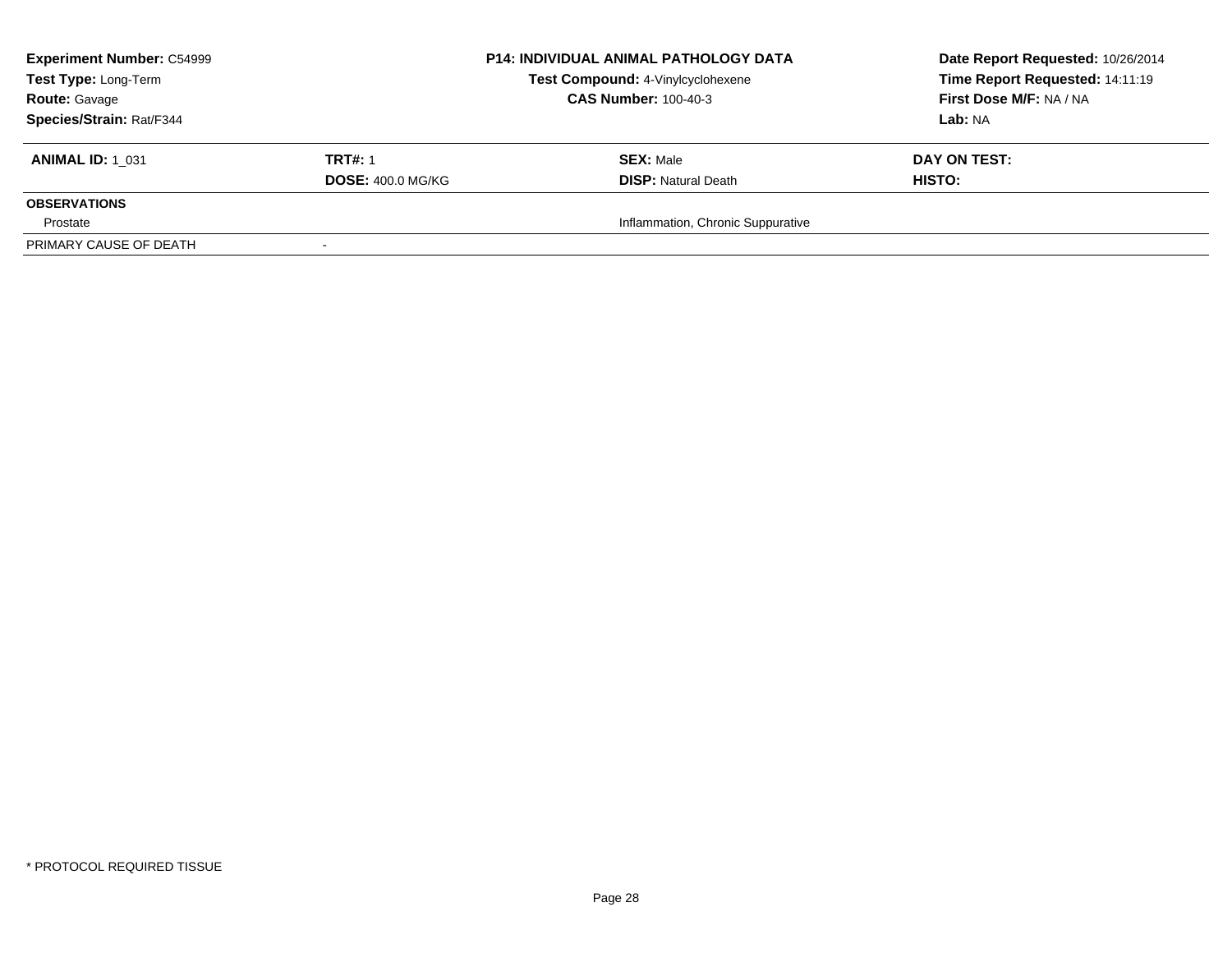| <b>Experiment Number: C54999</b><br>Test Type: Long-Term<br><b>Route: Gavage</b><br>Species/Strain: Rat/F344 |                          | <b>P14: INDIVIDUAL ANIMAL PATHOLOGY DATA</b><br>Test Compound: 4-Vinylcyclohexene<br><b>CAS Number: 100-40-3</b> | Date Report Requested: 10/26/2014<br>Time Report Requested: 14:11:19<br>First Dose M/F: NA / NA<br>Lab: NA |  |
|--------------------------------------------------------------------------------------------------------------|--------------------------|------------------------------------------------------------------------------------------------------------------|------------------------------------------------------------------------------------------------------------|--|
| <b>ANIMAL ID: 1 032</b>                                                                                      | <b>TRT#: 1</b>           | <b>SEX: Male</b>                                                                                                 | DAY ON TEST:                                                                                               |  |
|                                                                                                              | <b>DOSE: 400.0 MG/KG</b> | <b>DISP:</b> Natural Death                                                                                       | <b>HISTO:</b>                                                                                              |  |
| <b>OBSERVATIONS</b>                                                                                          |                          |                                                                                                                  |                                                                                                            |  |
| Heart                                                                                                        | Myocardium Nos           | Degeneration, Nos                                                                                                |                                                                                                            |  |
| Kidney                                                                                                       |                          | Nephropathy                                                                                                      |                                                                                                            |  |
| Testis                                                                                                       |                          | Hyperplasia, Interstitial Cell                                                                                   |                                                                                                            |  |
| PRIMARY CAUSE OF DEATH                                                                                       |                          |                                                                                                                  |                                                                                                            |  |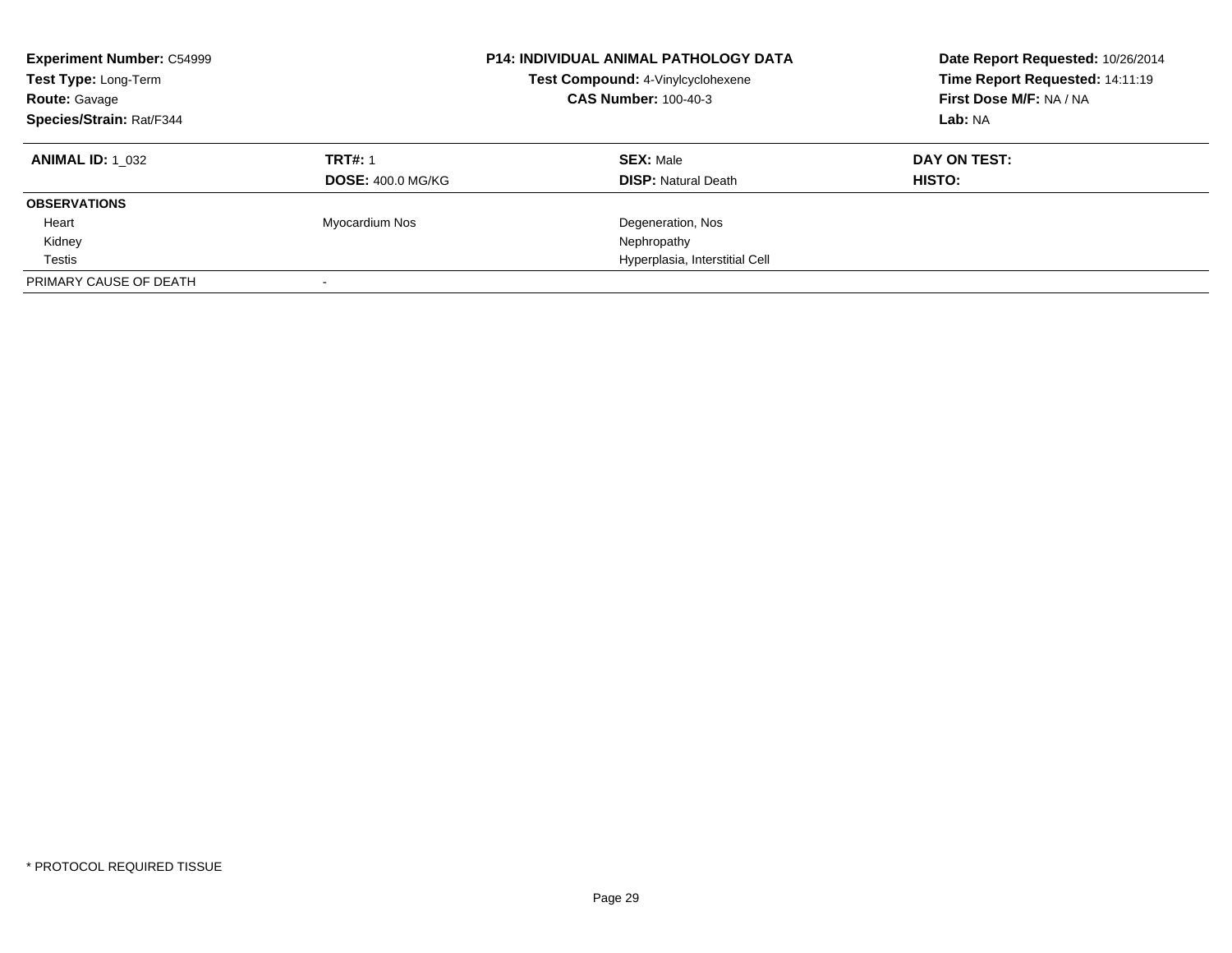| <b>Experiment Number: C54999</b><br>Test Type: Long-Term<br><b>Route: Gavage</b> |                          | <b>P14: INDIVIDUAL ANIMAL PATHOLOGY DATA</b> | Date Report Requested: 10/26/2014<br>Time Report Requested: 14:11:19 |  |
|----------------------------------------------------------------------------------|--------------------------|----------------------------------------------|----------------------------------------------------------------------|--|
|                                                                                  |                          | Test Compound: 4-Vinylcyclohexene            |                                                                      |  |
|                                                                                  |                          | <b>CAS Number: 100-40-3</b>                  | First Dose M/F: NA / NA                                              |  |
| Species/Strain: Rat/F344                                                         |                          |                                              | Lab: NA                                                              |  |
| <b>ANIMAL ID:</b> 1 033                                                          | <b>TRT#: 1</b>           | <b>SEX: Male</b>                             | DAY ON TEST:                                                         |  |
|                                                                                  | <b>DOSE: 400.0 MG/KG</b> | <b>DISP: Dosing Accident</b>                 | <b>HISTO:</b>                                                        |  |
| <b>OBSERVATIONS</b>                                                              |                          |                                              |                                                                      |  |
| Testis                                                                           |                          | Interstitial-Cell Tumor                      |                                                                      |  |
| PRIMARY CAUSE OF DEATH                                                           |                          |                                              |                                                                      |  |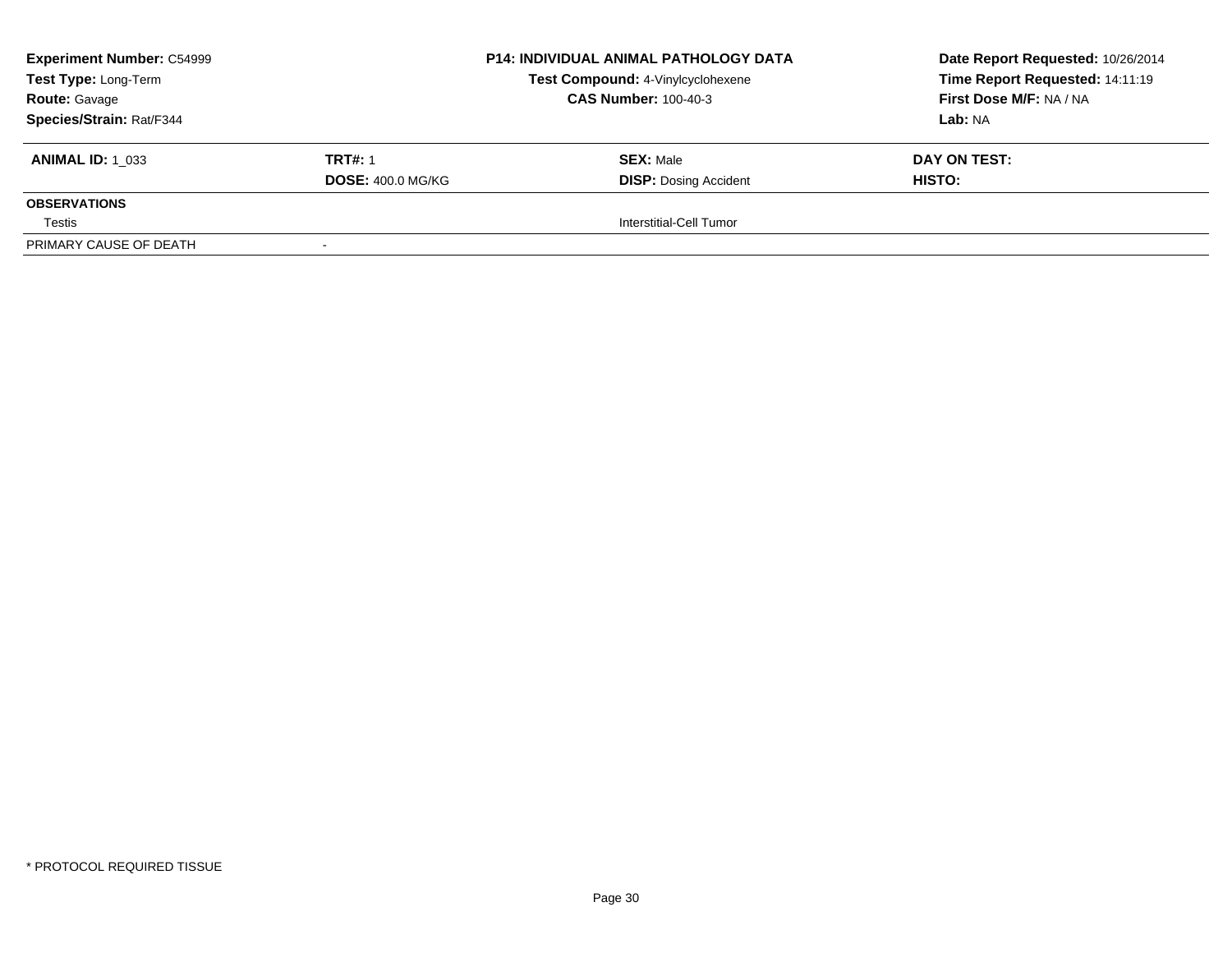| <b>Experiment Number: C54999</b><br>Test Type: Long-Term<br><b>Route: Gavage</b><br>Species/Strain: Rat/F344 |                                            | <b>P14: INDIVIDUAL ANIMAL PATHOLOGY DATA</b><br>Test Compound: 4-Vinylcyclohexene<br><b>CAS Number: 100-40-3</b> | Date Report Requested: 10/26/2014<br>Time Report Requested: 14:11:19<br>First Dose M/F: NA / NA<br>Lab: NA |  |
|--------------------------------------------------------------------------------------------------------------|--------------------------------------------|------------------------------------------------------------------------------------------------------------------|------------------------------------------------------------------------------------------------------------|--|
| <b>ANIMAL ID: 1 034</b>                                                                                      | <b>TRT#: 1</b><br><b>DOSE: 400.0 MG/KG</b> | <b>SEX: Male</b><br><b>DISP:</b> Dosing Accident                                                                 | DAY ON TEST:<br>HISTO:                                                                                     |  |
| <b>OBSERVATIONS</b>                                                                                          |                                            |                                                                                                                  |                                                                                                            |  |
| Heart                                                                                                        | Myocardium Nos                             | Degeneration, Nos                                                                                                |                                                                                                            |  |
| Kidney                                                                                                       |                                            | Nephropathy                                                                                                      |                                                                                                            |  |
| Prostate                                                                                                     |                                            | Inflammation, Chronic Suppurative                                                                                |                                                                                                            |  |
| Testis                                                                                                       |                                            | Interstitial-Cell Tumor                                                                                          |                                                                                                            |  |
| PRIMARY CAUSE OF DEATH                                                                                       |                                            |                                                                                                                  |                                                                                                            |  |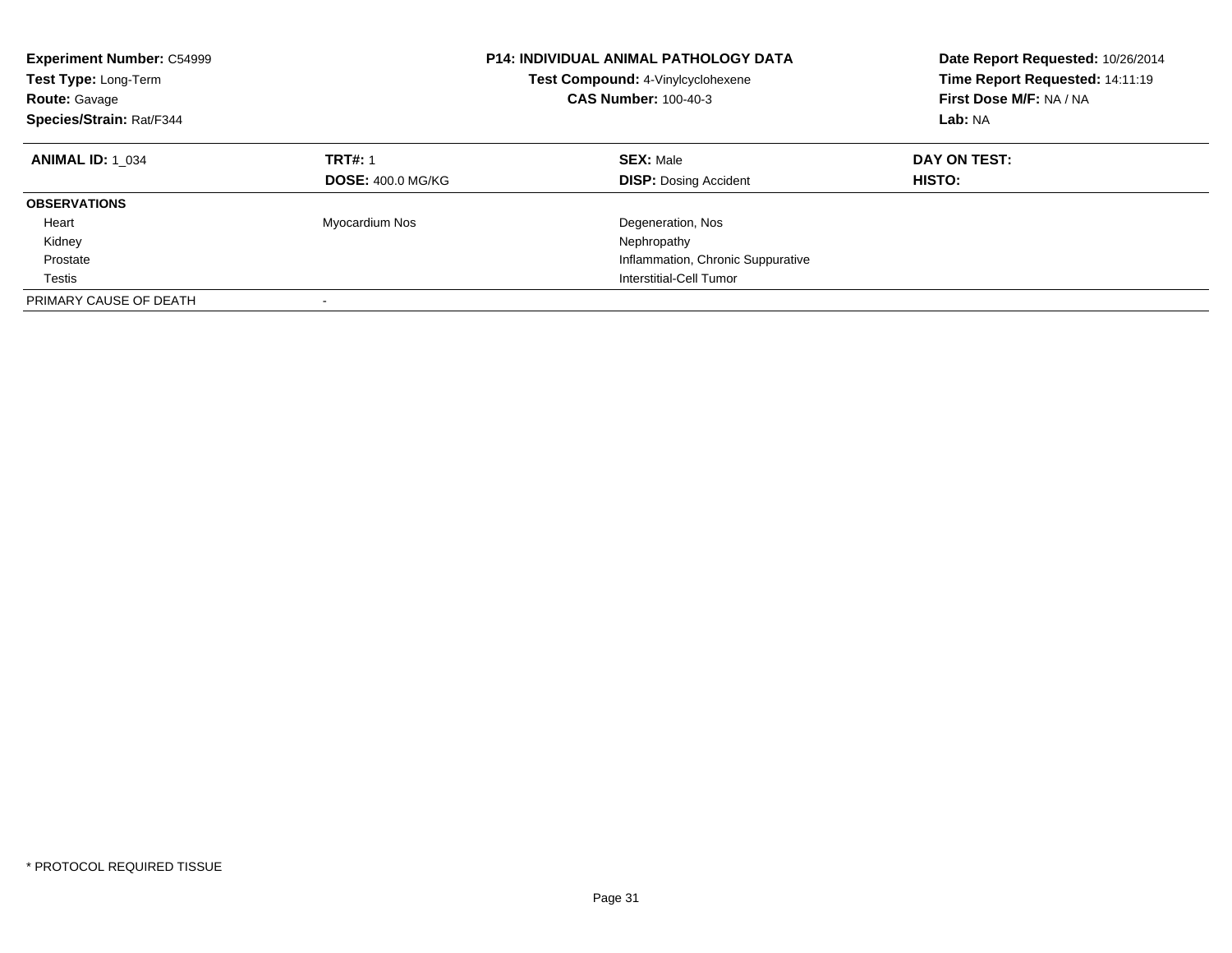| <b>Experiment Number: C54999</b><br>Test Type: Long-Term<br><b>Route: Gavage</b><br>Species/Strain: Rat/F344 |                                            | <b>P14: INDIVIDUAL ANIMAL PATHOLOGY DATA</b><br>Test Compound: 4-Vinylcyclohexene<br><b>CAS Number: 100-40-3</b> | Date Report Requested: 10/26/2014<br>Time Report Requested: 14:11:19<br>First Dose M/F: NA / NA<br>Lab: NA |  |
|--------------------------------------------------------------------------------------------------------------|--------------------------------------------|------------------------------------------------------------------------------------------------------------------|------------------------------------------------------------------------------------------------------------|--|
| <b>ANIMAL ID: 1 036</b>                                                                                      | <b>TRT#: 1</b><br><b>DOSE: 400.0 MG/KG</b> | <b>SEX: Male</b><br><b>DISP:</b> Moribund Sacrifice                                                              | DAY ON TEST:<br>HISTO:                                                                                     |  |
| <b>OBSERVATIONS</b>                                                                                          |                                            |                                                                                                                  |                                                                                                            |  |
| Esophagus                                                                                                    | Adventitia                                 | Foreign Body, Vegetable                                                                                          |                                                                                                            |  |
|                                                                                                              | Adventitia                                 | Inflammation, Suppurative                                                                                        |                                                                                                            |  |
| Salivary gland                                                                                               |                                            | Inflammation, Acute                                                                                              |                                                                                                            |  |
| Skeletal muscle                                                                                              |                                            | Inflammation, Acute                                                                                              |                                                                                                            |  |
| PRIMARY CAUSE OF DEATH                                                                                       | $\overline{\phantom{a}}$                   |                                                                                                                  |                                                                                                            |  |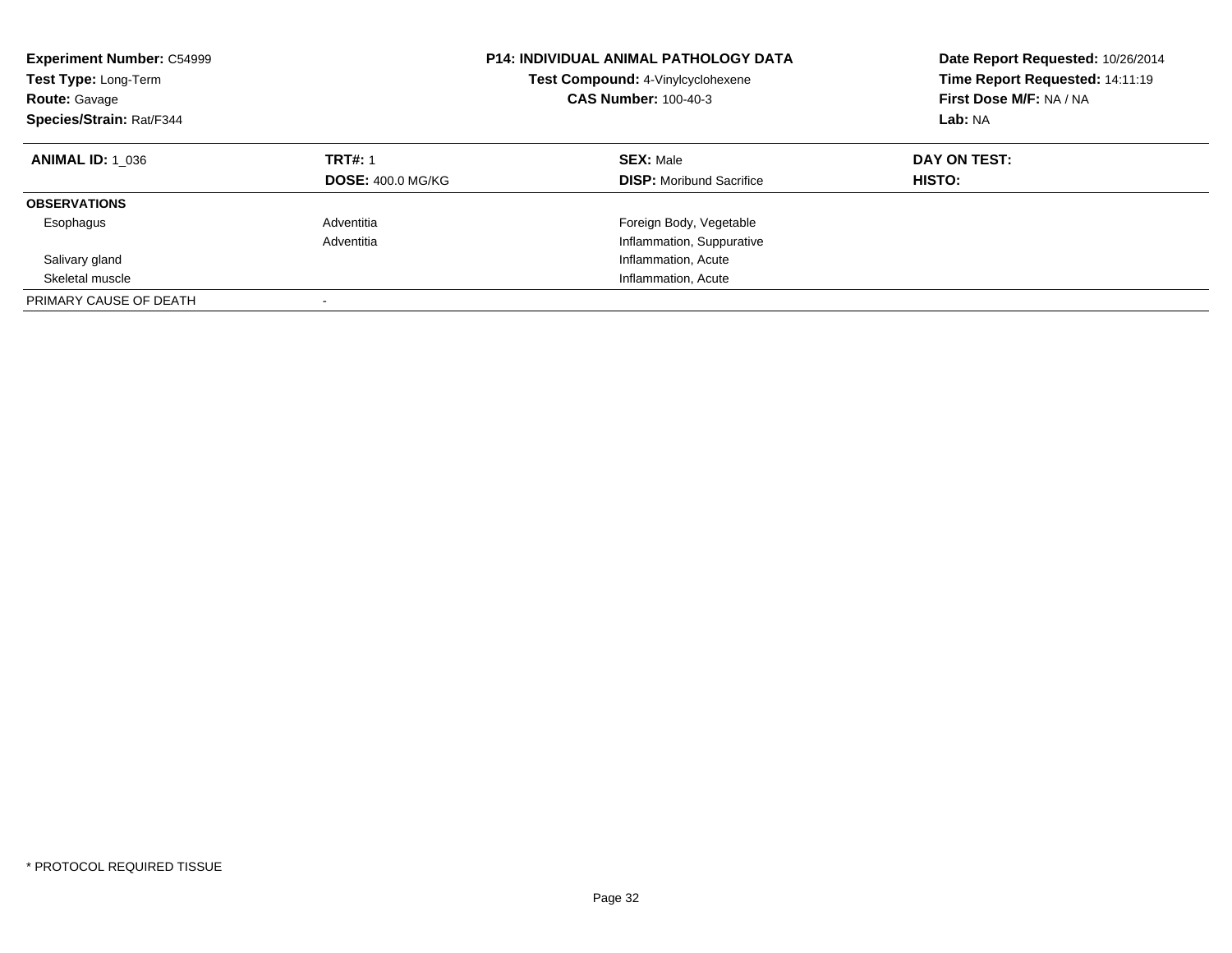| <b>Experiment Number: C54999</b><br>Test Type: Long-Term<br><b>Route: Gavage</b><br>Species/Strain: Rat/F344 |                          | <b>P14: INDIVIDUAL ANIMAL PATHOLOGY DATA</b><br>Test Compound: 4-Vinylcyclohexene<br><b>CAS Number: 100-40-3</b> | Date Report Requested: 10/26/2014<br>Time Report Requested: 14:11:19<br>First Dose M/F: NA / NA<br>Lab: NA |  |
|--------------------------------------------------------------------------------------------------------------|--------------------------|------------------------------------------------------------------------------------------------------------------|------------------------------------------------------------------------------------------------------------|--|
| <b>ANIMAL ID: 1 037</b>                                                                                      | <b>TRT#: 1</b>           | <b>SEX: Male</b>                                                                                                 | DAY ON TEST:                                                                                               |  |
|                                                                                                              | <b>DOSE: 400.0 MG/KG</b> | <b>DISP:</b> Natural Death                                                                                       | HISTO:                                                                                                     |  |
| <b>OBSERVATIONS</b>                                                                                          |                          |                                                                                                                  |                                                                                                            |  |
| Kidney                                                                                                       |                          | Nephropathy                                                                                                      |                                                                                                            |  |
| Testis                                                                                                       |                          | Interstitial-Cell Tumor                                                                                          |                                                                                                            |  |
| Thymus                                                                                                       |                          | Cyst, Nos                                                                                                        |                                                                                                            |  |
| PRIMARY CAUSE OF DEATH                                                                                       |                          |                                                                                                                  |                                                                                                            |  |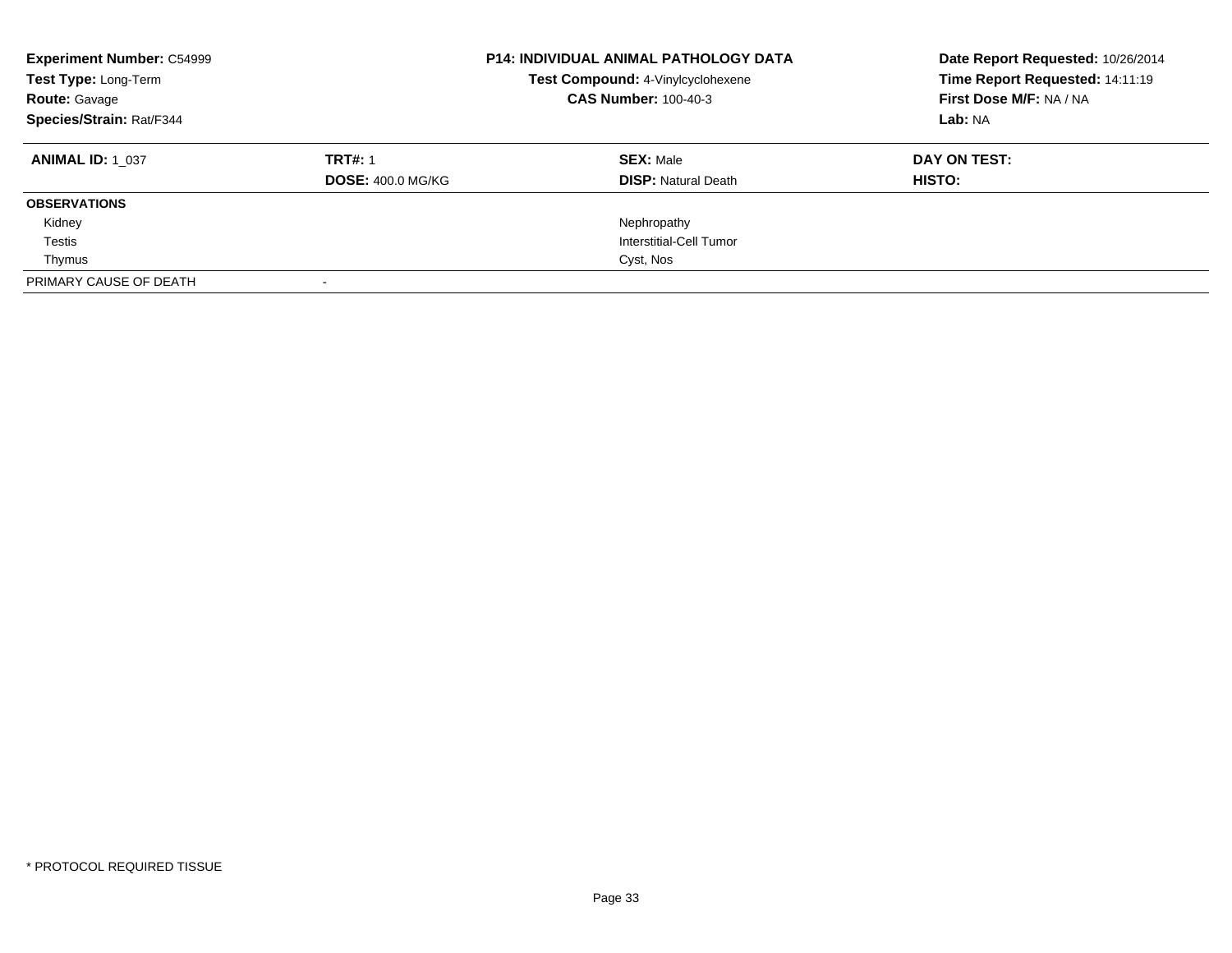**Test Type:** Long-Term

**Route:** Gavage

**Species/Strain:** Rat/F344

### **P14: INDIVIDUAL ANIMAL PATHOLOGY DATA**

# **Test Compound:** 4-Vinylcyclohexene**CAS Number:** 100-40-3

| <b>ANIMAL ID: 1_038</b> | <b>TRT#: 1</b>            | <b>SEX: Male</b>                 | DAY ON TEST:  |  |
|-------------------------|---------------------------|----------------------------------|---------------|--|
|                         | <b>DOSE: 400.0 MG/KG</b>  | <b>DISP:</b> Moribund Sacrifice  | <b>HISTO:</b> |  |
| <b>OBSERVATIONS</b>     |                           |                                  |               |  |
| Adrenal gland           | Medulla                   | Hyperplasia, Focal               |               |  |
|                         |                           | Pheochromocytoma                 |               |  |
| Heart                   | Myocardium Nos            | Degeneration, Nos                |               |  |
| Kidney                  |                           | Nephropathy                      |               |  |
| Liver                   |                           | Cytoplasmic Change, Eosinophilic |               |  |
| Pancreas                |                           | Adenoma, Nos                     |               |  |
| Parathyroid gland       |                           | Atrophy, Nos                     |               |  |
| Pituitary gland         | <b>Anterior Pituitary</b> | Focal Cellular Change            |               |  |
| Preputial gland         |                           | Inflammation, Granulomatous      |               |  |
| Stomach                 | Forestomach               | Ulcer, Nos                       |               |  |
| Testis                  |                           | <b>Interstitial-Cell Tumor</b>   |               |  |
| Thymus                  |                           | Periarteritis                    |               |  |
| Thyroid                 |                           | Hyperplasia, C Cell              |               |  |
| PRIMARY CAUSE OF DEATH  |                           |                                  |               |  |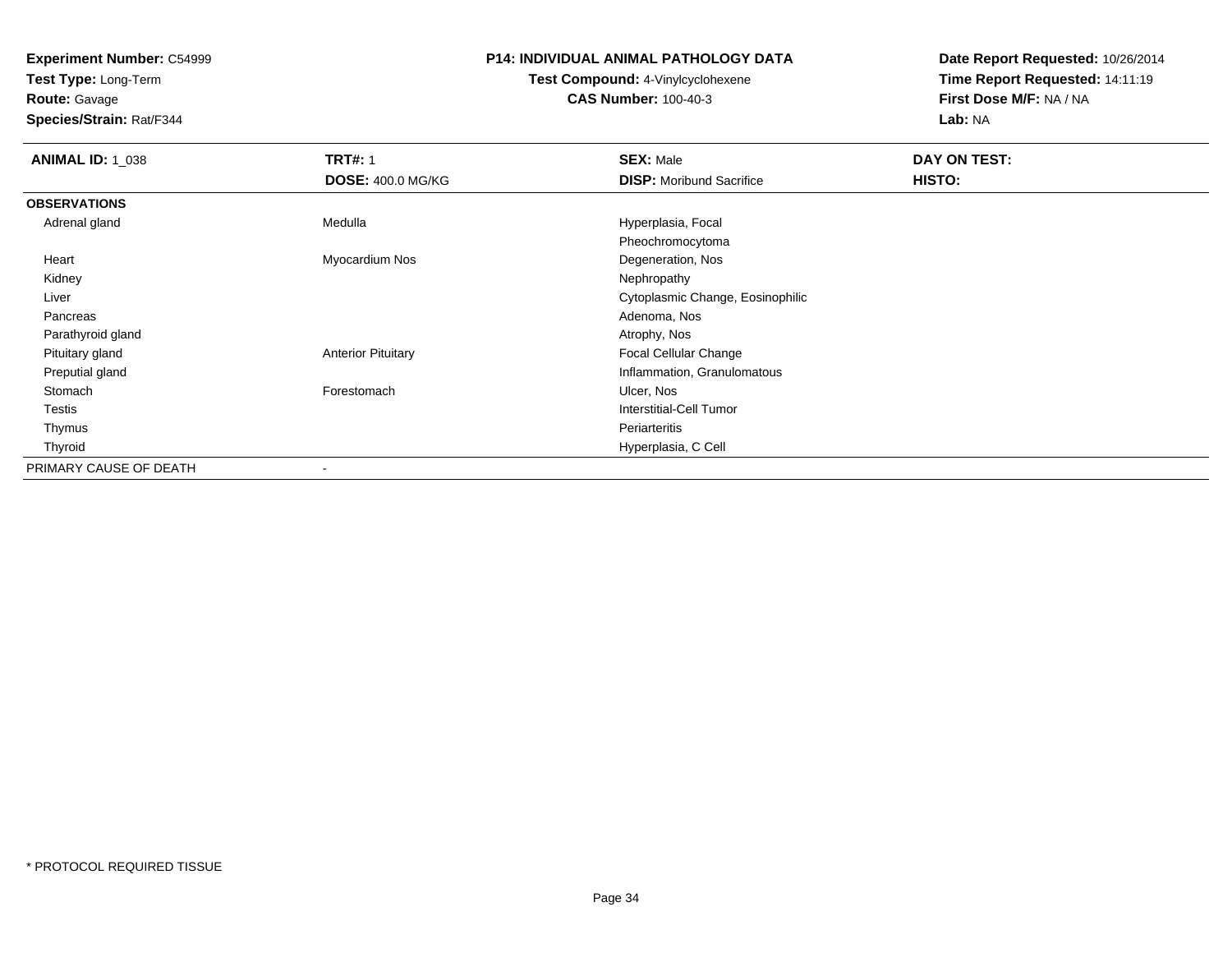**Experiment Number:** C54999**Test Type:** Long-Term**Route:** Gavage **Species/Strain:** Rat/F344**P14: INDIVIDUAL ANIMAL PATHOLOGY DATATest Compound:** 4-Vinylcyclohexene**CAS Number:** 100-40-3**Date Report Requested:** 10/26/2014**Time Report Requested:** 14:11:19**First Dose M/F:** NA / NA**Lab:** NA**ANIMAL ID: 1\_039 9 TRT#:** 1 **SEX:** Male **SEX:** Male **DAY ON TEST: DOSE:** 400.0 MG/KG**DISP:** Moribund Sacrifice **HISTO: OBSERVATIONS** Bonee Sternum Sternum **Exercise Sternum Fibrous Osteodystrophy**  Heart Myocardium Nos Degeneration, Nos Intestine Small DuodenumInflammation, Suppurative<br>Nephropathy Kidneyy the control of the control of the control of the control of the control of the control of the control of the control of the control of the control of the control of the control of the control of the control of the contro Parathyroid gland Hyperplasia, Nos ProstateInflammation, Chronic Suppurative<br>
Forestomach extensive matrix of the Hyperplasia, Epithelial StomachHyperplasia, Epithelial Forestomach Ulcer, Nos Testis Interstitial-Cell Tumor Thyroid Hyperplasia, C Cell PRIMARY CAUSE OF DEATH

-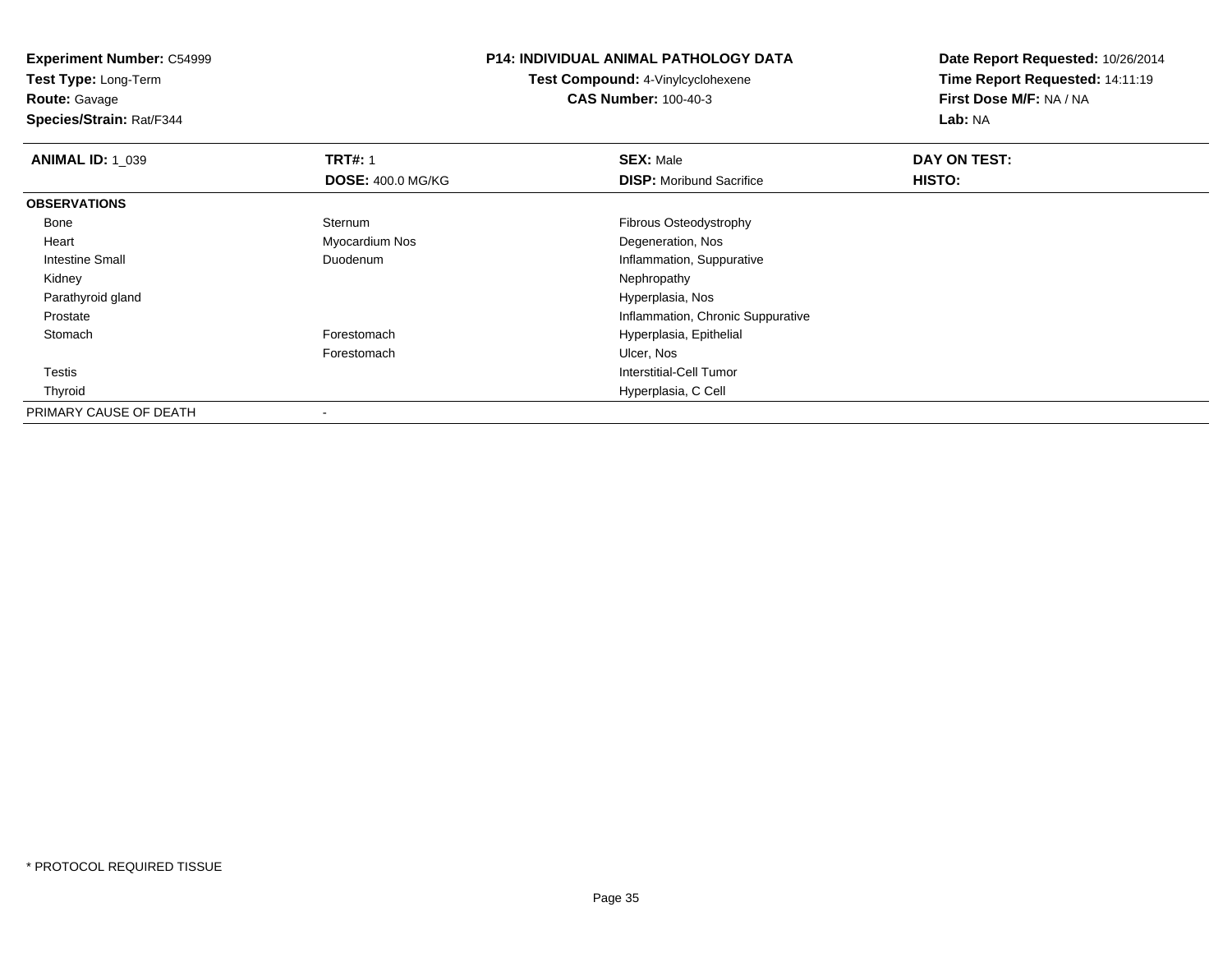**Experiment Number:** C54999**Test Type:** Long-Term**Route:** Gavage **Species/Strain:** Rat/F344**P14: INDIVIDUAL ANIMAL PATHOLOGY DATATest Compound:** 4-Vinylcyclohexene**CAS Number:** 100-40-3**Date Report Requested:** 10/26/2014**Time Report Requested:** 14:11:19**First Dose M/F:** NA / NA**Lab:** NA**ANIMAL ID: 1\_040 C TRT#:** 1 **SEX:** Male **DAY ON TEST: DOSE:** 400.0 MG/KG**DISP:** Moribund Sacrifice **HISTO: OBSERVATIONS** Heart Myocardium Nos Degeneration, Nos Kidney Hyperplasia, Tubular Cell Nephropathyd **Hyperplasia, Focal**  Mammary gland Pituitary glandAnterior Pituitary **Adenoma, Nos** Adenoma, Nos ProstateInflammation, Chronic<br>Forestomach entity and the Hotel Hyperplasia, Epithelial StomachHyperplasia, Epithelial Testis Interstitial-Cell Tumor Thyroid Hyperplasia, C Cell PRIMARY CAUSE OF DEATH-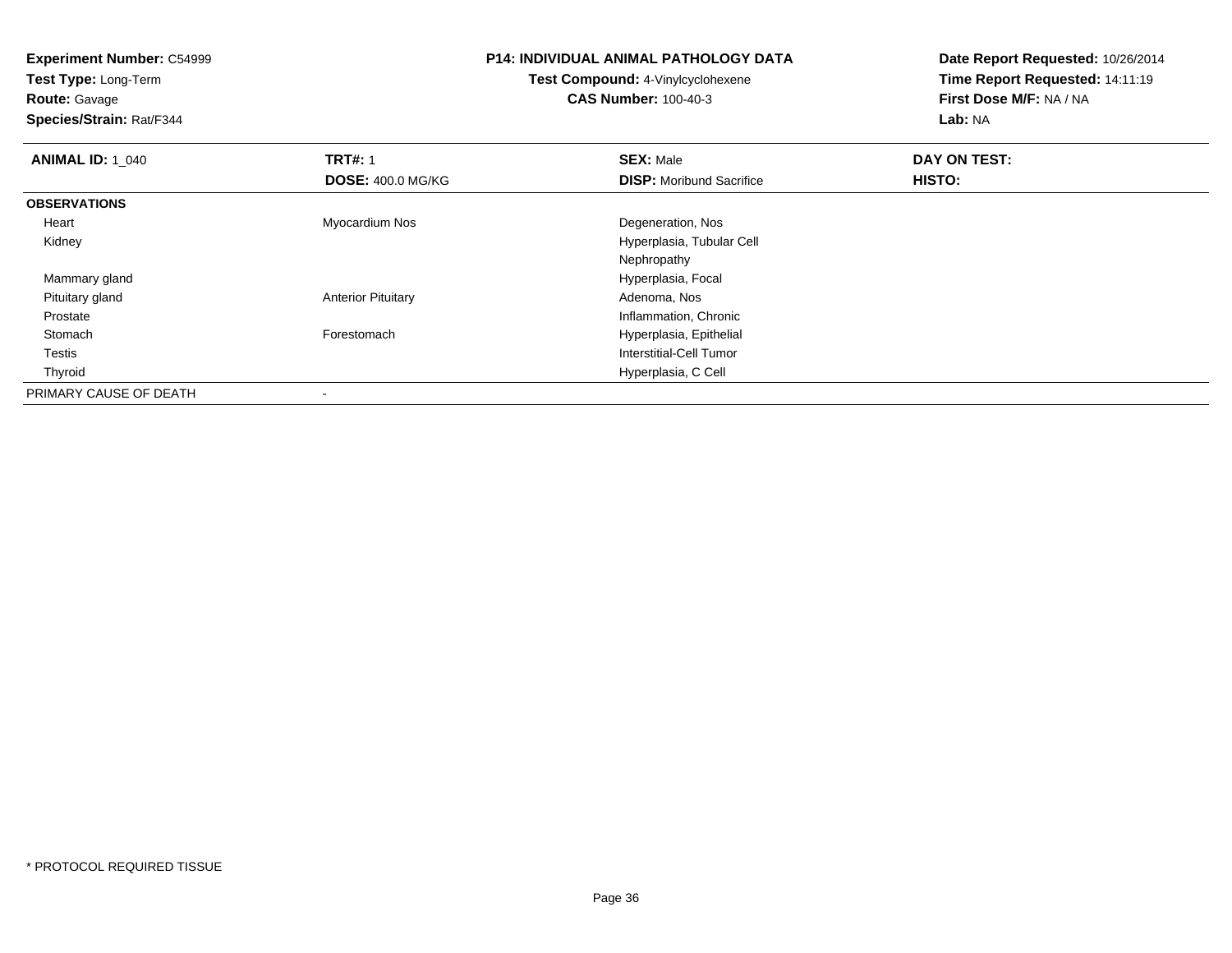| <b>Experiment Number: C54999</b> |                          | <b>P14: INDIVIDUAL ANIMAL PATHOLOGY DATA</b> | Date Report Requested: 10/26/2014 |
|----------------------------------|--------------------------|----------------------------------------------|-----------------------------------|
| Test Type: Long-Term             |                          | Test Compound: 4-Vinylcyclohexene            | Time Report Requested: 14:11:19   |
| <b>Route: Gavage</b>             |                          | <b>CAS Number: 100-40-3</b>                  | First Dose M/F: NA / NA           |
| Species/Strain: Rat/F344         |                          |                                              | Lab: NA                           |
| <b>ANIMAL ID: 1 041</b>          | <b>TRT#: 1</b>           | <b>SEX: Male</b>                             | DAY ON TEST:                      |
|                                  | <b>DOSE: 400.0 MG/KG</b> | <b>DISP: Natural Death</b>                   | <b>HISTO:</b>                     |
| <b>OBSERVATIONS</b>              |                          |                                              |                                   |
| Heart                            |                          | Inflammation, Chronic Focal                  |                                   |
| PRIMARY CAUSE OF DEATH           |                          |                                              |                                   |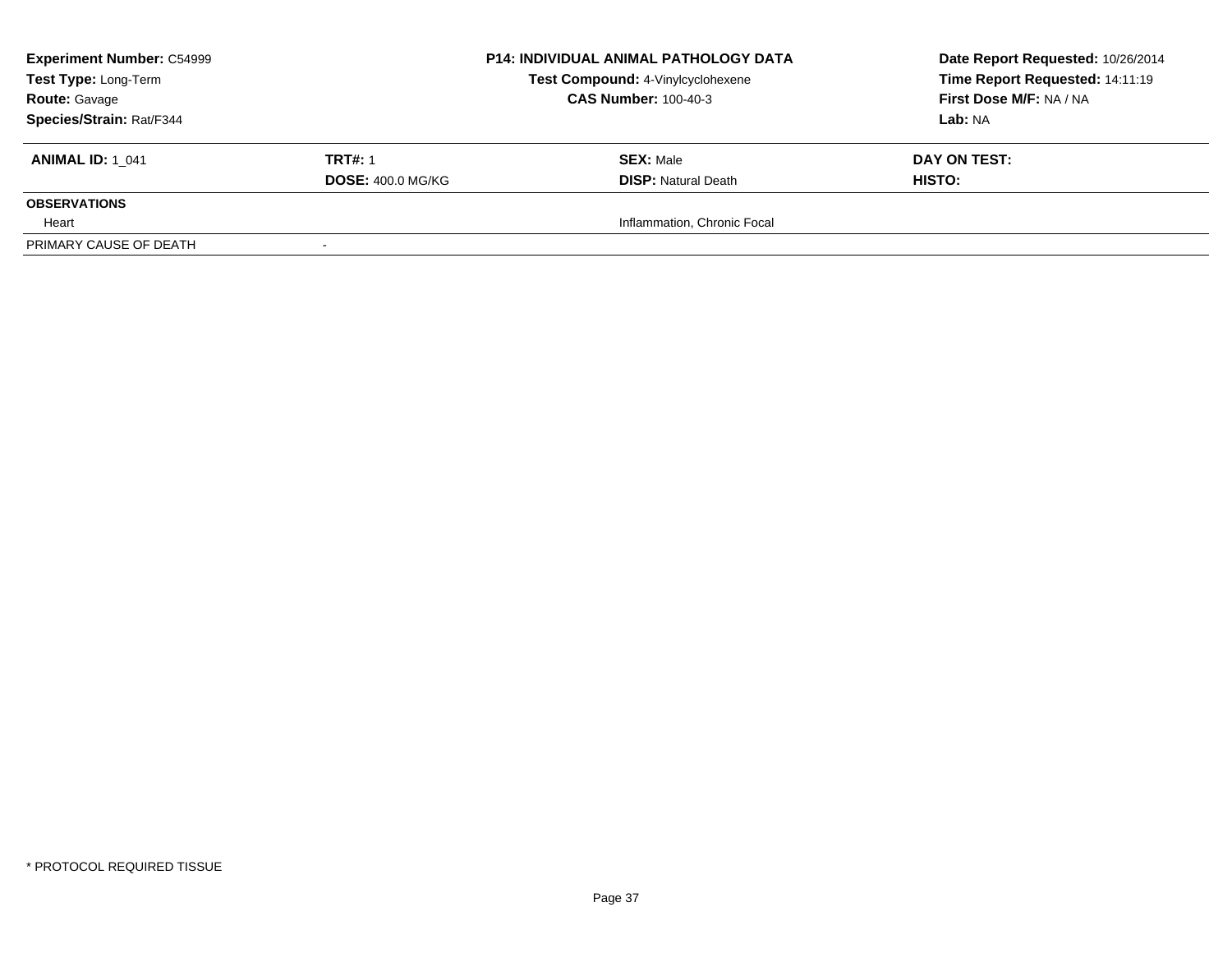| <b>Experiment Number: C54999</b><br>Test Type: Long-Term<br><b>Route: Gavage</b><br>Species/Strain: Rat/F344 |                           | <b>P14: INDIVIDUAL ANIMAL PATHOLOGY DATA</b><br>Test Compound: 4-Vinylcyclohexene<br><b>CAS Number: 100-40-3</b> | Date Report Requested: 10/26/2014<br>Time Report Requested: 14:11:19<br>First Dose M/F: NA / NA<br>Lab: NA |
|--------------------------------------------------------------------------------------------------------------|---------------------------|------------------------------------------------------------------------------------------------------------------|------------------------------------------------------------------------------------------------------------|
| <b>ANIMAL ID: 1 042</b>                                                                                      | <b>TRT#: 1</b>            | <b>SEX: Male</b>                                                                                                 | DAY ON TEST:                                                                                               |
|                                                                                                              | <b>DOSE: 400.0 MG/KG</b>  | <b>DISP:</b> Natural Death                                                                                       | <b>HISTO:</b>                                                                                              |
| <b>OBSERVATIONS</b>                                                                                          |                           |                                                                                                                  |                                                                                                            |
| Heart                                                                                                        | Myocardium Nos            | Degeneration, Nos                                                                                                |                                                                                                            |
| Kidney                                                                                                       | Pelvis                    | Hyperplasia, Epithelial                                                                                          |                                                                                                            |
|                                                                                                              |                           | Nephropathy                                                                                                      |                                                                                                            |
| Pituitary gland                                                                                              | <b>Anterior Pituitary</b> | Adenoma, Nos                                                                                                     |                                                                                                            |
| Prostate                                                                                                     |                           | Hyperplasia, Focal                                                                                               |                                                                                                            |
| Testis                                                                                                       |                           | Interstitial-Cell Tumor                                                                                          |                                                                                                            |
| PRIMARY CAUSE OF DEATH                                                                                       |                           |                                                                                                                  |                                                                                                            |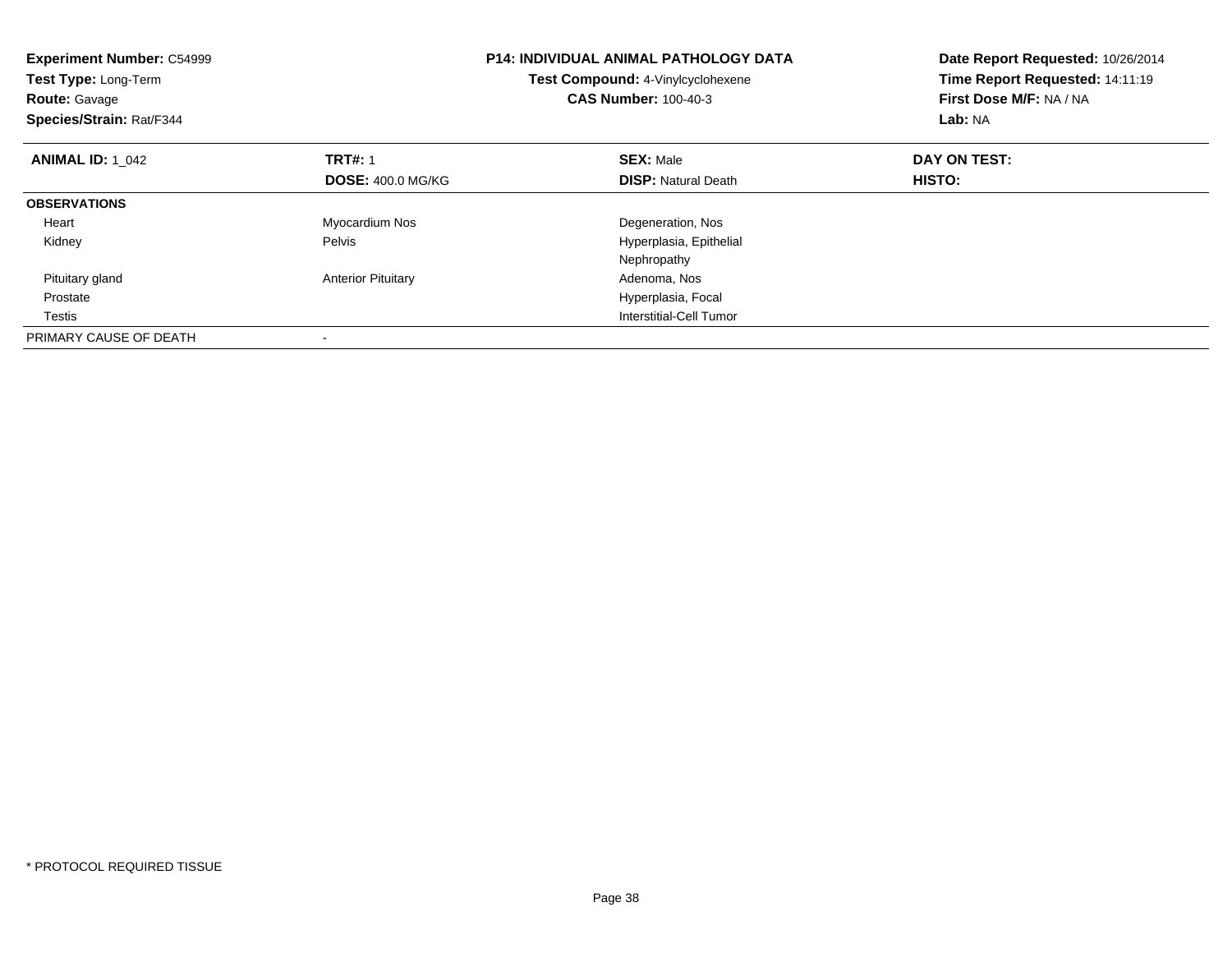| <b>Experiment Number: C54999</b><br><b>Test Type: Long-Term</b><br><b>Route: Gavage</b><br>Species/Strain: Rat/F344 |                                            | <b>P14: INDIVIDUAL ANIMAL PATHOLOGY DATA</b><br>Test Compound: 4-Vinylcyclohexene<br><b>CAS Number: 100-40-3</b> | Date Report Requested: 10/26/2014<br>Time Report Requested: 14:11:19<br>First Dose M/F: NA / NA<br>Lab: NA |
|---------------------------------------------------------------------------------------------------------------------|--------------------------------------------|------------------------------------------------------------------------------------------------------------------|------------------------------------------------------------------------------------------------------------|
| <b>ANIMAL ID: 1 043</b>                                                                                             | <b>TRT#: 1</b><br><b>DOSE: 400.0 MG/KG</b> | <b>SEX: Male</b><br><b>DISP:</b> Natural Death                                                                   | DAY ON TEST:<br><b>HISTO:</b>                                                                              |
| <b>OBSERVATIONS</b>                                                                                                 |                                            |                                                                                                                  |                                                                                                            |
| Kidney                                                                                                              |                                            | Nephropathy                                                                                                      |                                                                                                            |
| Liver                                                                                                               |                                            | Inflammation, Chronic Focal                                                                                      |                                                                                                            |
| Pancreas                                                                                                            |                                            | Atrophy, Nos                                                                                                     |                                                                                                            |
| Pituitary gland                                                                                                     | <b>Anterior Pituitary</b>                  | Adenoma, Nos                                                                                                     |                                                                                                            |
| PRIMARY CAUSE OF DEATH                                                                                              | $\overline{\phantom{a}}$                   |                                                                                                                  |                                                                                                            |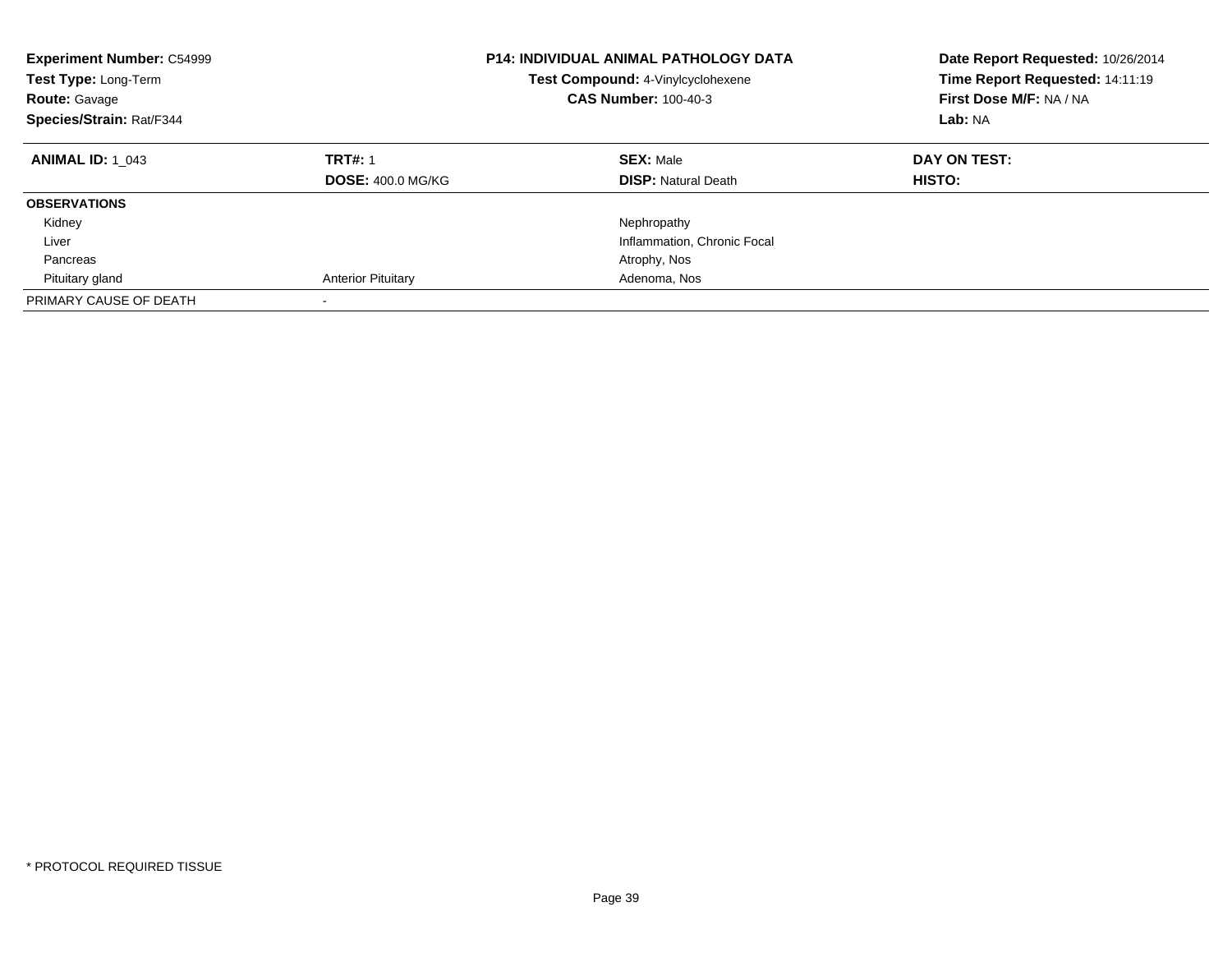| <b>Experiment Number: C54999</b> |                          | <b>P14: INDIVIDUAL ANIMAL PATHOLOGY DATA</b> | Date Report Requested: 10/26/2014 |
|----------------------------------|--------------------------|----------------------------------------------|-----------------------------------|
| Test Type: Long-Term             |                          | Test Compound: 4-Vinylcyclohexene            | Time Report Requested: 14:11:19   |
| <b>Route: Gavage</b>             |                          | <b>CAS Number: 100-40-3</b>                  | First Dose M/F: NA / NA           |
| Species/Strain: Rat/F344         |                          |                                              | Lab: NA                           |
| <b>ANIMAL ID: 1 045</b>          | <b>TRT#: 1</b>           | <b>SEX: Male</b>                             | DAY ON TEST:                      |
|                                  | <b>DOSE: 400.0 MG/KG</b> | <b>DISP: Natural Death</b>                   | <b>HISTO:</b>                     |
| <b>OBSERVATIONS</b>              |                          |                                              |                                   |
| Heart                            |                          | Periarteritis                                |                                   |
| PRIMARY CAUSE OF DEATH           |                          |                                              |                                   |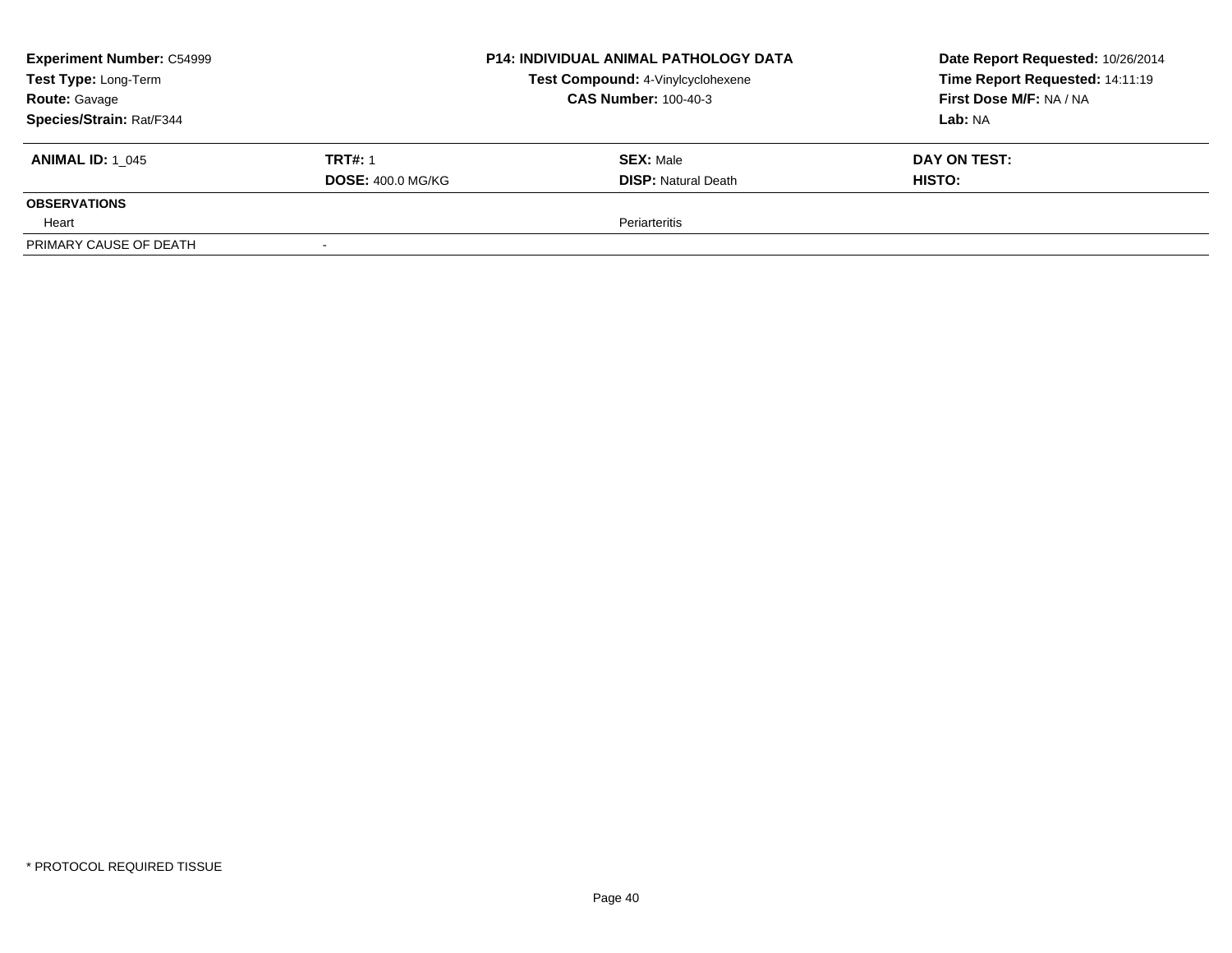| <b>Experiment Number: C54999</b><br>Test Type: Long-Term<br><b>Route: Gavage</b> |                          | <b>P14: INDIVIDUAL ANIMAL PATHOLOGY DATA</b><br>Test Compound: 4-Vinylcyclohexene<br><b>CAS Number: 100-40-3</b> | Date Report Requested: 10/26/2014<br>Time Report Requested: 14:11:19<br>First Dose M/F: NA / NA |
|----------------------------------------------------------------------------------|--------------------------|------------------------------------------------------------------------------------------------------------------|-------------------------------------------------------------------------------------------------|
| <b>Species/Strain: Rat/F344</b>                                                  |                          |                                                                                                                  | Lab: NA                                                                                         |
| <b>ANIMAL ID: 1 046</b>                                                          | <b>TRT#: 1</b>           | <b>SEX: Male</b>                                                                                                 | DAY ON TEST:                                                                                    |
|                                                                                  | <b>DOSE: 400.0 MG/KG</b> | <b>DISP:</b> Natural Death                                                                                       | HISTO:                                                                                          |
| <b>OBSERVATIONS</b>                                                              |                          |                                                                                                                  |                                                                                                 |
| Heart                                                                            | Pericardium Nos          | Inflammation, Chronic Suppurative                                                                                |                                                                                                 |
| Unspecified                                                                      | <b>Mediastinum Nos</b>   | Inflammation, Chronic                                                                                            |                                                                                                 |
| PRIMARY CAUSE OF DEATH                                                           |                          |                                                                                                                  |                                                                                                 |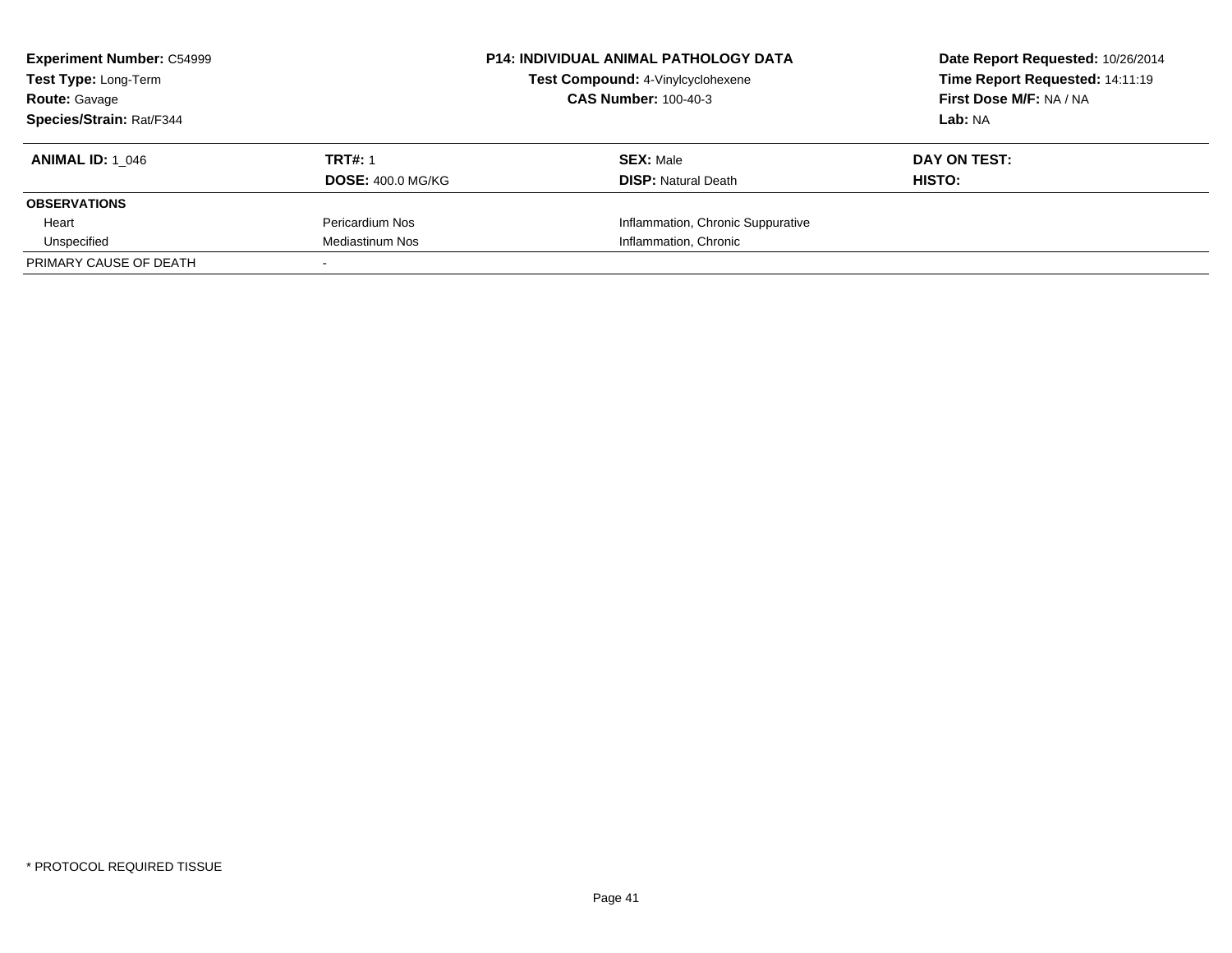| <b>Experiment Number: C54999</b><br>Test Type: Long-Term<br><b>Route: Gavage</b><br>Species/Strain: Rat/F344 |                           | P14: INDIVIDUAL ANIMAL PATHOLOGY DATA<br>Test Compound: 4-Vinylcyclohexene<br><b>CAS Number: 100-40-3</b> | Date Report Requested: 10/26/2014<br>Time Report Requested: 14:11:19<br>First Dose M/F: NA / NA<br>Lab: NA |
|--------------------------------------------------------------------------------------------------------------|---------------------------|-----------------------------------------------------------------------------------------------------------|------------------------------------------------------------------------------------------------------------|
| <b>ANIMAL ID: 1 047</b>                                                                                      | <b>TRT#: 1</b>            | <b>SEX: Male</b>                                                                                          | DAY ON TEST:                                                                                               |
|                                                                                                              | <b>DOSE: 400.0 MG/KG</b>  | <b>DISP: Natural Death</b>                                                                                | HISTO:                                                                                                     |
| <b>OBSERVATIONS</b>                                                                                          |                           |                                                                                                           |                                                                                                            |
| Kidney                                                                                                       |                           | Nephropathy                                                                                               |                                                                                                            |
| Liver                                                                                                        | <b>Bile Duct</b>          | Hyperplasia, Nos                                                                                          |                                                                                                            |
| Pituitary gland                                                                                              | <b>Anterior Pituitary</b> | Angiectasis                                                                                               |                                                                                                            |
|                                                                                                              | <b>Anterior Pituitary</b> | Hyperplasia, Focal                                                                                        |                                                                                                            |
| Testis                                                                                                       |                           | <b>Interstitial-Cell Tumor</b>                                                                            |                                                                                                            |
| Thyroid                                                                                                      |                           | Hyperplasia, C Cell                                                                                       |                                                                                                            |
| PRIMARY CAUSE OF DEATH                                                                                       |                           |                                                                                                           |                                                                                                            |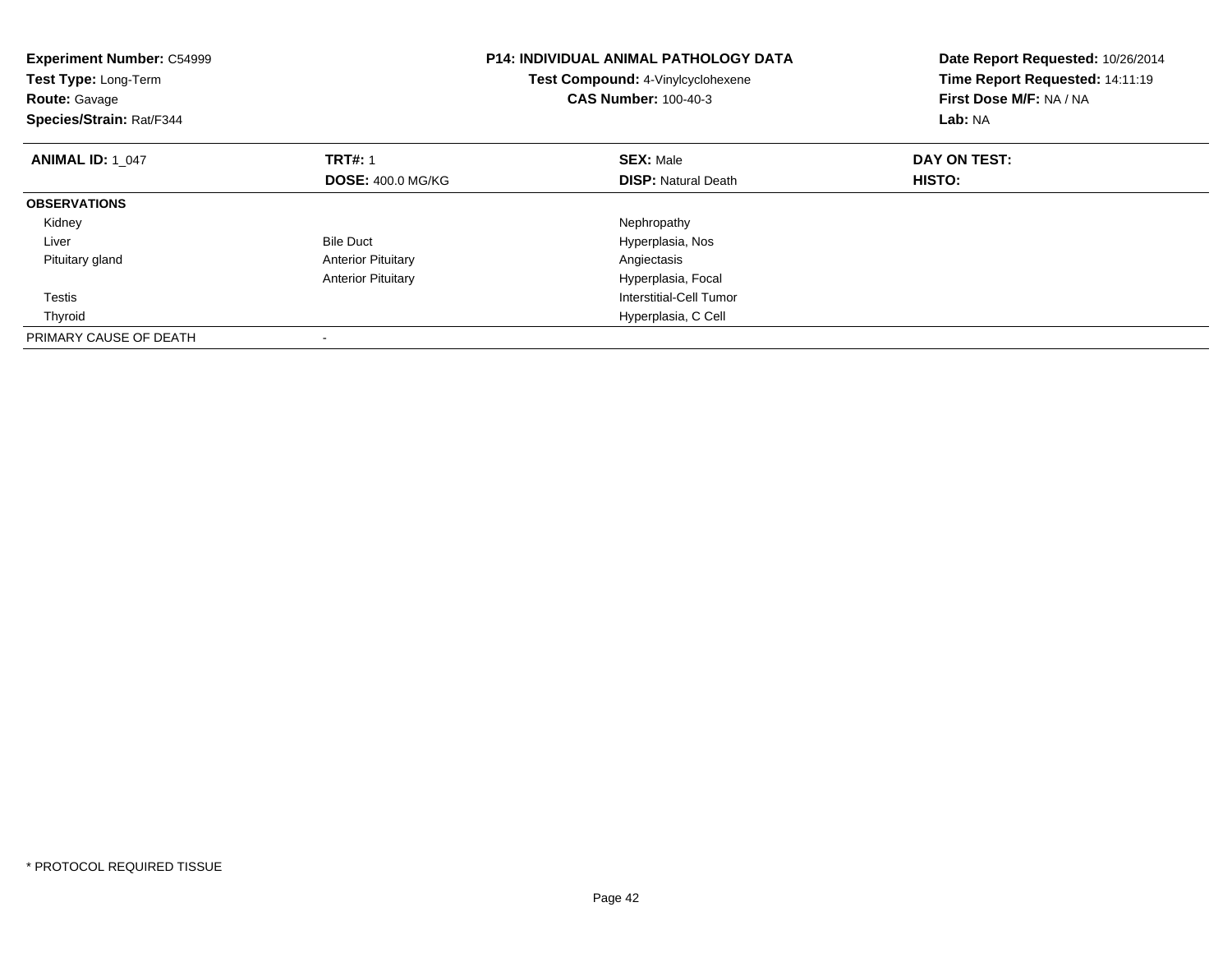| <b>Experiment Number: C54999</b><br>Test Type: Long-Term<br><b>Route: Gavage</b><br>Species/Strain: Rat/F344 |                                            | <b>P14: INDIVIDUAL ANIMAL PATHOLOGY DATA</b><br>Test Compound: 4-Vinylcyclohexene<br><b>CAS Number: 100-40-3</b> | Date Report Requested: 10/26/2014<br>Time Report Requested: 14:11:19<br>First Dose M/F: NA / NA<br>Lab: NA |
|--------------------------------------------------------------------------------------------------------------|--------------------------------------------|------------------------------------------------------------------------------------------------------------------|------------------------------------------------------------------------------------------------------------|
| <b>ANIMAL ID: 1 048</b>                                                                                      | <b>TRT#: 1</b><br><b>DOSE: 400.0 MG/KG</b> | <b>SEX: Male</b><br><b>DISP:</b> Natural Death                                                                   | DAY ON TEST:<br><b>HISTO:</b>                                                                              |
| <b>OBSERVATIONS</b>                                                                                          |                                            |                                                                                                                  |                                                                                                            |
| Kidney                                                                                                       |                                            | Nephropathy                                                                                                      |                                                                                                            |
| Liver                                                                                                        | Centrilobular                              | Cytoplasmic Vacuolization                                                                                        |                                                                                                            |
|                                                                                                              | <b>Bile Duct</b>                           | Hyperplasia, Nos                                                                                                 |                                                                                                            |
| Testis                                                                                                       |                                            | Atrophy, Nos                                                                                                     |                                                                                                            |
| PRIMARY CAUSE OF DEATH                                                                                       |                                            |                                                                                                                  |                                                                                                            |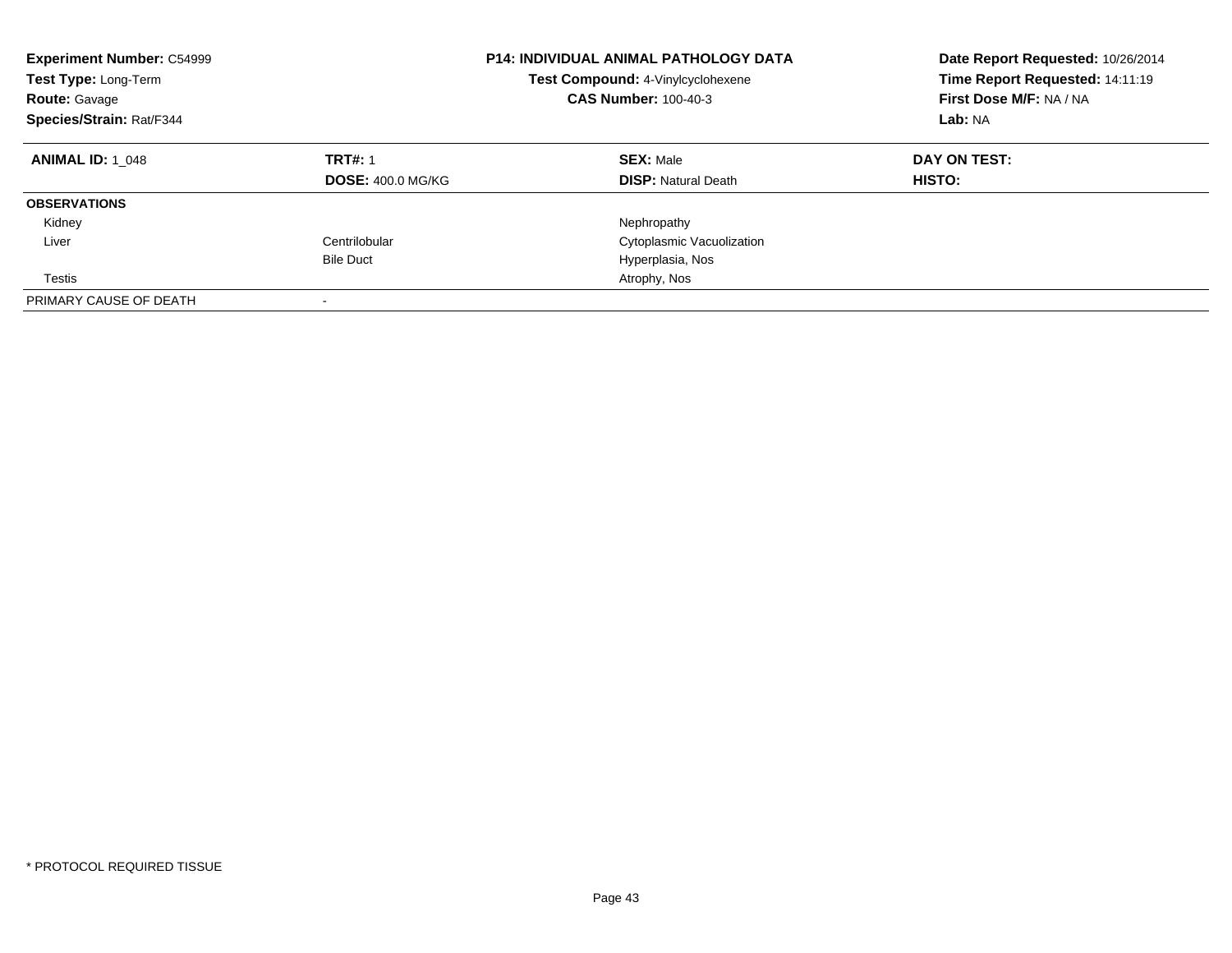| <b>Experiment Number: C54999</b><br>Test Type: Long-Term<br><b>Route: Gavage</b><br>Species/Strain: Rat/F344 |                          | <b>P14: INDIVIDUAL ANIMAL PATHOLOGY DATA</b><br>Test Compound: 4-Vinylcyclohexene<br><b>CAS Number: 100-40-3</b> | Date Report Requested: 10/26/2014<br>Time Report Requested: 14:11:19<br>First Dose M/F: NA / NA<br>Lab: NA |
|--------------------------------------------------------------------------------------------------------------|--------------------------|------------------------------------------------------------------------------------------------------------------|------------------------------------------------------------------------------------------------------------|
| <b>ANIMAL ID: 1 050</b>                                                                                      | <b>TRT#: 1</b>           | <b>SEX: Male</b>                                                                                                 | DAY ON TEST:                                                                                               |
|                                                                                                              | <b>DOSE: 400.0 MG/KG</b> | <b>DISP: Natural Death</b>                                                                                       | HISTO:                                                                                                     |
| <b>OBSERVATIONS</b>                                                                                          |                          |                                                                                                                  |                                                                                                            |
| Adrenal gland                                                                                                |                          | Pheochromocytoma                                                                                                 |                                                                                                            |
| Heart                                                                                                        | Myocardium Nos           | Degeneration, Nos                                                                                                |                                                                                                            |
| Kidney                                                                                                       |                          | Nephropathy                                                                                                      |                                                                                                            |
| Liver                                                                                                        | <b>Bile Duct</b>         | Hyperplasia, Nos                                                                                                 |                                                                                                            |
| Testis                                                                                                       |                          | Atrophy, Nos                                                                                                     |                                                                                                            |
|                                                                                                              |                          | Interstitial-Cell Tumor                                                                                          |                                                                                                            |
| Thyroid                                                                                                      |                          | Hyperplasia, C Cell                                                                                              |                                                                                                            |
| Urinary bladder                                                                                              |                          | Hyperplasia, Epithelial                                                                                          |                                                                                                            |
| PRIMARY CAUSE OF DEATH                                                                                       |                          |                                                                                                                  |                                                                                                            |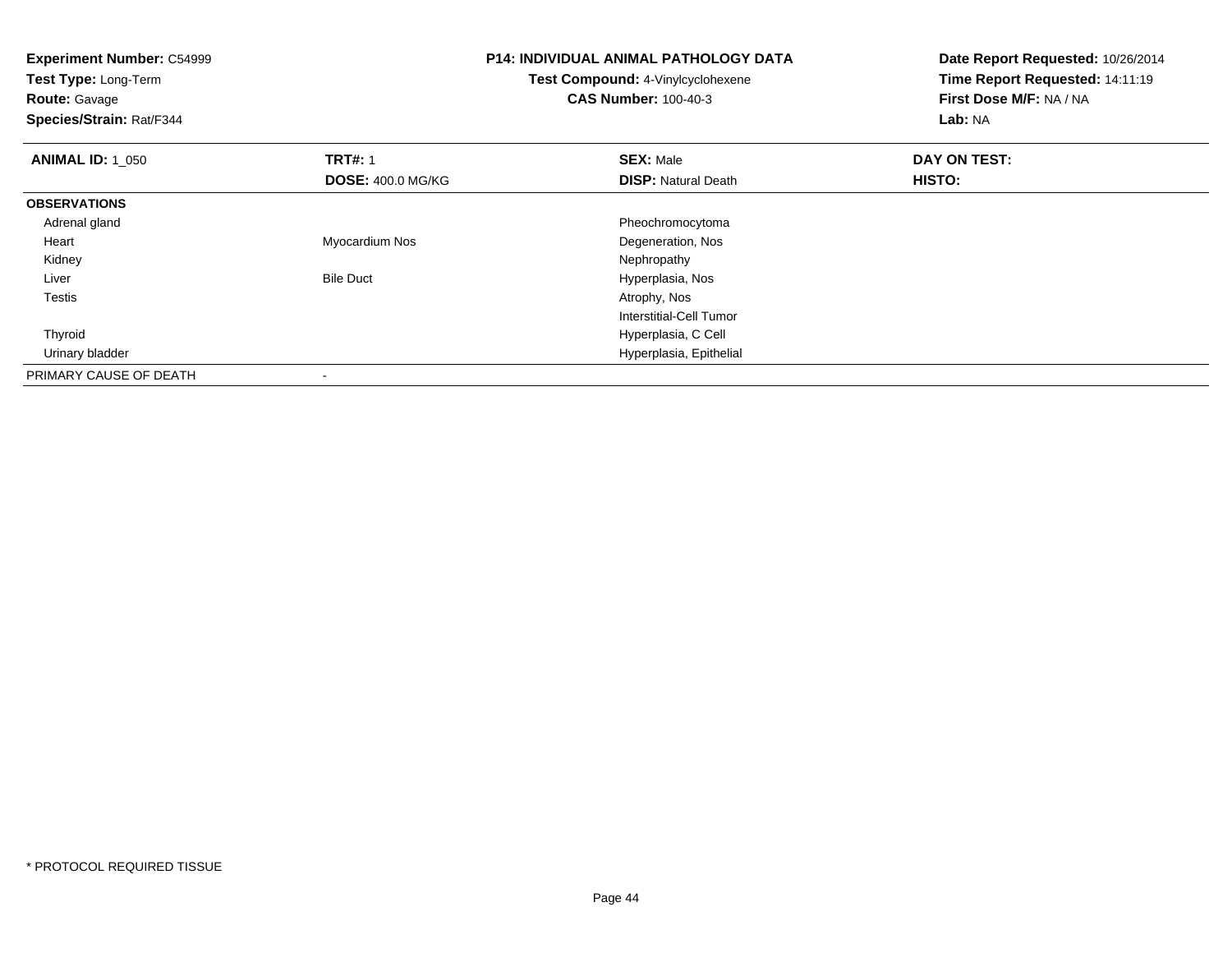| <b>Experiment Number: C54999</b><br>Test Type: Long-Term<br><b>Route: Gavage</b><br>Species/Strain: Rat/F344 |                          | <b>P14: INDIVIDUAL ANIMAL PATHOLOGY DATA</b><br>Test Compound: 4-Vinylcyclohexene<br><b>CAS Number: 100-40-3</b> | Date Report Requested: 10/26/2014<br>Time Report Requested: 14:11:19<br>First Dose M/F: NA / NA<br>Lab: NA |
|--------------------------------------------------------------------------------------------------------------|--------------------------|------------------------------------------------------------------------------------------------------------------|------------------------------------------------------------------------------------------------------------|
| <b>ANIMAL ID: 2 001</b>                                                                                      | TRT#: 2                  | <b>SEX: Male</b>                                                                                                 | DAY ON TEST:                                                                                               |
|                                                                                                              | <b>DOSE: 200.0 MG/KG</b> | <b>DISP:</b> Natural Death                                                                                       | <b>HISTO:</b>                                                                                              |
| <b>OBSERVATIONS</b>                                                                                          |                          |                                                                                                                  |                                                                                                            |
| Heart                                                                                                        | Myocardium Nos           | Degeneration, Nos                                                                                                |                                                                                                            |
| Kidney                                                                                                       |                          | Nephropathy                                                                                                      |                                                                                                            |
| Testis                                                                                                       |                          | Hyperplasia, Interstitial Cell                                                                                   |                                                                                                            |
| PRIMARY CAUSE OF DEATH                                                                                       |                          |                                                                                                                  |                                                                                                            |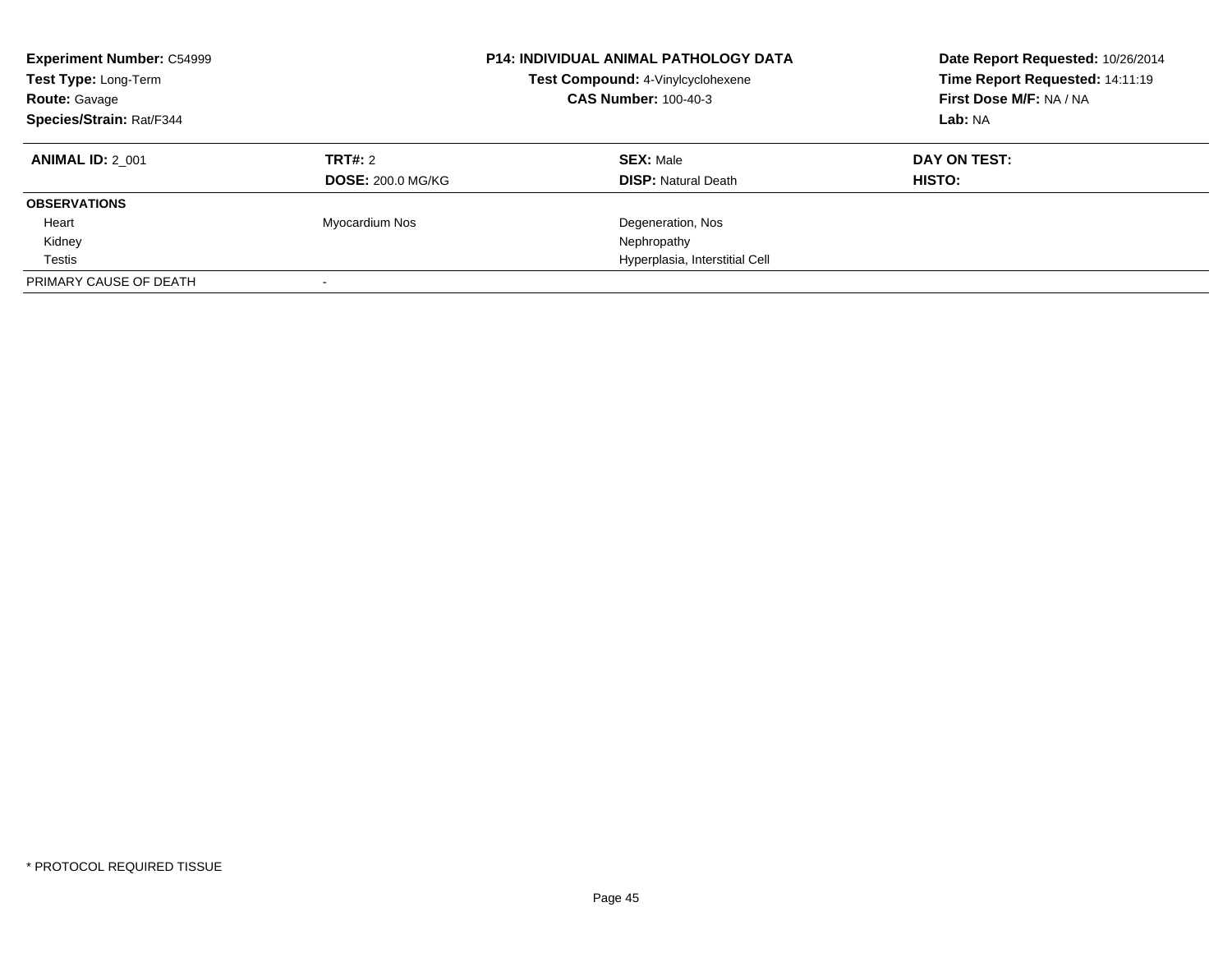| <b>Experiment Number: C54999</b><br><b>Test Type: Long-Term</b><br><b>Route: Gavage</b> |                          | <b>P14: INDIVIDUAL ANIMAL PATHOLOGY DATA</b><br>Test Compound: 4-Vinylcyclohexene<br><b>CAS Number: 100-40-3</b> | Date Report Requested: 10/26/2014<br>Time Report Requested: 14:11:19<br>First Dose M/F: NA / NA |
|-----------------------------------------------------------------------------------------|--------------------------|------------------------------------------------------------------------------------------------------------------|-------------------------------------------------------------------------------------------------|
| Species/Strain: Rat/F344                                                                |                          |                                                                                                                  | Lab: NA                                                                                         |
| <b>ANIMAL ID: 2 003</b>                                                                 | TRT#: 2                  | <b>SEX: Male</b>                                                                                                 | DAY ON TEST:                                                                                    |
|                                                                                         | <b>DOSE: 200.0 MG/KG</b> | <b>DISP:</b> Moribund Sacrifice                                                                                  | HISTO:                                                                                          |
| <b>OBSERVATIONS</b>                                                                     |                          |                                                                                                                  |                                                                                                 |
| Thyroid                                                                                 |                          | Hyperplasia, C Cell                                                                                              |                                                                                                 |
| Urinary bladder                                                                         |                          | Inflammation, Acute Focal                                                                                        |                                                                                                 |
| PRIMARY CAUSE OF DEATH                                                                  |                          |                                                                                                                  |                                                                                                 |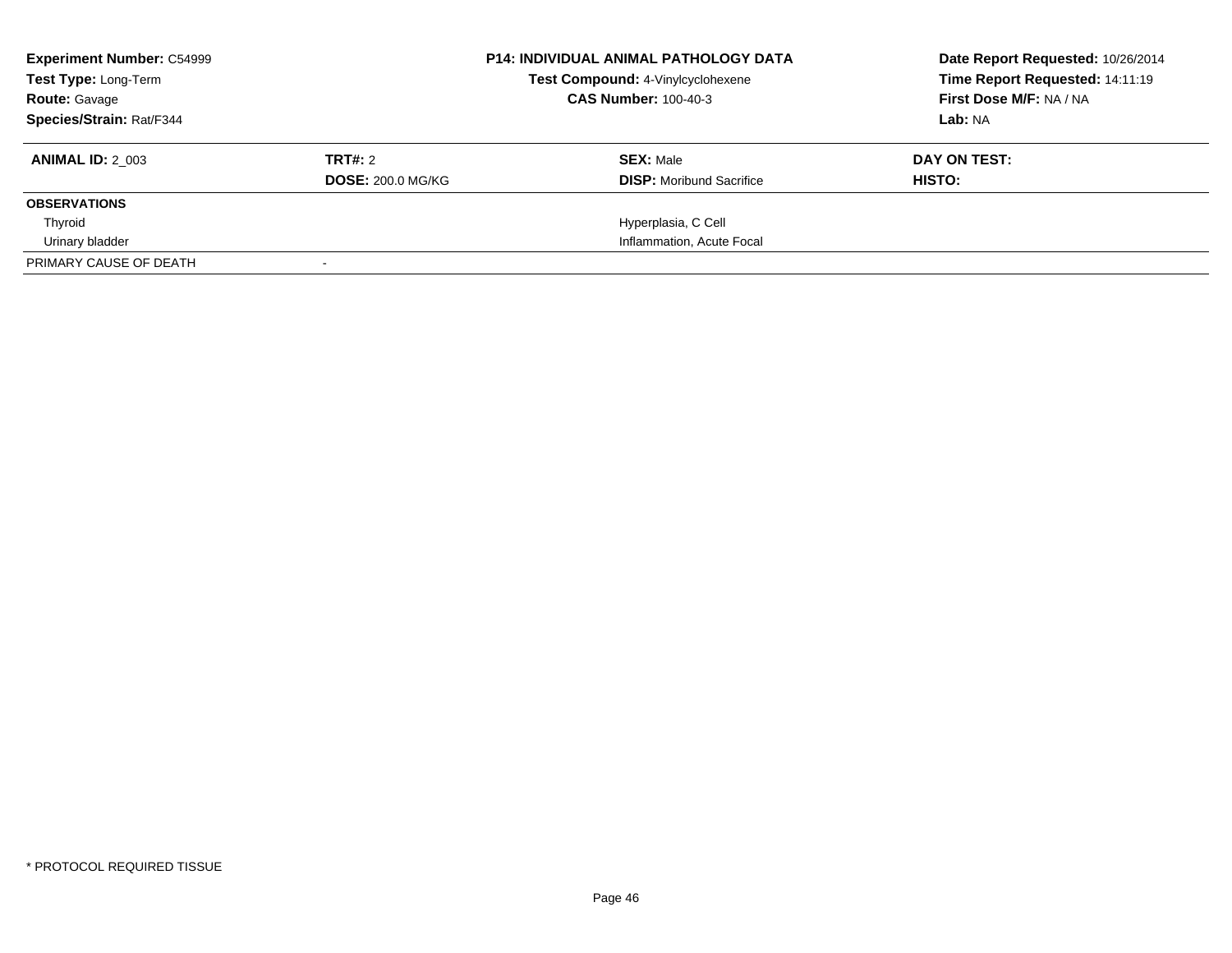**Test Type:** Long-Term

**Route:** Gavage

**Species/Strain:** Rat/F344

## **P14: INDIVIDUAL ANIMAL PATHOLOGY DATA**

**Test Compound:** 4-Vinylcyclohexene**CAS Number:** 100-40-3

| <b>ANIMAL ID: 2_004</b> | <b>TRT#: 2</b>           | <b>SEX: Male</b>                | DAY ON TEST: |  |
|-------------------------|--------------------------|---------------------------------|--------------|--|
|                         | <b>DOSE: 200.0 MG/KG</b> | <b>DISP:</b> Moribund Sacrifice | HISTO:       |  |
| <b>OBSERVATIONS</b>     |                          |                                 |              |  |
| Adrenal gland           | Medulla                  | Hyperplasia, Focal              |              |  |
| Kidney                  |                          | Nephropathy                     |              |  |
| Liver                   |                          | Adhesion, Nos                   |              |  |
|                         | Hepatocytes              | Atrophy, Diffuse                |              |  |
|                         |                          | Inflammation, Pyogranulomatous  |              |  |
| Stomach                 | Forestomach              | Adhesion, Nos                   |              |  |
|                         | Forestomach              | Perforation, Inflammatory       |              |  |
| Testis                  |                          | Atrophy, Nos                    |              |  |
|                         |                          | Hyperplasia, Interstitial Cell  |              |  |
| Thyroid                 |                          | Hyperplasia, C Cell             |              |  |
| PRIMARY CAUSE OF DEATH  |                          |                                 |              |  |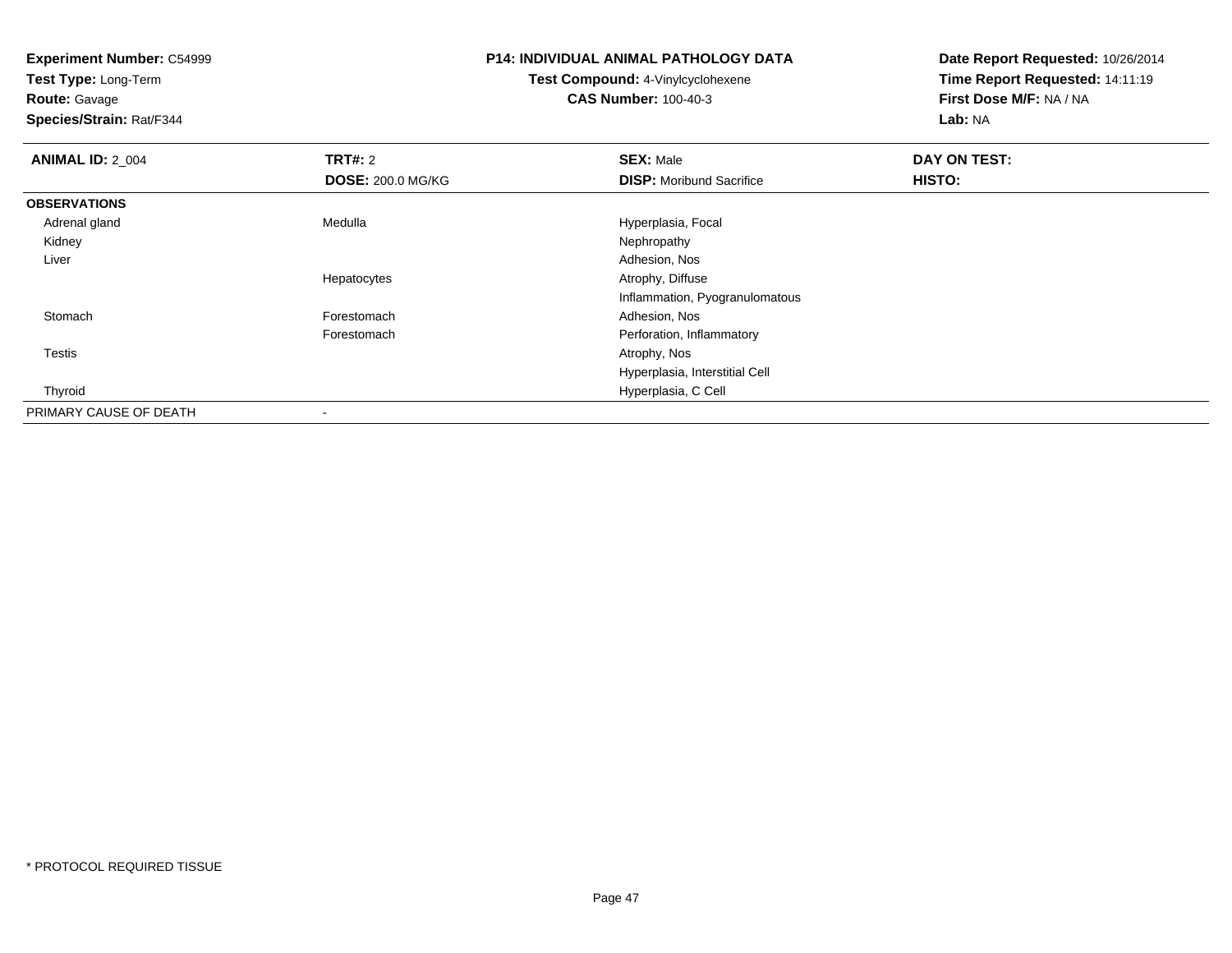**Experiment Number:** C54999**Test Type:** Long-Term**Route:** Gavage **Species/Strain:** Rat/F344**P14: INDIVIDUAL ANIMAL PATHOLOGY DATATest Compound:** 4-Vinylcyclohexene**CAS Number:** 100-40-3**Date Report Requested:** 10/26/2014**Time Report Requested:** 14:11:19**First Dose M/F:** NA / NA**Lab:** NA**ANIMAL ID: 2 005 TRT#:** <sup>2</sup> **SEX:** Male **DAY ON TEST: DOSE:** 200.0 MG/KG**DISP:** Natural Death **HISTO: OBSERVATIONS** Heart Myocardium Nos Degeneration, Nos Kidneyy the control of the control of the control of the control of the control of the control of the control of the control of the control of the control of the control of the control of the control of the control of the contro Liver Cytoplasmic VacuolizationBile Duct Hyperplasia, Nos Pancreass and the contract of the contract of the contract of the contract of the contract of the contract of the contract of  $\mathcal{A}$  Pituitary glandAnterior Pituitary **Hypertrophy, Focal**  Testis Hyperplasia, Interstitial Cell Thyroid Hyperplasia, C Cell PRIMARY CAUSE OF DEATH-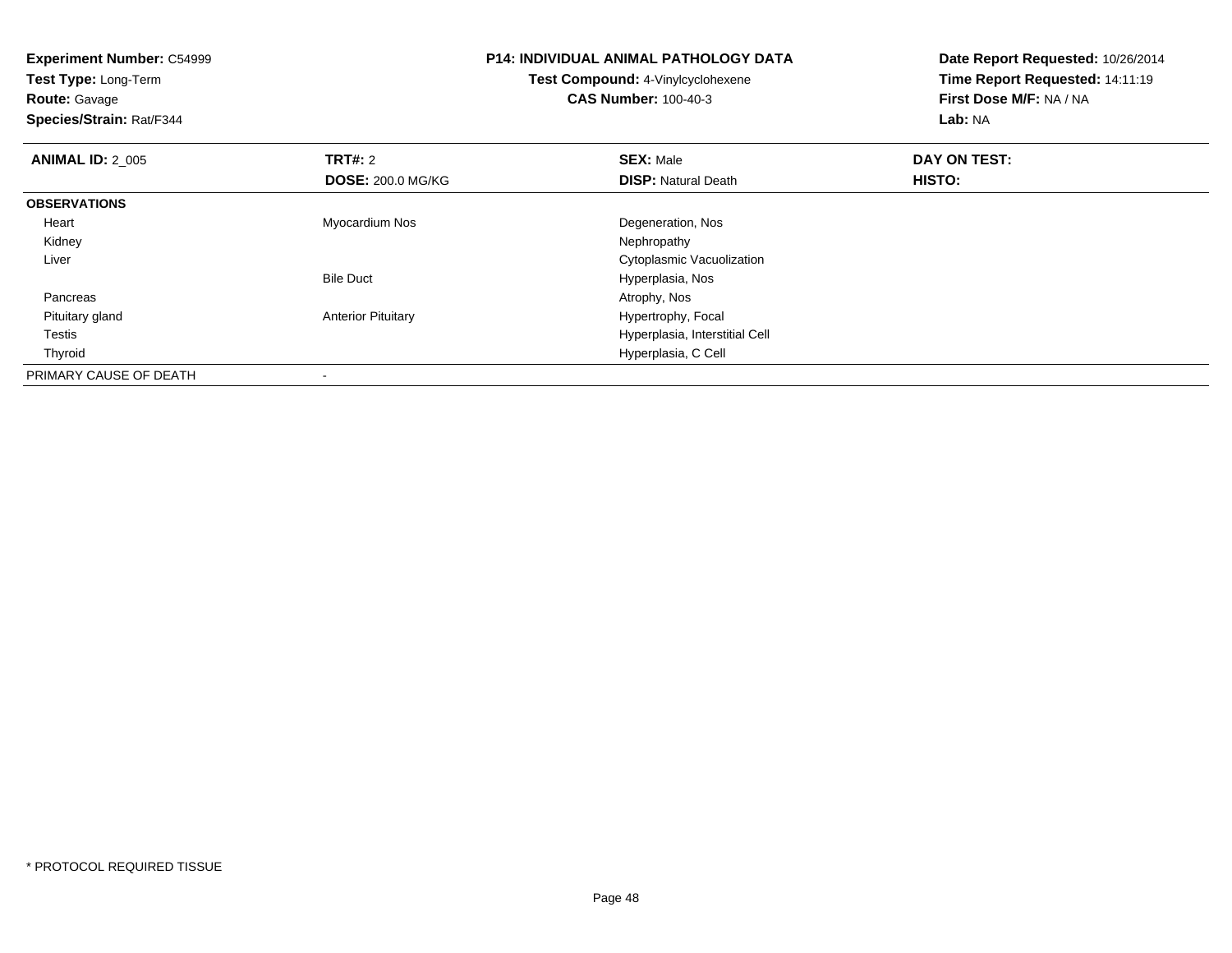**Experiment Number:** C54999**Test Type:** Long-Term**Route:** Gavage **Species/Strain:** Rat/F344**P14: INDIVIDUAL ANIMAL PATHOLOGY DATATest Compound:** 4-Vinylcyclohexene**CAS Number:** 100-40-3**Date Report Requested:** 10/26/2014**Time Report Requested:** 14:11:19**First Dose M/F:** NA / NA**Lab:** NA**ANIMAL ID: 2 006 6 DAY ON TEST: TRT#:** 2 **SEX:** Male **SEX:** Male **DOSE:** 200.0 MG/KG**DISP:** Terminal Sacrifice **HISTO: OBSERVATIONS** Adrenal gland Pheochromocytoma Heart Myocardium NosDegeneration, Nos<br>Nephropathy Kidneyy the control of the control of the control of the control of the control of the control of the control of the control of the control of the control of the control of the control of the control of the control of the contro LiverBile Duct **Hyperplasia**, Nos Pancreass and the contract of the contract of the contract of the contract of the contract of the contract of the contract of  $\mathcal{A}$ Hyperplasia, FocalIslets Islet-Cell Carcinomad
and
the contract of the contract of the contract of the contract of the contract of the contract of the contract of the contract of the contract of the contract of the contract of the contract of the contract of the cont Preputial gland Testis Interstitial-Cell Tumor Thyroid Hyperplasia, C Cell PRIMARY CAUSE OF DEATH-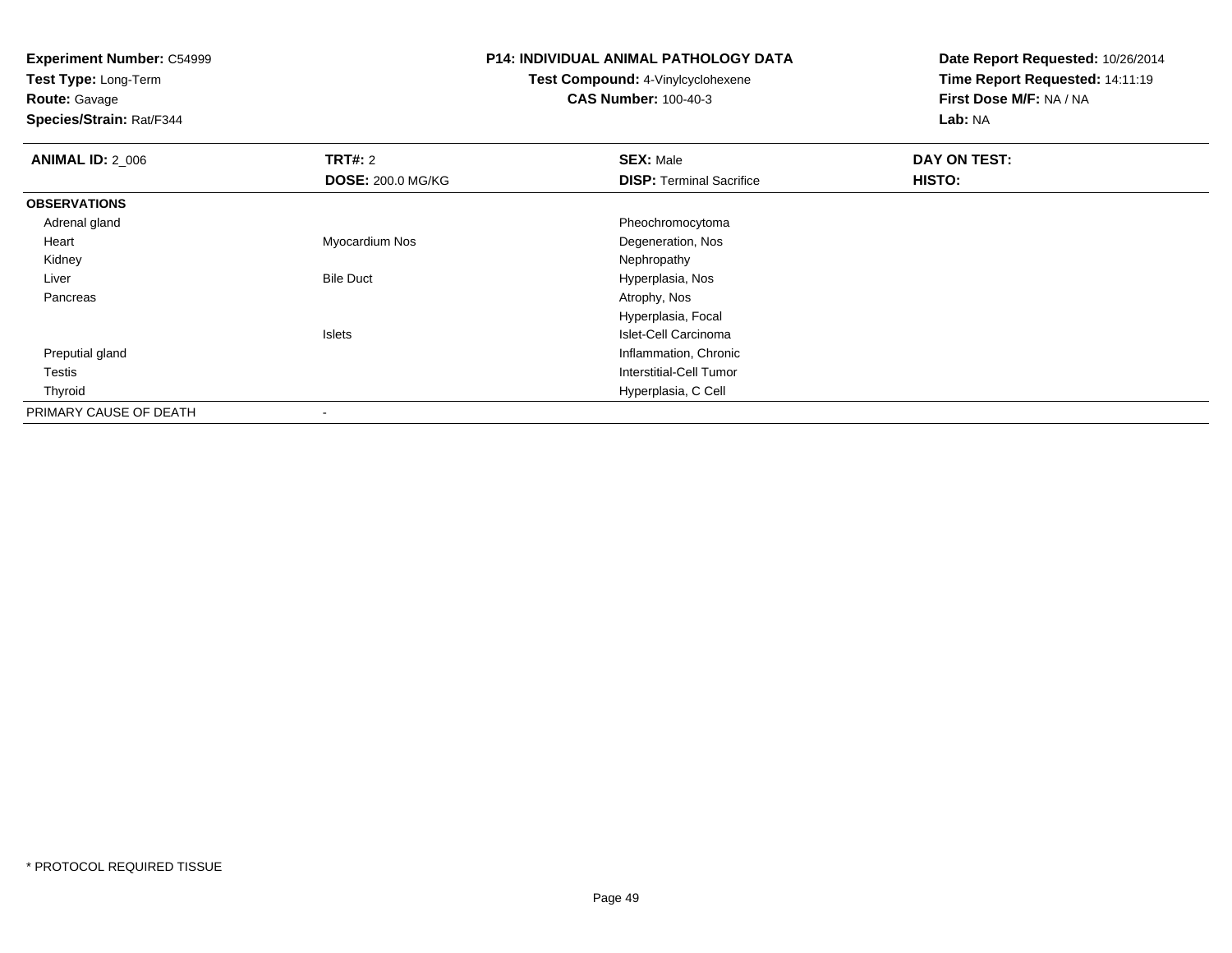| <b>Experiment Number: C54999</b><br>Test Type: Long-Term<br><b>Route: Gavage</b><br>Species/Strain: Rat/F344 |                          | <b>P14: INDIVIDUAL ANIMAL PATHOLOGY DATA</b><br>Test Compound: 4-Vinylcyclohexene<br><b>CAS Number: 100-40-3</b> | Date Report Requested: 10/26/2014<br>Time Report Requested: 14:11:19<br>First Dose M/F: NA / NA<br>Lab: NA |
|--------------------------------------------------------------------------------------------------------------|--------------------------|------------------------------------------------------------------------------------------------------------------|------------------------------------------------------------------------------------------------------------|
| <b>ANIMAL ID: 2 007</b>                                                                                      | TRT#: 2                  | <b>SEX: Male</b>                                                                                                 | DAY ON TEST:                                                                                               |
|                                                                                                              | <b>DOSE: 200.0 MG/KG</b> | <b>DISP:</b> Natural Death                                                                                       | HISTO:                                                                                                     |
| <b>OBSERVATIONS</b>                                                                                          |                          |                                                                                                                  |                                                                                                            |
| Heart                                                                                                        | Myocardium Nos           | Degeneration, Nos                                                                                                |                                                                                                            |
| Kidney                                                                                                       |                          | Nephropathy                                                                                                      |                                                                                                            |
| Testis                                                                                                       |                          | Interstitial-Cell Tumor                                                                                          |                                                                                                            |
| PRIMARY CAUSE OF DEATH                                                                                       |                          |                                                                                                                  |                                                                                                            |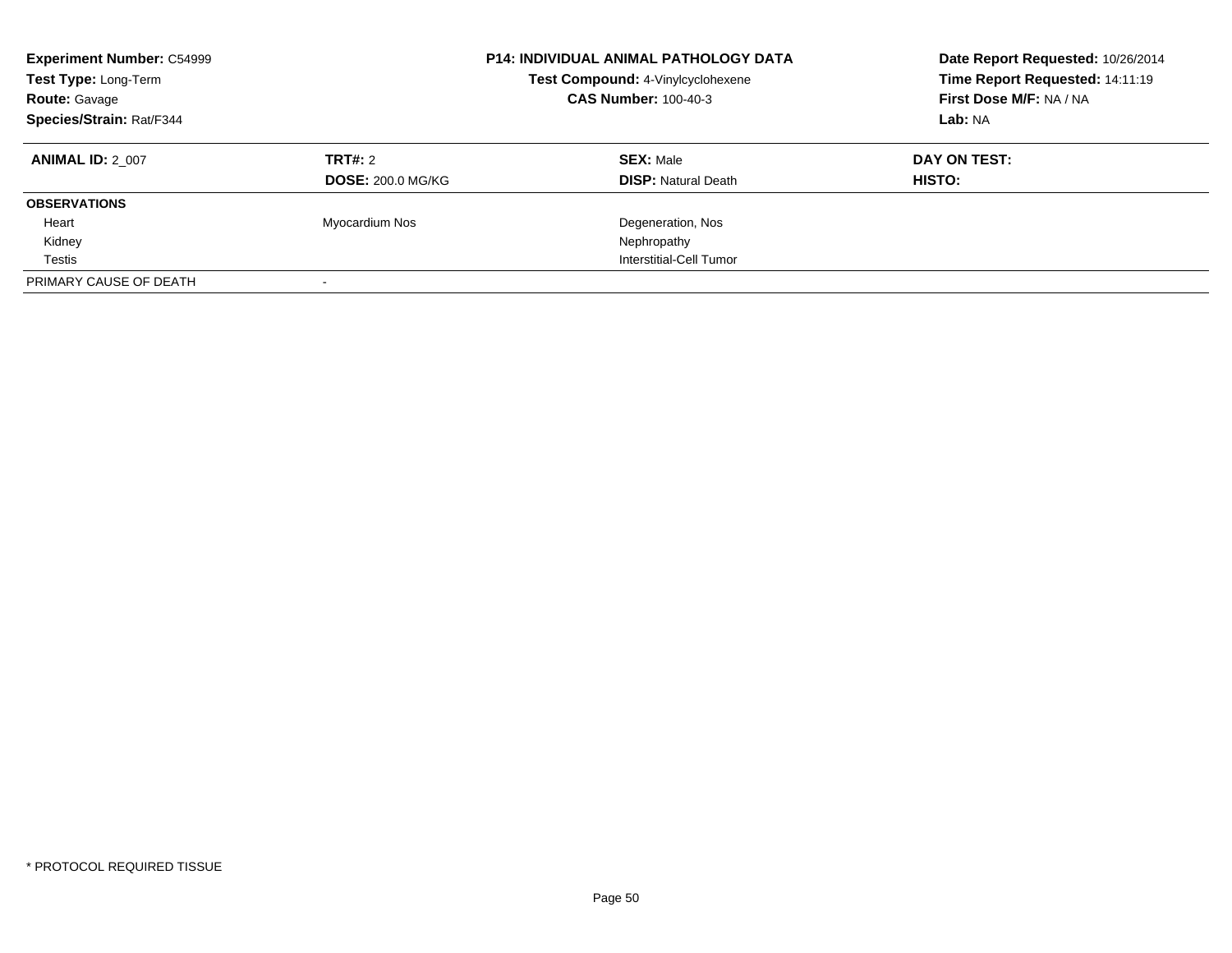**Test Type:** Long-Term

**Route:** Gavage

**Species/Strain:** Rat/F344

#### **P14: INDIVIDUAL ANIMAL PATHOLOGY DATA**

**Test Compound:** 4-Vinylcyclohexene**CAS Number:** 100-40-3

| <b>ANIMAL ID: 2_008</b> | <b>TRT#: 2</b>            | <b>SEX: Male</b>                    | DAY ON TEST: |  |
|-------------------------|---------------------------|-------------------------------------|--------------|--|
|                         | <b>DOSE: 200.0 MG/KG</b>  | <b>DISP:</b> Moribund Sacrifice     | HISTO:       |  |
| <b>OBSERVATIONS</b>     |                           |                                     |              |  |
| Adrenal gland           |                           | Pheochromocytoma                    |              |  |
| Heart                   | Myocardium Nos            | Degeneration, Nos                   |              |  |
| Kidney                  |                           | Mineralization                      |              |  |
| Liver                   | Centrilobular             | Cytoplasmic Vacuolization           |              |  |
|                         | <b>Bile Duct</b>          | Hyperplasia, Nos                    |              |  |
| Lymph node              | Mandibular Lymph Node     | Edema, Nos                          |              |  |
| Pancreas                |                           | Inflammation, Chronic               |              |  |
| Pituitary gland         | <b>Anterior Pituitary</b> | Hyperplasia, Focal                  |              |  |
| Salivary gland          |                           | Edema, Nos                          |              |  |
| Skin                    |                           | Keratoacanthoma                     |              |  |
| Spleen                  |                           | Hematopoiesis                       |              |  |
| <b>Testis</b>           |                           | Hyperplasia, Interstitial Cell      |              |  |
| Unspecified             | Leg                       | Edema, Nos                          |              |  |
|                         | Leg                       | Inflammation, Chronic               |              |  |
|                         | Leg                       | Lymphocytic Inflammatory Infiltrate |              |  |
| PRIMARY CAUSE OF DEATH  | $\overline{\phantom{a}}$  |                                     |              |  |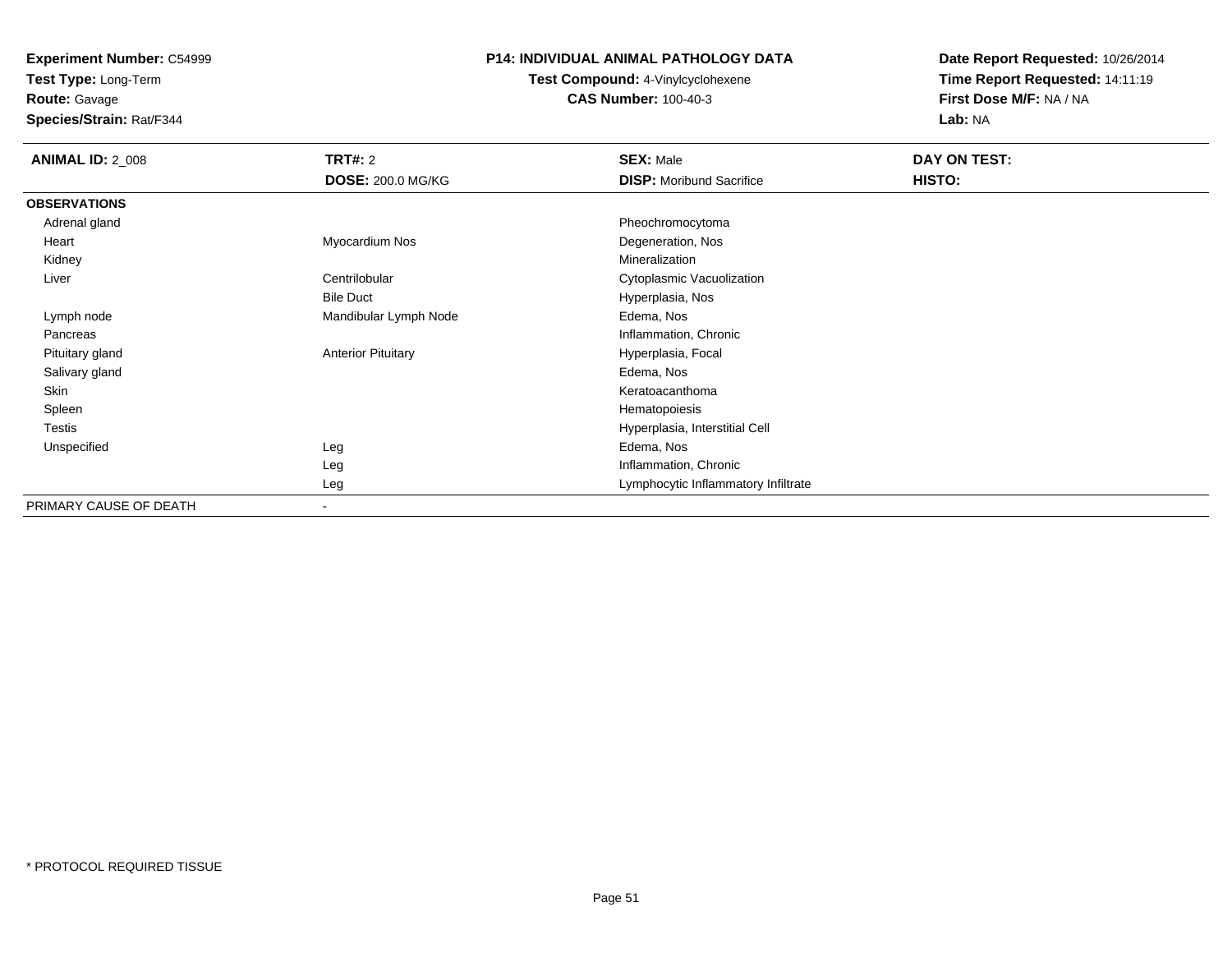**Experiment Number:** C54999**Test Type:** Long-Term**Route:** Gavage **Species/Strain:** Rat/F344**P14: INDIVIDUAL ANIMAL PATHOLOGY DATATest Compound:** 4-Vinylcyclohexene**CAS Number:** 100-40-3**Date Report Requested:** 10/26/2014**Time Report Requested:** 14:11:19**First Dose M/F:** NA / NA**Lab:** NA**ANIMAL ID: 2 010 C TRT#:** 2 **SEX:** Male **DAY ON TEST: DOSE:** 200.0 MG/KG**DISP:** Natural Death **HISTO: OBSERVATIONS** Brain Inflammation, Suppurative Eyee and the contract of the Retina Atrophy, Nos and Atrophy, Nos and Atrophy, Nos and Atrophy, Nos and Atrophy, Nos Cataract Heart Pericardium NosInflammation, Suppurative<br>Nephropathy Kidneyy the control of the control of the control of the control of the control of the control of the control of the control of the control of the control of the control of the control of the control of the control of the contro LiverCentrilobular **Necrosis**, Nos Hemosiderosis Spleenn and the state of the state of the state of the state of the state of the state of the state of the state of the state of the state of the state of the state of the state of the state of the state of the state of the stat UnspecifiedMediastinum Nos **Inflammation**, Suppurative PRIMARY CAUSE OF DEATH

\* PROTOCOL REQUIRED TISSUE

-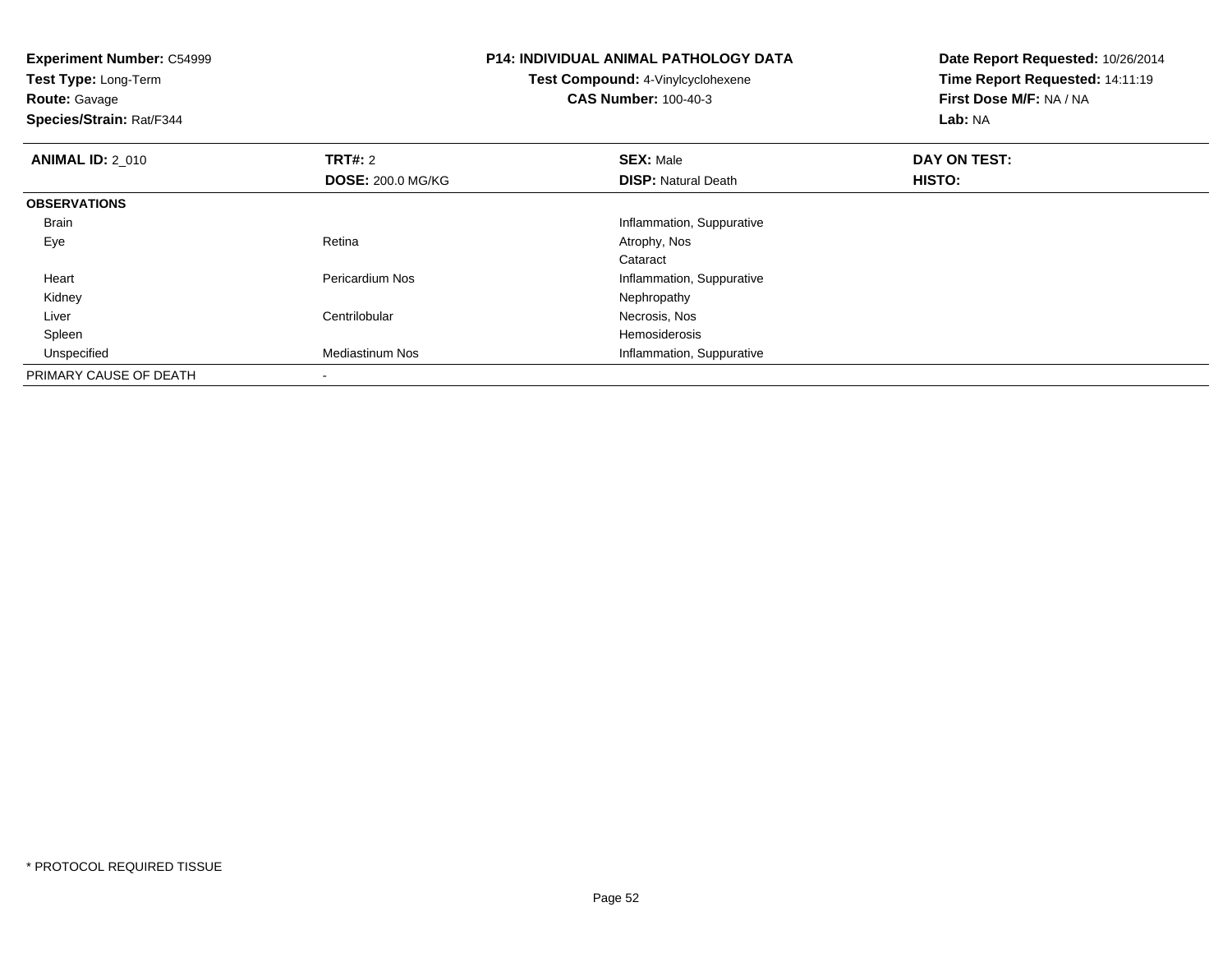**Test Type:** Long-Term

# **Route:** Gavage

**Species/Strain:** Rat/F344

#### **P14: INDIVIDUAL ANIMAL PATHOLOGY DATA**

#### **Test Compound:** 4-Vinylcyclohexene**CAS Number:** 100-40-3

| <b>ANIMAL ID: 2 011</b> | <b>TRT#: 2</b>            | <b>SEX: Male</b>                | DAY ON TEST: |  |
|-------------------------|---------------------------|---------------------------------|--------------|--|
|                         | <b>DOSE: 200.0 MG/KG</b>  | <b>DISP: Terminal Sacrifice</b> | HISTO:       |  |
| <b>OBSERVATIONS</b>     |                           |                                 |              |  |
| Adrenal gland           |                           | Pheochromocytoma                |              |  |
| Heart                   | Myocardium Nos            | Degeneration, Nos               |              |  |
| Kidney                  | Pelvis                    | Hyperplasia, Epithelial         |              |  |
|                         |                           | Nephropathy                     |              |  |
| Liver                   | <b>Bile Duct</b>          | Hyperplasia, Nos                |              |  |
| Nasal cavity            |                           | Inflammation, Suppurative       |              |  |
| Pituitary gland         | <b>Anterior Pituitary</b> | Adenoma, Nos                    |              |  |
| Preputial gland         |                           | Dilatation, Ducts               |              |  |
| Prostate                |                           | Hypertrophy, Focal              |              |  |
| Testis                  |                           | Hyperplasia, Interstitial Cell  |              |  |
| Thyroid                 |                           | Hyperplasia, C Cell             |              |  |
| Unspecified             | Multiple Organs Nos       | Calcification, Metastatic       |              |  |
| PRIMARY CAUSE OF DEATH  |                           |                                 |              |  |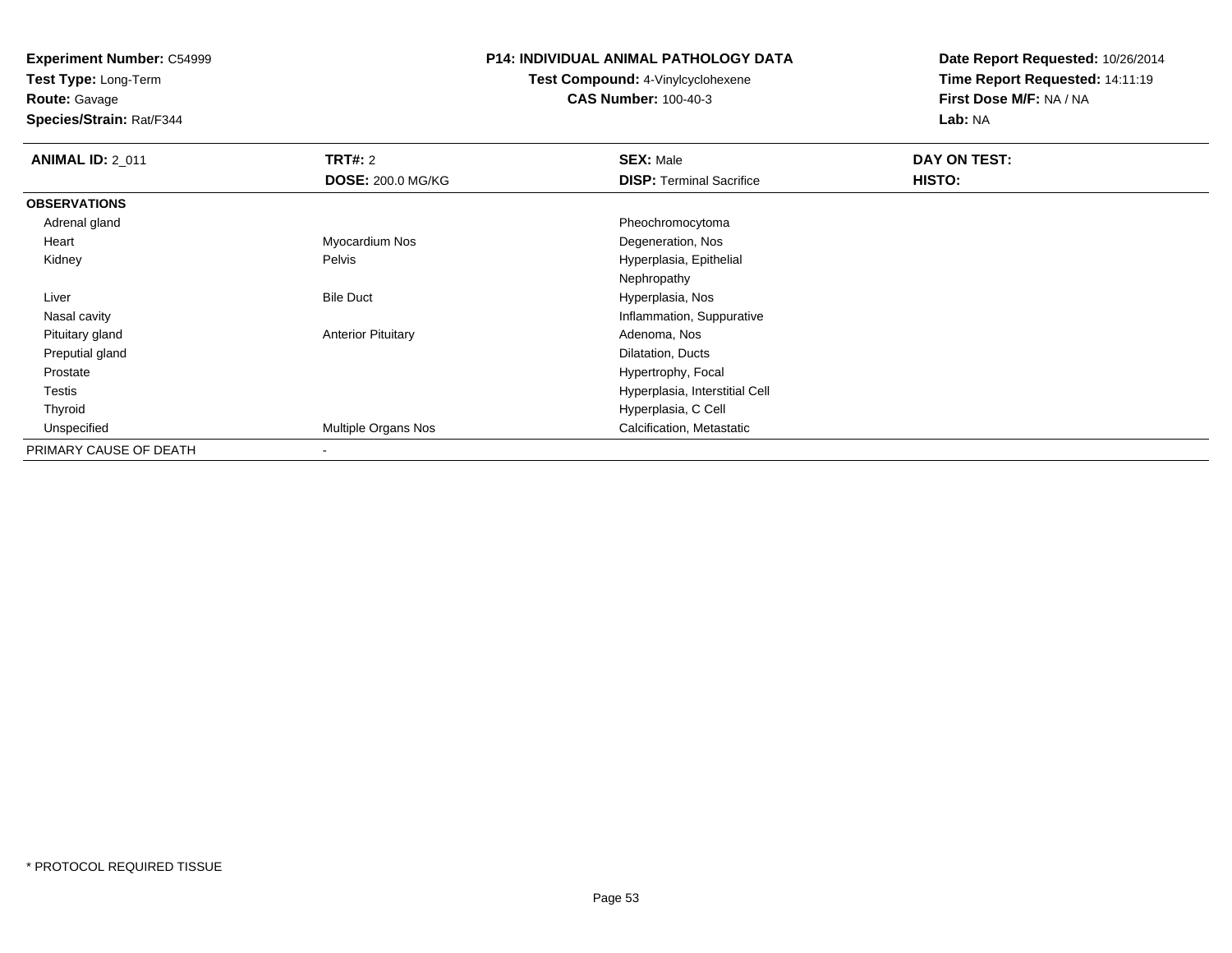| <b>Experiment Number: C54999</b><br>Test Type: Long-Term<br><b>Route: Gavage</b><br>Species/Strain: Rat/F344 |                          | <b>P14: INDIVIDUAL ANIMAL PATHOLOGY DATA</b><br>Test Compound: 4-Vinylcyclohexene<br><b>CAS Number: 100-40-3</b> | Date Report Requested: 10/26/2014<br>Time Report Requested: 14:11:19<br>First Dose M/F: NA / NA<br>Lab: NA |
|--------------------------------------------------------------------------------------------------------------|--------------------------|------------------------------------------------------------------------------------------------------------------|------------------------------------------------------------------------------------------------------------|
| <b>ANIMAL ID: 2 012</b>                                                                                      | <b>TRT#: 2</b>           | <b>SEX: Male</b>                                                                                                 | DAY ON TEST:                                                                                               |
|                                                                                                              | <b>DOSE: 200.0 MG/KG</b> | <b>DISP:</b> Moribund Sacrifice                                                                                  | <b>HISTO:</b>                                                                                              |
| <b>OBSERVATIONS</b>                                                                                          |                          |                                                                                                                  |                                                                                                            |
| Adrenal gland                                                                                                |                          | Pheochromocytoma                                                                                                 |                                                                                                            |
| Kidney                                                                                                       |                          | Nephropathy                                                                                                      |                                                                                                            |
| Liver                                                                                                        | <b>Bile Duct</b>         | Hyperplasia, Nos                                                                                                 |                                                                                                            |
|                                                                                                              |                          | Neoplastic Nodule                                                                                                |                                                                                                            |
| Testis                                                                                                       |                          | Interstitial-Cell Tumor                                                                                          |                                                                                                            |
| Unspecified                                                                                                  | Multiple Organs Nos      | Leukemia, Mononuclear Cell                                                                                       |                                                                                                            |
| PRIMARY CAUSE OF DEATH                                                                                       |                          |                                                                                                                  |                                                                                                            |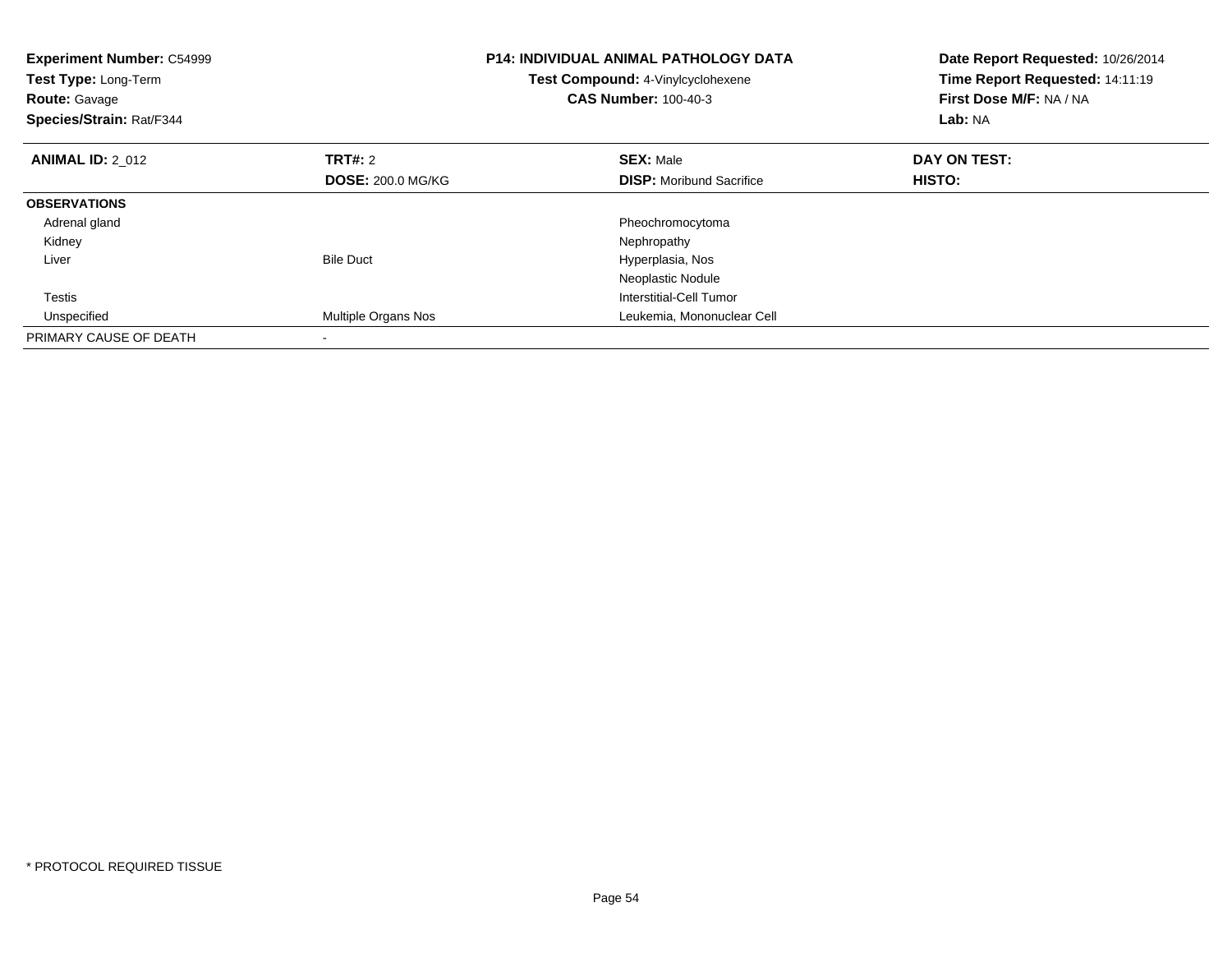**Test Type:** Long-Term

**Route:** Gavage

**Species/Strain:** Rat/F344

#### **P14: INDIVIDUAL ANIMAL PATHOLOGY DATA**

**Test Compound:** 4-Vinylcyclohexene**CAS Number:** 100-40-3

| <b>ANIMAL ID: 2_013</b> | <b>TRT#: 2</b>           | <b>SEX: Male</b>                | <b>DAY ON TEST:</b> |  |
|-------------------------|--------------------------|---------------------------------|---------------------|--|
|                         | <b>DOSE: 200.0 MG/KG</b> | <b>DISP:</b> Moribund Sacrifice | HISTO:              |  |
| <b>OBSERVATIONS</b>     |                          |                                 |                     |  |
| Adrenal gland           | Medulla                  | Hyperplasia, Focal              |                     |  |
| Heart                   | Myocardium Nos           | Degeneration, Nos               |                     |  |
|                         | Cardiac Valve            | Thrombosis, Nos                 |                     |  |
| Kidney                  |                          | Necrosis, Coagulative           |                     |  |
|                         |                          | Nephropathy                     |                     |  |
| Liver                   | <b>Bile Duct</b>         | Hyperplasia, Nos                |                     |  |
| Pancreas                | Islets                   | Hyperplasia, Focal              |                     |  |
| Prostate                |                          | Hypertrophy, Focal              |                     |  |
| Stomach                 | Forestomach              | Hyperplasia, Epithelial         |                     |  |
| <b>Testis</b>           |                          | Interstitial-Cell Tumor         |                     |  |
| Unspecified             | Multiple Organs Nos      | Leukemia, Mononuclear Cell      |                     |  |
| PRIMARY CAUSE OF DEATH  |                          |                                 |                     |  |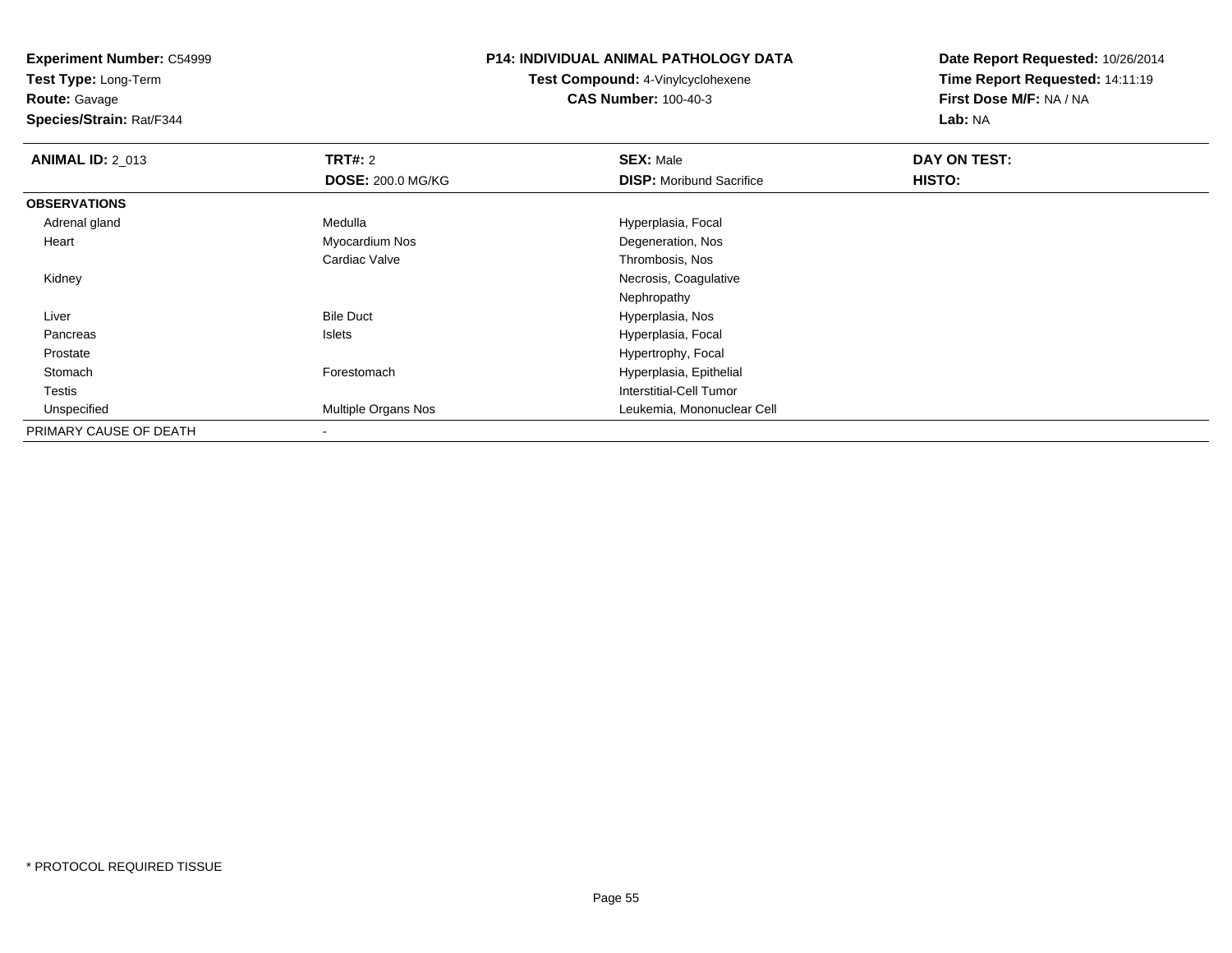**Test Type:** Long-Term**Route:** Gavage

**Species/Strain:** Rat/F344

#### **P14: INDIVIDUAL ANIMAL PATHOLOGY DATA**

#### **Test Compound:** 4-Vinylcyclohexene**CAS Number:** 100-40-3

| <b>ANIMAL ID: 2 014</b> | TRT#: 2                    | <b>SEX: Male</b>                  | DAY ON TEST: |  |
|-------------------------|----------------------------|-----------------------------------|--------------|--|
|                         | <b>DOSE: 200.0 MG/KG</b>   | <b>DISP: Terminal Sacrifice</b>   | HISTO:       |  |
| <b>OBSERVATIONS</b>     |                            |                                   |              |  |
| Heart                   | Myocardium Nos             | Degeneration, Nos                 |              |  |
| Kidney                  |                            | Nephropathy                       |              |  |
| Liver                   | <b>Bile Duct</b>           | Hyperplasia, Nos                  |              |  |
|                         |                            | Inflammation, Granulomatous Focal |              |  |
| Pancreas                |                            | Atrophy, Nos                      |              |  |
| Pituitary gland         | <b>Anterior Pituitary</b>  | Adenoma, Nos                      |              |  |
| Prostate                |                            | Hypertrophy, Focal                |              |  |
| Skin                    | Lip Nos                    | Inflammation, Chronic Focal       |              |  |
| <b>Testis</b>           |                            | <b>Interstitial-Cell Tumor</b>    |              |  |
| Thyroid                 |                            | C-Cell Adenoma                    |              |  |
| Unspecified             | <b>Thoracic Cavity Nos</b> | Ectopia                           |              |  |
|                         |                            | Fibroma                           |              |  |
| PRIMARY CAUSE OF DEATH  | $\overline{\phantom{a}}$   |                                   |              |  |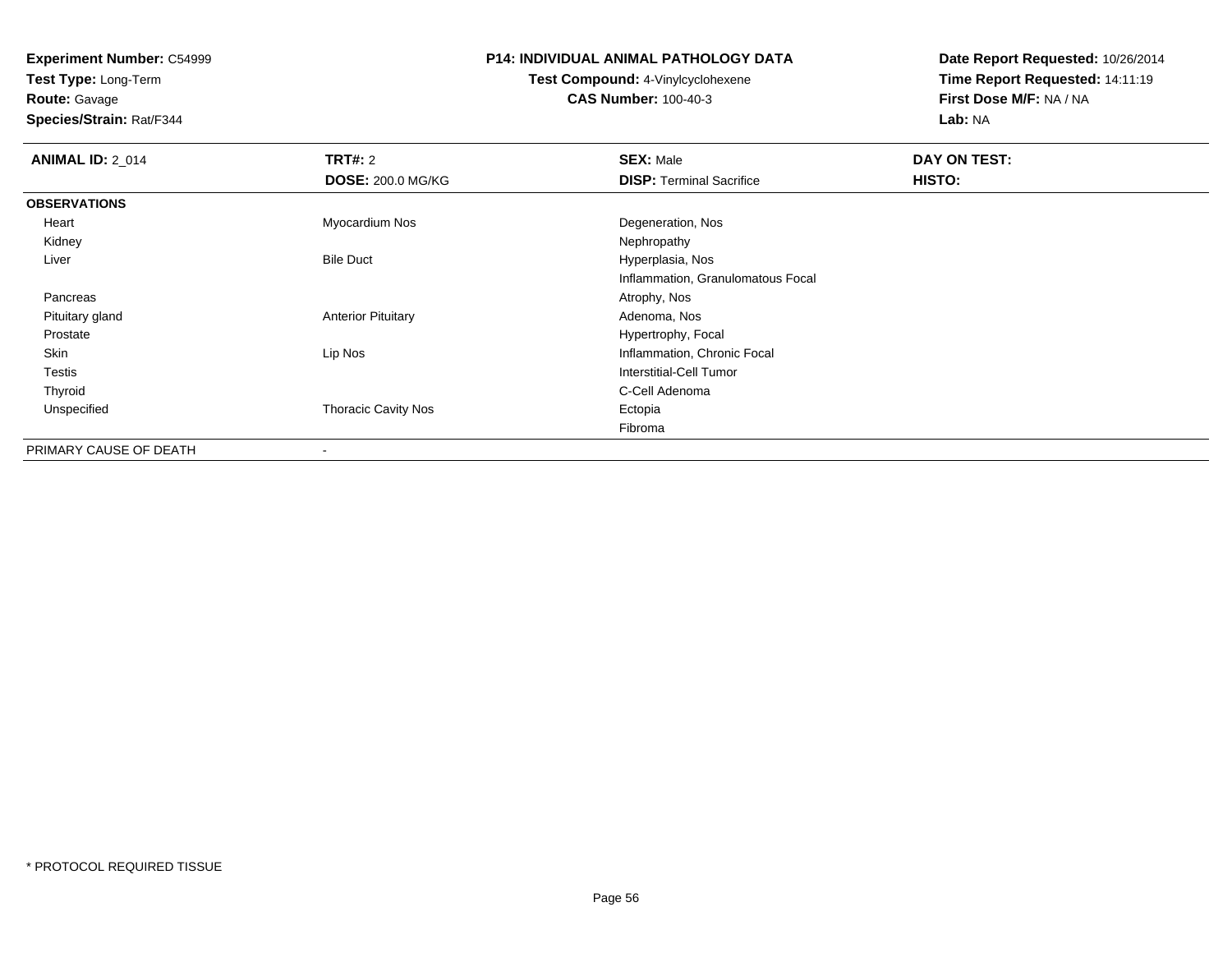| <b>Experiment Number: C54999</b><br>Test Type: Long-Term<br><b>Route: Gavage</b><br>Species/Strain: Rat/F344 |                          | <b>P14: INDIVIDUAL ANIMAL PATHOLOGY DATA</b><br><b>Test Compound: 4-Vinylcyclohexene</b><br><b>CAS Number: 100-40-3</b> | Date Report Requested: 10/26/2014<br>Time Report Requested: 14:11:19<br>First Dose M/F: NA / NA<br>Lab: NA |  |
|--------------------------------------------------------------------------------------------------------------|--------------------------|-------------------------------------------------------------------------------------------------------------------------|------------------------------------------------------------------------------------------------------------|--|
| <b>ANIMAL ID: 2_015</b>                                                                                      | <b>TRT#: 2</b>           | <b>SEX: Male</b>                                                                                                        | DAY ON TEST:                                                                                               |  |
|                                                                                                              | <b>DOSE: 200.0 MG/KG</b> | <b>DISP: Terminal Sacrifice</b>                                                                                         | HISTO:                                                                                                     |  |
| <b>OBSERVATIONS</b>                                                                                          |                          |                                                                                                                         |                                                                                                            |  |
| Adrenal gland                                                                                                | Medulla                  | Hyperplasia, Focal                                                                                                      |                                                                                                            |  |
| Kidney                                                                                                       |                          | Nephropathy                                                                                                             |                                                                                                            |  |
| Liver                                                                                                        |                          | Hernia, Nos                                                                                                             |                                                                                                            |  |
|                                                                                                              | <b>Bile Duct</b>         | Hyperplasia, Nos                                                                                                        |                                                                                                            |  |
|                                                                                                              |                          | <b>Mineralization</b>                                                                                                   |                                                                                                            |  |
| Nasal cavity                                                                                                 |                          | Inflammation, Suppurative                                                                                               |                                                                                                            |  |
| Preputial gland                                                                                              |                          | Inflammation, Chronic                                                                                                   |                                                                                                            |  |
| Testis                                                                                                       |                          | <b>Interstitial-Cell Tumor</b>                                                                                          |                                                                                                            |  |
| Thyroid                                                                                                      |                          | Hyperplasia, C Cell                                                                                                     |                                                                                                            |  |
| PRIMARY CAUSE OF DEATH                                                                                       |                          |                                                                                                                         |                                                                                                            |  |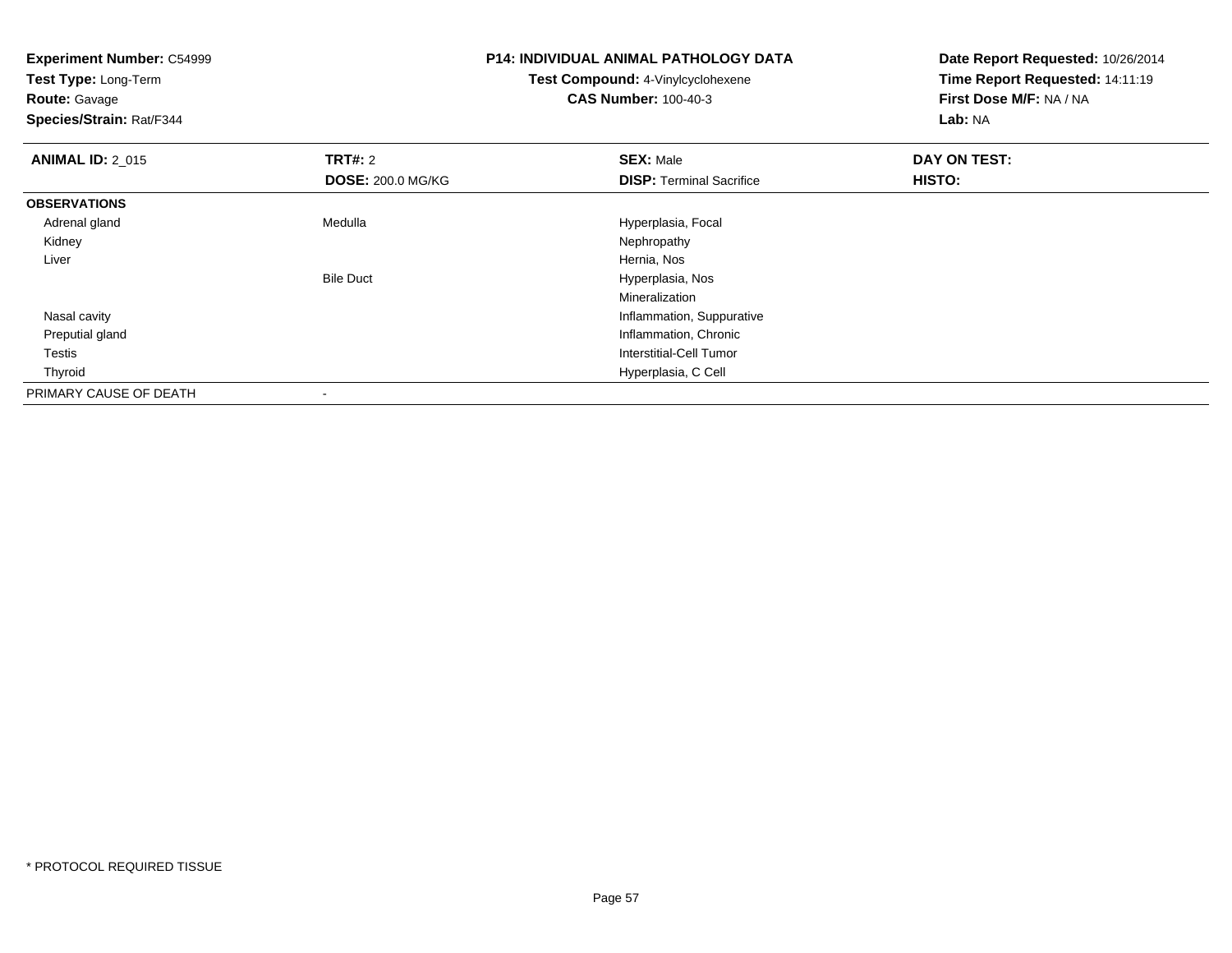**Test Type:** Long-Term

**Route:** Gavage

**Species/Strain:** Rat/F344

#### **P14: INDIVIDUAL ANIMAL PATHOLOGY DATA**

**Test Compound:** 4-Vinylcyclohexene**CAS Number:** 100-40-3

| <b>ANIMAL ID: 2_016</b> | <b>TRT#: 2</b>            | <b>SEX: Male</b>                | DAY ON TEST: |  |
|-------------------------|---------------------------|---------------------------------|--------------|--|
|                         | <b>DOSE: 200.0 MG/KG</b>  | <b>DISP: Terminal Sacrifice</b> | HISTO:       |  |
| <b>OBSERVATIONS</b>     |                           |                                 |              |  |
| Adrenal gland           | Medulla                   | Hyperplasia, Focal              |              |  |
|                         | Cortex Nos                | Lipoidosis                      |              |  |
| Heart                   | Myocardium Nos            | Degeneration, Nos               |              |  |
| Intestine Large         | Mucosa, Rectum            | Mineralization                  |              |  |
|                         | Colon                     | Parasitism                      |              |  |
| Intestine Small         | Jejunum                   | Adenocarcinoma, Nos             |              |  |
| Kidney                  |                           | Nephropathy                     |              |  |
| Liver                   | <b>Bile Duct</b>          | Hyperplasia, Nos                |              |  |
| Pituitary gland         | <b>Anterior Pituitary</b> | Angiectasis                     |              |  |
|                         | <b>Anterior Pituitary</b> | Hyperplasia, Focal              |              |  |
| Preputial gland         |                           | Inflammation, Chronic           |              |  |
| Prostate                |                           | Hypertrophy, Focal              |              |  |
| <b>Testis</b>           |                           | Interstitial-Cell Tumor         |              |  |
| Unspecified             | Multiple Organs Nos       | Leukemia, Mononuclear Cell      |              |  |
|                         |                           | Sarcoma, Nos                    |              |  |
| PRIMARY CAUSE OF DEATH  |                           |                                 |              |  |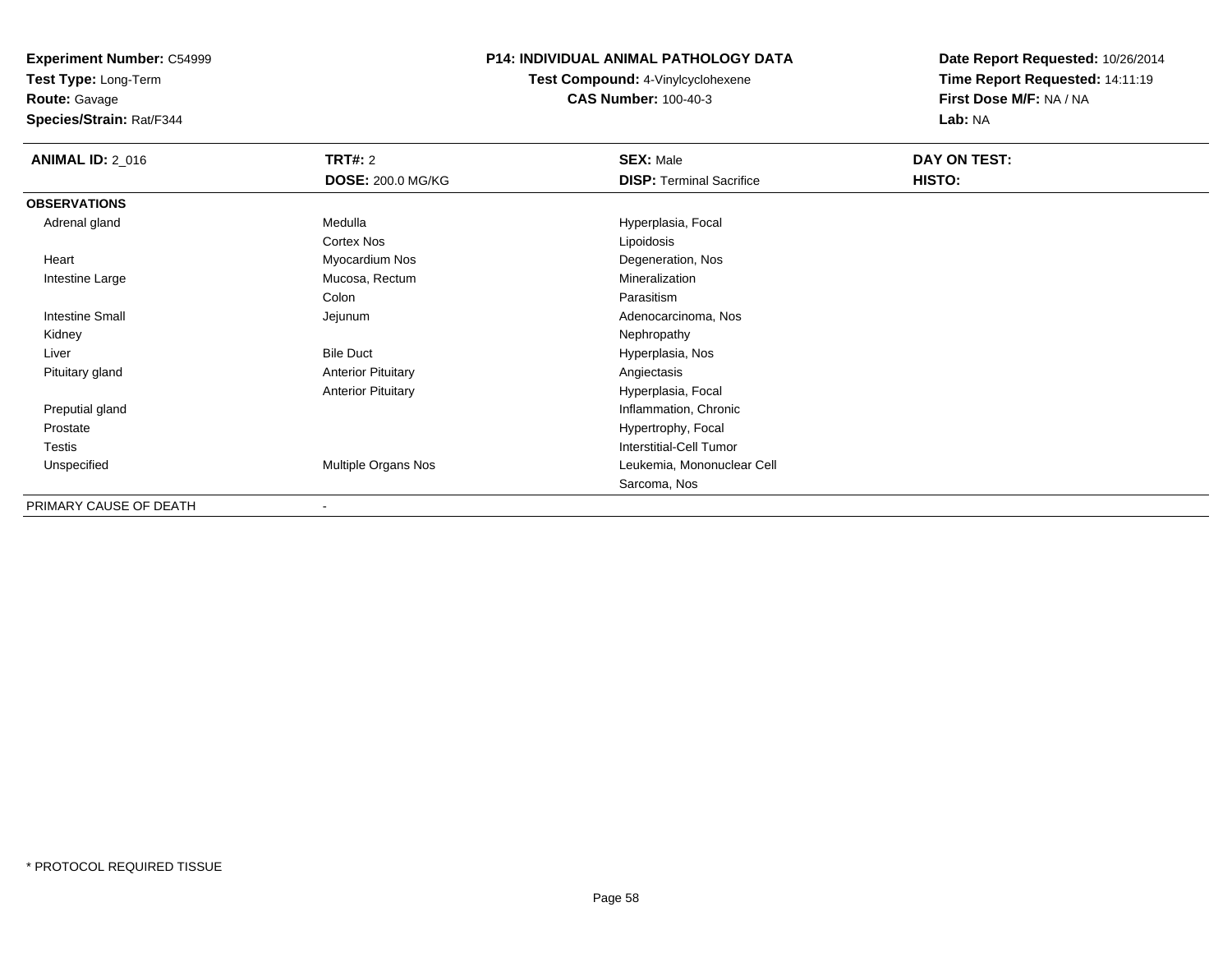| <b>Experiment Number: C54999</b><br>Test Type: Long-Term |                          | <b>P14: INDIVIDUAL ANIMAL PATHOLOGY DATA</b><br>Test Compound: 4-Vinylcyclohexene |                             | Date Report Requested: 10/26/2014 |
|----------------------------------------------------------|--------------------------|-----------------------------------------------------------------------------------|-----------------------------|-----------------------------------|
|                                                          |                          |                                                                                   |                             | Time Report Requested: 14:11:19   |
| <b>Route: Gavage</b>                                     |                          |                                                                                   | <b>CAS Number: 100-40-3</b> | First Dose M/F: NA / NA           |
| <b>Species/Strain: Rat/F344</b>                          |                          |                                                                                   |                             | Lab: NA                           |
| <b>ANIMAL ID: 2 017</b>                                  | <b>TRT#:</b> 2           |                                                                                   | <b>SEX: Male</b>            | DAY ON TEST:                      |
|                                                          | <b>DOSE: 200.0 MG/KG</b> |                                                                                   | <b>DISP: Natural Death</b>  | HISTO:                            |
| <b>OBSERVATIONS</b>                                      |                          |                                                                                   |                             |                                   |
| Heart                                                    | Myocardium Nos           |                                                                                   | Degeneration, Nos           |                                   |
| PRIMARY CAUSE OF DEATH                                   |                          |                                                                                   |                             |                                   |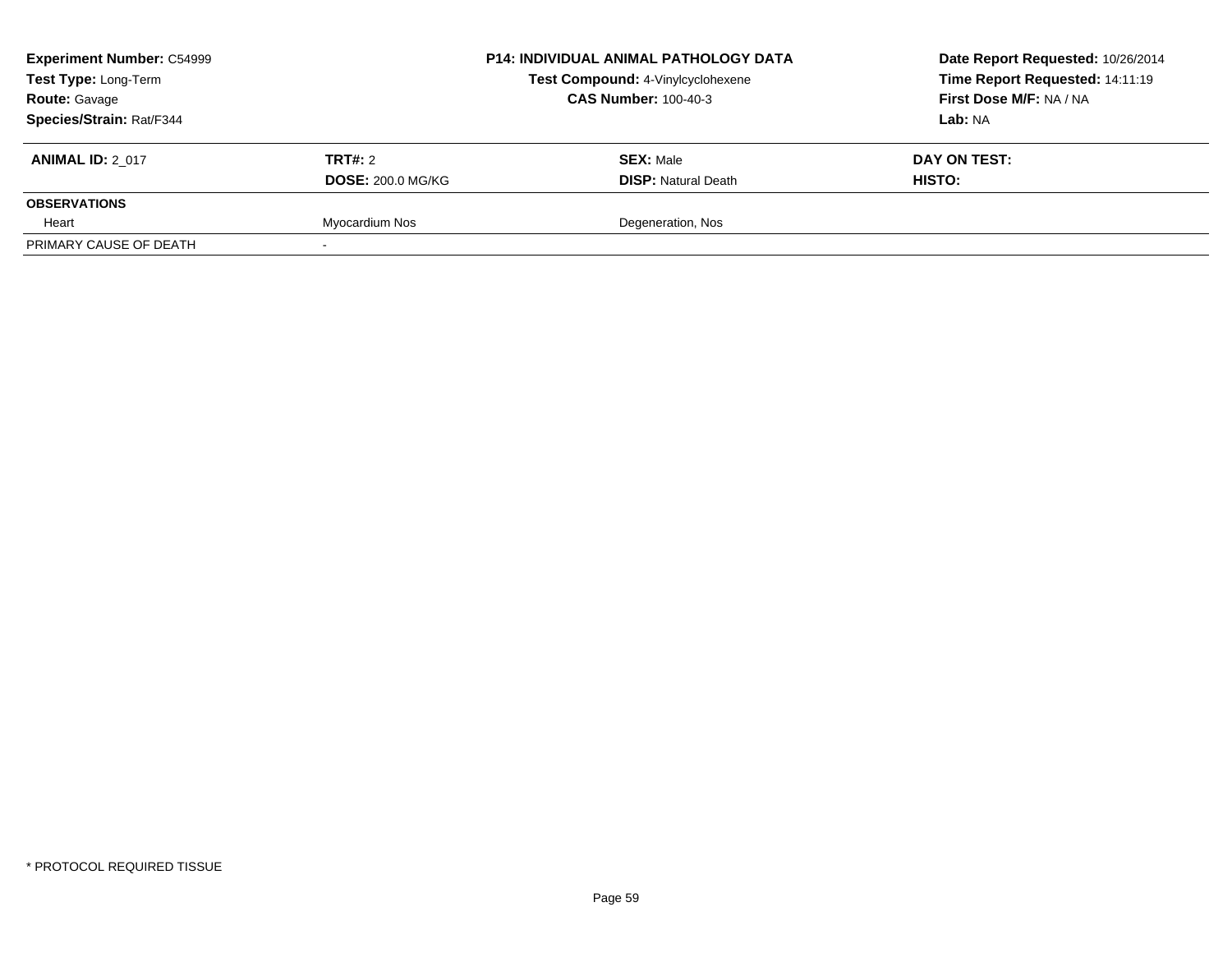**Test Type:** Long-Term

**Route:** Gavage

**Species/Strain:** Rat/F344

#### **P14: INDIVIDUAL ANIMAL PATHOLOGY DATA**

#### **Test Compound:** 4-Vinylcyclohexene**CAS Number:** 100-40-3

| <b>ANIMAL ID: 2_018</b> | <b>TRT#: 2</b>            | <b>SEX: Male</b>                    | DAY ON TEST: |  |
|-------------------------|---------------------------|-------------------------------------|--------------|--|
|                         | <b>DOSE: 200.0 MG/KG</b>  | <b>DISP:</b> Moribund Sacrifice     | HISTO:       |  |
| <b>OBSERVATIONS</b>     |                           |                                     |              |  |
| Heart                   | Myocardium Nos            | Degeneration, Nos                   |              |  |
| Kidney                  |                           | Nephropathy                         |              |  |
| Liver                   | <b>Bile Duct</b>          | Hyperplasia, Nos                    |              |  |
|                         |                           | Lymphocytic Inflammatory Infiltrate |              |  |
| Lung                    |                           | Inflammation, Granulomatous Focal   |              |  |
| Mammary gland           |                           | Inflammation, Granulomatous         |              |  |
| Pituitary gland         | <b>Anterior Pituitary</b> | Adenoma, Nos                        |              |  |
| Prostate                |                           | Hypertrophy, Focal                  |              |  |
| Spleen                  |                           | Hemosiderosis                       |              |  |
| Testis                  |                           | Hyperplasia, Interstitial Cell      |              |  |
| Thyroid                 |                           | Hyperplasia, C Cell                 |              |  |
| Unspecified             |                           | Lymphangiectasis                    |              |  |
| PRIMARY CAUSE OF DEATH  | ٠                         |                                     |              |  |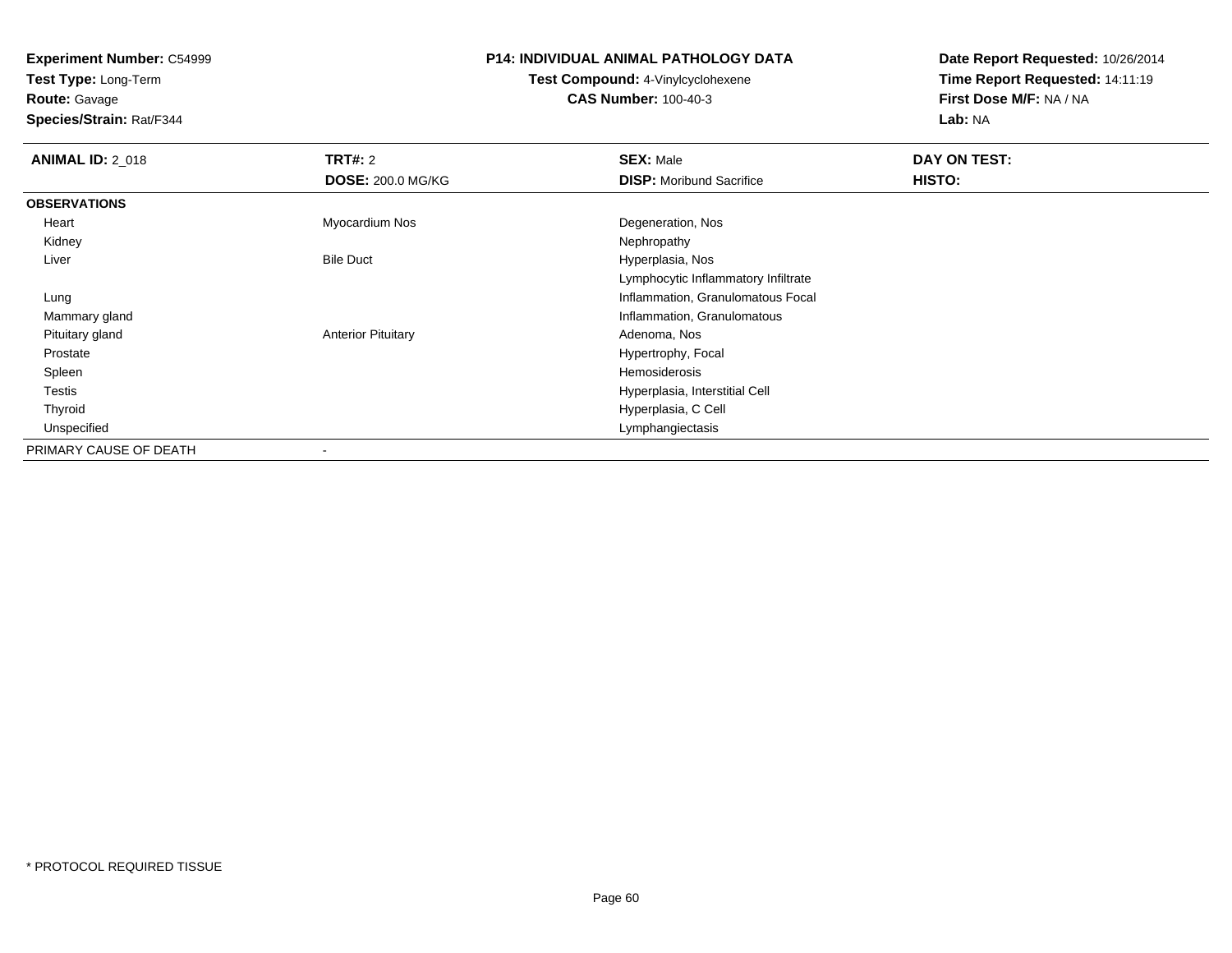**Test Type:** Long-Term

**Route:** Gavage

**Species/Strain:** Rat/F344

## **P14: INDIVIDUAL ANIMAL PATHOLOGY DATA**

**Test Compound:** 4-Vinylcyclohexene**CAS Number:** 100-40-3

| <b>ANIMAL ID: 2_019</b> | <b>TRT#: 2</b>            | <b>SEX: Male</b>                 | DAY ON TEST: |  |
|-------------------------|---------------------------|----------------------------------|--------------|--|
|                         | <b>DOSE: 200.0 MG/KG</b>  | <b>DISP: Terminal Sacrifice</b>  | HISTO:       |  |
| <b>OBSERVATIONS</b>     |                           |                                  |              |  |
| Adrenal gland           | Medulla                   | Pheochromocytoma                 |              |  |
| Heart                   | Myocardium Nos            | Degeneration, Nos                |              |  |
| Kidney                  |                           | Nephropathy                      |              |  |
| Liver                   | <b>Bile Duct</b>          | Hyperplasia, Nos                 |              |  |
| Lung                    |                           | Hyperplasia, Alveolar Epithelium |              |  |
| Nasal cavity            |                           | Inflammation, Suppurative        |              |  |
| Pituitary gland         | <b>Anterior Pituitary</b> | Adenoma, Nos                     |              |  |
| Prostate                |                           | Hypertrophy, Focal               |              |  |
| Skin                    | Lip Nos                   | Inflammation, Chronic Focal      |              |  |
| Testis                  |                           | Interstitial-Cell Tumor          |              |  |
| PRIMARY CAUSE OF DEATH  | $\overline{\phantom{a}}$  |                                  |              |  |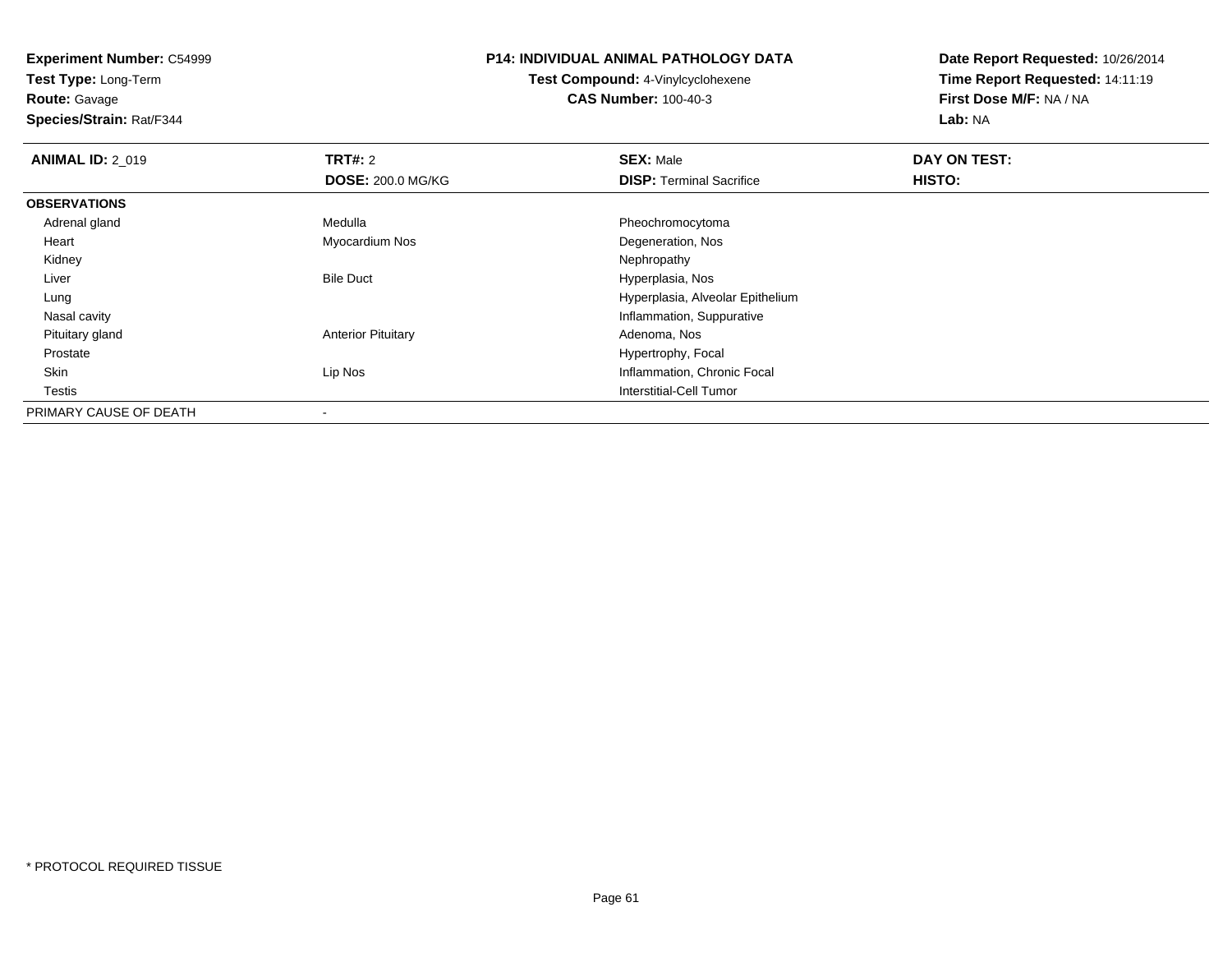| <b>Experiment Number: C54999</b><br><b>Test Type: Long-Term</b><br><b>Route: Gavage</b><br>Species/Strain: Rat/F344 |                           | P14: INDIVIDUAL ANIMAL PATHOLOGY DATA<br>Test Compound: 4-Vinylcyclohexene<br><b>CAS Number: 100-40-3</b> | Date Report Requested: 10/26/2014<br>Time Report Requested: 14:11:19<br>First Dose M/F: NA / NA<br>Lab: NA |
|---------------------------------------------------------------------------------------------------------------------|---------------------------|-----------------------------------------------------------------------------------------------------------|------------------------------------------------------------------------------------------------------------|
| <b>ANIMAL ID: 2 020</b>                                                                                             | <b>TRT#: 2</b>            | <b>SEX: Male</b>                                                                                          | DAY ON TEST:                                                                                               |
|                                                                                                                     | <b>DOSE: 200.0 MG/KG</b>  | <b>DISP:</b> Natural Death                                                                                | <b>HISTO:</b>                                                                                              |
| <b>OBSERVATIONS</b>                                                                                                 |                           |                                                                                                           |                                                                                                            |
| Adrenal gland                                                                                                       | Medulla                   | Hyperplasia, Focal                                                                                        |                                                                                                            |
| Kidney                                                                                                              | Pelvis                    | Hyperplasia, Epithelial                                                                                   |                                                                                                            |
|                                                                                                                     |                           | Nephropathy                                                                                               |                                                                                                            |
| Liver                                                                                                               | <b>Bile Duct</b>          | Hyperplasia, Nos                                                                                          |                                                                                                            |
| Pituitary gland                                                                                                     | <b>Anterior Pituitary</b> | Cyst, Nos                                                                                                 |                                                                                                            |
| Testis                                                                                                              |                           | Interstitial-Cell Tumor                                                                                   |                                                                                                            |
| PRIMARY CAUSE OF DEATH                                                                                              |                           |                                                                                                           |                                                                                                            |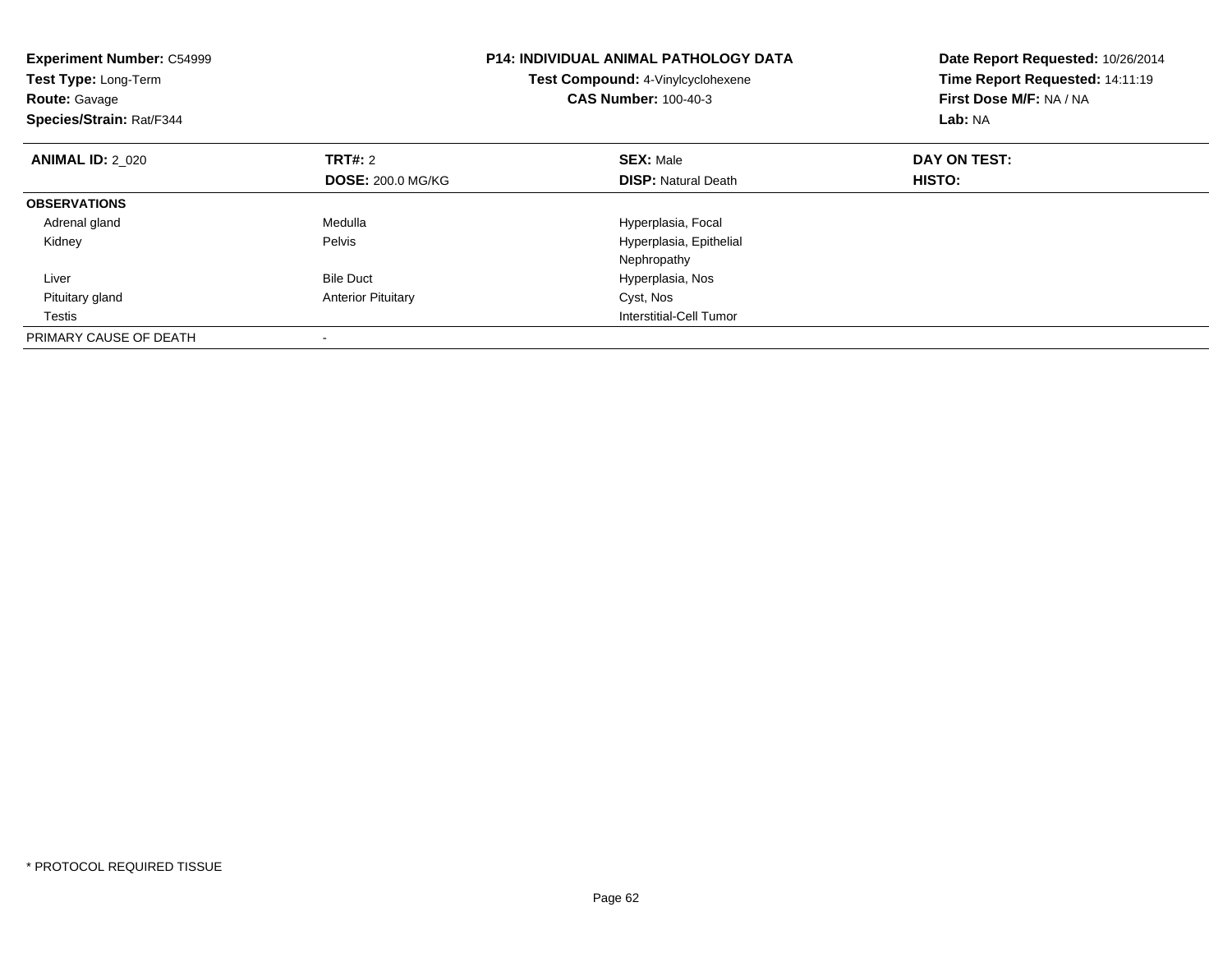**Test Type:** Long-Term

# **Route:** Gavage

**Species/Strain:** Rat/F344

#### **P14: INDIVIDUAL ANIMAL PATHOLOGY DATA**

#### **Test Compound:** 4-Vinylcyclohexene**CAS Number:** 100-40-3

| <b>ANIMAL ID: 2_021</b> | <b>TRT#: 2</b>            | <b>SEX: Male</b>                | DAY ON TEST: |  |
|-------------------------|---------------------------|---------------------------------|--------------|--|
|                         | <b>DOSE: 200.0 MG/KG</b>  | <b>DISP: Terminal Sacrifice</b> | HISTO:       |  |
| <b>OBSERVATIONS</b>     |                           |                                 |              |  |
| Adrenal gland           |                           | Pheochromocytoma                |              |  |
| Eye                     | Retina                    | Atrophy, Nos                    |              |  |
|                         |                           | Cataract                        |              |  |
| Heart                   | Myocardium Nos            | Degeneration, Nos               |              |  |
| Kidney                  |                           | Nephropathy                     |              |  |
| Liver                   | <b>Bile Duct</b>          | Hyperplasia, Nos                |              |  |
| Nasal cavity            |                           | Inflammation, Suppurative       |              |  |
| Parathyroid gland       |                           | Hyperplasia, Nos                |              |  |
| Pituitary gland         | <b>Anterior Pituitary</b> | Hyperplasia, Focal              |              |  |
| Prostate                |                           | Hypertrophy, Focal              |              |  |
|                         |                           | Inflammation, Chronic           |              |  |
| Stomach                 | Forestomach               | Edema, Nos                      |              |  |
| Testis                  |                           | <b>Interstitial-Cell Tumor</b>  |              |  |
| Unspecified             | Multiple Organs Nos       | Leukemia, Mononuclear Cell      |              |  |
| PRIMARY CAUSE OF DEATH  | ۰.                        |                                 |              |  |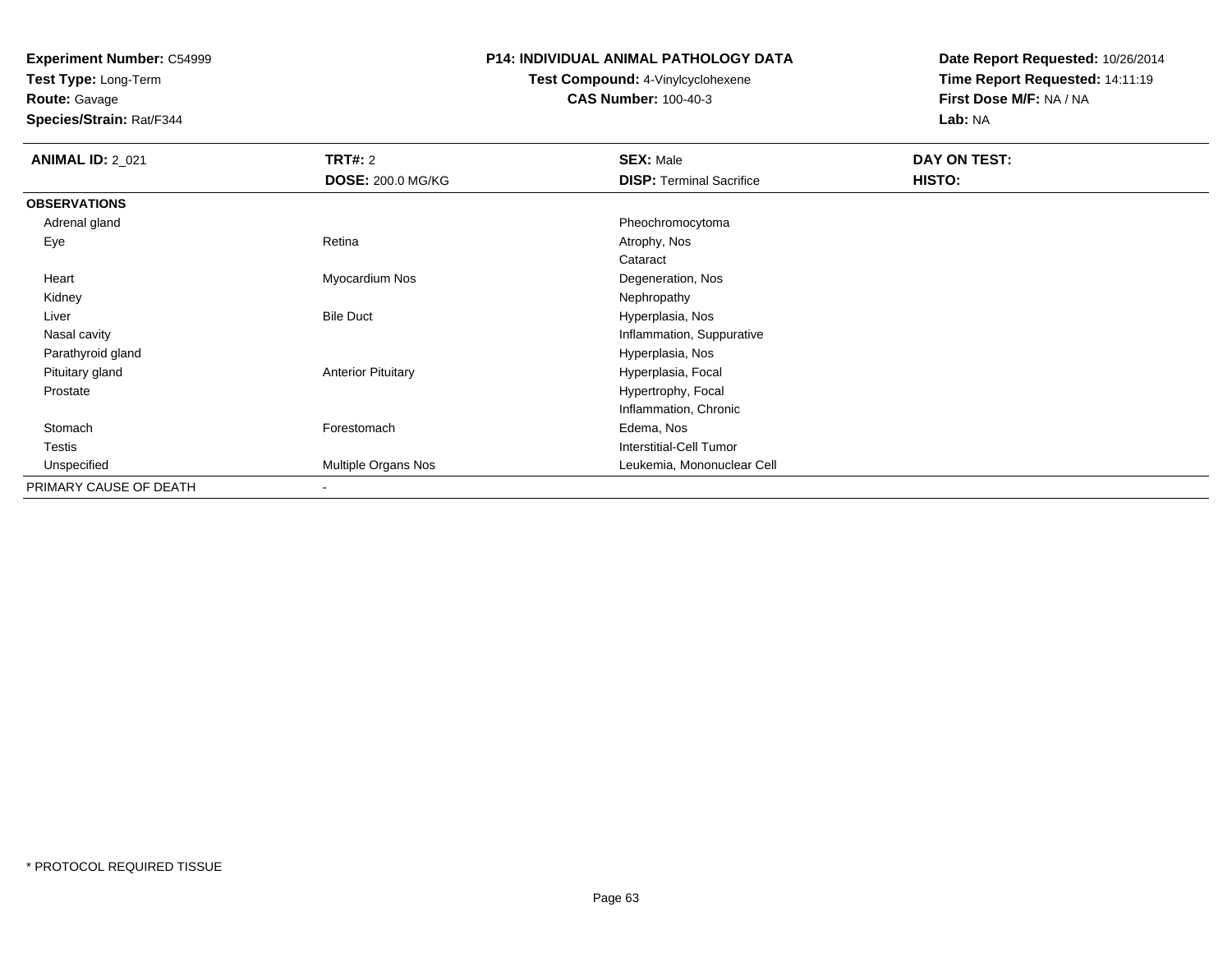**Experiment Number:** C54999**Test Type:** Long-Term**Route:** Gavage **Species/Strain:** Rat/F344**P14: INDIVIDUAL ANIMAL PATHOLOGY DATATest Compound:** 4-Vinylcyclohexene**CAS Number:** 100-40-3**Date Report Requested:** 10/26/2014**Time Report Requested:** 14:11:19**First Dose M/F:** NA / NA**Lab:** NA**ANIMAL ID: 2 022 TRT#:** <sup>2</sup> **SEX:** Male **DAY ON TEST: DOSE:** 200.0 MG/KG**DISP:** Moribund Sacrifice **HISTO: OBSERVATIONS** Eyee and the contract of the Retina Atrophy, Nos and Atrophy, Nos and Atrophy, Nos and Atrophy, Nos and Atrophy, Nos Cataract Kidneyy the control of the control of the control of the control of the control of the control of the control of the control of the control of the control of the control of the control of the control of the control of the contro LiverPeriportal **Cytoplasmic Vacuolization**  Pituitary glandAnterior Pituitary **Adenoma, Nostandiary Executive Control** Adenoma, Nostal Portes Control Adenoma, Nostal Portes Control Adenoma, Nostal Portes Control Adenoma, Nostal Portes Control Adenoma, Nostal Portes Control Adenoma Stomachh is the contract of the contract of the contract of the contract of the contract of the contract of the contra<br>In the contract of the contract of the contract of the contract of the contract of the contract of the contrac Testis Hyperplasia, Interstitial Cell Interstitial-Cell Tumor Thyroid Hyperplasia, C Cell PRIMARY CAUSE OF DEATH-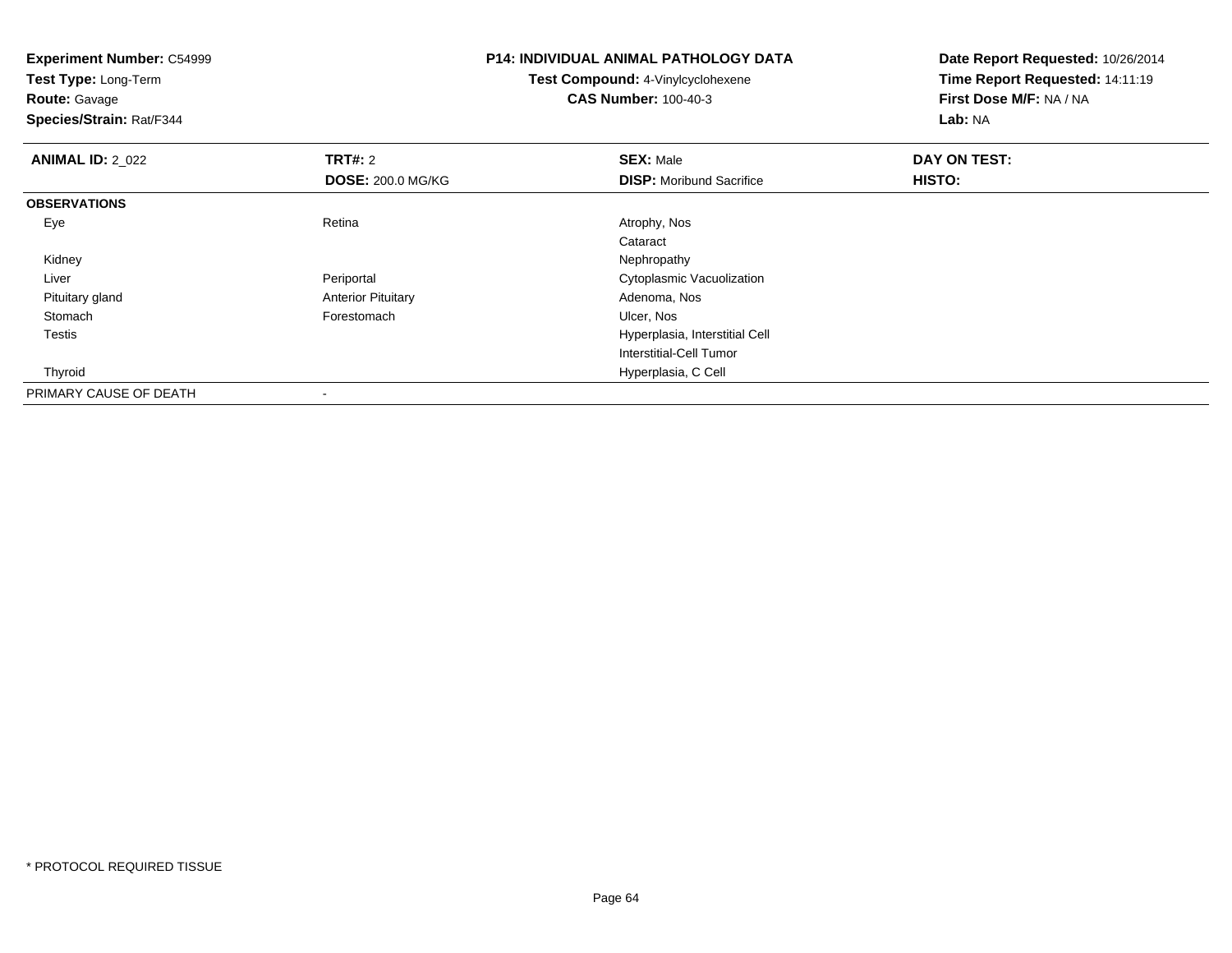**Test Type:** Long-Term

**Route:** Gavage

**Species/Strain:** Rat/F344

#### **P14: INDIVIDUAL ANIMAL PATHOLOGY DATA**

**Test Compound:** 4-Vinylcyclohexene**CAS Number:** 100-40-3

| <b>ANIMAL ID: 2_023</b> | <b>TRT#: 2</b>    | <b>SEX: Male</b>                | DAY ON TEST: |  |
|-------------------------|-------------------|---------------------------------|--------------|--|
|                         | DOSE: 200.0 MG/KG | <b>DISP: Terminal Sacrifice</b> | HISTO:       |  |
| <b>OBSERVATIONS</b>     |                   |                                 |              |  |
| Adrenal gland           |                   | Pheochromocytoma                |              |  |
| Heart                   | Myocardium Nos    | Degeneration, Nos               |              |  |
| Intestine Large         | Mucosa, Rectum    | Mineralization                  |              |  |
| Kidney                  |                   | Nephropathy                     |              |  |
| Liver                   |                   | Angiectasis                     |              |  |
|                         |                   | Cytoplasmic Vacuolization       |              |  |
|                         | <b>Bile Duct</b>  | Hyperplasia, Nos                |              |  |
| Pancreas                |                   | Hyperplasia, Focal              |              |  |
| Skin                    | Lip Nos           | Abscess, Nos                    |              |  |
| Spleen                  |                   | Atrophy, Focal                  |              |  |
|                         |                   | Leukemia, Mononuclear Cell      |              |  |
| Testis                  |                   | Interstitial-Cell Tumor         |              |  |
| Thyroid                 |                   | Hyperplasia, C Cell             |              |  |
| PRIMARY CAUSE OF DEATH  |                   |                                 |              |  |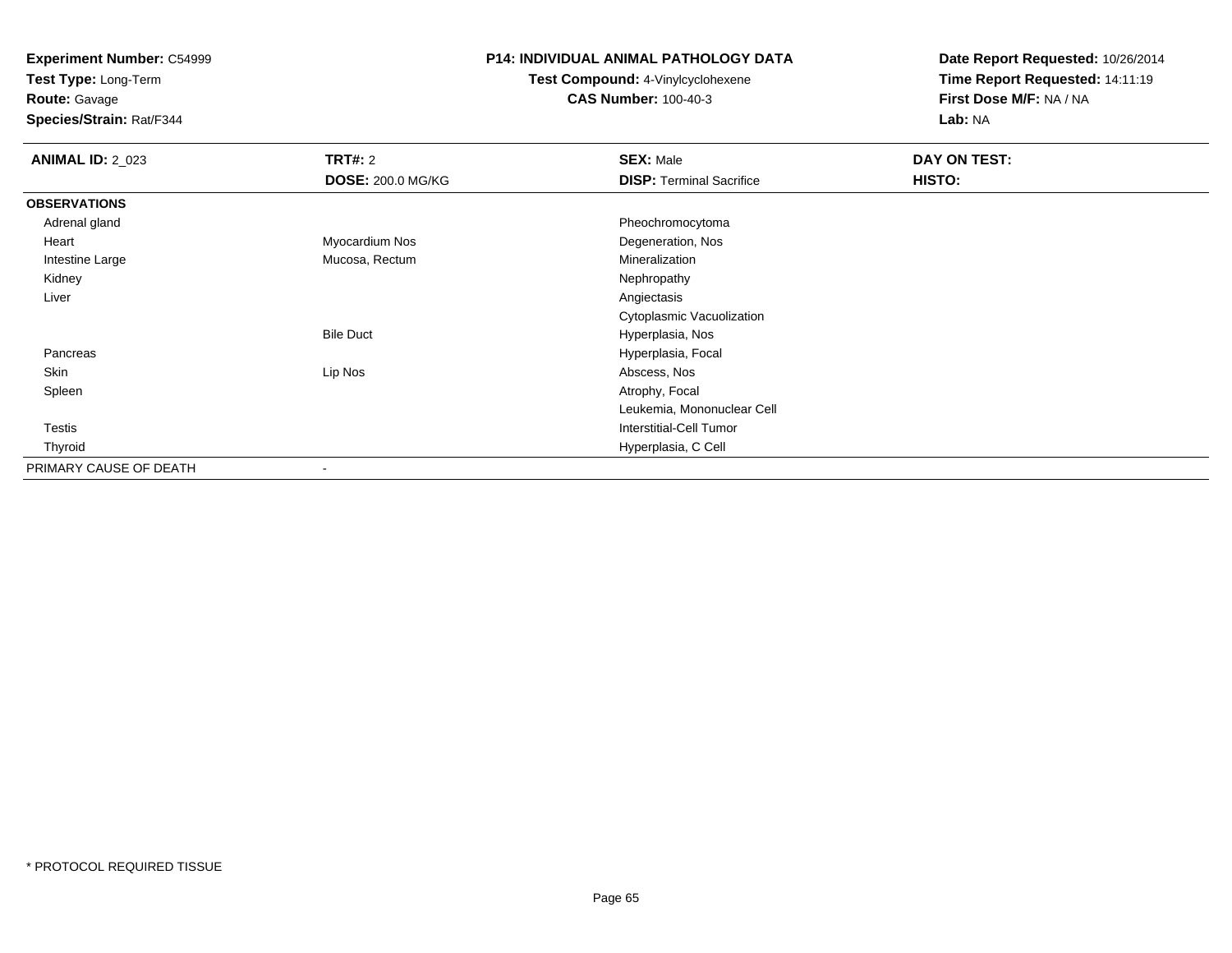**Test Type:** Long-Term

**Route:** Gavage

**Species/Strain:** Rat/F344

### **P14: INDIVIDUAL ANIMAL PATHOLOGY DATA**

**Test Compound:** 4-Vinylcyclohexene**CAS Number:** 100-40-3

| <b>ANIMAL ID: 2_024</b> | <b>TRT#: 2</b>           | <b>SEX: Male</b>                | DAY ON TEST: |  |
|-------------------------|--------------------------|---------------------------------|--------------|--|
|                         | <b>DOSE: 200.0 MG/KG</b> | <b>DISP:</b> Moribund Sacrifice | HISTO:       |  |
| <b>OBSERVATIONS</b>     |                          |                                 |              |  |
| Adrenal gland           | Medulla                  | Hyperplasia, Focal              |              |  |
| Eye                     | Retina                   | Atrophy, Nos                    |              |  |
|                         |                          | Cataract                        |              |  |
| Intestine Small         | <b>Mesentery Nos</b>     | Inflammation, Chronic           |              |  |
| Kidney                  |                          | Nephropathy                     |              |  |
| Liver                   | <b>Bile Duct</b>         | Hyperplasia, Nos                |              |  |
| Spleen                  |                          | Congestion, Nos                 |              |  |
| Stomach                 | Forestomach              | Hyperplasia, Epithelial         |              |  |
| Testis                  |                          | <b>Interstitial-Cell Tumor</b>  |              |  |
| Thyroid                 |                          | Hyperplasia, C Cell             |              |  |
| Unspecified             |                          | Neurofibroma                    |              |  |
| PRIMARY CAUSE OF DEATH  |                          |                                 |              |  |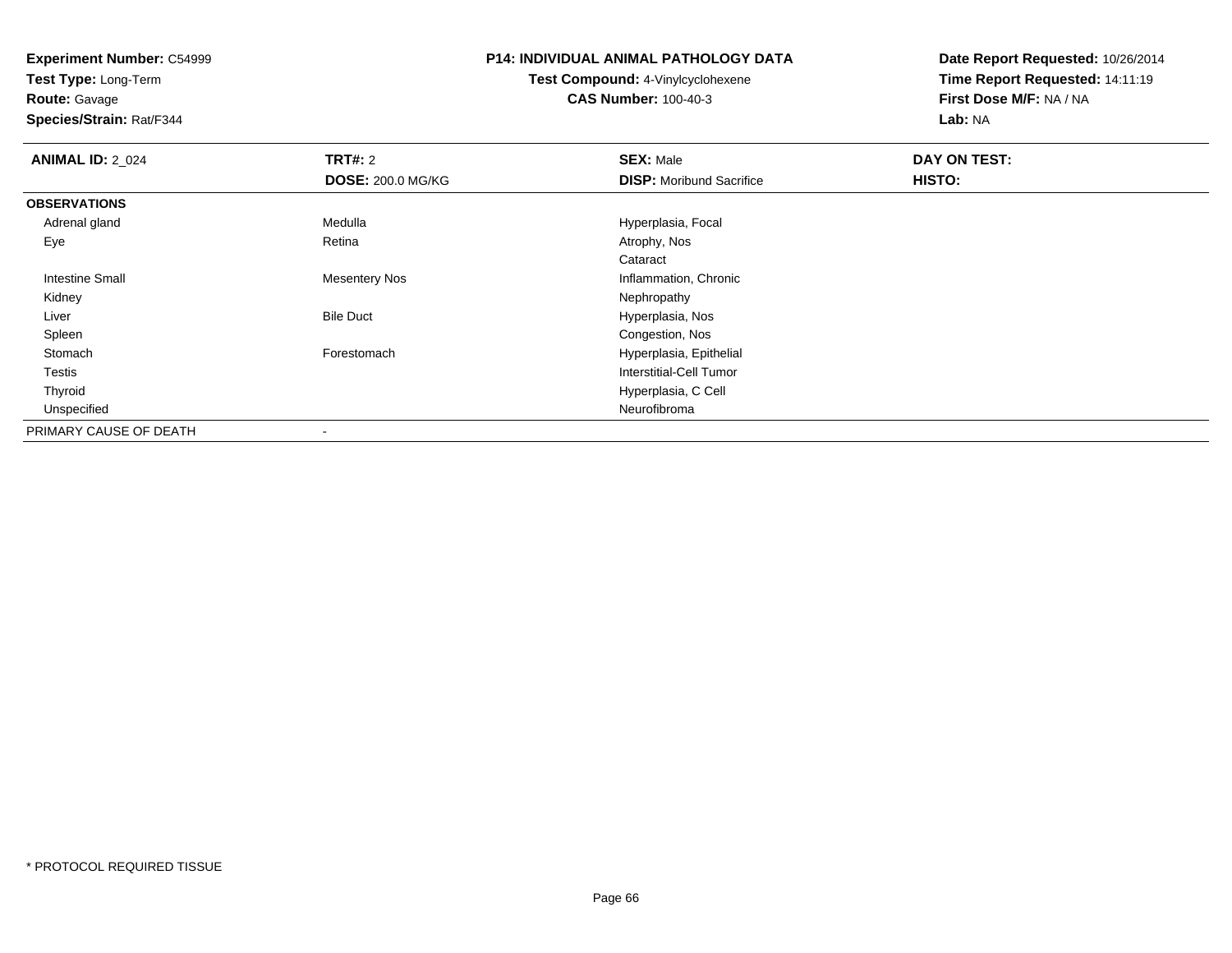| <b>Experiment Number: C54999</b><br>Test Type: Long-Term<br><b>Route: Gavage</b><br>Species/Strain: Rat/F344 |                            | <b>P14: INDIVIDUAL ANIMAL PATHOLOGY DATA</b><br>Test Compound: 4-Vinylcyclohexene<br><b>CAS Number: 100-40-3</b> | Date Report Requested: 10/26/2014<br>Time Report Requested: 14:11:19<br>First Dose M/F: NA / NA<br>Lab: NA |
|--------------------------------------------------------------------------------------------------------------|----------------------------|------------------------------------------------------------------------------------------------------------------|------------------------------------------------------------------------------------------------------------|
| <b>ANIMAL ID: 2 025</b>                                                                                      | TRT#: 2                    | <b>SEX: Male</b>                                                                                                 | DAY ON TEST:                                                                                               |
|                                                                                                              | <b>DOSE: 200.0 MG/KG</b>   | <b>DISP: Natural Death</b>                                                                                       | HISTO:                                                                                                     |
| <b>OBSERVATIONS</b>                                                                                          |                            |                                                                                                                  |                                                                                                            |
| Adrenal gland                                                                                                | Cortex Nos                 | Lipoidosis                                                                                                       |                                                                                                            |
| Heart                                                                                                        | Myocardium Nos             | Degeneration, Nos                                                                                                |                                                                                                            |
| Kidney                                                                                                       | Tubule                     | Pigmentation, Nos                                                                                                |                                                                                                            |
| <b>Testis</b>                                                                                                |                            | Interstitial-Cell Tumor                                                                                          |                                                                                                            |
| Unspecified                                                                                                  | <b>Multiple Organs Nos</b> | Leukemia, Mononuclear Cell                                                                                       |                                                                                                            |
| PRIMARY CAUSE OF DEATH                                                                                       |                            |                                                                                                                  |                                                                                                            |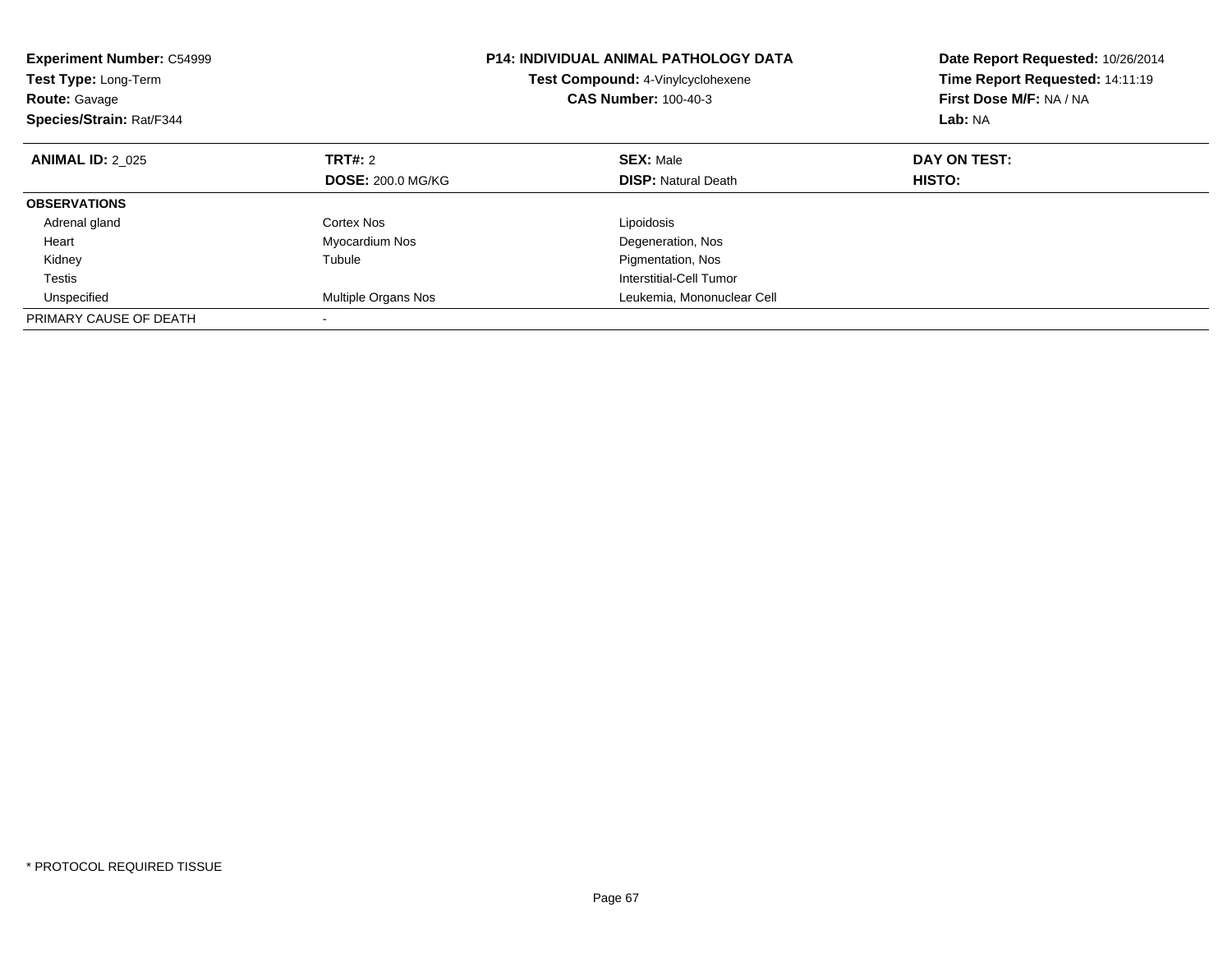**Test Type:** Long-Term

**Route:** Gavage

**Species/Strain:** Rat/F344

#### **P14: INDIVIDUAL ANIMAL PATHOLOGY DATA**

**Test Compound:** 4-Vinylcyclohexene**CAS Number:** 100-40-3

| <b>ANIMAL ID: 2 026</b> | <b>TRT#: 2</b>            | <b>SEX: Male</b>                | DAY ON TEST: |
|-------------------------|---------------------------|---------------------------------|--------------|
|                         | <b>DOSE: 200.0 MG/KG</b>  | <b>DISP:</b> Moribund Sacrifice | HISTO:       |
| <b>OBSERVATIONS</b>     |                           |                                 |              |
| Adrenal gland           | Cortex Nos                | Lipoidosis                      |              |
|                         |                           | Pheochromocytoma                |              |
| Kidney                  |                           | Nephropathy                     |              |
| Liver                   |                           | Cytoplasmic Change, Basophilic  |              |
|                         | <b>Bile Duct</b>          | Hyperplasia, Nos                |              |
| Mammary gland           |                           | Inflammation, Granulomatous     |              |
| Parathyroid gland       |                           | Hyperplasia, Nos                |              |
| Pituitary gland         | <b>Anterior Pituitary</b> | Adenoma, Nos                    |              |
| Stomach                 | Forestomach               | Ulcer, Nos                      |              |
| Testis                  |                           | Hyperplasia, Interstitial Cell  |              |
| Unspecified             | Multiple Organs Nos       | Leukemia, Mononuclear Cell      |              |
| PRIMARY CAUSE OF DEATH  |                           |                                 |              |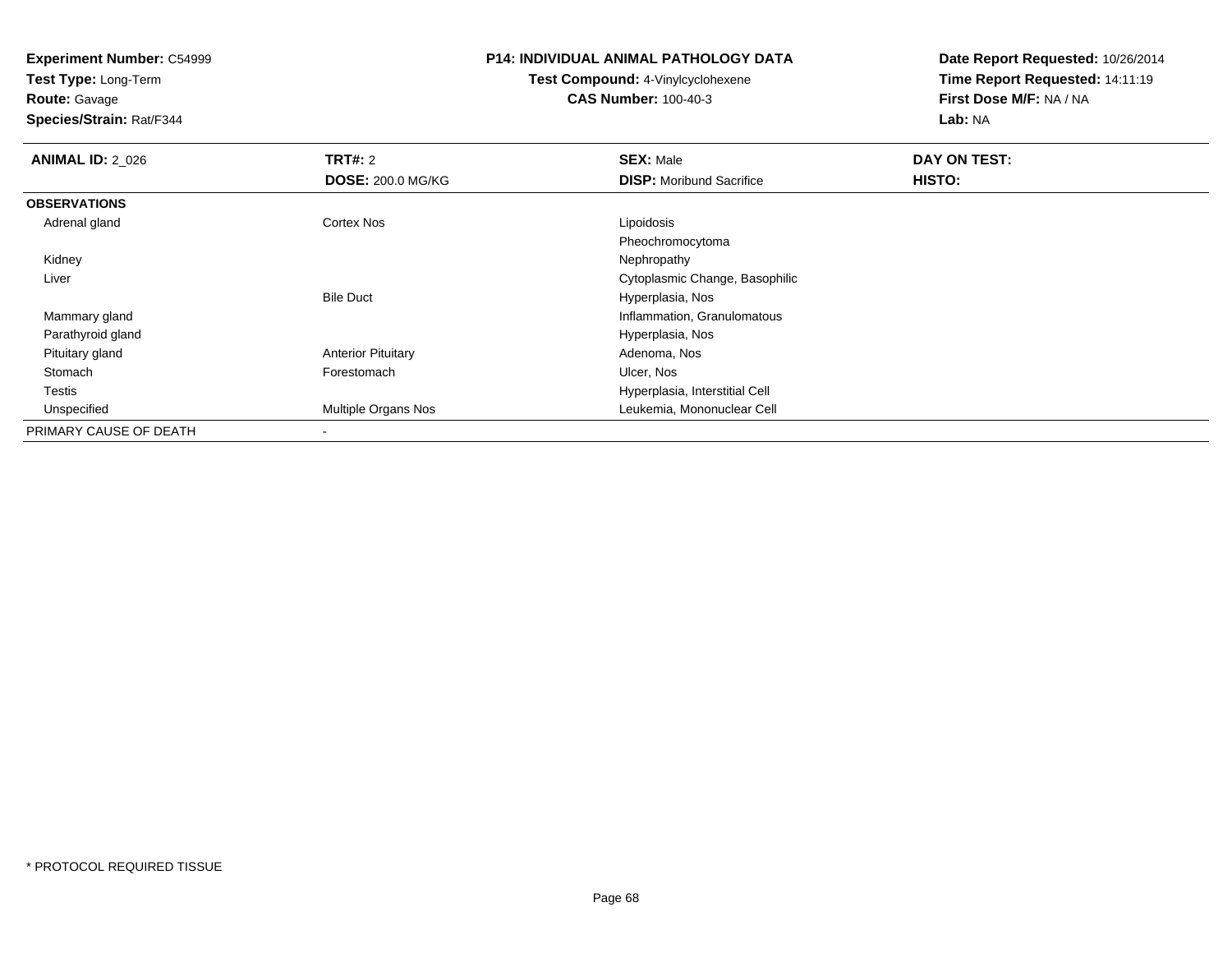| <b>Experiment Number: C54999</b><br>Test Type: Long-Term |                          | <b>P14: INDIVIDUAL ANIMAL PATHOLOGY DATA</b> | Date Report Requested: 10/26/2014<br>Time Report Requested: 14:11:19 |  |
|----------------------------------------------------------|--------------------------|----------------------------------------------|----------------------------------------------------------------------|--|
|                                                          |                          | Test Compound: 4-Vinylcyclohexene            |                                                                      |  |
| <b>Route: Gavage</b>                                     |                          | <b>CAS Number: 100-40-3</b>                  | First Dose M/F: NA / NA                                              |  |
| Species/Strain: Rat/F344                                 |                          |                                              | Lab: NA                                                              |  |
| <b>ANIMAL ID: 2 028</b>                                  | TRT#: 2                  | <b>SEX: Male</b>                             | DAY ON TEST:                                                         |  |
|                                                          | <b>DOSE: 200.0 MG/KG</b> | <b>DISP:</b> Natural Death                   | HISTO:                                                               |  |
| <b>OBSERVATIONS</b>                                      |                          |                                              |                                                                      |  |
| Heart                                                    | Myocardium Nos           | Degeneration, Nos                            |                                                                      |  |
| Kidney                                                   |                          | Nephropathy                                  |                                                                      |  |
| PRIMARY CAUSE OF DEATH                                   | $\sim$                   |                                              |                                                                      |  |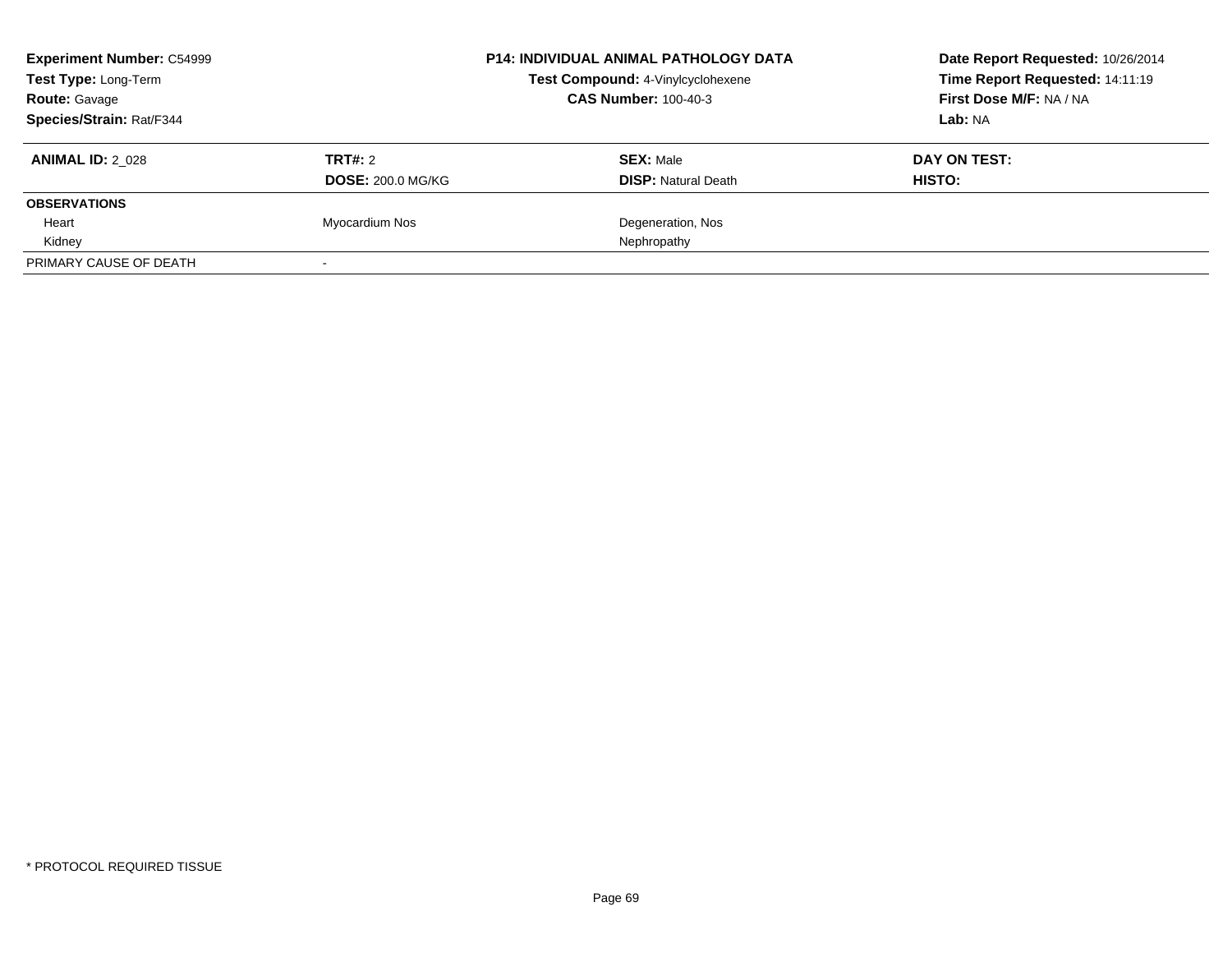**Experiment Number:** C54999**Test Type:** Long-Term**Route:** Gavage **Species/Strain:** Rat/F344**P14: INDIVIDUAL ANIMAL PATHOLOGY DATATest Compound:** 4-Vinylcyclohexene**CAS Number:** 100-40-3**Date Report Requested:** 10/26/2014**Time Report Requested:** 14:11:19**First Dose M/F:** NA / NA**Lab:** NA**ANIMAL ID: 2 029 TRT#:** 2 **SEX:** Male **DAY ON TEST: DOSE:** 200.0 MG/KG**DISP:** Natural Death **HISTO: OBSERVATIONS** Adrenal gland Pheochromocytoma Epididymis Inflammation, Granulomatous Heart Myocardium Nos Degeneration, Nos Kidneyy the control of the control of the control of the control of the control of the control of the control of the control of the control of the control of the control of the control of the control of the control of the contro LiverBile Duct **Hyperplasia**, Nos Lymph nodeRenal Lymph Node Hemorrhage<br>
Hemorrhage<br>
Atrophy, Nos Pancreass and the contract of the contract of the contract of the contract of the contract of the contract of the contract of  $\mathcal{A}$  Pituitary glandAnterior Pituitary **Hyperplasia**, Focal Testis Interstitial-Cell Tumor PRIMARY CAUSE OF DEATH

-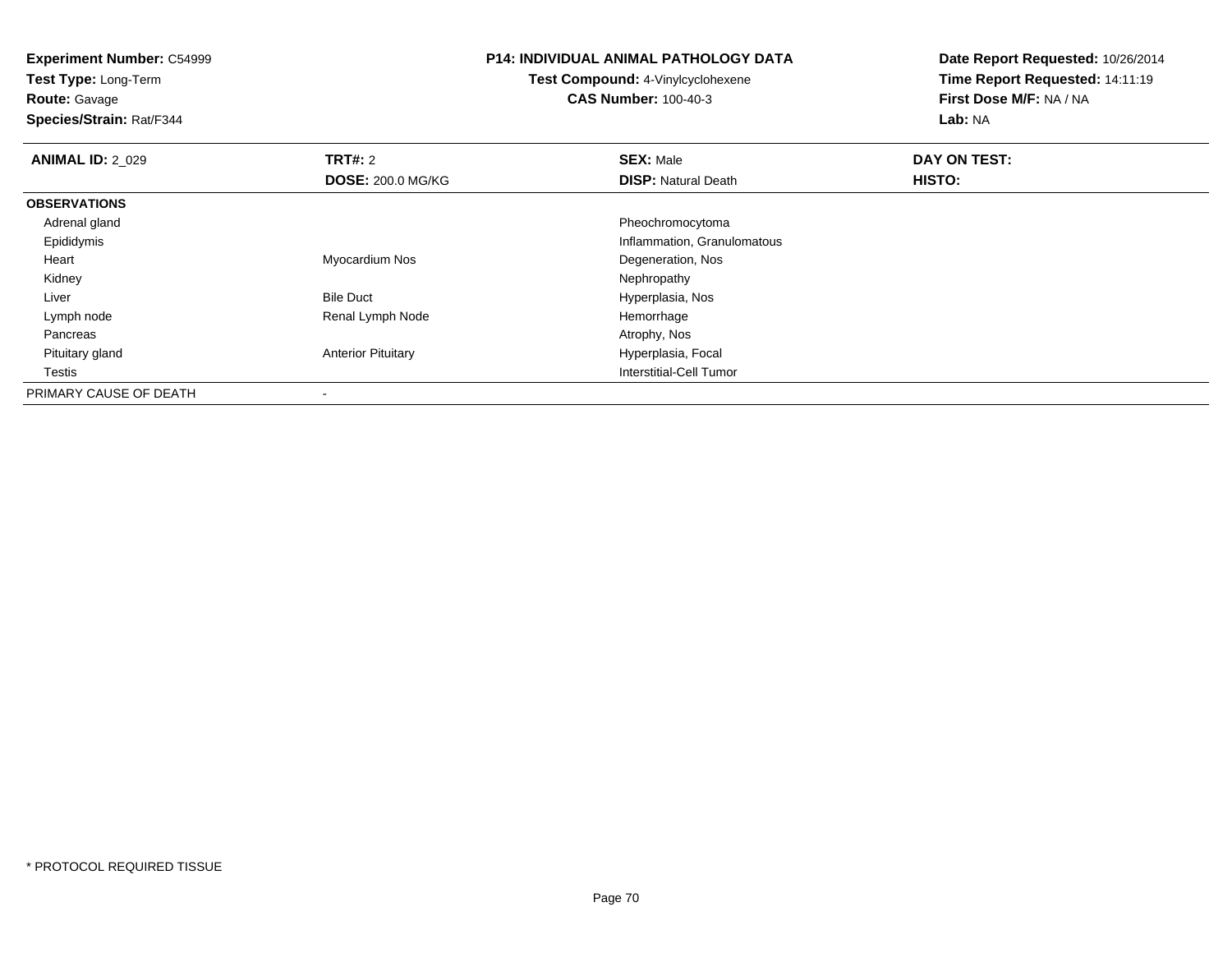| <b>Experiment Number: C54999</b><br>Test Type: Long-Term<br><b>Route: Gavage</b><br>Species/Strain: Rat/F344 |                          | <b>P14: INDIVIDUAL ANIMAL PATHOLOGY DATA</b><br>Test Compound: 4-Vinylcyclohexene<br><b>CAS Number: 100-40-3</b> | Date Report Requested: 10/26/2014<br>Time Report Requested: 14:11:19<br>First Dose M/F: NA / NA<br>Lab: NA |
|--------------------------------------------------------------------------------------------------------------|--------------------------|------------------------------------------------------------------------------------------------------------------|------------------------------------------------------------------------------------------------------------|
| <b>ANIMAL ID: 2 030</b>                                                                                      | TRT#: 2                  | <b>SEX: Male</b>                                                                                                 | DAY ON TEST:                                                                                               |
|                                                                                                              | <b>DOSE: 200.0 MG/KG</b> | <b>DISP:</b> Natural Death                                                                                       | <b>HISTO:</b>                                                                                              |
| <b>OBSERVATIONS</b>                                                                                          |                          |                                                                                                                  |                                                                                                            |
| Heart                                                                                                        | Myocardium Nos           | Degeneration, Nos                                                                                                |                                                                                                            |
| Kidney                                                                                                       |                          | Nephropathy                                                                                                      |                                                                                                            |
| Testis                                                                                                       |                          | Hyperplasia, Interstitial Cell                                                                                   |                                                                                                            |
| PRIMARY CAUSE OF DEATH                                                                                       |                          |                                                                                                                  |                                                                                                            |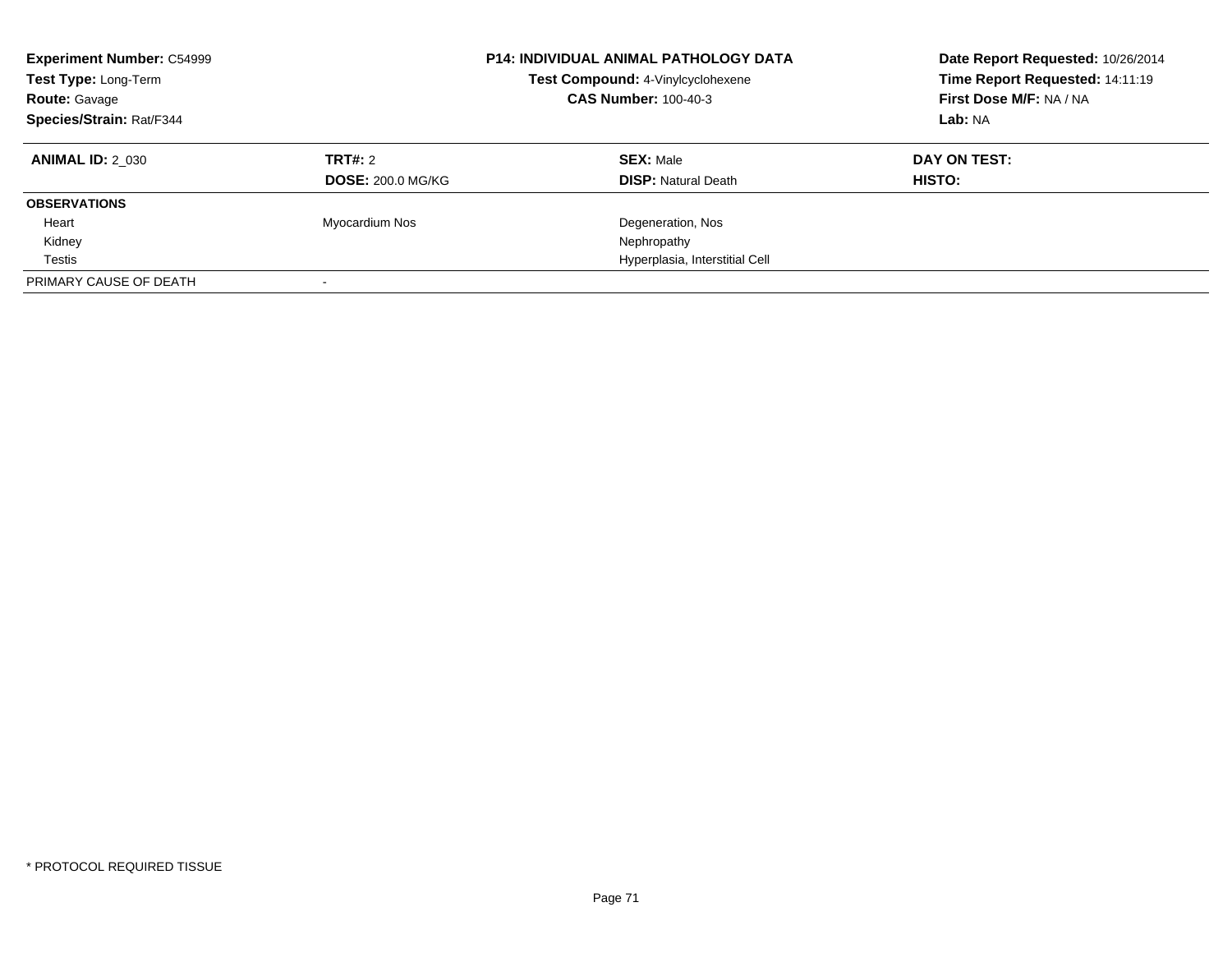| <b>Experiment Number: C54999</b><br>Test Type: Long-Term<br><b>Route: Gavage</b><br>Species/Strain: Rat/F344 |                                     | <b>P14: INDIVIDUAL ANIMAL PATHOLOGY DATA</b><br>Test Compound: 4-Vinylcyclohexene<br><b>CAS Number: 100-40-3</b> | Date Report Requested: 10/26/2014<br>Time Report Requested: 14:11:19<br>First Dose M/F: NA / NA<br>Lab: NA |
|--------------------------------------------------------------------------------------------------------------|-------------------------------------|------------------------------------------------------------------------------------------------------------------|------------------------------------------------------------------------------------------------------------|
| <b>ANIMAL ID: 2 031</b>                                                                                      | TRT#: 2<br><b>DOSE: 200.0 MG/KG</b> | <b>SEX: Male</b><br><b>DISP: Natural Death</b>                                                                   | DAY ON TEST:<br>HISTO:                                                                                     |
| <b>OBSERVATIONS</b>                                                                                          |                                     |                                                                                                                  |                                                                                                            |
| Heart<br>Kidney                                                                                              | Myocardium Nos                      | Degeneration, Nos<br>Nephropathy                                                                                 |                                                                                                            |
| Liver                                                                                                        | <b>Bile Duct</b>                    | Hyperplasia, Nos                                                                                                 |                                                                                                            |
| Pituitary gland                                                                                              | <b>Anterior Pituitary</b>           | Adenoma, Nos                                                                                                     |                                                                                                            |
| Testis                                                                                                       |                                     | Interstitial-Cell Tumor                                                                                          |                                                                                                            |
| PRIMARY CAUSE OF DEATH                                                                                       |                                     |                                                                                                                  |                                                                                                            |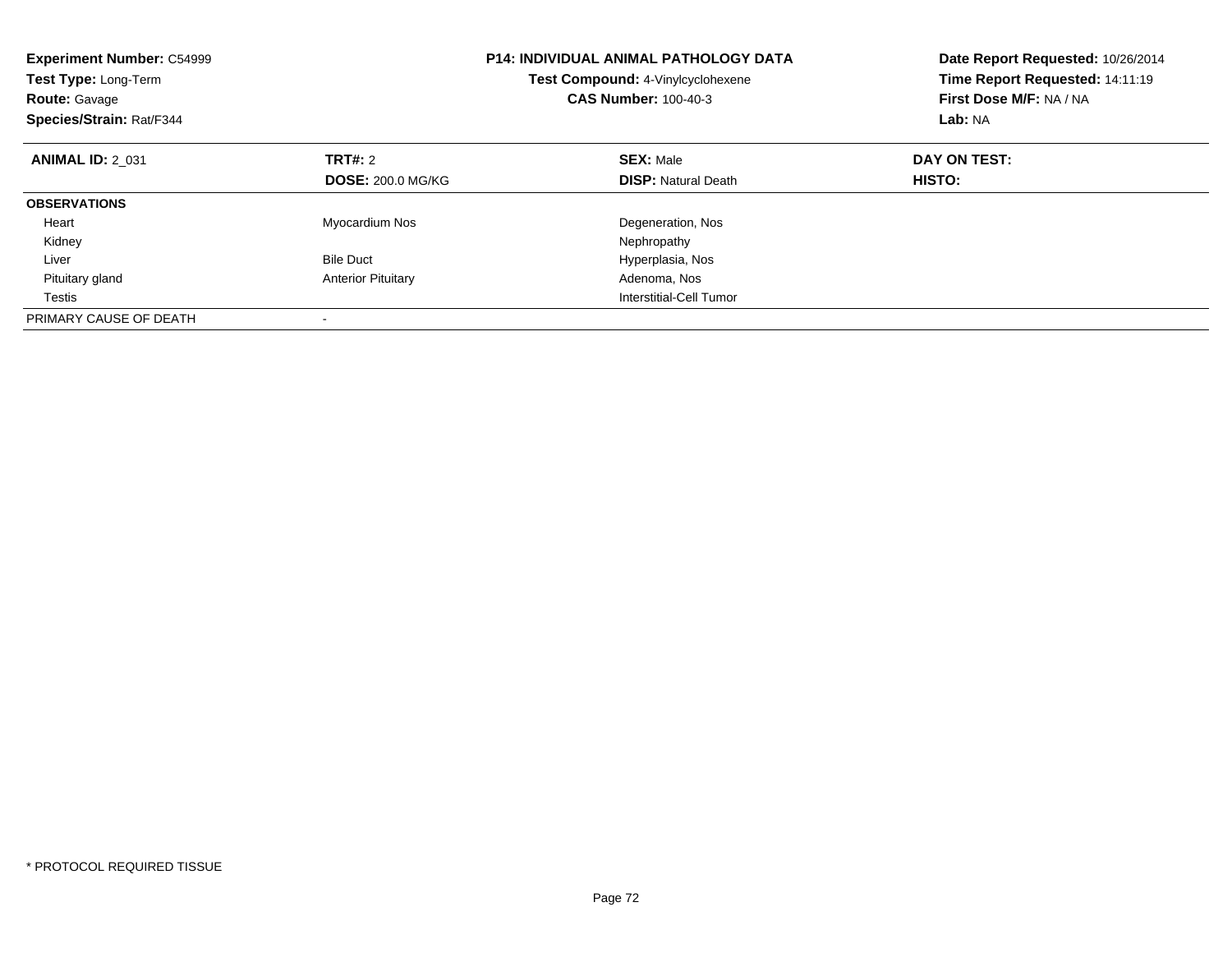| <b>Experiment Number: C54999</b><br>Test Type: Long-Term<br><b>Route:</b> Gavage<br>Species/Strain: Rat/F344 |                             | <b>P14: INDIVIDUAL ANIMAL PATHOLOGY DATA</b><br>Test Compound: 4-Vinylcyclohexene<br><b>CAS Number: 100-40-3</b> | Date Report Requested: 10/26/2014<br>Time Report Requested: 14:11:19<br>First Dose M/F: NA / NA<br>Lab: NA |
|--------------------------------------------------------------------------------------------------------------|-----------------------------|------------------------------------------------------------------------------------------------------------------|------------------------------------------------------------------------------------------------------------|
| <b>ANIMAL ID: 2 032</b>                                                                                      | <b>TRT#: 2</b>              | <b>SEX: Male</b>                                                                                                 | DAY ON TEST:                                                                                               |
|                                                                                                              | <b>DOSE: 200.0 MG/KG</b>    | <b>DISP:</b> Natural Death                                                                                       | HISTO:                                                                                                     |
| <b>OBSERVATIONS</b>                                                                                          |                             |                                                                                                                  |                                                                                                            |
| <b>Blood vessel</b>                                                                                          | <b>Pulmonary Artery Nos</b> | Inflammation, Chronic                                                                                            |                                                                                                            |
| Kidney                                                                                                       |                             | Nephropathy                                                                                                      |                                                                                                            |
| Liver                                                                                                        | <b>Bile Duct</b>            | Hyperplasia, Nos                                                                                                 |                                                                                                            |
| Prostate                                                                                                     |                             | Hyperplasia, Focal                                                                                               |                                                                                                            |
|                                                                                                              |                             | Hypertrophy, Focal                                                                                               |                                                                                                            |
| Testis                                                                                                       |                             | Atrophy, Nos                                                                                                     |                                                                                                            |
|                                                                                                              |                             | Interstitial-Cell Tumor                                                                                          |                                                                                                            |
| PRIMARY CAUSE OF DEATH                                                                                       |                             |                                                                                                                  |                                                                                                            |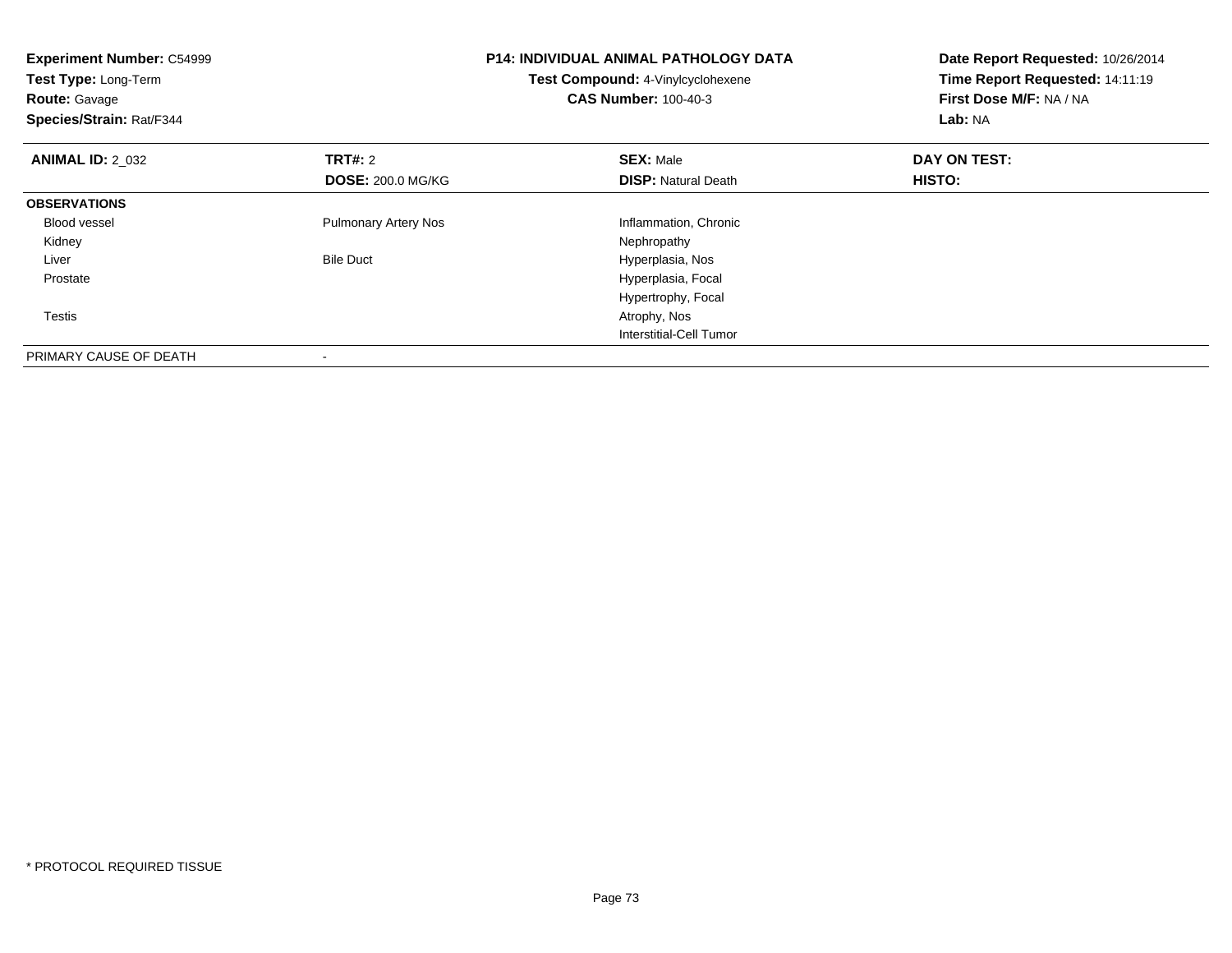**Experiment Number:** C54999**Test Type:** Long-Term**Route:** Gavage **Species/Strain:** Rat/F344**P14: INDIVIDUAL ANIMAL PATHOLOGY DATATest Compound:** 4-Vinylcyclohexene**CAS Number:** 100-40-3**Date Report Requested:** 10/26/2014**Time Report Requested:** 14:11:19**First Dose M/F:** NA / NA**Lab:** NA**ANIMAL ID: 2 033 TRT#:** 2 **SEX:** Male **DAY ON TEST: DOSE:** 200.0 MG/KG**DISP:** Natural Death **HISTO: OBSERVATIONS** Heart Myocardium NosDegeneration, Nos<br>Nephropathy Kidneyy the control of the control of the control of the control of the control of the control of the control of the control of the control of the control of the control of the control of the control of the control of the contro LiverBile Duct **Hyperplasia**, Nos Pancreass and the contract of the contract of the contract of the contract of the contract of the contract of the contract of  $\mathcal{A}$  Pituitary glandAnterior Pituitary **Cyst, Nos** Anterior Pituitary Hyperplasia, Focal Skin Basal-Cell Tumor Testis Interstitial-Cell Tumor Thyroidd **C-Cell Adenoma** and the control of the control of the control of the control of the control of the control of the control of the control of the control of the control of the control of the control of the control of the PRIMARY CAUSE OF DEATH-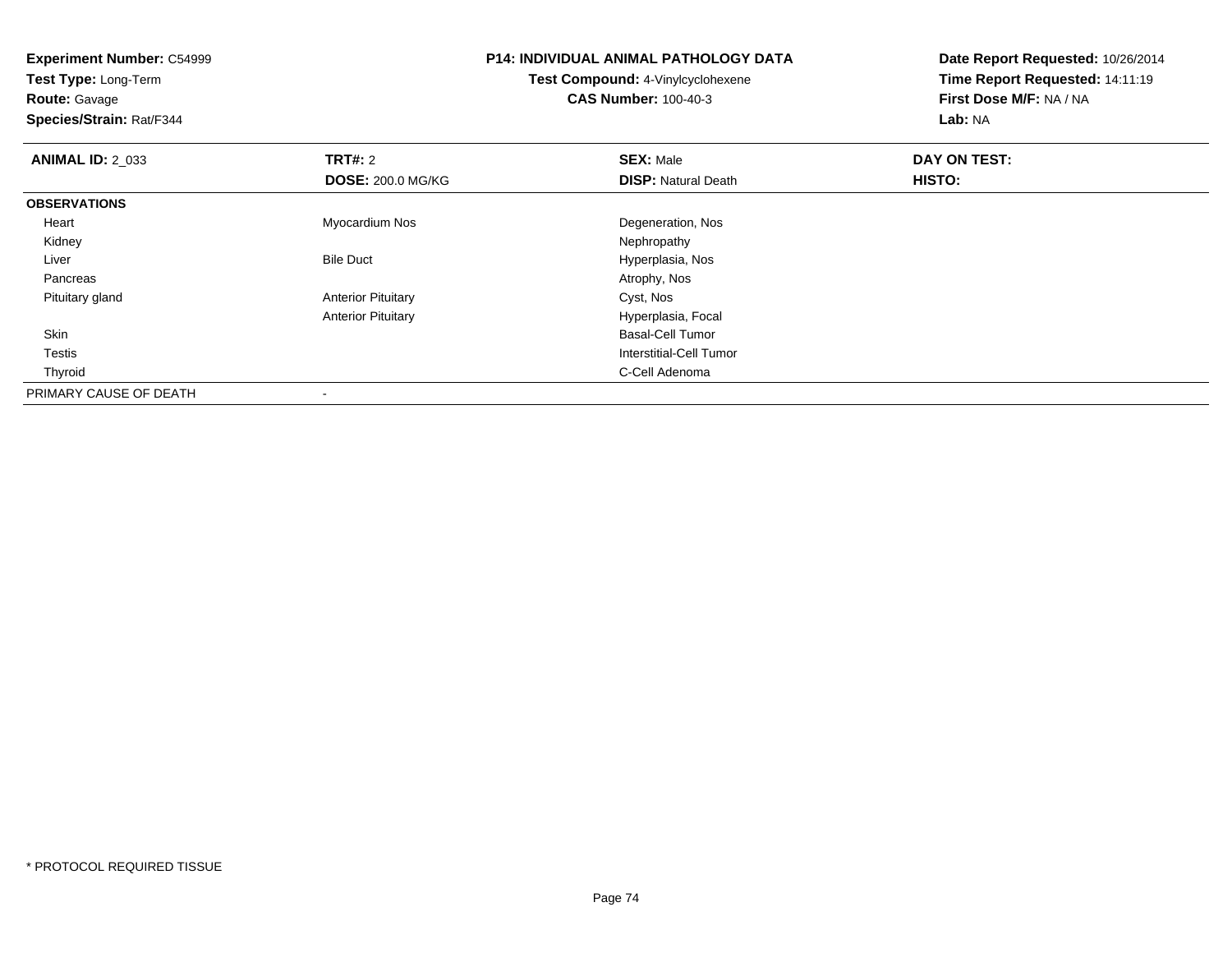| <b>Experiment Number: C54999</b><br>Test Type: Long-Term<br><b>Route: Gavage</b> |                          | <b>P14: INDIVIDUAL ANIMAL PATHOLOGY DATA</b><br>Test Compound: 4-Vinylcyclohexene<br><b>CAS Number: 100-40-3</b> | Date Report Requested: 10/26/2014<br>Time Report Requested: 14:11:19<br>First Dose M/F: NA / NA |
|----------------------------------------------------------------------------------|--------------------------|------------------------------------------------------------------------------------------------------------------|-------------------------------------------------------------------------------------------------|
| Species/Strain: Rat/F344                                                         |                          |                                                                                                                  | Lab: NA                                                                                         |
| <b>ANIMAL ID: 2_034</b>                                                          | <b>TRT#: 2</b>           | <b>SEX: Male</b>                                                                                                 | DAY ON TEST:                                                                                    |
|                                                                                  | <b>DOSE: 200.0 MG/KG</b> | <b>DISP: Terminal Sacrifice</b>                                                                                  | HISTO:                                                                                          |
| <b>OBSERVATIONS</b>                                                              |                          |                                                                                                                  |                                                                                                 |
| Adrenal gland                                                                    |                          | Pheochromocytoma                                                                                                 |                                                                                                 |
| Brain                                                                            |                          | Glioma, Nos                                                                                                      |                                                                                                 |
| Heart                                                                            | Myocardium Nos           | Degeneration, Nos                                                                                                |                                                                                                 |
| Intestine Large                                                                  | Mucosa, Rectum           | Mineralization                                                                                                   |                                                                                                 |
| Kidney                                                                           |                          | Nephropathy                                                                                                      |                                                                                                 |
| Liver                                                                            | <b>Bile Duct</b>         | Hyperplasia, Nos                                                                                                 |                                                                                                 |
| Pancreas                                                                         |                          | Atrophy, Nos                                                                                                     |                                                                                                 |
| Testis                                                                           |                          | <b>Interstitial-Cell Tumor</b>                                                                                   |                                                                                                 |
| Thyroid                                                                          |                          | Hyperplasia, C Cell                                                                                              |                                                                                                 |
| PRIMARY CAUSE OF DEATH                                                           |                          |                                                                                                                  |                                                                                                 |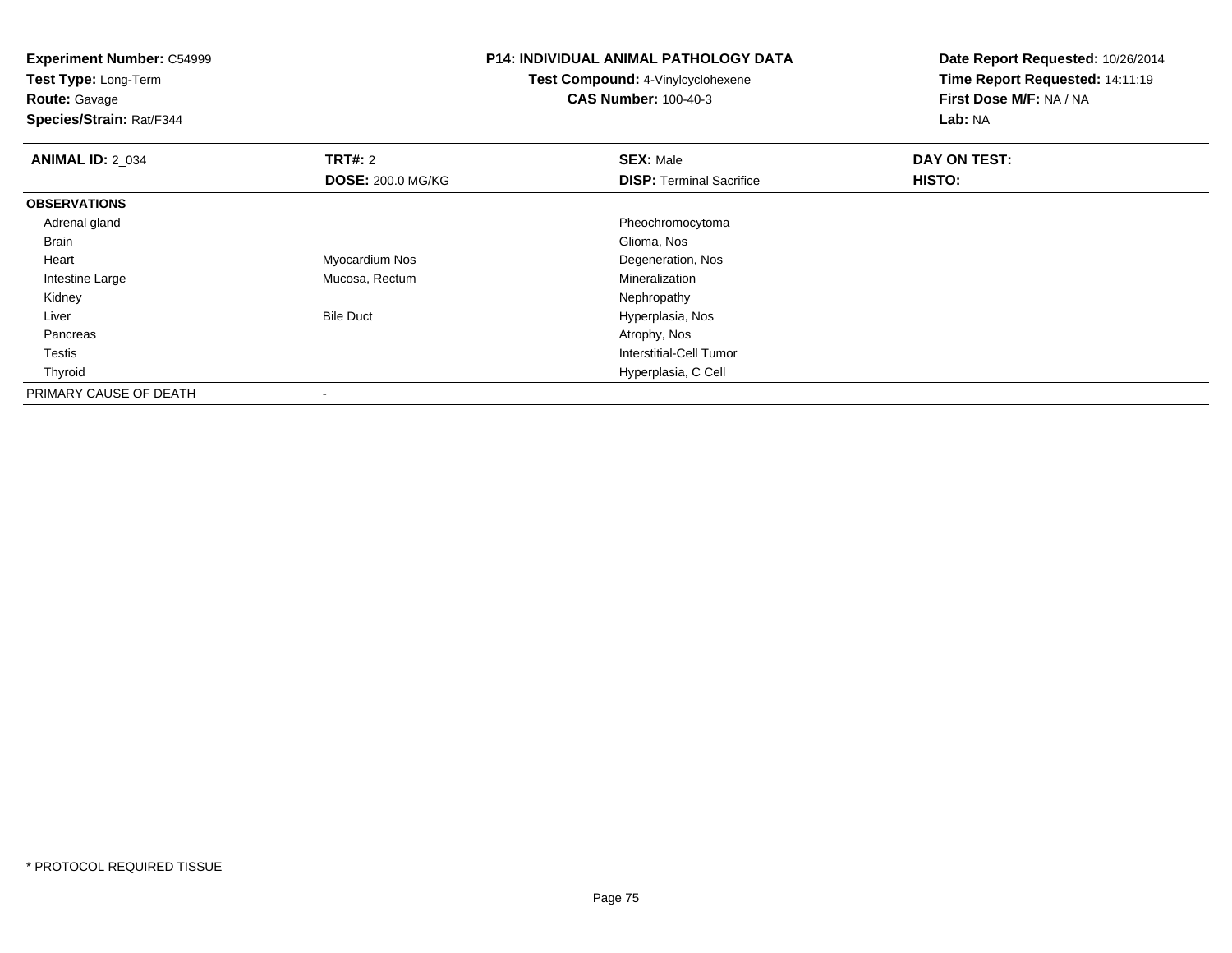| <b>Experiment Number: C54999</b><br>Test Type: Long-Term<br><b>Route: Gavage</b><br>Species/Strain: Rat/F344 |                           | P14: INDIVIDUAL ANIMAL PATHOLOGY DATA<br>Test Compound: 4-Vinylcyclohexene<br><b>CAS Number: 100-40-3</b> | Date Report Requested: 10/26/2014<br>Time Report Requested: 14:11:19<br>First Dose M/F: NA / NA<br>Lab: NA |
|--------------------------------------------------------------------------------------------------------------|---------------------------|-----------------------------------------------------------------------------------------------------------|------------------------------------------------------------------------------------------------------------|
| <b>ANIMAL ID: 2 035</b>                                                                                      | <b>TRT#: 2</b>            | <b>SEX: Male</b>                                                                                          | DAY ON TEST:                                                                                               |
|                                                                                                              | <b>DOSE: 200.0 MG/KG</b>  | <b>DISP:</b> Natural Death                                                                                | <b>HISTO:</b>                                                                                              |
| <b>OBSERVATIONS</b>                                                                                          |                           |                                                                                                           |                                                                                                            |
| Heart                                                                                                        | Myocardium Nos            | Degeneration, Nos                                                                                         |                                                                                                            |
| Kidney                                                                                                       |                           | Nephropathy                                                                                               |                                                                                                            |
| Lung                                                                                                         | Pleura Nos                | Fibrosis                                                                                                  |                                                                                                            |
| Pituitary gland                                                                                              | <b>Anterior Pituitary</b> | Adenoma, Nos                                                                                              |                                                                                                            |
| Testis                                                                                                       |                           | Hyperplasia, Interstitial Cell                                                                            |                                                                                                            |
|                                                                                                              |                           | Interstitial-Cell Tumor                                                                                   |                                                                                                            |
| PRIMARY CAUSE OF DEATH                                                                                       |                           |                                                                                                           |                                                                                                            |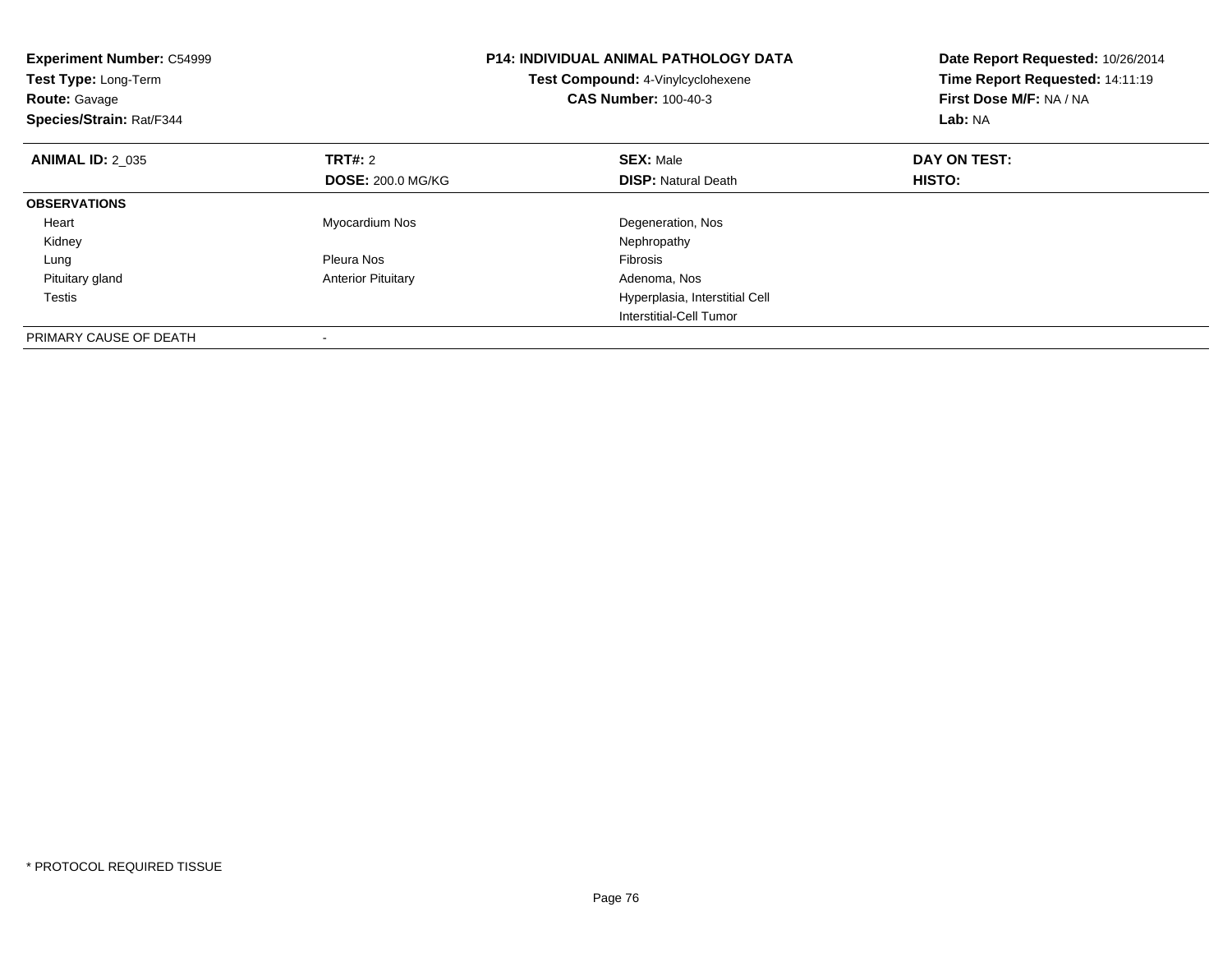**Test Type:** Long-Term

**Route:** Gavage

**Species/Strain:** Rat/F344

#### **P14: INDIVIDUAL ANIMAL PATHOLOGY DATA**

**Test Compound:** 4-Vinylcyclohexene**CAS Number:** 100-40-3

| <b>ANIMAL ID: 2_036</b> | <b>TRT#: 2</b>            | <b>SEX: Male</b>                | DAY ON TEST: |  |
|-------------------------|---------------------------|---------------------------------|--------------|--|
|                         | <b>DOSE: 200.0 MG/KG</b>  | <b>DISP:</b> Moribund Sacrifice | HISTO:       |  |
| <b>OBSERVATIONS</b>     |                           |                                 |              |  |
| Adrenal gland           | Medulla                   | Hyperplasia, Focal              |              |  |
| Brain                   |                           | Hemorrhage                      |              |  |
| Heart                   | Myocardium Nos            | Degeneration, Nos               |              |  |
| Kidney                  |                           | Nephropathy                     |              |  |
| Liver                   | <b>Bile Duct</b>          | Hyperplasia, Nos                |              |  |
| Lung                    |                           | Pneumonia, Interstitial Chronic |              |  |
| Mammary gland           |                           | Fibroadenoma                    |              |  |
| Pancreas                |                           | Atrophy, Nos                    |              |  |
| Pituitary gland         | <b>Anterior Pituitary</b> | Adenoma, Nos                    |              |  |
| Skin                    | Mouth                     | Squamous Cell Papilloma         |              |  |
| Spleen                  |                           | Hemosiderosis                   |              |  |
| Thyroid                 |                           | Hyperplasia, C Cell             |              |  |
| PRIMARY CAUSE OF DEATH  |                           |                                 |              |  |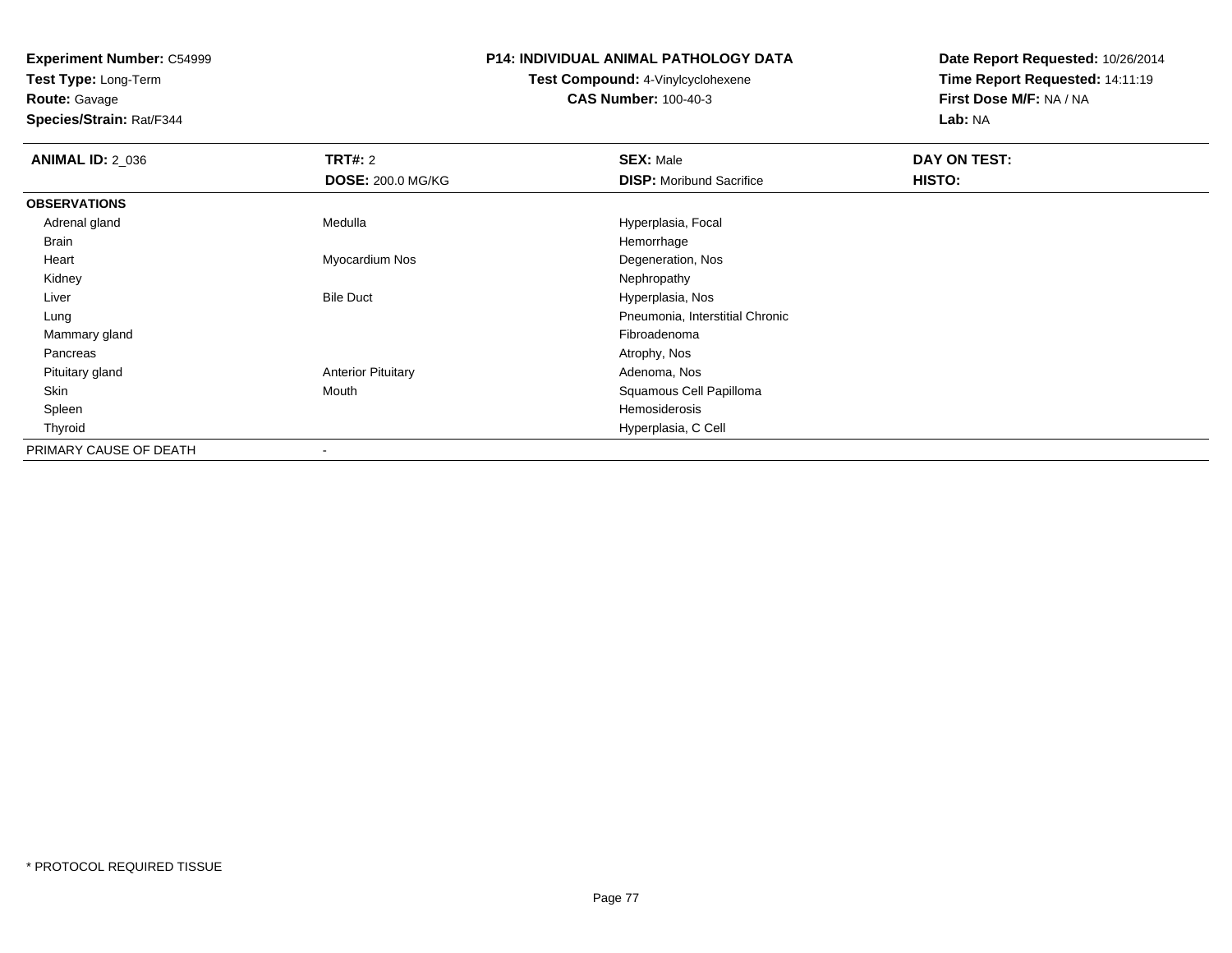**Test Type:** Long-Term

**Route:** Gavage

**Species/Strain:** Rat/F344

#### **P14: INDIVIDUAL ANIMAL PATHOLOGY DATA**

**Test Compound:** 4-Vinylcyclohexene**CAS Number:** 100-40-3

| <b>ANIMAL ID: 2_037</b> | <b>TRT#: 2</b>           | <b>SEX: Male</b>                | DAY ON TEST: |  |
|-------------------------|--------------------------|---------------------------------|--------------|--|
|                         | <b>DOSE: 200.0 MG/KG</b> | <b>DISP: Terminal Sacrifice</b> | HISTO:       |  |
| <b>OBSERVATIONS</b>     |                          |                                 |              |  |
| Adrenal gland           |                          | Pheochromocytoma                |              |  |
| Heart                   | Myocardium Nos           | Degeneration, Nos               |              |  |
| Kidney                  |                          | Nephropathy                     |              |  |
| Liver                   |                          | Cytoplasmic Vacuolization       |              |  |
|                         | <b>Bile Duct</b>         | Hyperplasia, Nos                |              |  |
| Nasal cavity            |                          | Inflammation, Suppurative       |              |  |
| Pancreas                |                          | Hyperplasia, Focal              |              |  |
| Prostate                |                          | Hyperplasia, Focal              |              |  |
|                         |                          | Inflammation, Chronic           |              |  |
| Skin                    | Lip Nos                  | Inflammation, Chronic Focal     |              |  |
| <b>Testis</b>           |                          | Interstitial-Cell Tumor         |              |  |
| Thyroid                 |                          | Hyperplasia, C Cell             |              |  |
| PRIMARY CAUSE OF DEATH  |                          |                                 |              |  |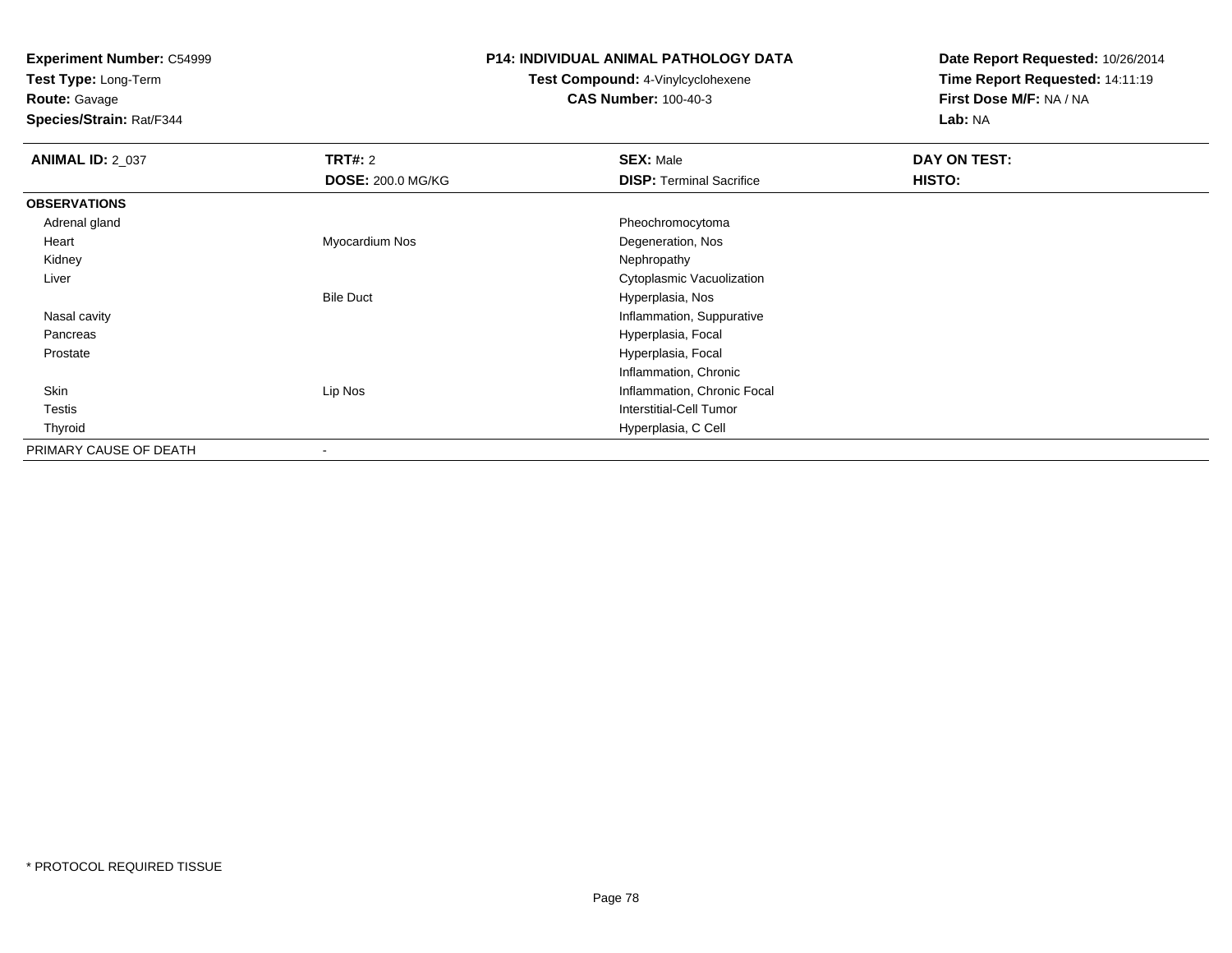**Test Type:** Long-Term

**Route:** Gavage

**Species/Strain:** Rat/F344

#### **P14: INDIVIDUAL ANIMAL PATHOLOGY DATA**

**Test Compound:** 4-Vinylcyclohexene**CAS Number:** 100-40-3

| <b>ANIMAL ID: 2_038</b> | <b>TRT#: 2</b>           | <b>SEX: Male</b>                 | DAY ON TEST: |  |
|-------------------------|--------------------------|----------------------------------|--------------|--|
|                         | <b>DOSE: 200.0 MG/KG</b> | <b>DISP: Terminal Sacrifice</b>  | HISTO:       |  |
| <b>OBSERVATIONS</b>     |                          |                                  |              |  |
| Adrenal gland           | Medulla                  | Hyperplasia, Focal               |              |  |
|                         |                          | Pheochromocytoma                 |              |  |
| Heart                   | Myocardium Nos           | Degeneration, Nos                |              |  |
| Kidney                  |                          | Nephropathy                      |              |  |
| Liver                   |                          | Cytoplasmic Change, Eosinophilic |              |  |
|                         | <b>Bile Duct</b>         | Hyperplasia, Nos                 |              |  |
| Pancreas                | Islets                   | Hyperplasia, Focal               |              |  |
| Preputial gland         |                          | Inflammation, Chronic            |              |  |
| Prostate                |                          | Hyperplasia, Focal               |              |  |
| Testis                  |                          | <b>Interstitial-Cell Tumor</b>   |              |  |
| Thyroid                 |                          | Hyperplasia, C Cell              |              |  |
| PRIMARY CAUSE OF DEATH  |                          |                                  |              |  |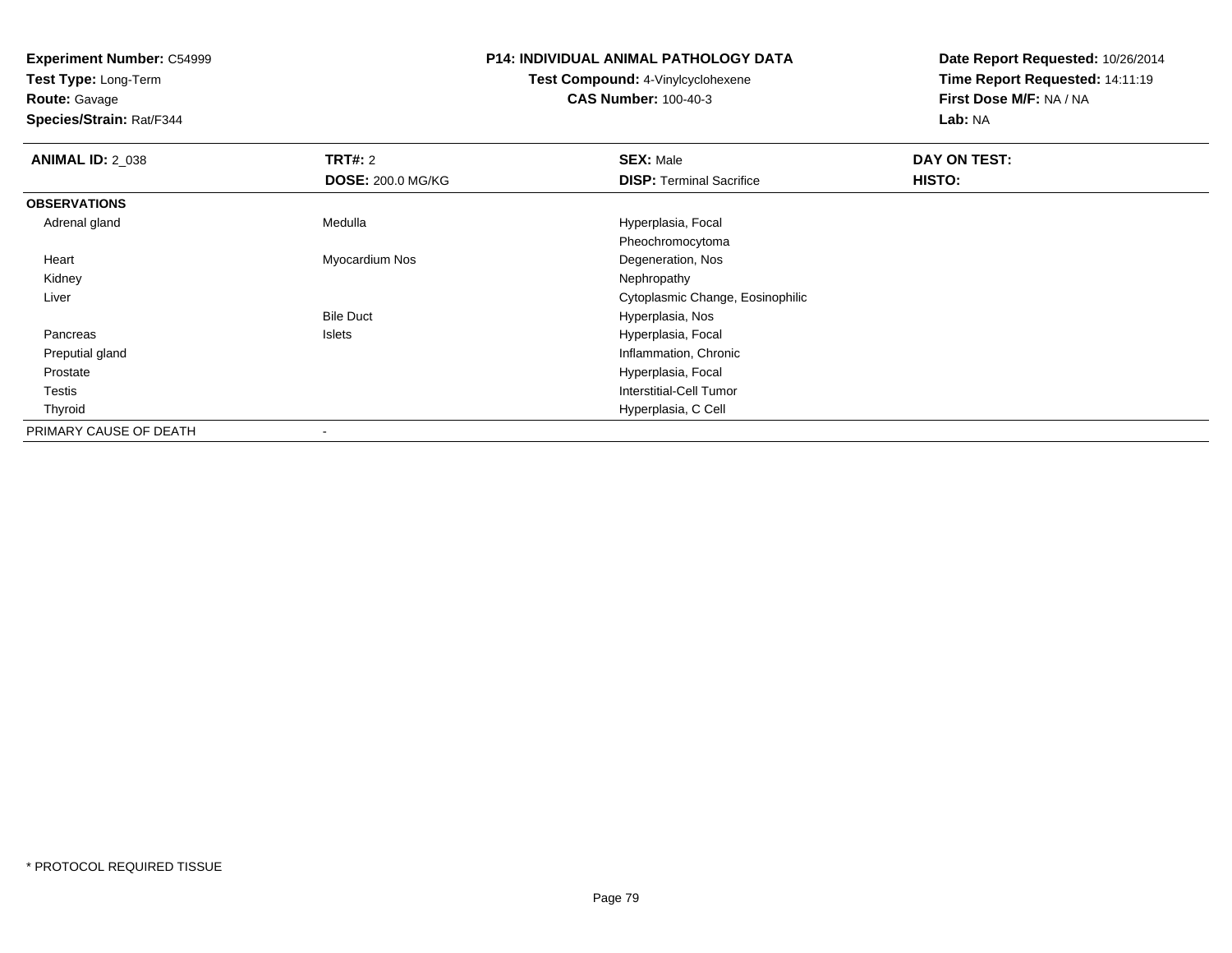| <b>Experiment Number: C54999</b><br>Test Type: Long-Term<br><b>Route: Gavage</b> |                          | <b>P14: INDIVIDUAL ANIMAL PATHOLOGY DATA</b><br>Test Compound: 4-Vinylcyclohexene<br><b>CAS Number: 100-40-3</b> | Date Report Requested: 10/26/2014<br>Time Report Requested: 14:11:19<br>First Dose M/F: NA / NA |
|----------------------------------------------------------------------------------|--------------------------|------------------------------------------------------------------------------------------------------------------|-------------------------------------------------------------------------------------------------|
| Species/Strain: Rat/F344                                                         |                          |                                                                                                                  | Lab: NA                                                                                         |
| <b>ANIMAL ID: 2 039</b>                                                          | TRT#: 2                  | <b>SEX: Male</b>                                                                                                 | DAY ON TEST:                                                                                    |
|                                                                                  | <b>DOSE: 200.0 MG/KG</b> | <b>DISP: Natural Death</b>                                                                                       | <b>HISTO:</b>                                                                                   |
| <b>OBSERVATIONS</b>                                                              |                          |                                                                                                                  |                                                                                                 |
| Unspecified                                                                      | Ear                      | Fibrosarcoma                                                                                                     |                                                                                                 |
| PRIMARY CAUSE OF DEATH                                                           |                          |                                                                                                                  |                                                                                                 |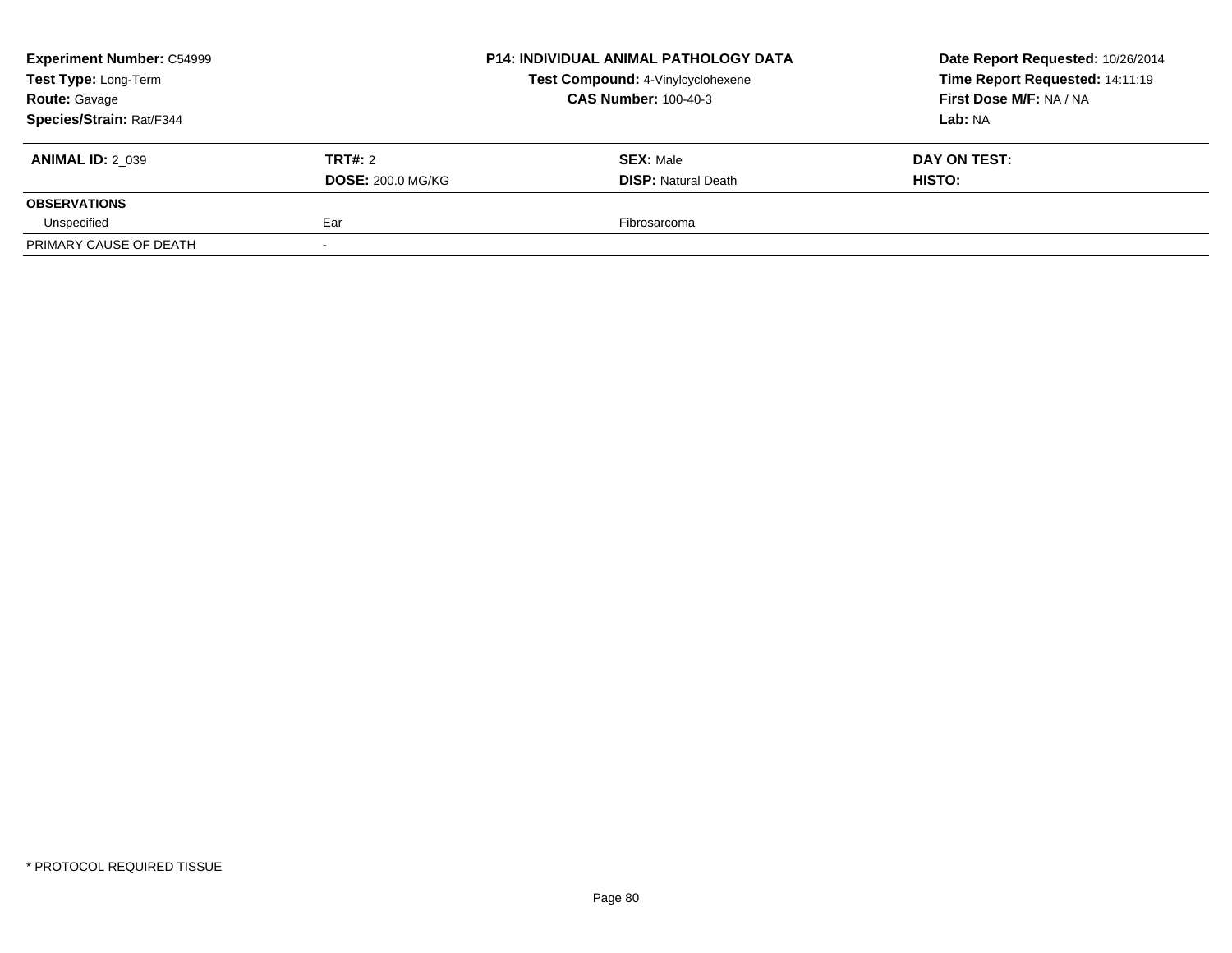**Experiment Number:** C54999**Test Type:** Long-Term**Route:** Gavage **Species/Strain:** Rat/F344**P14: INDIVIDUAL ANIMAL PATHOLOGY DATATest Compound:** 4-Vinylcyclohexene**CAS Number:** 100-40-3**Date Report Requested:** 10/26/2014**Time Report Requested:** 14:11:19**First Dose M/F:** NA / NA**Lab:** NA**ANIMAL ID: 2 040 C TRT#:** 2 **SEX:** Male **DAY ON TEST: DOSE:** 200.0 MG/KG**DISP:** Natural Death **HISTO: OBSERVATIONS** Heart Myocardium NosDegeneration, Nos<br>Nephropathy Kidneyy the control of the control of the control of the control of the control of the control of the control of the control of the control of the control of the control of the control of the control of the control of the contro Liver Congestion, Nos Hyperplasia, NosBile Duct Pancreass and the contract of the contract of the contract of the contract of the contract of the contract of the contract of  $\mathcal{A}$  Pituitary glandAnterior Pituitary **Hyperplasia**, Focal Testis Interstitial-Cell Tumor Thyroid C-Cell Adenoma Urinary bladder MineralizationPRIMARY CAUSE OF DEATH-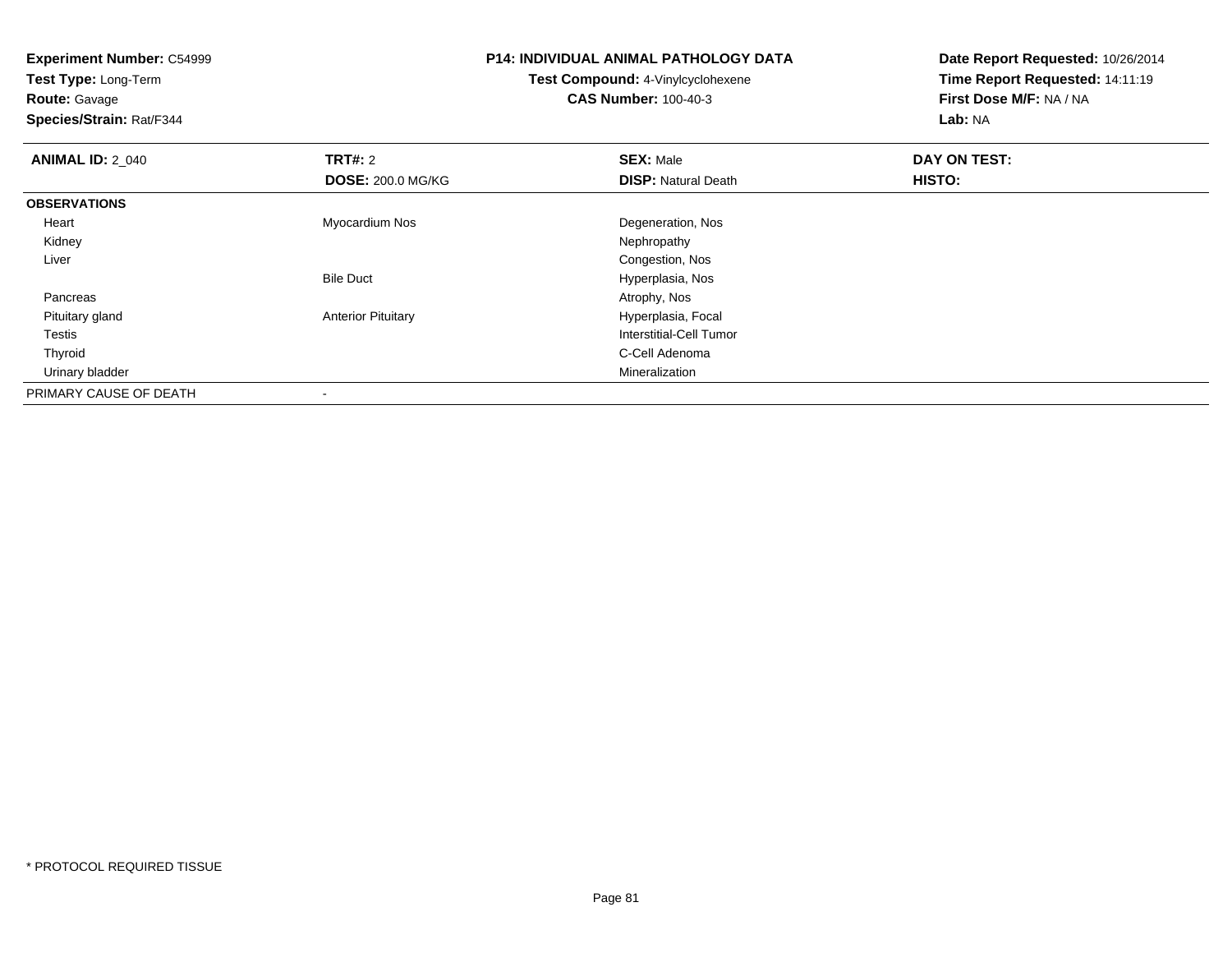| <b>Experiment Number: C54999</b><br>Test Type: Long-Term<br>Route: Gavage<br>Species/Strain: Rat/F344 |                           | <b>P14: INDIVIDUAL ANIMAL PATHOLOGY DATA</b><br>Test Compound: 4-Vinylcyclohexene<br><b>CAS Number: 100-40-3</b> | Date Report Requested: 10/26/2014<br>Time Report Requested: 14:11:19<br>First Dose M/F: NA / NA<br>Lab: NA |
|-------------------------------------------------------------------------------------------------------|---------------------------|------------------------------------------------------------------------------------------------------------------|------------------------------------------------------------------------------------------------------------|
| <b>ANIMAL ID: 2_041</b>                                                                               | <b>TRT#:</b> 2            | <b>SEX: Male</b>                                                                                                 | DAY ON TEST:                                                                                               |
|                                                                                                       | <b>DOSE: 200.0 MG/KG</b>  | <b>DISP:</b> Moribund Sacrifice                                                                                  | HISTO:                                                                                                     |
| <b>OBSERVATIONS</b>                                                                                   |                           |                                                                                                                  |                                                                                                            |
| Adrenal gland                                                                                         | Medulla                   | Pheochromocytoma                                                                                                 |                                                                                                            |
| Kidney                                                                                                |                           | Nephropathy                                                                                                      |                                                                                                            |
| Liver                                                                                                 | Centrilobular             | Necrosis, Nos                                                                                                    |                                                                                                            |
| Pituitary gland                                                                                       | <b>Anterior Pituitary</b> | Cyst, Nos                                                                                                        |                                                                                                            |
| Preputial gland                                                                                       |                           | Carcinoma, Nos                                                                                                   |                                                                                                            |
| Spleen                                                                                                |                           | Hematopoiesis                                                                                                    |                                                                                                            |
| Testis                                                                                                |                           | Interstitial-Cell Tumor                                                                                          |                                                                                                            |
| PRIMARY CAUSE OF DEATH                                                                                |                           |                                                                                                                  |                                                                                                            |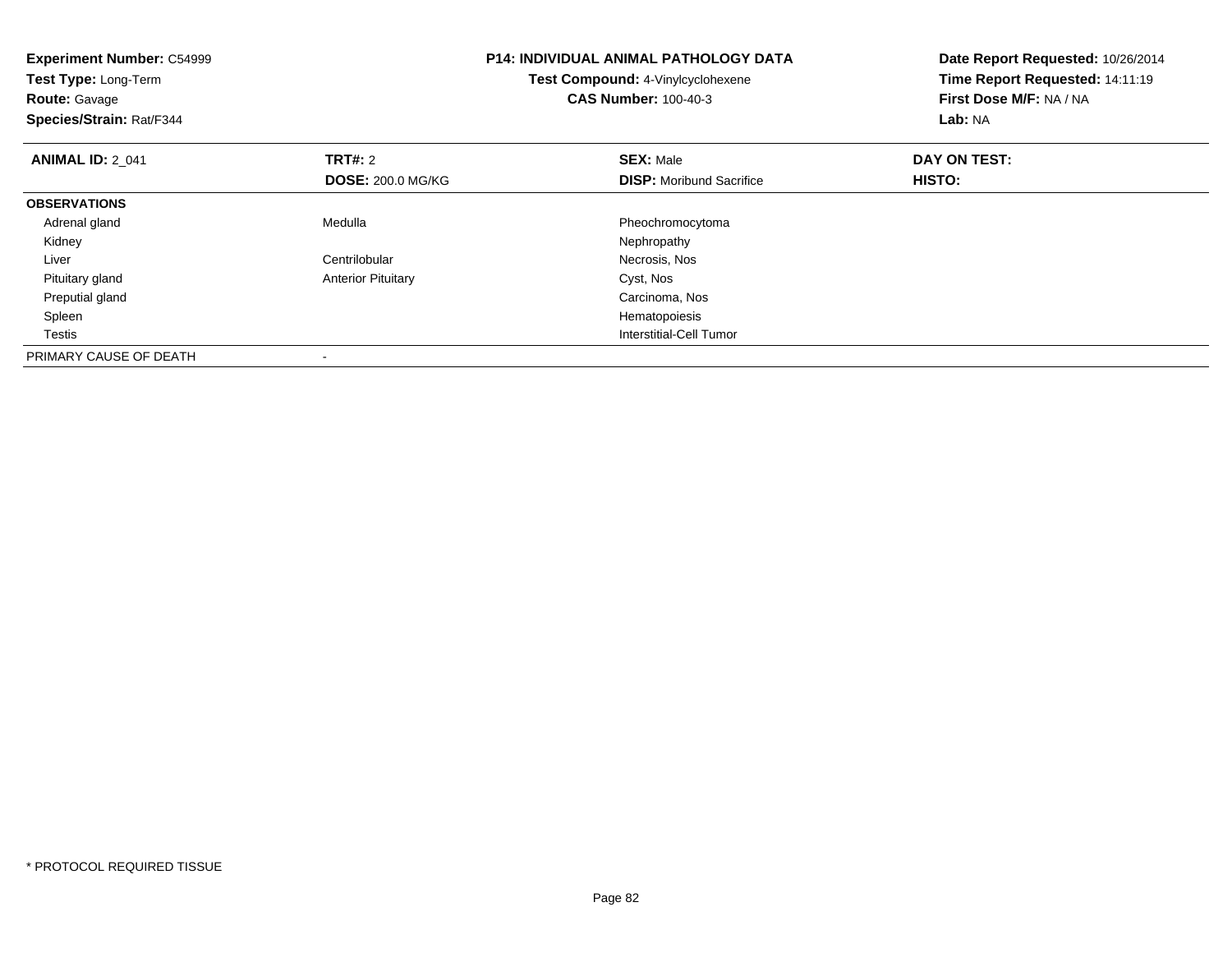| <b>Experiment Number: C54999</b><br>Test Type: Long-Term<br><b>Route: Gavage</b><br>Species/Strain: Rat/F344 |                          | <b>P14: INDIVIDUAL ANIMAL PATHOLOGY DATA</b><br>Test Compound: 4-Vinylcyclohexene<br><b>CAS Number: 100-40-3</b> | Date Report Requested: 10/26/2014<br>Time Report Requested: 14:11:19<br>First Dose M/F: NA / NA<br>Lab: NA |
|--------------------------------------------------------------------------------------------------------------|--------------------------|------------------------------------------------------------------------------------------------------------------|------------------------------------------------------------------------------------------------------------|
| <b>ANIMAL ID: 2_043</b>                                                                                      | <b>TRT#: 2</b>           | <b>SEX: Male</b>                                                                                                 | DAY ON TEST:                                                                                               |
|                                                                                                              | <b>DOSE: 200.0 MG/KG</b> | <b>DISP:</b> Moribund Sacrifice                                                                                  | HISTO:                                                                                                     |
| <b>OBSERVATIONS</b>                                                                                          |                          |                                                                                                                  |                                                                                                            |
| Kidney                                                                                                       |                          | Nephropathy                                                                                                      |                                                                                                            |
| Prostate                                                                                                     |                          | Hypertrophy, Focal                                                                                               |                                                                                                            |
|                                                                                                              |                          | Inflammation, Chronic                                                                                            |                                                                                                            |
| Skin                                                                                                         |                          | <b>Basal-Cell Tumor</b>                                                                                          |                                                                                                            |
| Testis                                                                                                       |                          | Interstitial-Cell Tumor                                                                                          |                                                                                                            |
| Thyroid                                                                                                      |                          | C-Cell Adenoma                                                                                                   |                                                                                                            |
|                                                                                                              |                          | Follicular-Cell Adenoma                                                                                          |                                                                                                            |
| Unspecified                                                                                                  | Multiple Organs Nos      | Leukemia, Mononuclear Cell                                                                                       |                                                                                                            |
| PRIMARY CAUSE OF DEATH                                                                                       | $\overline{\phantom{0}}$ |                                                                                                                  |                                                                                                            |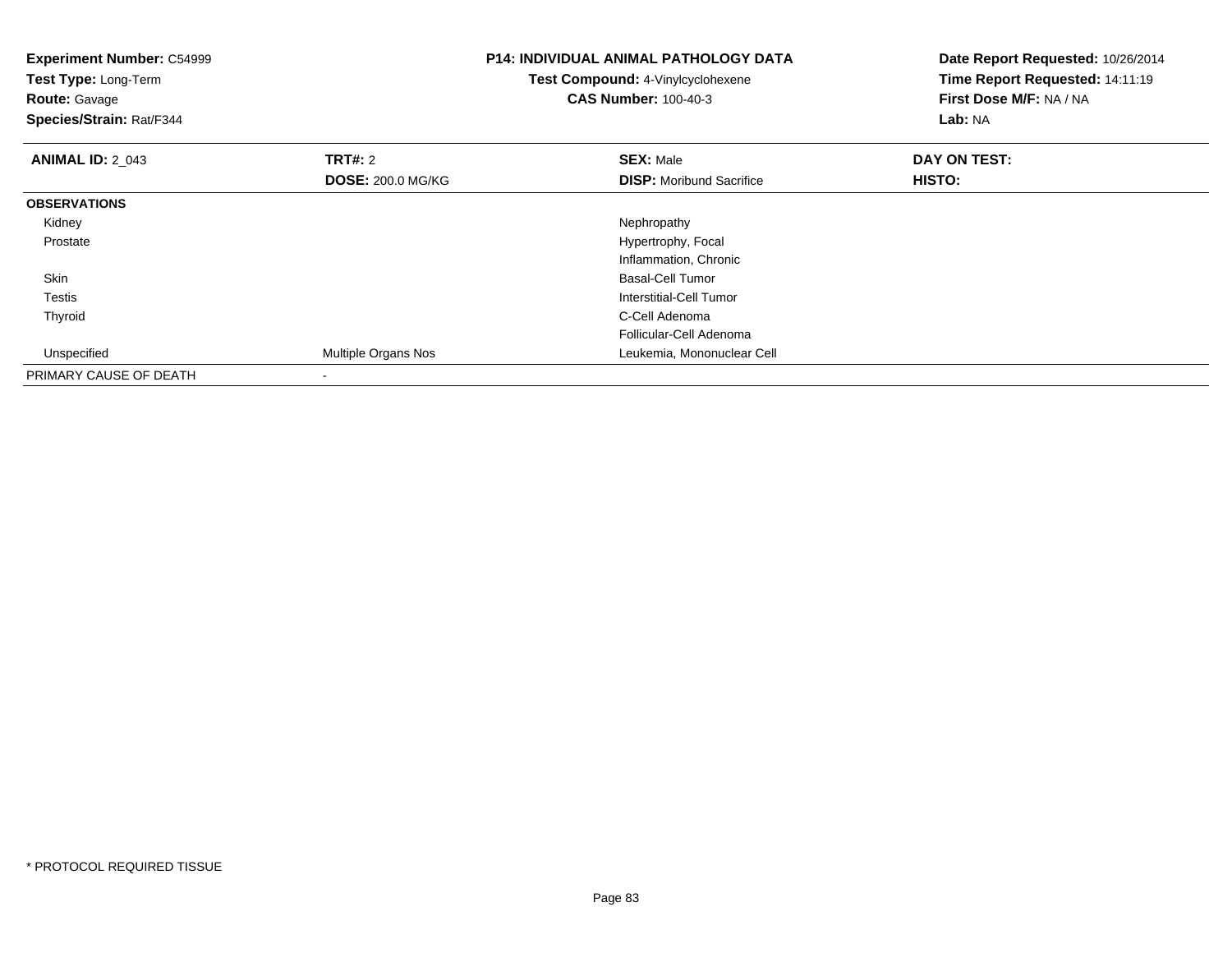**Test Type:** Long-Term

# **Route:** Gavage

**Species/Strain:** Rat/F344

#### **P14: INDIVIDUAL ANIMAL PATHOLOGY DATA**

# **Test Compound:** 4-Vinylcyclohexene**CAS Number:** 100-40-3

| <b>ANIMAL ID: 2_044</b> | <b>TRT#: 2</b>             | <b>SEX: Male</b>                  | DAY ON TEST: |
|-------------------------|----------------------------|-----------------------------------|--------------|
|                         | <b>DOSE: 200.0 MG/KG</b>   | <b>DISP: Terminal Sacrifice</b>   | HISTO:       |
| <b>OBSERVATIONS</b>     |                            |                                   |              |
| Adrenal gland           | Cortex Nos                 | Lipoidosis                        |              |
|                         |                            | Pheochromocytoma                  |              |
| Heart                   | Myocardium Nos             | Degeneration, Nos                 |              |
| Kidney                  |                            | Nephropathy                       |              |
| Liver                   | <b>Bile Duct</b>           | Hyperplasia, Nos                  |              |
| Lung                    |                            | Inflammation, Granulomatous Focal |              |
| Nasal cavity            | <b>Maxillary Sinus Nos</b> | Inflammation, Suppurative         |              |
| Pancreas                |                            | Hyperplasia, Focal                |              |
| Preputial gland         |                            | Inflammation, Granulomatous       |              |
| Prostate                |                            | Hypertrophy, Focal                |              |
|                         |                            | Inflammation, Chronic             |              |
| Skin                    | Lip Nos                    | Inflammation, Chronic Focal       |              |
| Testis                  |                            | <b>Interstitial-Cell Tumor</b>    |              |
| Thyroid                 |                            | Hyperplasia, C Cell               |              |
| Unspecified             | Multiple Organs Nos        | Periarteritis                     |              |
| PRIMARY CAUSE OF DEATH  | ۰                          |                                   |              |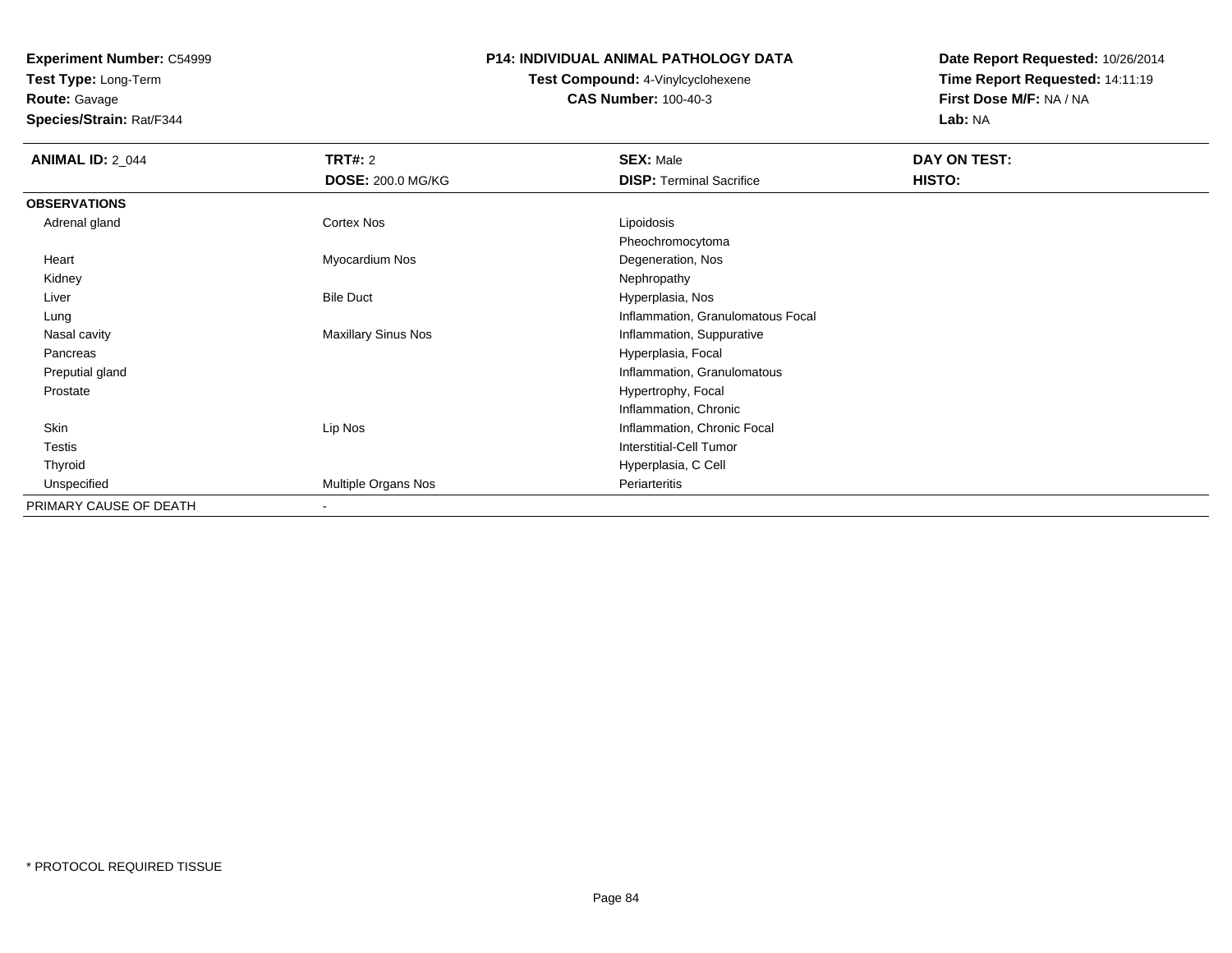| <b>Experiment Number: C54999</b><br>Test Type: Long-Term<br><b>Route: Gavage</b><br>Species/Strain: Rat/F344 |                                     | <b>P14: INDIVIDUAL ANIMAL PATHOLOGY DATA</b><br>Test Compound: 4-Vinylcyclohexene<br><b>CAS Number: 100-40-3</b> | Date Report Requested: 10/26/2014<br>Time Report Requested: 14:11:19<br>First Dose M/F: NA / NA<br>Lab: NA |
|--------------------------------------------------------------------------------------------------------------|-------------------------------------|------------------------------------------------------------------------------------------------------------------|------------------------------------------------------------------------------------------------------------|
| <b>ANIMAL ID: 2 045</b>                                                                                      | TRT#: 2<br><b>DOSE: 200.0 MG/KG</b> | <b>SEX: Male</b><br><b>DISP: Natural Death</b>                                                                   | DAY ON TEST:<br>HISTO:                                                                                     |
| <b>OBSERVATIONS</b>                                                                                          |                                     |                                                                                                                  |                                                                                                            |
| Heart<br>Kidney                                                                                              | <b>Myocardium Nos</b>               | Degeneration, Nos<br>Nephropathy                                                                                 |                                                                                                            |
| Liver                                                                                                        | <b>Bile Duct</b>                    | Hyperplasia, Nos                                                                                                 |                                                                                                            |
| Pituitary gland                                                                                              | <b>Anterior Pituitary</b>           | Hyperplasia, Focal                                                                                               |                                                                                                            |
| Testis                                                                                                       |                                     | Interstitial-Cell Tumor                                                                                          |                                                                                                            |
| PRIMARY CAUSE OF DEATH                                                                                       |                                     |                                                                                                                  |                                                                                                            |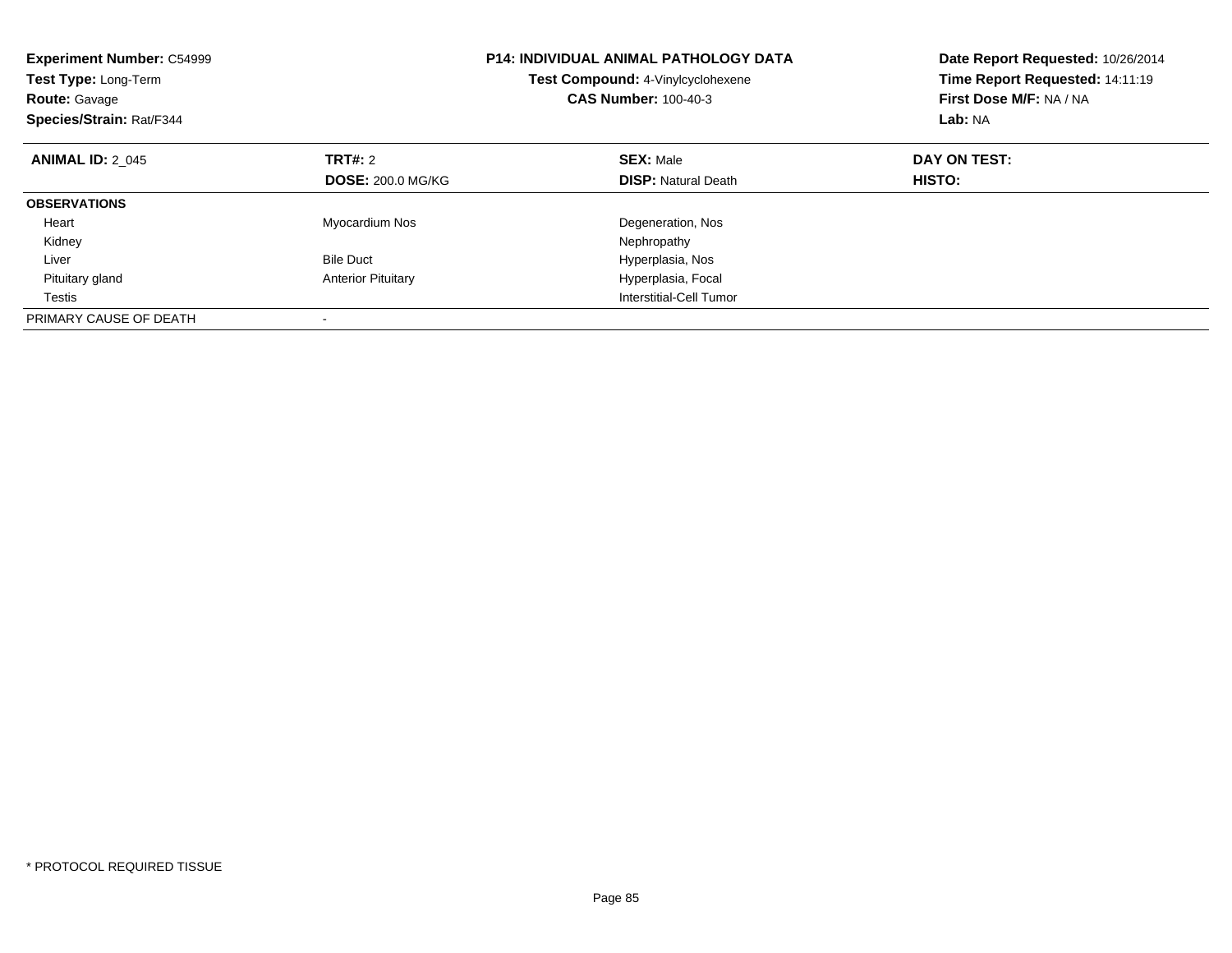**Test Type:** Long-Term

**Route:** Gavage

**Species/Strain:** Rat/F344

#### **P14: INDIVIDUAL ANIMAL PATHOLOGY DATA**

**Test Compound:** 4-Vinylcyclohexene**CAS Number:** 100-40-3

| <b>ANIMAL ID: 2_046</b> | TRT#: 2                   | <b>SEX: Male</b>                | DAY ON TEST: |  |
|-------------------------|---------------------------|---------------------------------|--------------|--|
|                         | <b>DOSE: 200.0 MG/KG</b>  | <b>DISP:</b> Moribund Sacrifice | HISTO:       |  |
| <b>OBSERVATIONS</b>     |                           |                                 |              |  |
| Adrenal gland           |                           | Pheochromocytoma                |              |  |
| Heart                   | Myocardium Nos            | Degeneration, Nos               |              |  |
| Kidney                  |                           | Nephropathy                     |              |  |
| Liver                   | <b>Bile Duct</b>          | Hyperplasia, Nos                |              |  |
|                         | Centrilobular             | Necrosis, Nos                   |              |  |
| Lung                    |                           | Edema, Nos                      |              |  |
| Pituitary gland         | <b>Anterior Pituitary</b> | Adenoma, Nos                    |              |  |
| Prostate                |                           | Hyperplasia, Focal              |              |  |
|                         |                           | Hypertrophy, Focal              |              |  |
| Stomach                 | Forestomach               | Hyperplasia, Epithelial         |              |  |
| Testis                  |                           | Interstitial-Cell Tumor         |              |  |
| Thyroid                 |                           | C-Cell Adenoma                  |              |  |
| PRIMARY CAUSE OF DEATH  | ٠                         |                                 |              |  |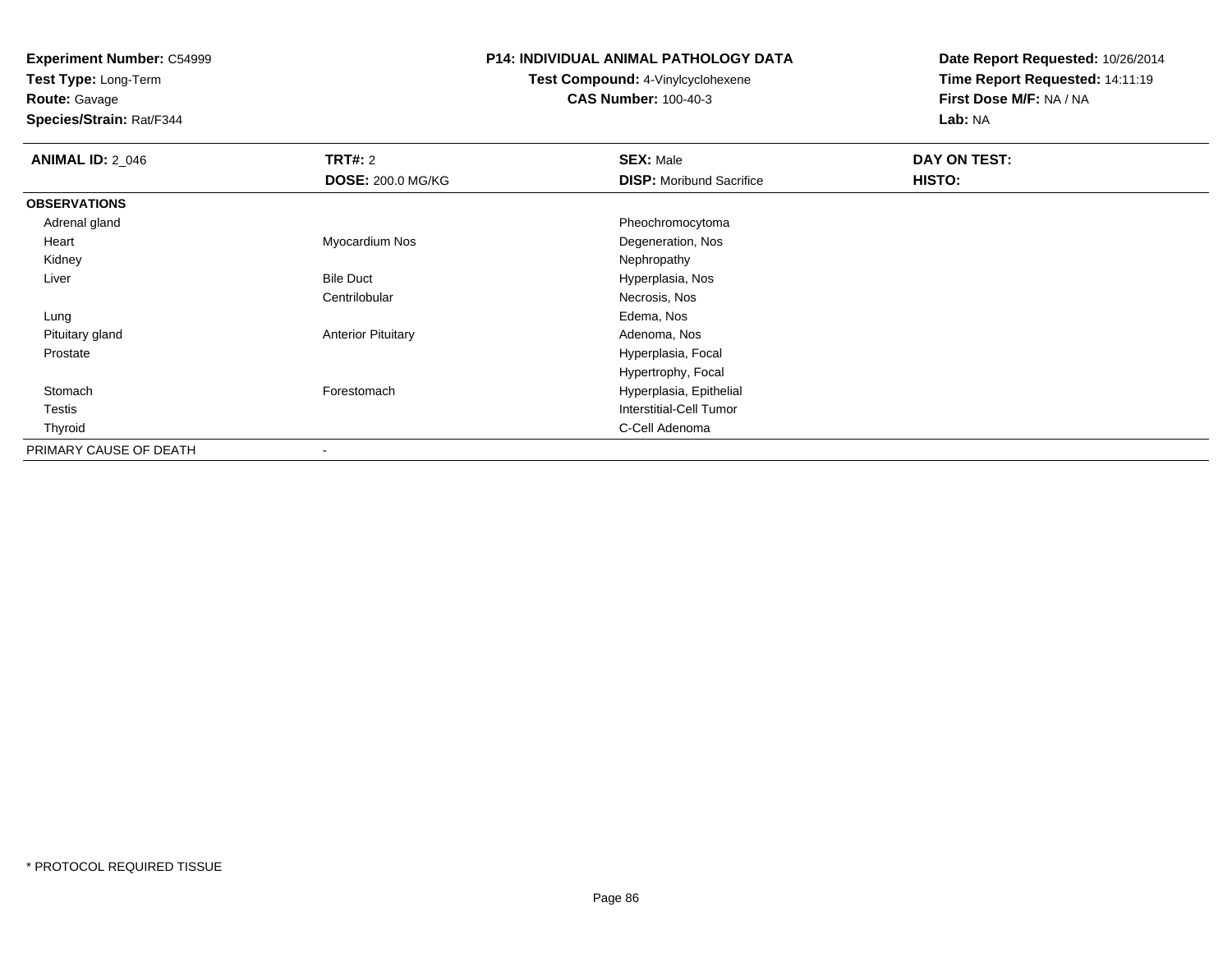| <b>Experiment Number: C54999</b><br>Test Type: Long-Term<br><b>Route: Gavage</b><br>Species/Strain: Rat/F344 |                          | <b>P14: INDIVIDUAL ANIMAL PATHOLOGY DATA</b><br>Test Compound: 4-Vinylcyclohexene<br><b>CAS Number: 100-40-3</b> | Date Report Requested: 10/26/2014<br>Time Report Requested: 14:11:19<br>First Dose M/F: NA / NA<br>Lab: NA |
|--------------------------------------------------------------------------------------------------------------|--------------------------|------------------------------------------------------------------------------------------------------------------|------------------------------------------------------------------------------------------------------------|
| <b>ANIMAL ID: 2 047</b>                                                                                      | TRT#: 2                  | <b>SEX: Male</b>                                                                                                 | DAY ON TEST:                                                                                               |
|                                                                                                              | <b>DOSE: 200.0 MG/KG</b> | <b>DISP:</b> Natural Death                                                                                       | HISTO:                                                                                                     |
| <b>OBSERVATIONS</b>                                                                                          |                          |                                                                                                                  |                                                                                                            |
| Heart                                                                                                        | Myocardium Nos           | Degeneration, Nos                                                                                                |                                                                                                            |
| Intestine Large                                                                                              | Colon                    | Parasitism                                                                                                       |                                                                                                            |
| Kidney                                                                                                       |                          | Nephropathy                                                                                                      |                                                                                                            |
| Liver                                                                                                        |                          | Cytoplasmic Change, Basophilic                                                                                   |                                                                                                            |
|                                                                                                              | <b>Bile Duct</b>         | Hyperplasia, Nos                                                                                                 |                                                                                                            |
| Testis                                                                                                       |                          | Interstitial-Cell Tumor                                                                                          |                                                                                                            |
| PRIMARY CAUSE OF DEATH                                                                                       |                          |                                                                                                                  |                                                                                                            |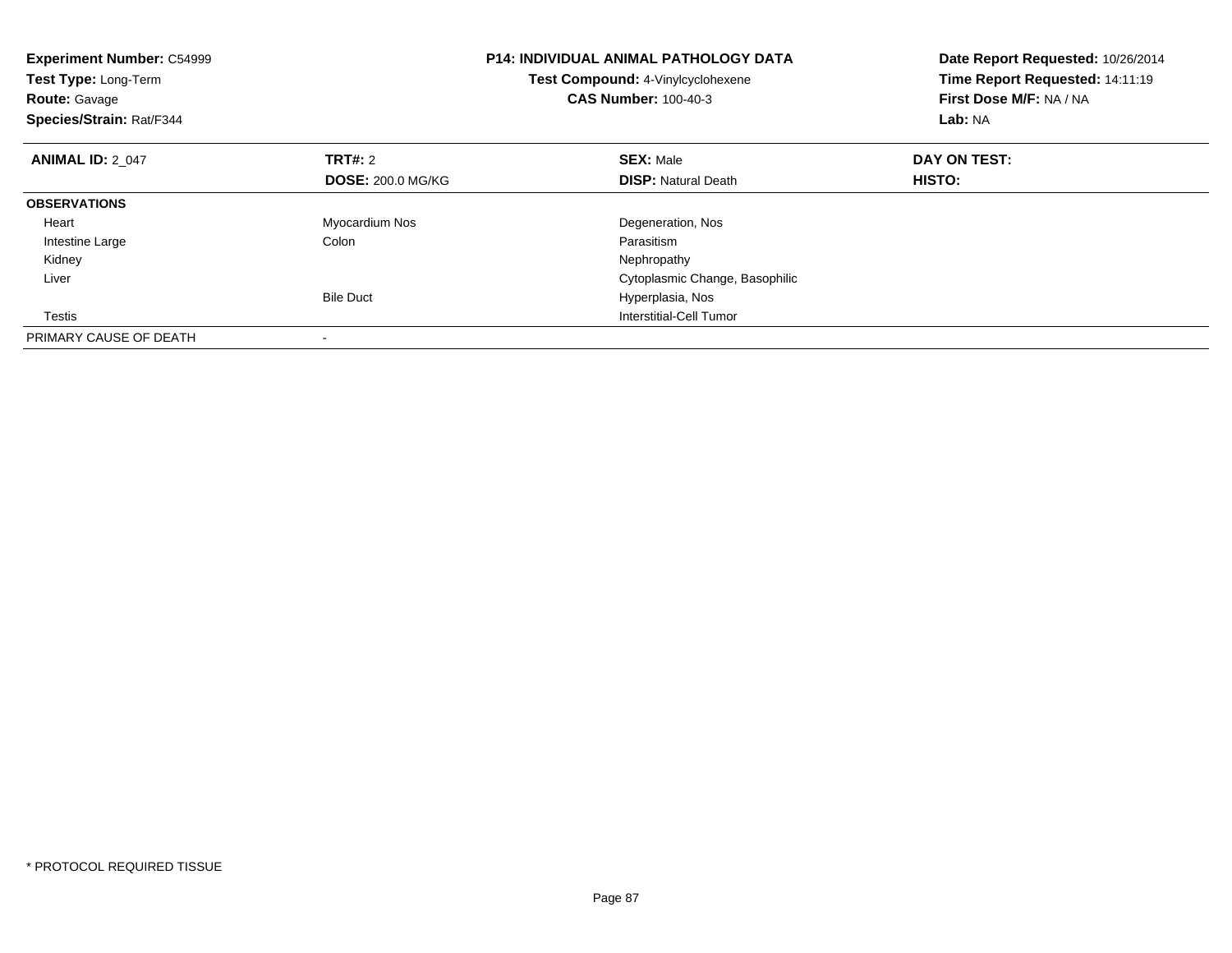| <b>Experiment Number: C54999</b><br>Test Type: Long-Term<br><b>Route: Gavage</b><br>Species/Strain: Rat/F344 |                          | <b>P14: INDIVIDUAL ANIMAL PATHOLOGY DATA</b><br>Test Compound: 4-Vinylcyclohexene<br><b>CAS Number: 100-40-3</b> | Date Report Requested: 10/26/2014<br>Time Report Requested: 14:11:19<br>First Dose M/F: NA / NA<br>Lab: NA |
|--------------------------------------------------------------------------------------------------------------|--------------------------|------------------------------------------------------------------------------------------------------------------|------------------------------------------------------------------------------------------------------------|
| <b>ANIMAL ID: 2 048</b>                                                                                      | TRT#: 2                  | <b>SEX: Male</b>                                                                                                 | DAY ON TEST:                                                                                               |
|                                                                                                              | <b>DOSE: 200.0 MG/KG</b> | <b>DISP:</b> Natural Death                                                                                       | HISTO:                                                                                                     |
| <b>OBSERVATIONS</b>                                                                                          |                          |                                                                                                                  |                                                                                                            |
| Liver                                                                                                        | Centrilobular            | Congestion, Nos                                                                                                  |                                                                                                            |
|                                                                                                              | Centrilobular            | Degeneration, Nos                                                                                                |                                                                                                            |
| Lung                                                                                                         |                          | Inflammation, Acute Focal                                                                                        |                                                                                                            |
| PRIMARY CAUSE OF DEATH                                                                                       |                          |                                                                                                                  |                                                                                                            |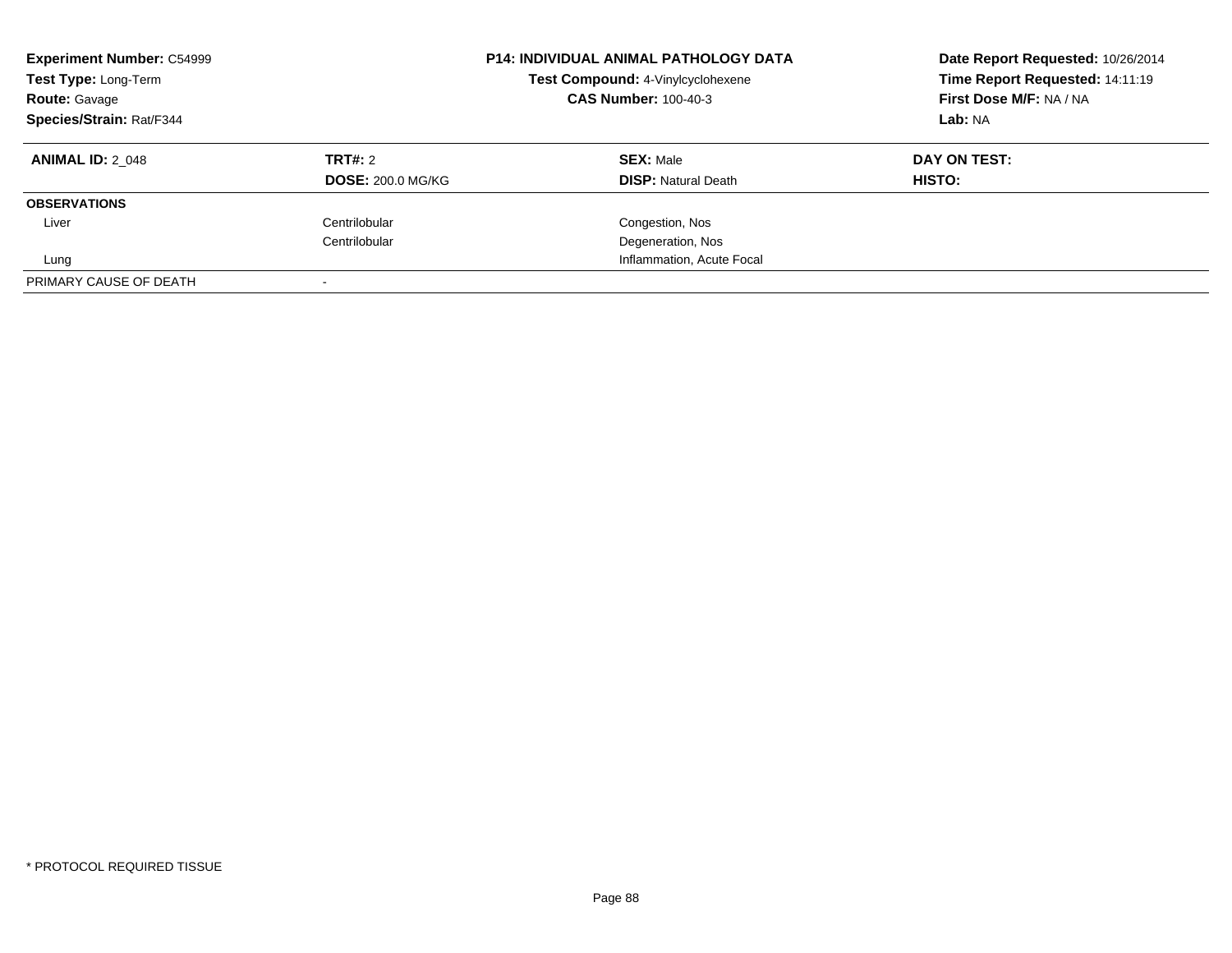**Test Type:** Long-Term

# **Route:** Gavage

**Species/Strain:** Rat/F344

#### **P14: INDIVIDUAL ANIMAL PATHOLOGY DATA**

# **Test Compound:** 4-Vinylcyclohexene**CAS Number:** 100-40-3

| <b>ANIMAL ID: 2_049</b> | <b>TRT#: 2</b>            | <b>SEX: Male</b>                | DAY ON TEST: |
|-------------------------|---------------------------|---------------------------------|--------------|
|                         | <b>DOSE: 200.0 MG/KG</b>  | <b>DISP:</b> Moribund Sacrifice | HISTO:       |
| <b>OBSERVATIONS</b>     |                           |                                 |              |
| Adrenal gland           | Cortex Nos                | Cyst, Nos                       |              |
| Eye                     | Retina                    | Atrophy, Nos                    |              |
| Heart                   | Myocardium Nos            | Degeneration, Nos               |              |
| Kidney                  |                           | Nephropathy                     |              |
| Liver                   |                           | Cytoplasmic Vacuolization       |              |
|                         | <b>Bile Duct</b>          | Hyperplasia, Nos                |              |
| Lung                    |                           | Alveolar/Bronchiolar Carcinoma  |              |
| Mammary gland           |                           | Dilatation, Ducts               |              |
| Pancreas                |                           | Atrophy, Nos                    |              |
| Pituitary gland         | <b>Anterior Pituitary</b> | Adenoma, Nos                    |              |
| Spleen                  |                           | Hemosiderosis                   |              |
| Testis                  |                           | Hyperplasia, Interstitial Cell  |              |
| Unspecified             |                           | Fibroma                         |              |
| PRIMARY CAUSE OF DEATH  |                           |                                 |              |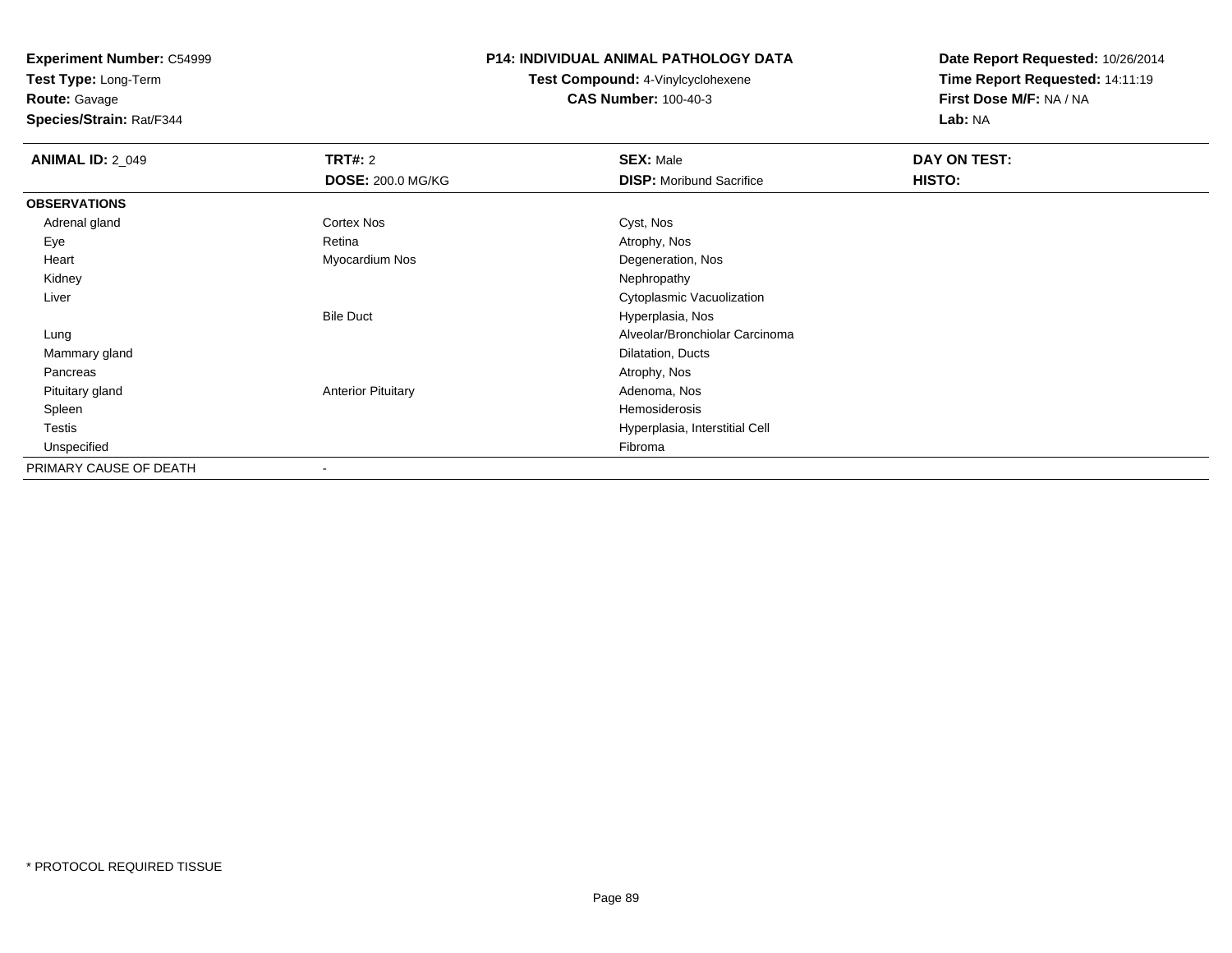**Test Type:** Long-Term

**Route:** Gavage

**Species/Strain:** Rat/F344

#### **P14: INDIVIDUAL ANIMAL PATHOLOGY DATA**

**Test Compound:** 4-Vinylcyclohexene**CAS Number:** 100-40-3

| <b>ANIMAL ID: 2_050</b> | <b>TRT#: 2</b>           | <b>SEX: Male</b>                | DAY ON TEST: |  |
|-------------------------|--------------------------|---------------------------------|--------------|--|
|                         | <b>DOSE: 200.0 MG/KG</b> | <b>DISP: Terminal Sacrifice</b> | HISTO:       |  |
| <b>OBSERVATIONS</b>     |                          |                                 |              |  |
| Adrenal gland           | Medulla                  | Hyperplasia, Focal              |              |  |
|                         |                          | Pheochromocytoma                |              |  |
| Heart                   | Myocardium Nos           | Degeneration, Nos               |              |  |
|                         | Atrium                   | Thrombosis, Nos                 |              |  |
| Intestine Large         | Mucosa, Rectum           | Mineralization                  |              |  |
| Kidney                  |                          | Nephropathy                     |              |  |
| Liver                   | <b>Bile Duct</b>         | Hyperplasia, Nos                |              |  |
| Pancreas                |                          | Atrophy, Nos                    |              |  |
| Preputial gland         |                          | Inflammation, Granulomatous     |              |  |
| Prostate                |                          | Hypertrophy, Focal              |              |  |
| Skin                    | Lip Nos                  | Abscess, Nos                    |              |  |
| Testis                  |                          | <b>Interstitial-Cell Tumor</b>  |              |  |
| Thyroid                 |                          | Hyperplasia, C Cell             |              |  |
| Unspecified             | <b>Mediastinum Nos</b>   | Periarteritis                   |              |  |
| PRIMARY CAUSE OF DEATH  | $\blacksquare$           |                                 |              |  |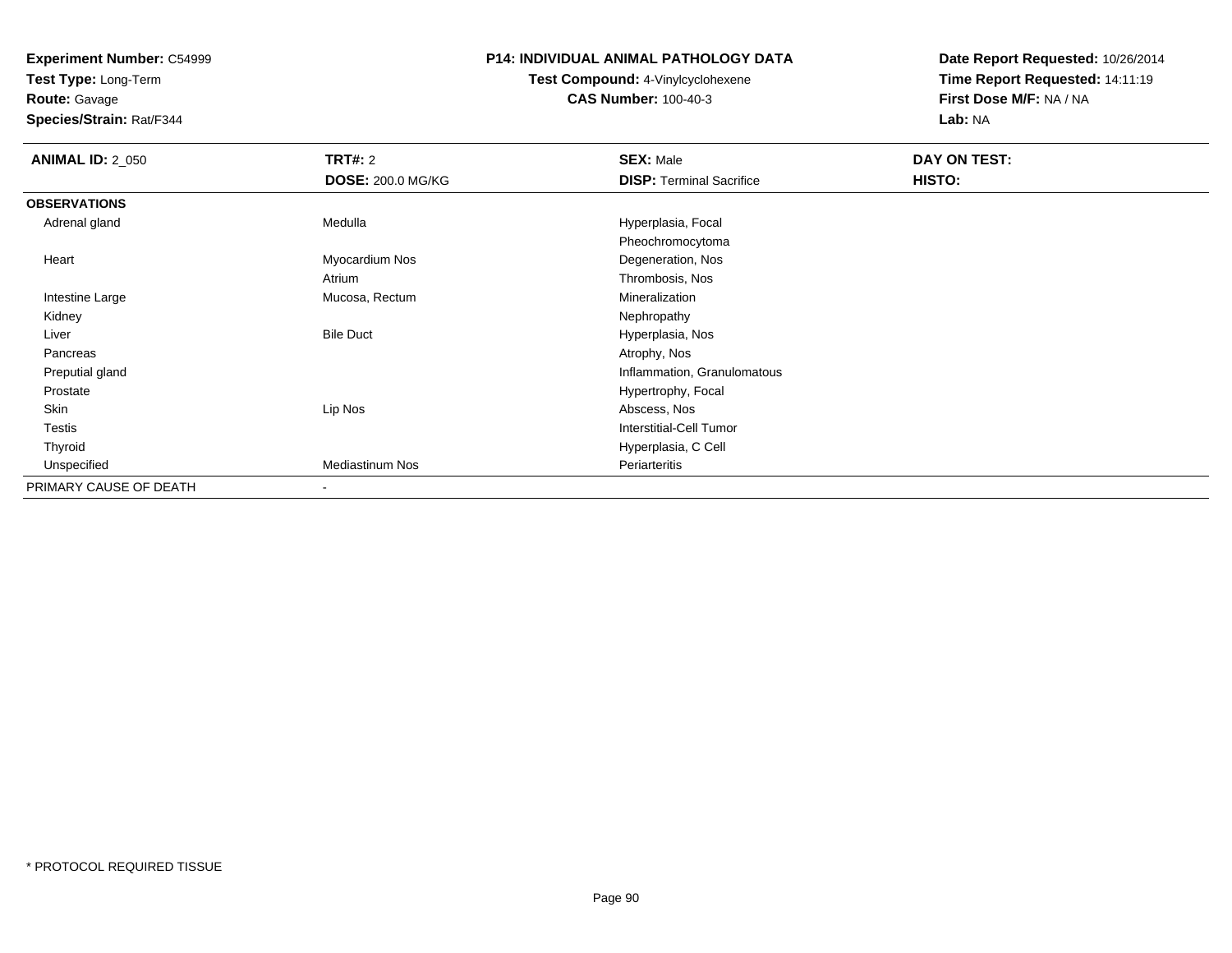| <b>Experiment Number: C54999</b><br>Test Type: Long-Term<br><b>Route: Gavage</b><br>Species/Strain: Rat/F344 |                     | <b>P14: INDIVIDUAL ANIMAL PATHOLOGY DATA</b><br>Test Compound: 4-Vinylcyclohexene<br><b>CAS Number: 100-40-3</b> | Date Report Requested: 10/26/2014<br>Time Report Requested: 14:11:19<br>First Dose M/F: NA / NA<br>Lab: NA |
|--------------------------------------------------------------------------------------------------------------|---------------------|------------------------------------------------------------------------------------------------------------------|------------------------------------------------------------------------------------------------------------|
| <b>ANIMAL ID: 3 001</b>                                                                                      | <b>TRT#: 3</b>      | <b>SEX: Male</b>                                                                                                 | DAY ON TEST:                                                                                               |
|                                                                                                              | DOSE: 0             | <b>DISP:</b> Moribund Sacrifice                                                                                  | HISTO:                                                                                                     |
| <b>OBSERVATIONS</b>                                                                                          |                     |                                                                                                                  |                                                                                                            |
| Kidney                                                                                                       | Pelvis              | Inflammation, Chronic Suppurative                                                                                |                                                                                                            |
|                                                                                                              |                     | Nephropathy                                                                                                      |                                                                                                            |
| Liver                                                                                                        | <b>Bile Duct</b>    | Hyperplasia, Nos                                                                                                 |                                                                                                            |
| Prostate                                                                                                     |                     | Hyperplasia, Focal                                                                                               |                                                                                                            |
| Testis                                                                                                       |                     | Hyperplasia, Interstitial Cell                                                                                   |                                                                                                            |
| Unspecified                                                                                                  | Multiple Organs Nos | Leukemia, Mononuclear Cell                                                                                       |                                                                                                            |
| PRIMARY CAUSE OF DEATH                                                                                       |                     |                                                                                                                  |                                                                                                            |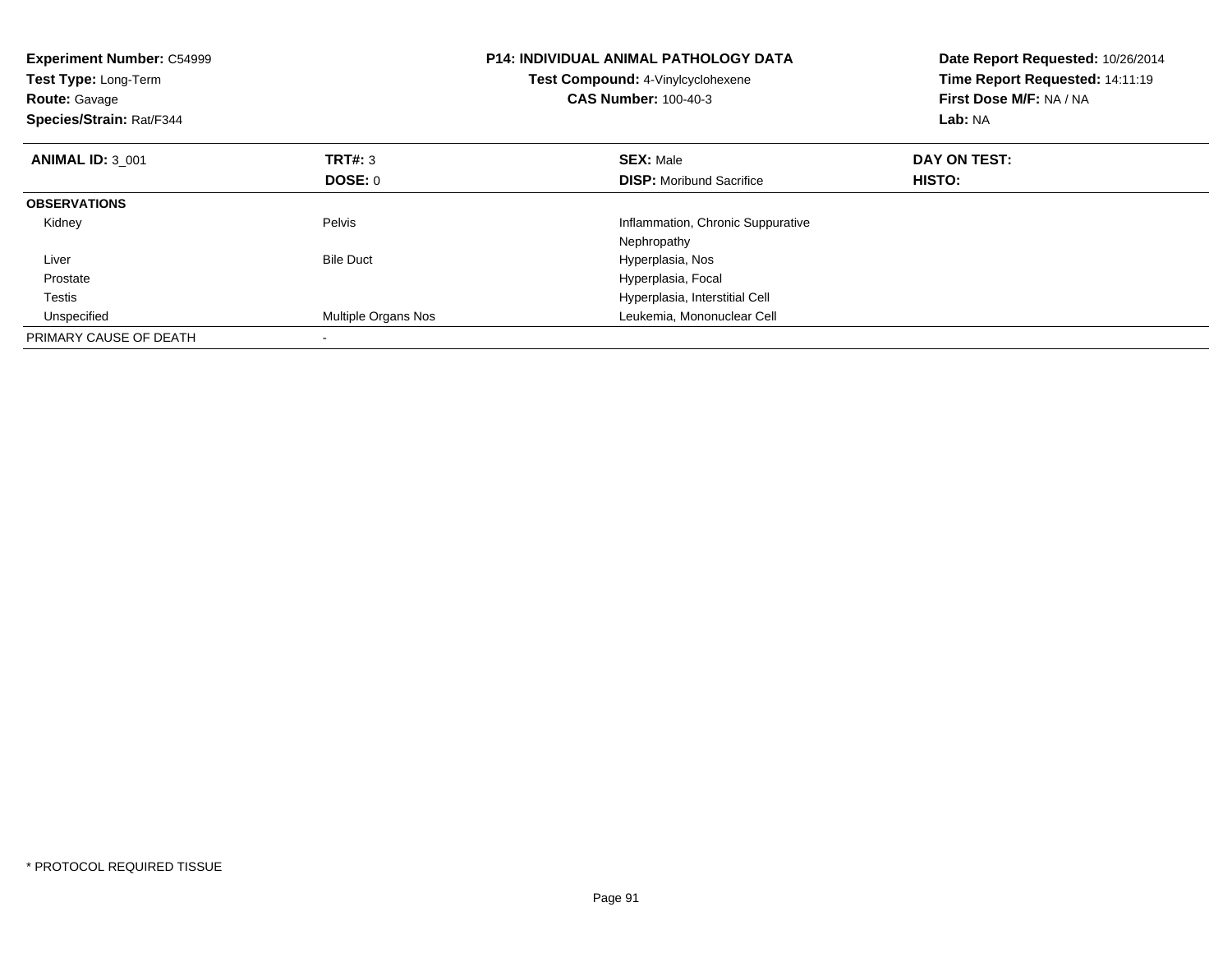**Test Type:** Long-Term

**Route:** Gavage

**Species/Strain:** Rat/F344

#### **P14: INDIVIDUAL ANIMAL PATHOLOGY DATA**

**Test Compound:** 4-Vinylcyclohexene**CAS Number:** 100-40-3

| <b>ANIMAL ID: 3_002</b> | TRT#: 3                   | <b>SEX: Male</b>                | DAY ON TEST: |
|-------------------------|---------------------------|---------------------------------|--------------|
|                         | <b>DOSE: 0</b>            | <b>DISP: Terminal Sacrifice</b> | HISTO:       |
| <b>OBSERVATIONS</b>     |                           |                                 |              |
| Adrenal gland           |                           | Pheochromocytoma                |              |
| Eye                     | Retina                    | Atrophy, Nos                    |              |
|                         |                           | Cataract                        |              |
| Heart                   | Myocardium Nos            | Degeneration, Nos               |              |
| Kidney                  |                           | Nephropathy                     |              |
| Liver                   | <b>Bile Duct</b>          | Hyperplasia, Nos                |              |
| Oral mucosa             | Palate                    | Abscess, Nos                    |              |
| Pituitary gland         | <b>Anterior Pituitary</b> | Adenoma, Nos                    |              |
| Prostate                |                           | Hypertrophy, Focal              |              |
|                         |                           | Inflammation, Chronic           |              |
| Skin                    | Lip Nos                   | Abscess, Nos                    |              |
| <b>Testis</b>           |                           | <b>Interstitial-Cell Tumor</b>  |              |
| Thyroid                 |                           | C-Cell Adenoma                  |              |
| Unspecified             | Multiple Organs Nos       | Leukemia, Mononuclear Cell      |              |
| PRIMARY CAUSE OF DEATH  | $\blacksquare$            |                                 |              |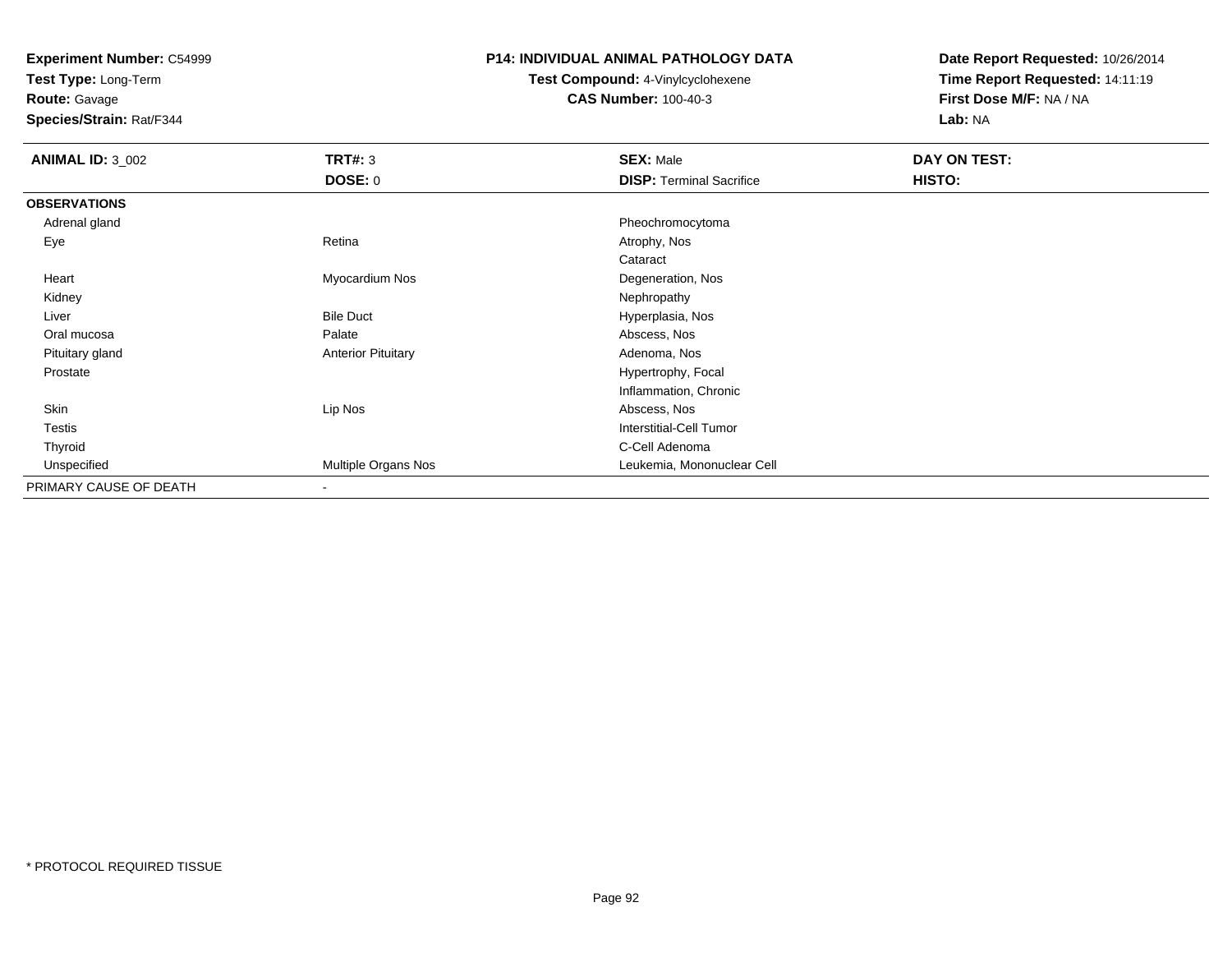| <b>Experiment Number: C54999</b><br>Test Type: Long-Term<br><b>Route: Gavage</b><br>Species/Strain: Rat/F344 |                           | <b>P14: INDIVIDUAL ANIMAL PATHOLOGY DATA</b><br>Test Compound: 4-Vinylcyclohexene<br><b>CAS Number: 100-40-3</b> | Date Report Requested: 10/26/2014<br>Time Report Requested: 14:11:19<br>First Dose M/F: NA / NA<br>Lab: NA |
|--------------------------------------------------------------------------------------------------------------|---------------------------|------------------------------------------------------------------------------------------------------------------|------------------------------------------------------------------------------------------------------------|
| <b>ANIMAL ID: 3 003</b>                                                                                      | TRT#: 3                   | <b>SEX: Male</b>                                                                                                 | DAY ON TEST:                                                                                               |
|                                                                                                              | <b>DOSE: 0</b>            | <b>DISP:</b> Terminal Sacrifice                                                                                  | <b>HISTO:</b>                                                                                              |
| <b>OBSERVATIONS</b>                                                                                          |                           |                                                                                                                  |                                                                                                            |
| Eye                                                                                                          | Retina                    | Atrophy, Nos                                                                                                     |                                                                                                            |
|                                                                                                              |                           | Cataract                                                                                                         |                                                                                                            |
| Intestine Large                                                                                              | Mucosa, Rectum            | Mineralization                                                                                                   |                                                                                                            |
| Kidney                                                                                                       |                           | Nephropathy                                                                                                      |                                                                                                            |
|                                                                                                              | Tubule                    | Pigmentation, Nos                                                                                                |                                                                                                            |
| Liver                                                                                                        | <b>Bile Duct</b>          | Hyperplasia, Nos                                                                                                 |                                                                                                            |
| Pituitary gland                                                                                              | <b>Anterior Pituitary</b> | Hyperplasia, Focal                                                                                               |                                                                                                            |
| Testis                                                                                                       |                           | Hyperplasia, Interstitial Cell                                                                                   |                                                                                                            |
| PRIMARY CAUSE OF DEATH                                                                                       |                           |                                                                                                                  |                                                                                                            |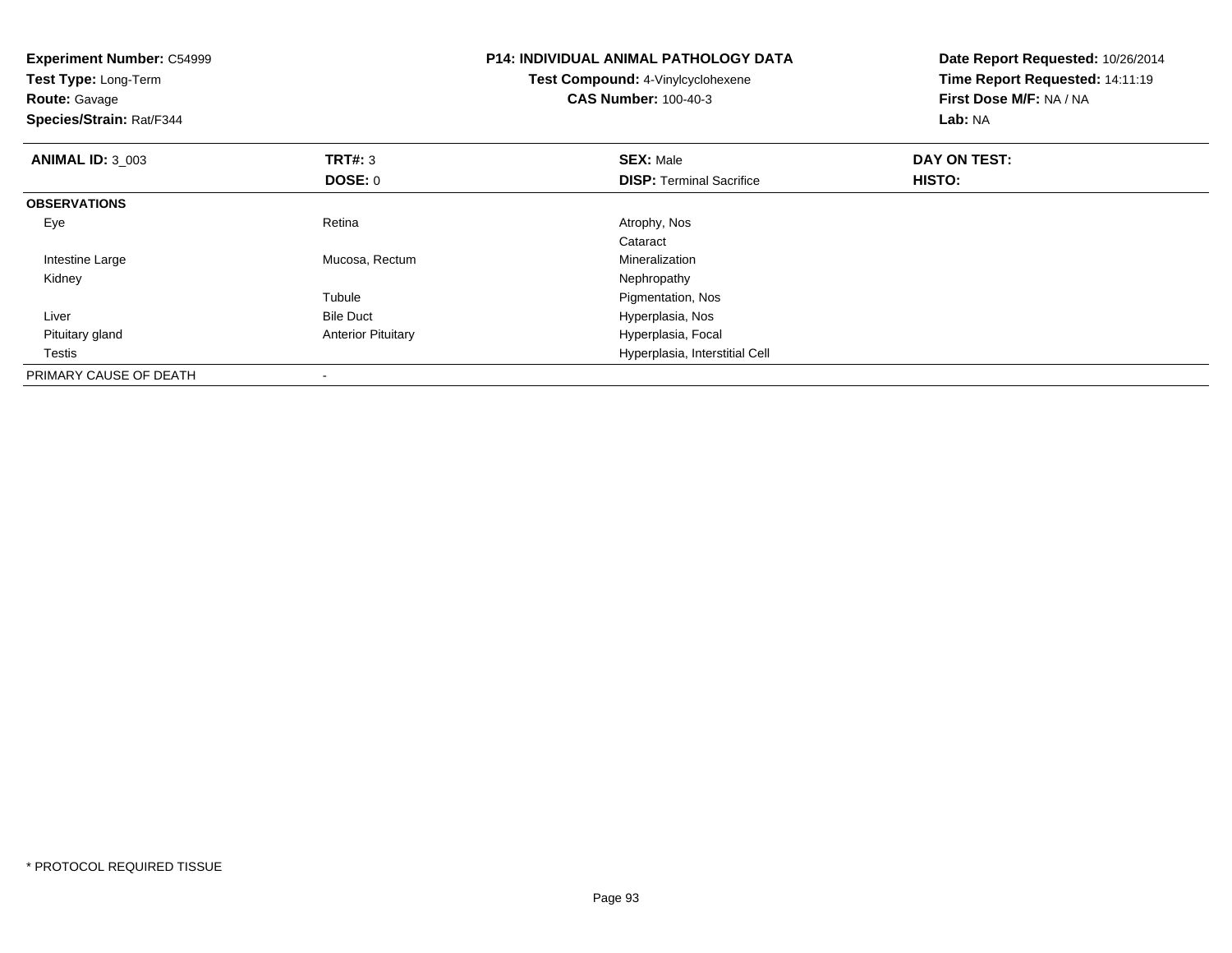| <b>Experiment Number: C54999</b><br>Test Type: Long-Term<br><b>Route: Gavage</b><br>Species/Strain: Rat/F344 |                            | <b>P14: INDIVIDUAL ANIMAL PATHOLOGY DATA</b><br><b>Test Compound: 4-Vinylcyclohexene</b><br><b>CAS Number: 100-40-3</b> | Date Report Requested: 10/26/2014<br>Time Report Requested: 14:11:19<br>First Dose M/F: NA / NA<br>Lab: NA |
|--------------------------------------------------------------------------------------------------------------|----------------------------|-------------------------------------------------------------------------------------------------------------------------|------------------------------------------------------------------------------------------------------------|
| <b>ANIMAL ID: 3_004</b>                                                                                      | TRT#: 3                    | <b>SEX: Male</b>                                                                                                        | DAY ON TEST:                                                                                               |
|                                                                                                              | DOSE: 0                    | <b>DISP:</b> Moribund Sacrifice                                                                                         | HISTO:                                                                                                     |
| <b>OBSERVATIONS</b>                                                                                          |                            |                                                                                                                         |                                                                                                            |
| Heart                                                                                                        | Cardiac Valve              | Thrombosis, Nos                                                                                                         |                                                                                                            |
| Kidney                                                                                                       |                            | Nephropathy                                                                                                             |                                                                                                            |
|                                                                                                              | Tubule                     | Pigmentation, Nos                                                                                                       |                                                                                                            |
| Liver                                                                                                        | <b>Bile Duct</b>           | Hyperplasia, Nos                                                                                                        |                                                                                                            |
| Pancreas                                                                                                     |                            | Atrophy, Nos                                                                                                            |                                                                                                            |
| Prostate                                                                                                     |                            | Inflammation, Granulomatous                                                                                             |                                                                                                            |
| Testis                                                                                                       |                            | Hyperplasia, Interstitial Cell                                                                                          |                                                                                                            |
| Thyroid                                                                                                      |                            | Hyperplasia, C Cell                                                                                                     |                                                                                                            |
| Unspecified                                                                                                  | <b>Multiple Organs Nos</b> | Leukemia, Mononuclear Cell                                                                                              |                                                                                                            |
| PRIMARY CAUSE OF DEATH                                                                                       |                            |                                                                                                                         |                                                                                                            |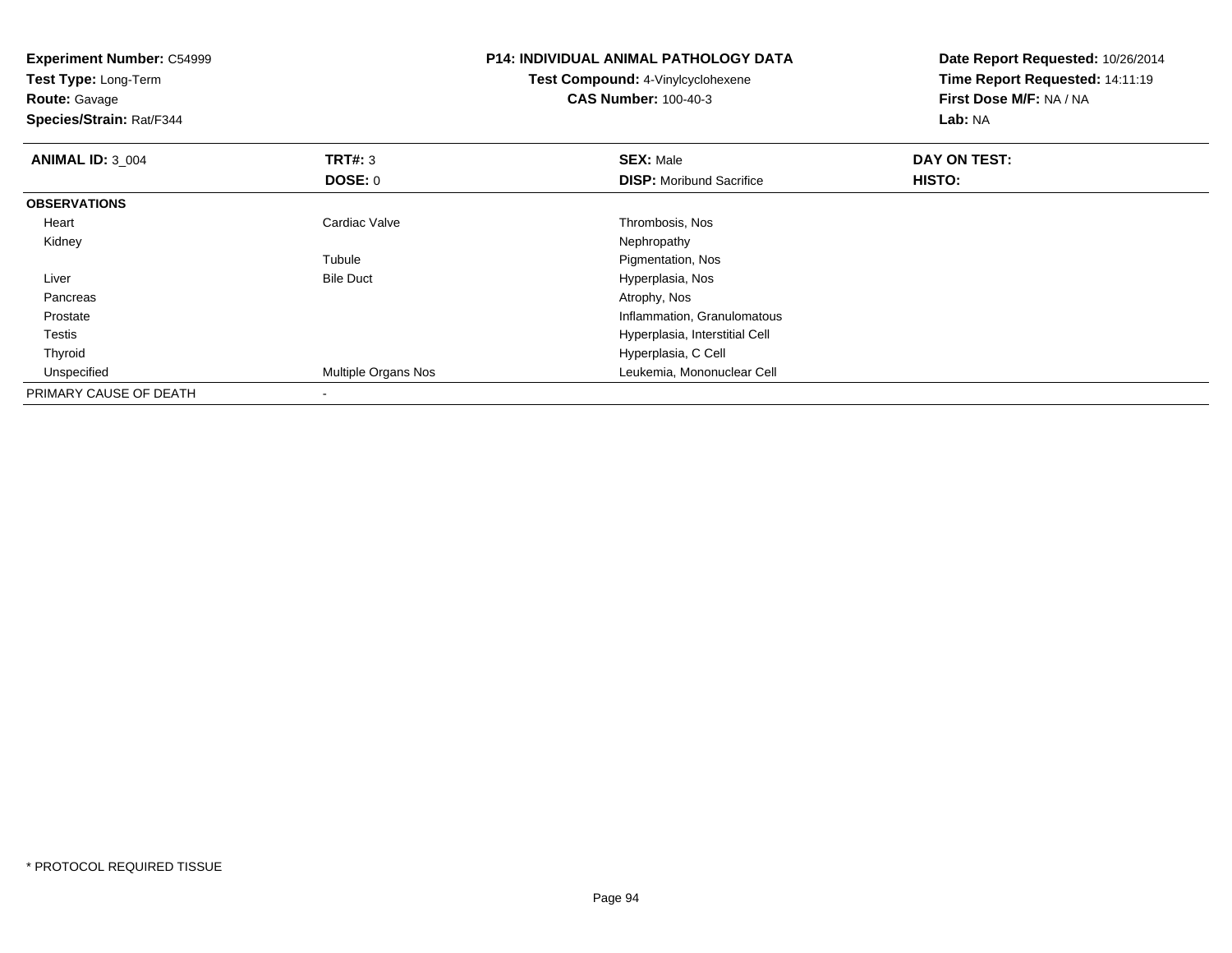**Test Type:** Long-Term

**Route:** Gavage

**Species/Strain:** Rat/F344

#### **P14: INDIVIDUAL ANIMAL PATHOLOGY DATA**

**Test Compound:** 4-Vinylcyclohexene**CAS Number:** 100-40-3

| <b>ANIMAL ID: 3_005</b> | <b>TRT#: 3</b>            | <b>SEX: Male</b>                 | DAY ON TEST: |
|-------------------------|---------------------------|----------------------------------|--------------|
|                         | DOSE: 0                   | <b>DISP: Terminal Sacrifice</b>  | HISTO:       |
| <b>OBSERVATIONS</b>     |                           |                                  |              |
| Adrenal gland           |                           | Angiectasis                      |              |
| Eye                     | Retina                    | Atrophy, Nos                     |              |
|                         |                           | Cataract                         |              |
| Heart                   | Myocardium Nos            | Degeneration, Nos                |              |
| Liver                   |                           | Cytoplasmic Change, Eosinophilic |              |
|                         | <b>Bile Duct</b>          | Hyperplasia, Nos                 |              |
| Pituitary gland         | <b>Anterior Pituitary</b> | Angiectasis                      |              |
|                         | <b>Anterior Pituitary</b> | Hyperplasia, Focal               |              |
| Preputial gland         |                           | Inflammation, Chronic            |              |
| Prostate                |                           | Hyperplasia, Focal               |              |
|                         |                           | Hypertrophy, Focal               |              |
| Spleen                  |                           | Leiomyoma                        |              |
| <b>Testis</b>           |                           | <b>Interstitial-Cell Tumor</b>   |              |
| Thyroid                 |                           | Hyperplasia, C Cell              |              |
| PRIMARY CAUSE OF DEATH  | $\overline{\phantom{a}}$  |                                  |              |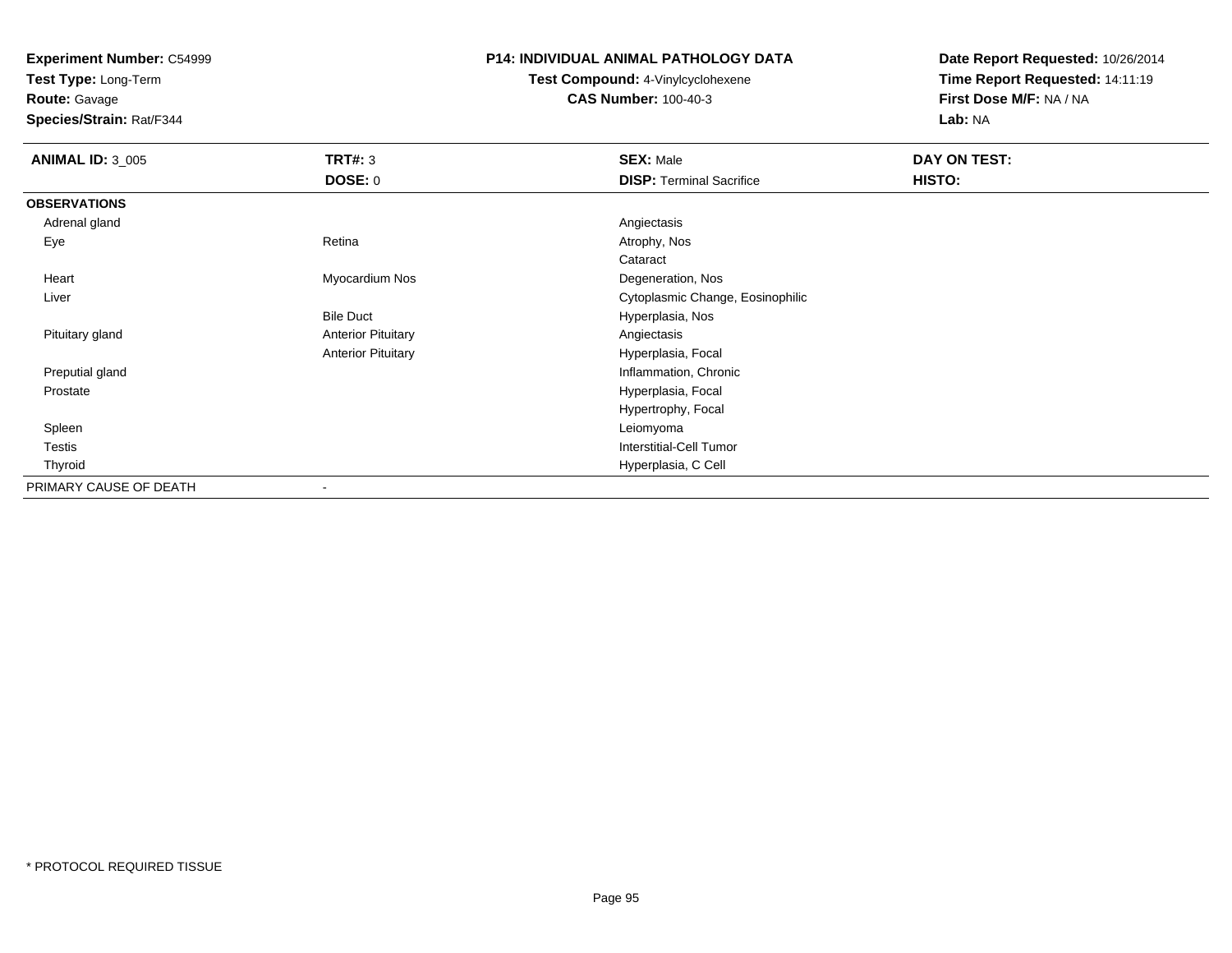**Test Type:** Long-Term

**Route:** Gavage

**Species/Strain:** Rat/F344

#### **P14: INDIVIDUAL ANIMAL PATHOLOGY DATA**

# **Test Compound:** 4-Vinylcyclohexene**CAS Number:** 100-40-3

| <b>ANIMAL ID: 3_006</b> | TRT#: 3                   | <b>SEX: Male</b>                | DAY ON TEST: |  |
|-------------------------|---------------------------|---------------------------------|--------------|--|
|                         | <b>DOSE: 0</b>            | <b>DISP: Terminal Sacrifice</b> | HISTO:       |  |
| <b>OBSERVATIONS</b>     |                           |                                 |              |  |
| Adrenal gland           |                           | Pheochromocytoma                |              |  |
| Heart                   | Myocardium Nos            | Degeneration, Nos               |              |  |
|                         |                           | Periarteritis                   |              |  |
| Intestine Large         | Mucosa, Rectum            | Mineralization                  |              |  |
| Kidney                  |                           | Nephropathy                     |              |  |
| Liver                   | <b>Bile Duct</b>          | Hyperplasia, Nos                |              |  |
| Pancreas                |                           | Periarteritis                   |              |  |
| Pituitary gland         | <b>Anterior Pituitary</b> | Hyperplasia, Focal              |              |  |
| Preputial gland         |                           | Inflammation, Suppurative       |              |  |
| Prostate                |                           | Hypertrophy, Focal              |              |  |
| Salivary gland          |                           | Adenoma, Nos                    |              |  |
| Testis                  |                           | Interstitial-Cell Tumor         |              |  |
| Thyroid                 |                           | Hyperplasia, C Cell             |              |  |
| PRIMARY CAUSE OF DEATH  |                           |                                 |              |  |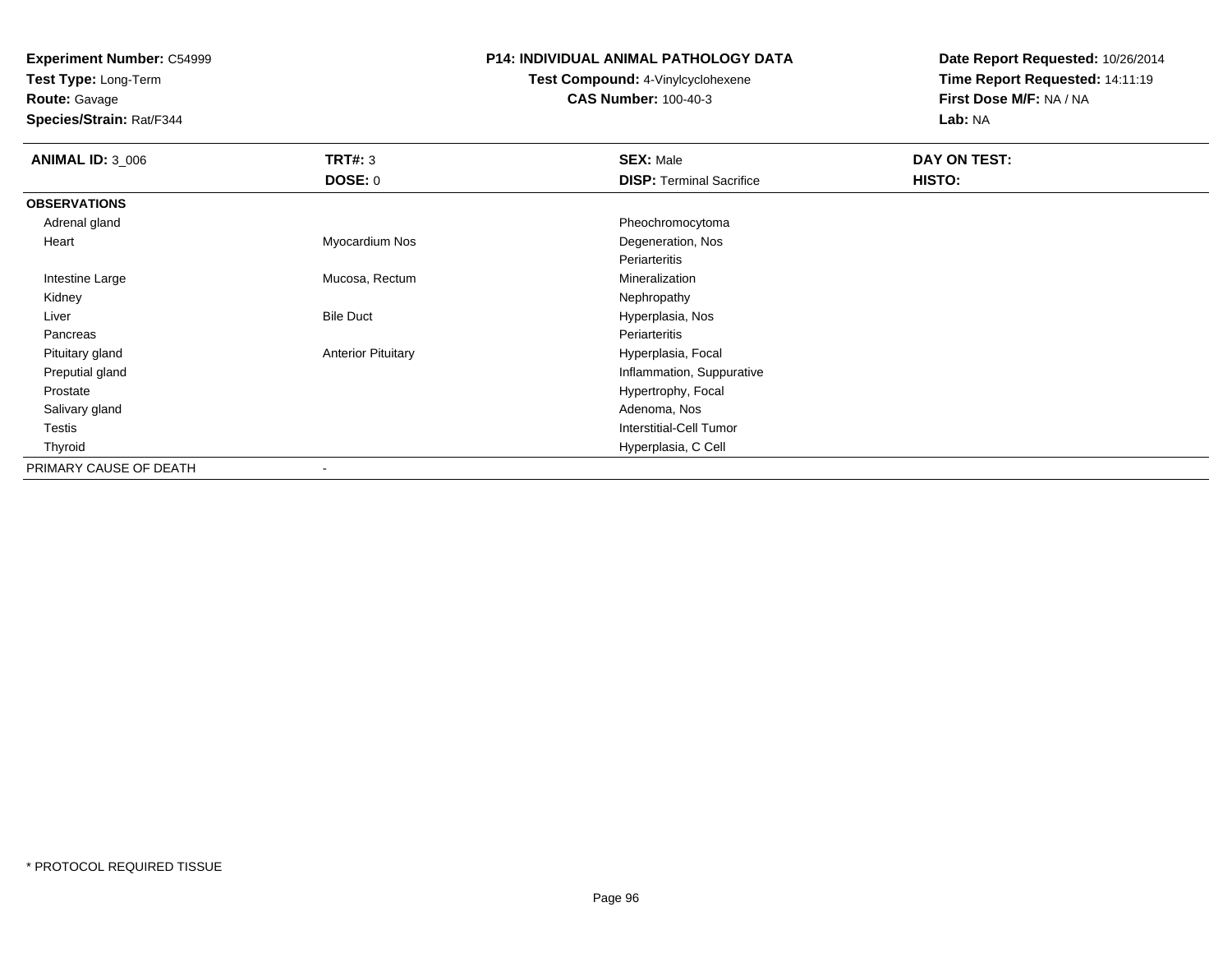**Test Type:** Long-Term

**Route:** Gavage

**Species/Strain:** Rat/F344

#### **P14: INDIVIDUAL ANIMAL PATHOLOGY DATA**

# **Test Compound:** 4-Vinylcyclohexene**CAS Number:** 100-40-3

| <b>ANIMAL ID: 3_007</b> | <b>TRT#: 3</b>      | <b>SEX: Male</b>                | DAY ON TEST: |  |
|-------------------------|---------------------|---------------------------------|--------------|--|
|                         | <b>DOSE: 0</b>      | <b>DISP:</b> Moribund Sacrifice | HISTO:       |  |
| <b>OBSERVATIONS</b>     |                     |                                 |              |  |
| Heart                   | Atrium              | Thrombosis, Nos                 |              |  |
| Kidney                  |                     | Hemosiderosis                   |              |  |
|                         |                     | Nephropathy                     |              |  |
| Liver                   | Centrilobular       | Degeneration, Nos               |              |  |
|                         |                     | Hematopoiesis                   |              |  |
|                         | <b>Bile Duct</b>    | Hyperplasia, Nos                |              |  |
| Skin                    |                     | <b>Basal-Cell Tumor</b>         |              |  |
| Spleen                  |                     | Hematopoiesis                   |              |  |
| Testis                  |                     | Interstitial-Cell Tumor         |              |  |
| Thyroid                 |                     | Hyperplasia, C Cell             |              |  |
| Unspecified             | Multiple Organs Nos | Mesothelioma, Nos               |              |  |
| PRIMARY CAUSE OF DEATH  | $\,$                |                                 |              |  |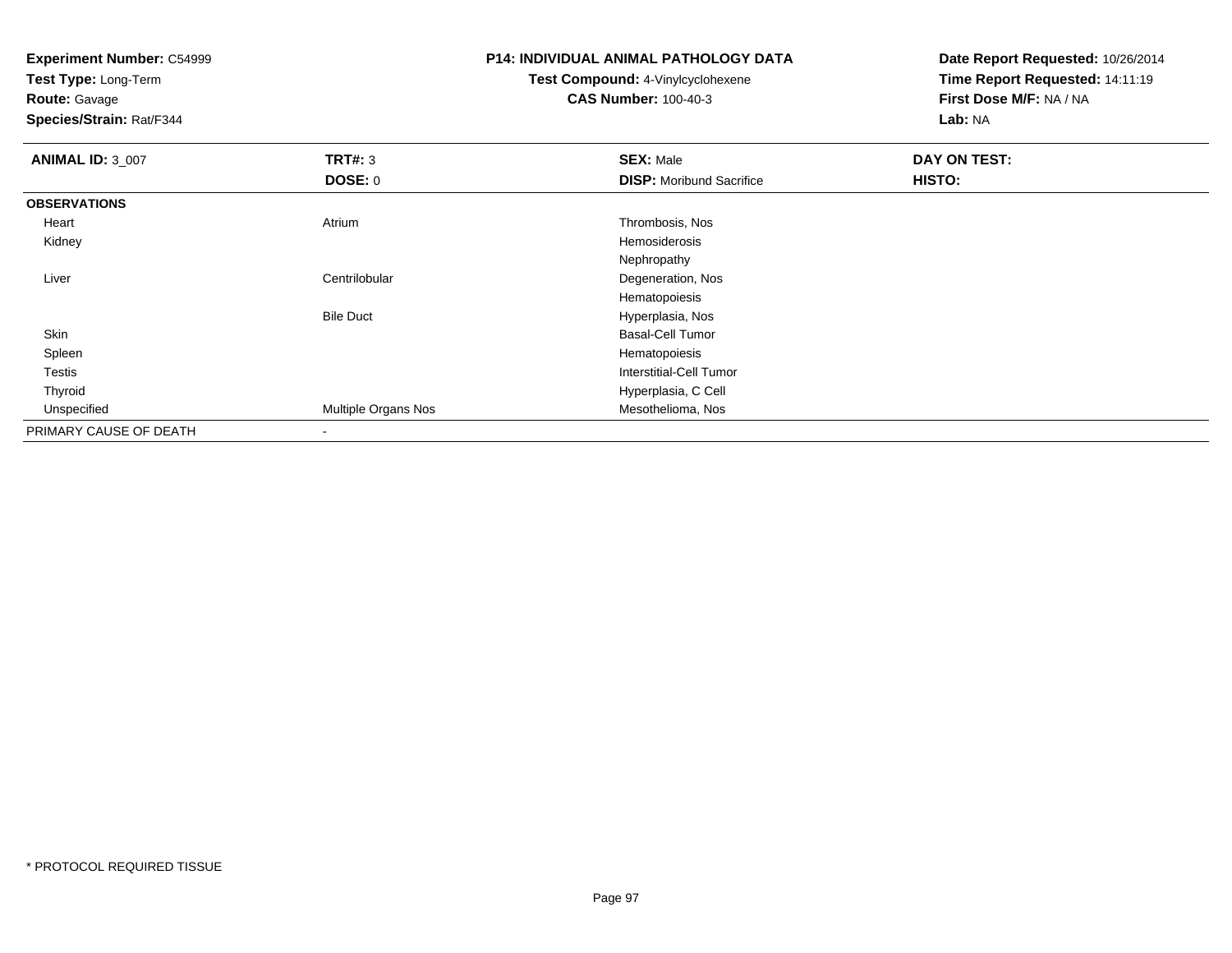| <b>Experiment Number: C54999</b><br>Test Type: Long-Term<br><b>Route: Gavage</b><br>Species/Strain: Rat/F344 |                                  | <b>P14: INDIVIDUAL ANIMAL PATHOLOGY DATA</b><br>Test Compound: 4-Vinylcyclohexene<br><b>CAS Number: 100-40-3</b> | Date Report Requested: 10/26/2014<br>Time Report Requested: 14:11:19<br>First Dose M/F: NA / NA<br>Lab: NA |
|--------------------------------------------------------------------------------------------------------------|----------------------------------|------------------------------------------------------------------------------------------------------------------|------------------------------------------------------------------------------------------------------------|
| <b>ANIMAL ID: 3 008</b>                                                                                      | <b>TRT#: 3</b><br><b>DOSE: 0</b> | <b>SEX: Male</b><br><b>DISP:</b> Moribund Sacrifice                                                              | DAY ON TEST:<br>HISTO:                                                                                     |
| <b>OBSERVATIONS</b>                                                                                          |                                  |                                                                                                                  |                                                                                                            |
| Adrenal gland                                                                                                | Medulla                          | Hyperplasia, Focal                                                                                               |                                                                                                            |
| Kidney                                                                                                       | Tubule                           | Cytoplasmic Change, Inclusion                                                                                    |                                                                                                            |
| Lung                                                                                                         |                                  | Hyperplasia, Alveolar Epithelium                                                                                 |                                                                                                            |
|                                                                                                              |                                  | Pneumonia, Interstitial Chronic                                                                                  |                                                                                                            |
| Preputial gland                                                                                              |                                  | Carcinoma, Nos                                                                                                   |                                                                                                            |
| Spleen                                                                                                       |                                  | Hematopoiesis                                                                                                    |                                                                                                            |
| Thyroid                                                                                                      |                                  | Hyperplasia, C Cell                                                                                              |                                                                                                            |
| PRIMARY CAUSE OF DEATH                                                                                       |                                  |                                                                                                                  |                                                                                                            |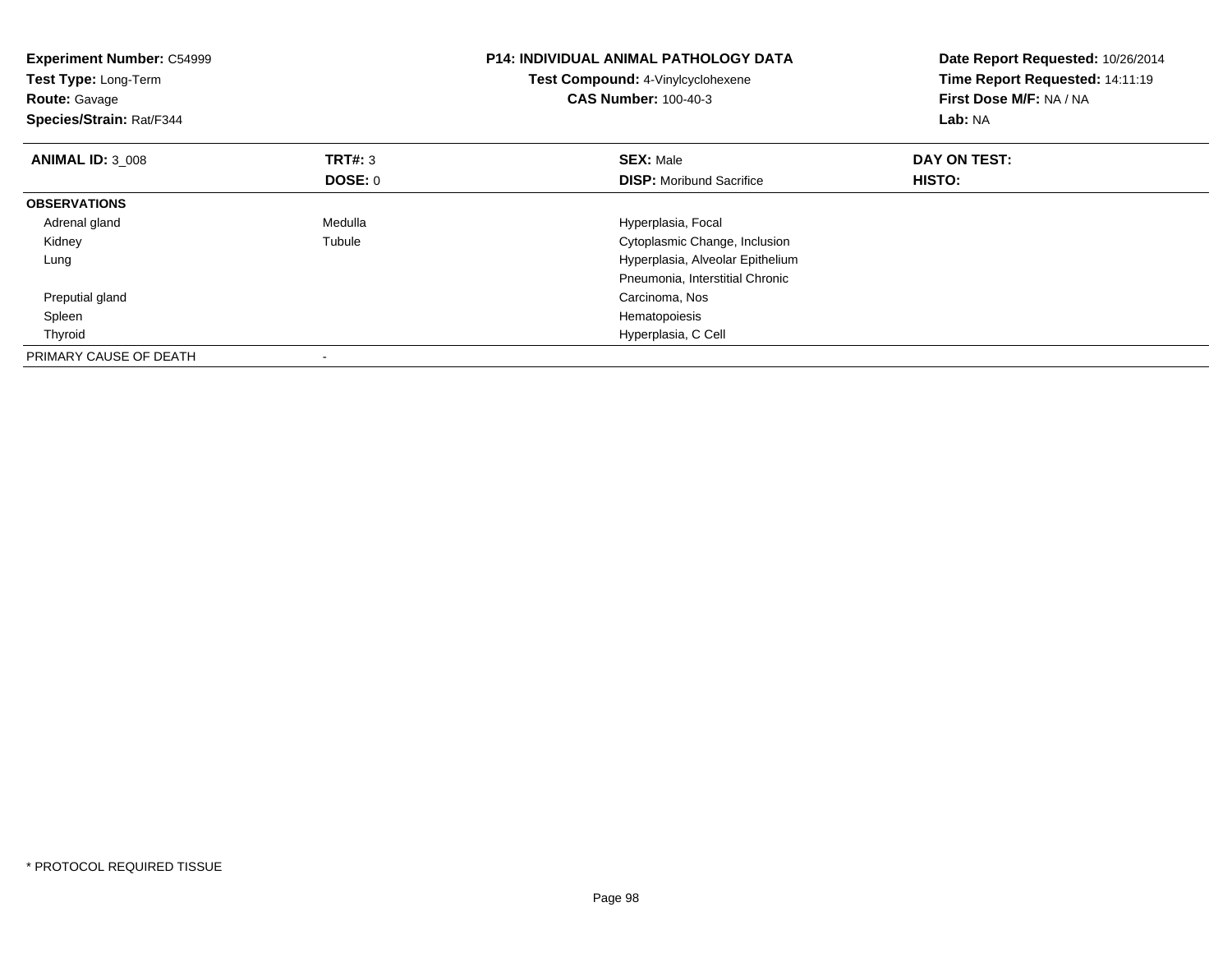**Test Type:** Long-Term

**Route:** Gavage

**Species/Strain:** Rat/F344

#### **P14: INDIVIDUAL ANIMAL PATHOLOGY DATA**

**Test Compound:** 4-Vinylcyclohexene**CAS Number:** 100-40-3

| <b>ANIMAL ID: 3_009</b> | <b>TRT#: 3</b>   | <b>SEX: Male</b>                  | <b>DAY ON TEST:</b> |  |
|-------------------------|------------------|-----------------------------------|---------------------|--|
|                         | <b>DOSE: 0</b>   | <b>DISP: Terminal Sacrifice</b>   | HISTO:              |  |
| <b>OBSERVATIONS</b>     |                  |                                   |                     |  |
| Adrenal gland           |                  | Pheochromocytoma                  |                     |  |
| Heart                   | Myocardium Nos   | Degeneration, Nos                 |                     |  |
| Intestine Large         | Mucosa, Rectum   | Mineralization                    |                     |  |
| Kidney                  |                  | Cyst, Nos                         |                     |  |
|                         |                  | Nephropathy                       |                     |  |
| Liver                   | <b>Bile Duct</b> | Hyperplasia, Nos                  |                     |  |
| Lung                    |                  | Inflammation, Granulomatous Focal |                     |  |
| Nasal cavity            |                  | Inflammation, Suppurative         |                     |  |
| Pancreas                |                  | Atrophy, Nos                      |                     |  |
| Prostate                |                  | Hyperplasia, Focal                |                     |  |
|                         |                  | Inflammation, Chronic             |                     |  |
| Spleen                  |                  | Fibrosis, Focal                   |                     |  |
| <b>Testis</b>           |                  | <b>Interstitial-Cell Tumor</b>    |                     |  |
| Thyroid                 |                  | Hyperplasia, C Cell               |                     |  |
| PRIMARY CAUSE OF DEATH  | $\blacksquare$   |                                   |                     |  |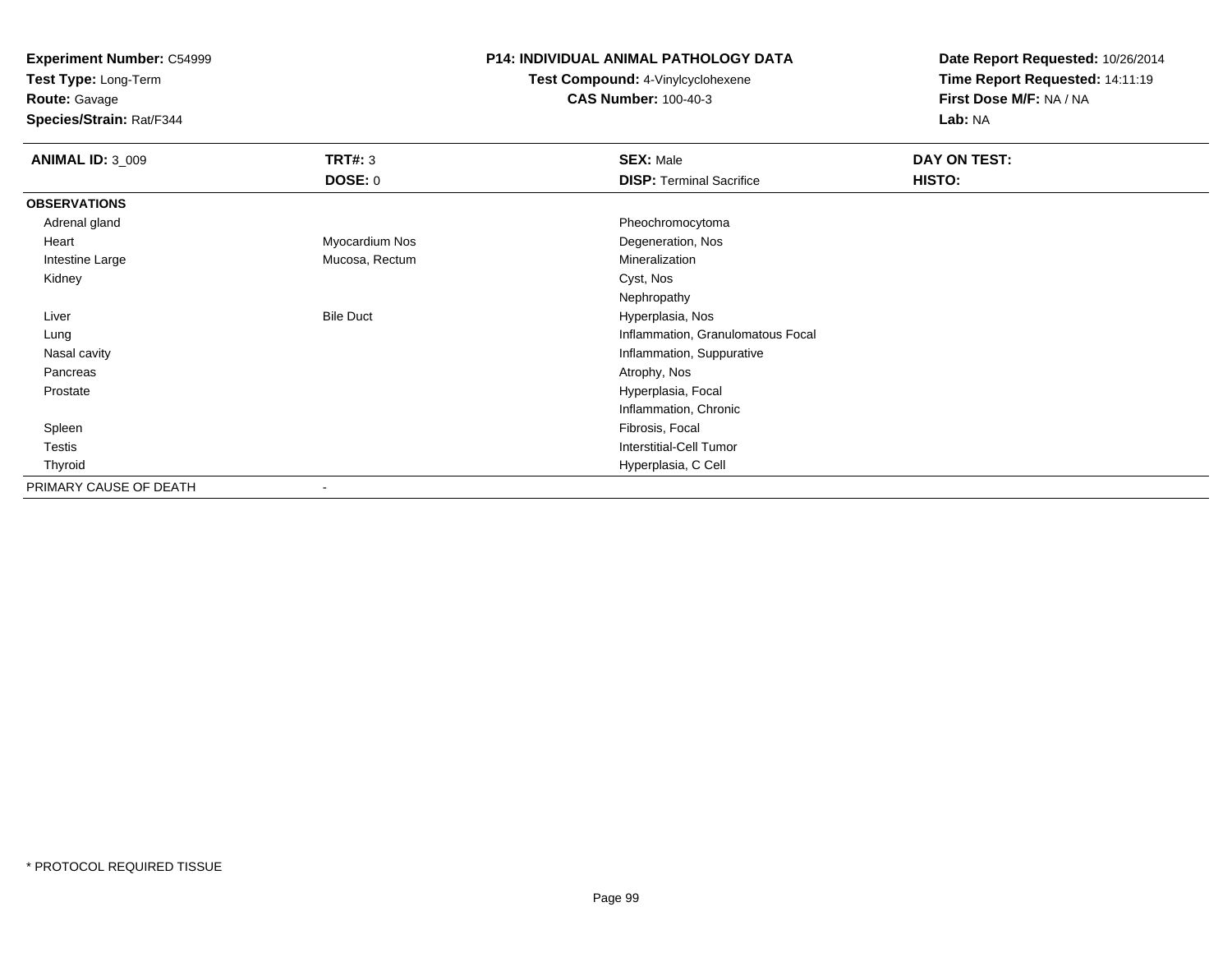**Test Type:** Long-Term

**Route:** Gavage

**Species/Strain:** Rat/F344

# **P14: INDIVIDUAL ANIMAL PATHOLOGY DATA**

**Test Compound:** 4-Vinylcyclohexene**CAS Number:** 100-40-3

| <b>ANIMAL ID: 3_010</b> | TRT#: 3                   | <b>SEX: Male</b>                  | DAY ON TEST: |  |
|-------------------------|---------------------------|-----------------------------------|--------------|--|
|                         | DOSE: 0                   | <b>DISP: Terminal Sacrifice</b>   | HISTO:       |  |
| <b>OBSERVATIONS</b>     |                           |                                   |              |  |
| Heart                   | Myocardium Nos            | Degeneration, Nos                 |              |  |
| Kidney                  |                           | Nephropathy                       |              |  |
| Liver                   | <b>Bile Duct</b>          | Hyperplasia, Nos                  |              |  |
| Lung                    |                           | Inflammation, Granulomatous Focal |              |  |
| Pituitary gland         | <b>Anterior Pituitary</b> | Hyperplasia, Focal                |              |  |
| Preputial gland         |                           | Inflammation, Granulomatous       |              |  |
| Prostate                |                           | Hypertrophy, Focal                |              |  |
| Skin                    | Lip Nos                   | Inflammation, Chronic Focal       |              |  |
| Testis                  |                           | Interstitial-Cell Tumor           |              |  |
| Thyroid                 |                           | Hyperplasia, C Cell               |              |  |
| PRIMARY CAUSE OF DEATH  |                           |                                   |              |  |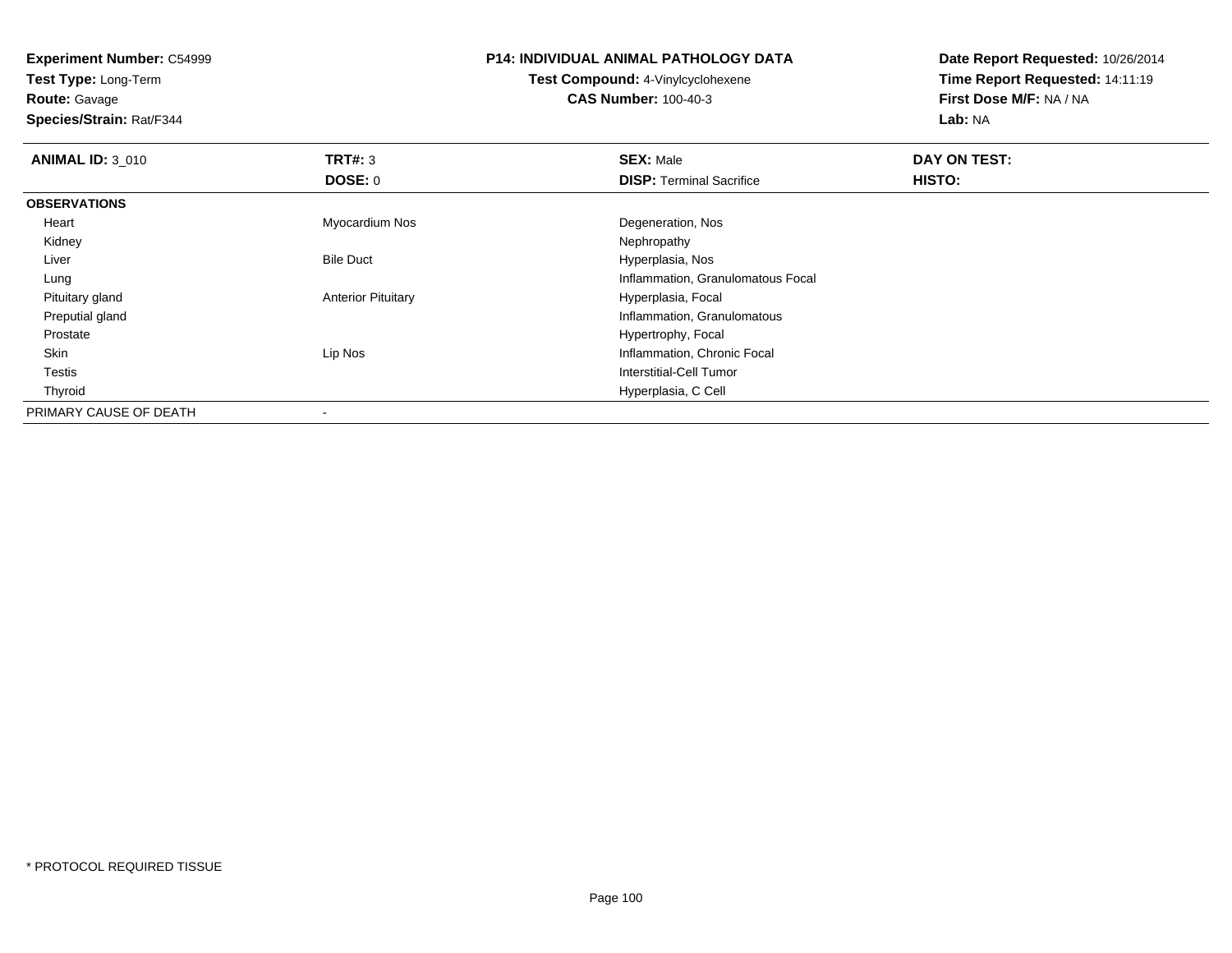**Experiment Number:** C54999**Test Type:** Long-Term**Route:** Gavage **Species/Strain:** Rat/F344**P14: INDIVIDUAL ANIMAL PATHOLOGY DATATest Compound:** 4-Vinylcyclohexene**CAS Number:** 100-40-3**Date Report Requested:** 10/26/2014**Time Report Requested:** 14:11:19**First Dose M/F:** NA / NA**Lab:** NA**ANIMAL ID:** 3\_011**TRT#:** 3 **SEX:** Male **DAY ON TEST: DOSE:** 0**DISP:** Terminal Sacrifice **HISTO: OBSERVATIONS** Adrenal gland Pheochromocytoma Heart Myocardium NosDegeneration, Nos<br>Nephropathy Kidneyy the control of the control of the control of the control of the control of the control of the control of the control of the control of the control of the control of the control of the control of the control of the contro Liver Cytoplasmic Change, BasophilicBile Duct Hyperplasia, Noss and the contract of the contract of the contract of the contract of the Hyperplasia, Focal Pancreas Pituitary glandAnterior Pituitary **Adenoma, Nos** Adenoma, Nos Testis Hyperplasia, Interstitial Cell Periarteritis**Calculus, Gross Observation Only 19 and 2009 Calculus, Gross Observation Only** Urinary bladder

PRIMARY CAUSE OF DEATH-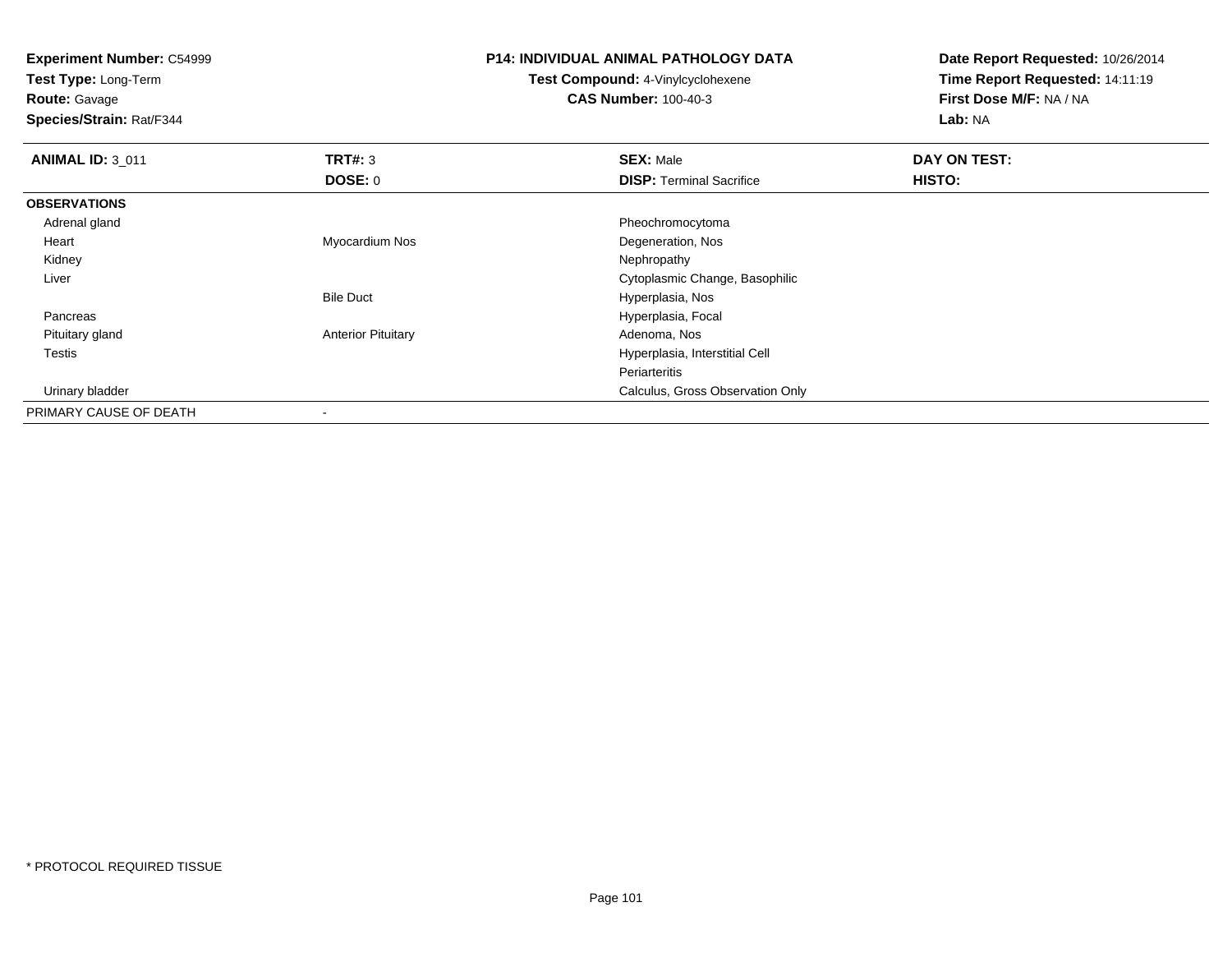| <b>Experiment Number: C54999</b><br>Test Type: Long-Term<br><b>Route: Gavage</b><br>Species/Strain: Rat/F344 |                         | <b>P14: INDIVIDUAL ANIMAL PATHOLOGY DATA</b><br>Test Compound: 4-Vinylcyclohexene<br><b>CAS Number: 100-40-3</b> | Date Report Requested: 10/26/2014<br>Time Report Requested: 14:11:19<br>First Dose M/F: NA / NA<br>Lab: NA |
|--------------------------------------------------------------------------------------------------------------|-------------------------|------------------------------------------------------------------------------------------------------------------|------------------------------------------------------------------------------------------------------------|
| <b>ANIMAL ID: 3 012</b>                                                                                      | <b>TRT#: 3</b>          | <b>SEX: Male</b>                                                                                                 | DAY ON TEST:                                                                                               |
|                                                                                                              | DOSE: 0                 | <b>DISP:</b> Natural Death                                                                                       | HISTO:                                                                                                     |
| <b>OBSERVATIONS</b>                                                                                          |                         |                                                                                                                  |                                                                                                            |
| Eye                                                                                                          |                         | Cataract                                                                                                         |                                                                                                            |
| Heart                                                                                                        | Myocardium Nos          | Degeneration, Nos                                                                                                |                                                                                                            |
| Kidney                                                                                                       |                         | Nephropathy                                                                                                      |                                                                                                            |
| Liver                                                                                                        |                         | Cytoplasmic Vacuolization                                                                                        |                                                                                                            |
|                                                                                                              | <b>Bile Duct</b>        | Hyperplasia, Nos                                                                                                 |                                                                                                            |
| Testis                                                                                                       |                         | Hyperplasia, Interstitial Cell                                                                                   |                                                                                                            |
| Unspecified                                                                                                  | <b>Abdominal Cavity</b> | Paraganglioma, Nos                                                                                               |                                                                                                            |
| PRIMARY CAUSE OF DEATH                                                                                       |                         |                                                                                                                  |                                                                                                            |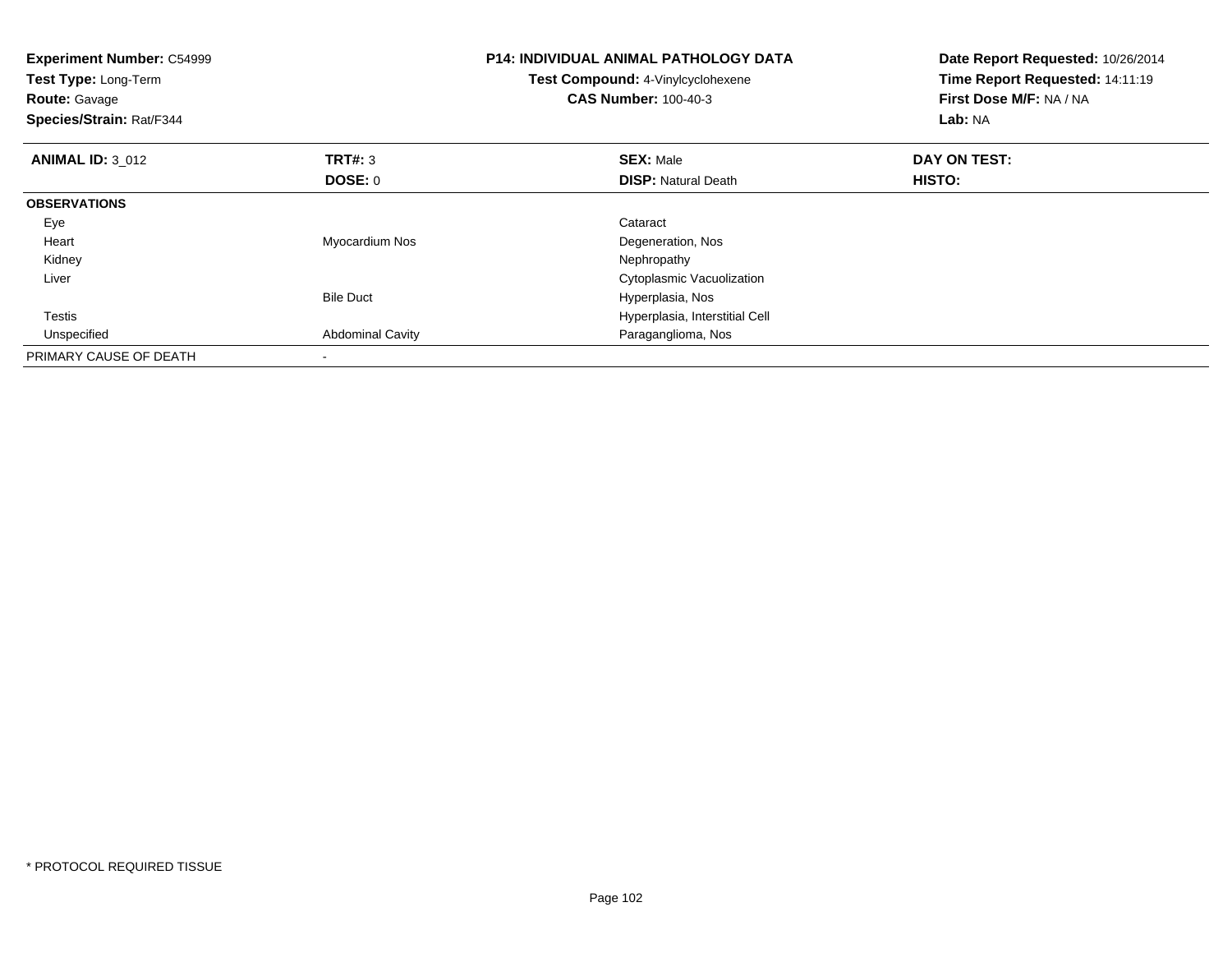| <b>Experiment Number: C54999</b><br>Test Type: Long-Term<br><b>Route: Gavage</b><br>Species/Strain: Rat/F344 |                           | <b>P14: INDIVIDUAL ANIMAL PATHOLOGY DATA</b> | Date Report Requested: 10/26/2014<br>Time Report Requested: 14:11:19<br>First Dose M/F: NA / NA<br>Lab: NA |  |
|--------------------------------------------------------------------------------------------------------------|---------------------------|----------------------------------------------|------------------------------------------------------------------------------------------------------------|--|
|                                                                                                              |                           | Test Compound: 4-Vinylcyclohexene            |                                                                                                            |  |
|                                                                                                              |                           | <b>CAS Number: 100-40-3</b>                  |                                                                                                            |  |
|                                                                                                              |                           |                                              |                                                                                                            |  |
| <b>ANIMAL ID: 3_013</b>                                                                                      | TRT#: 3                   | <b>SEX: Male</b>                             | DAY ON TEST:                                                                                               |  |
|                                                                                                              | <b>DOSE: 0</b>            | <b>DISP: Terminal Sacrifice</b>              | HISTO:                                                                                                     |  |
| <b>OBSERVATIONS</b>                                                                                          |                           |                                              |                                                                                                            |  |
| Heart                                                                                                        | Myocardium Nos            | Degeneration, Nos                            |                                                                                                            |  |
| Intestine Large                                                                                              | Mucosa, Rectum            | Mineralization                               |                                                                                                            |  |
| Kidney                                                                                                       |                           | Nephropathy                                  |                                                                                                            |  |
| Liver                                                                                                        |                           | Hernia, Nos                                  |                                                                                                            |  |
|                                                                                                              | <b>Bile Duct</b>          | Hyperplasia, Nos                             |                                                                                                            |  |
| Pituitary gland                                                                                              | <b>Anterior Pituitary</b> | Hyperplasia, Focal                           |                                                                                                            |  |
| Preputial gland                                                                                              |                           | Inflammation, Chronic                        |                                                                                                            |  |
| Prostate                                                                                                     |                           | Hypertrophy, Focal                           |                                                                                                            |  |
| Testis                                                                                                       |                           | Interstitial-Cell Tumor                      |                                                                                                            |  |
| Thyroid                                                                                                      |                           | Hyperplasia, C Cell                          |                                                                                                            |  |
| PRIMARY CAUSE OF DEATH                                                                                       |                           |                                              |                                                                                                            |  |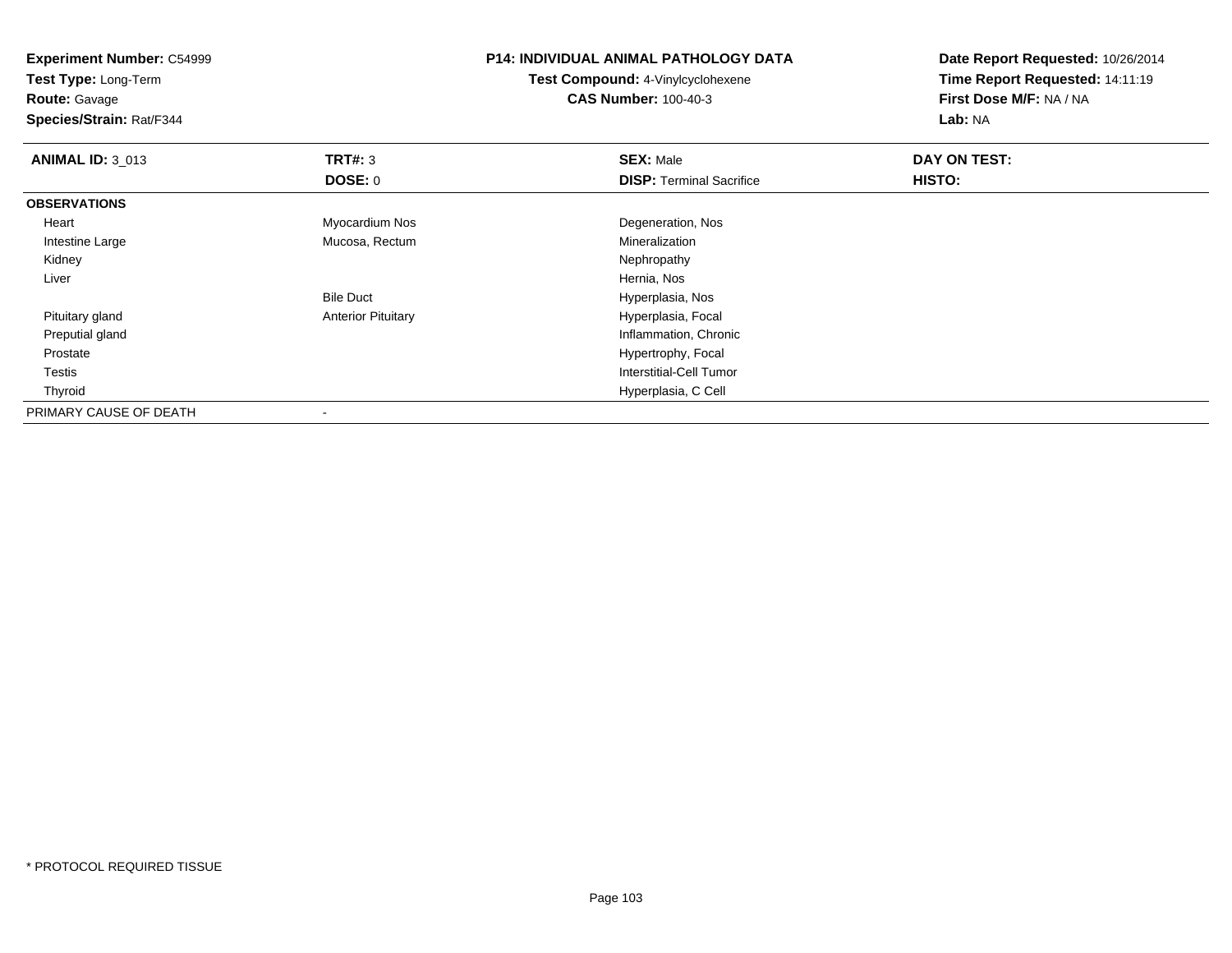| <b>Experiment Number: C54999</b><br>Test Type: Long-Term<br><b>Route: Gavage</b><br><b>Species/Strain: Rat/F344</b> |                  | <b>P14: INDIVIDUAL ANIMAL PATHOLOGY DATA</b> | Date Report Requested: 10/26/2014<br>Time Report Requested: 14:11:19 |  |
|---------------------------------------------------------------------------------------------------------------------|------------------|----------------------------------------------|----------------------------------------------------------------------|--|
|                                                                                                                     |                  | Test Compound: 4-Vinylcyclohexene            |                                                                      |  |
|                                                                                                                     |                  | <b>CAS Number: 100-40-3</b>                  | First Dose M/F: NA / NA                                              |  |
|                                                                                                                     |                  |                                              | Lab: NA                                                              |  |
| <b>ANIMAL ID: 3 014</b>                                                                                             | TRT#: 3          | <b>SEX: Male</b>                             | DAY ON TEST:                                                         |  |
|                                                                                                                     | <b>DOSE: 0</b>   | <b>DISP: Natural Death</b>                   | HISTO:                                                               |  |
| <b>OBSERVATIONS</b>                                                                                                 |                  |                                              |                                                                      |  |
| Esophagus                                                                                                           | Adventitia       | Inflammation, Fibrinous                      |                                                                      |  |
| Heart                                                                                                               | Myocardium Nos   | Degeneration, Nos                            |                                                                      |  |
|                                                                                                                     | Pericardium Nos  | Inflammation, Suppurative                    |                                                                      |  |
| Kidney                                                                                                              |                  | Nephropathy                                  |                                                                      |  |
| Liver                                                                                                               | <b>Bile Duct</b> | Hyperplasia, Nos                             |                                                                      |  |
| Lung                                                                                                                | Pleura Nos       | Inflammation, Fibrinous                      |                                                                      |  |
| Testis                                                                                                              |                  | Hyperplasia, Interstitial Cell               |                                                                      |  |
| Thyroid                                                                                                             |                  | Inflammation, Suppurative                    |                                                                      |  |
| Unspecified                                                                                                         | Mediastinum Nos  | Inflammation, Suppurative                    |                                                                      |  |
| PRIMARY CAUSE OF DEATH                                                                                              |                  |                                              |                                                                      |  |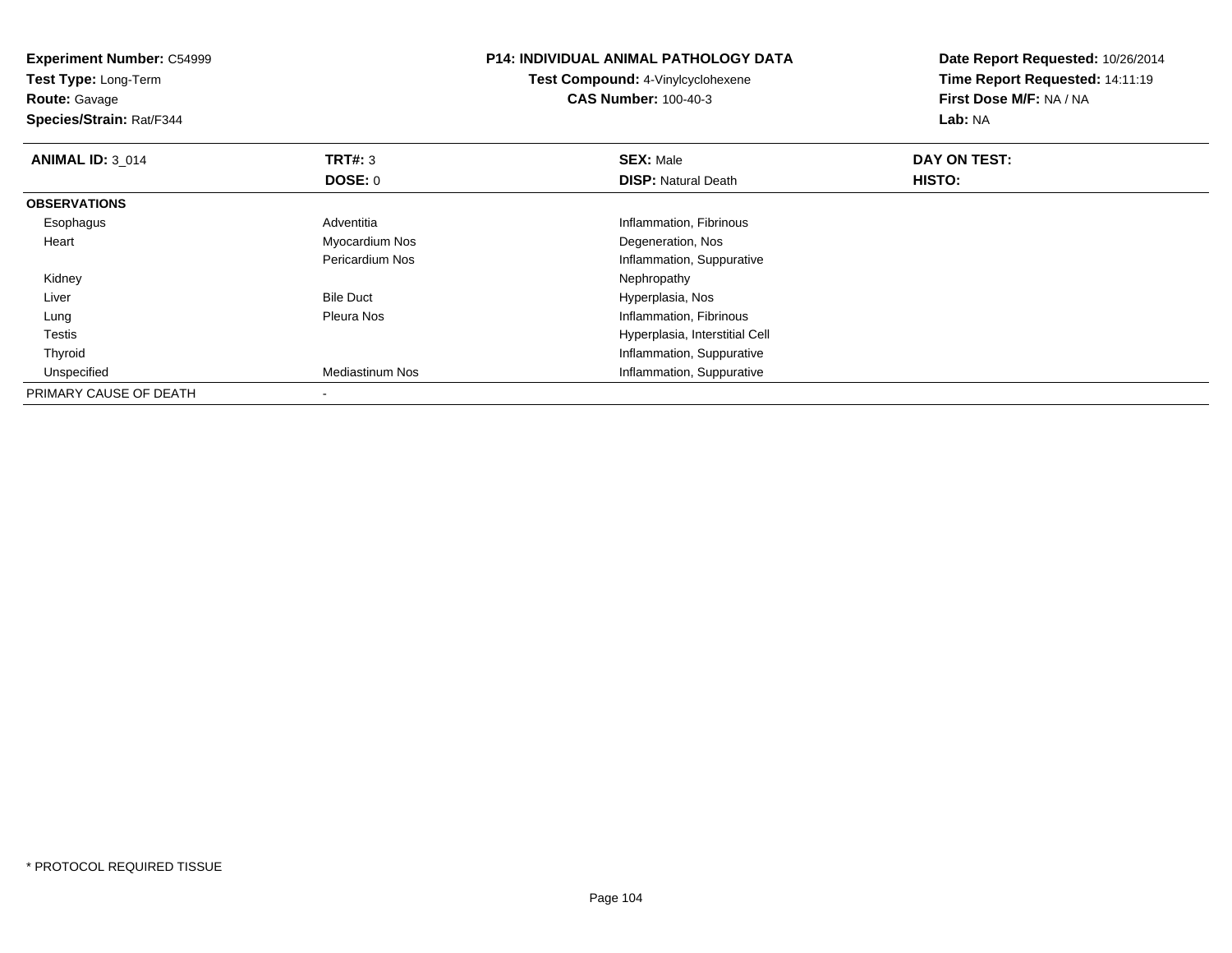| <b>Experiment Number: C54999</b><br>Test Type: Long-Term<br><b>Route: Gavage</b><br>Species/Strain: Rat/F344 |                           | <b>P14: INDIVIDUAL ANIMAL PATHOLOGY DATA</b><br><b>Test Compound: 4-Vinylcyclohexene</b><br><b>CAS Number: 100-40-3</b> | Date Report Requested: 10/26/2014<br>Time Report Requested: 14:11:19<br>First Dose M/F: NA / NA<br>Lab: NA |  |
|--------------------------------------------------------------------------------------------------------------|---------------------------|-------------------------------------------------------------------------------------------------------------------------|------------------------------------------------------------------------------------------------------------|--|
| <b>ANIMAL ID: 3_015</b>                                                                                      | <b>TRT#: 3</b>            | <b>SEX: Male</b>                                                                                                        | DAY ON TEST:                                                                                               |  |
|                                                                                                              | DOSE: 0                   | <b>DISP: Terminal Sacrifice</b>                                                                                         | <b>HISTO:</b>                                                                                              |  |
| <b>OBSERVATIONS</b>                                                                                          |                           |                                                                                                                         |                                                                                                            |  |
| Adrenal gland                                                                                                | Medulla                   | Hyperplasia, Focal                                                                                                      |                                                                                                            |  |
| Heart                                                                                                        | Myocardium Nos            | Degeneration, Nos                                                                                                       |                                                                                                            |  |
| Intestine Large                                                                                              | Mucosa, Rectum            | Mineralization                                                                                                          |                                                                                                            |  |
| Kidney                                                                                                       |                           | Nephropathy                                                                                                             |                                                                                                            |  |
| Liver                                                                                                        | <b>Bile Duct</b>          | Hyperplasia, Nos                                                                                                        |                                                                                                            |  |
| Pituitary gland                                                                                              | <b>Anterior Pituitary</b> | Hyperplasia, Focal                                                                                                      |                                                                                                            |  |
| Testis                                                                                                       |                           | Interstitial-Cell Tumor                                                                                                 |                                                                                                            |  |
| Thyroid                                                                                                      |                           | Hyperplasia, C Cell                                                                                                     |                                                                                                            |  |
| PRIMARY CAUSE OF DEATH                                                                                       |                           |                                                                                                                         |                                                                                                            |  |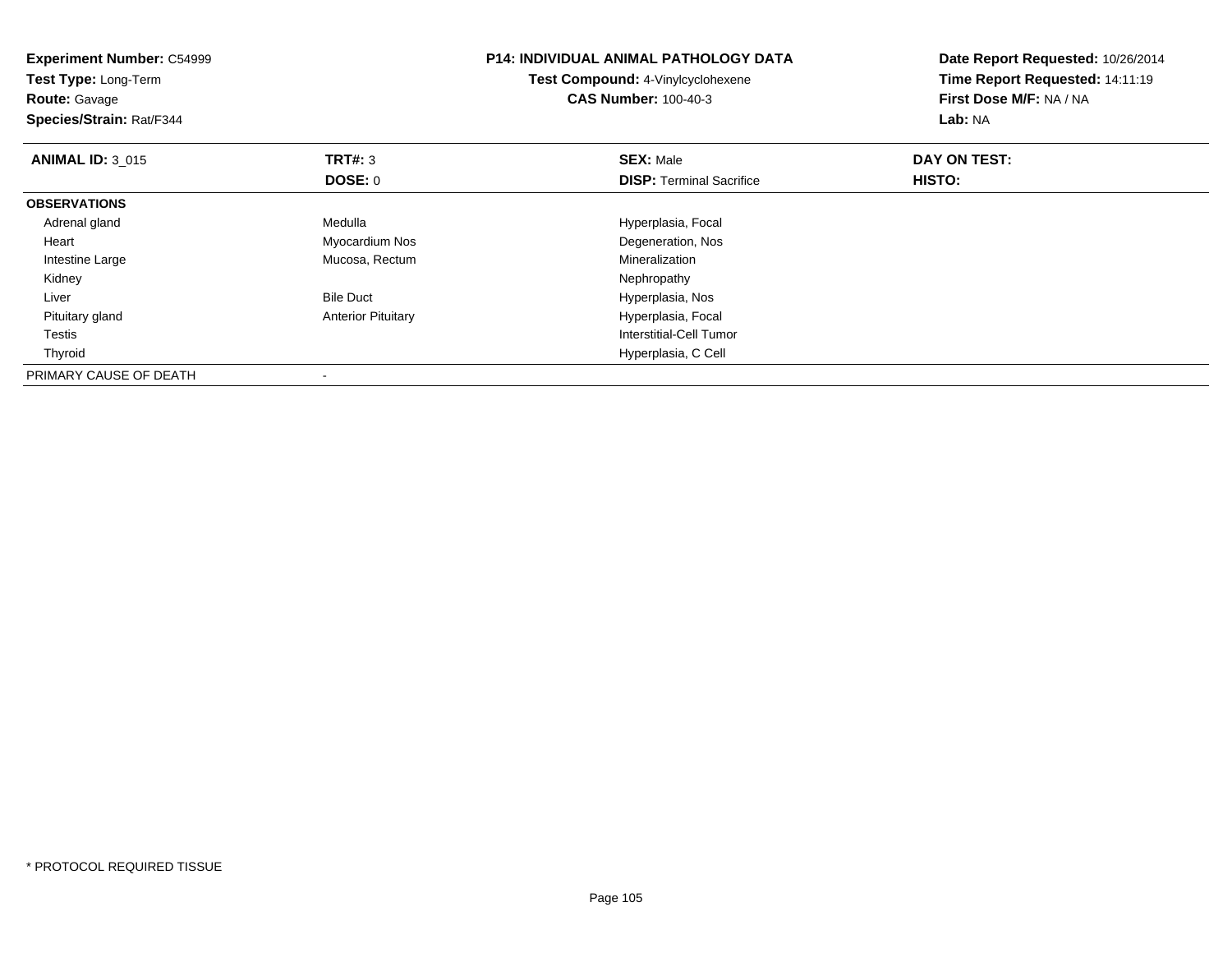**Test Type:** Long-Term

**Route:** Gavage

**Species/Strain:** Rat/F344

#### **P14: INDIVIDUAL ANIMAL PATHOLOGY DATA**

**Test Compound:** 4-Vinylcyclohexene**CAS Number:** 100-40-3

| <b>ANIMAL ID: 3_017</b> | <b>TRT#: 3</b>            | <b>SEX: Male</b>                 | DAY ON TEST: |  |
|-------------------------|---------------------------|----------------------------------|--------------|--|
|                         | <b>DOSE: 0</b>            | <b>DISP: Terminal Sacrifice</b>  | HISTO:       |  |
| <b>OBSERVATIONS</b>     |                           |                                  |              |  |
| Adrenal gland           | Medulla                   | Hyperplasia, Focal               |              |  |
| Heart                   | Myocardium Nos            | Degeneration, Nos                |              |  |
| Intestine Large         | Colon                     | Parasitism                       |              |  |
| Kidney                  |                           | Nephropathy                      |              |  |
| Liver                   | <b>Bile Duct</b>          | Hyperplasia, Nos                 |              |  |
| Mammary gland           |                           | Dilatation, Ducts                |              |  |
|                         |                           | Inflammation, Granulomatous      |              |  |
| Pancreas                |                           | Atrophy, Nos                     |              |  |
| Pituitary gland         | <b>Anterior Pituitary</b> | Adenoma, Nos                     |              |  |
| Preputial gland         |                           | Inflammation, Chronic            |              |  |
| Skin                    | Lip Nos                   | Abscess, Nos                     |              |  |
| Thyroid                 |                           | Hyperplasia, C Cell              |              |  |
| Unspecified             | Multiple Organs Nos       | Leukemia, Mononuclear Cell       |              |  |
|                         | <b>Abdominal Cavity</b>   | Necrosis, Fat                    |              |  |
| Urinary bladder         |                           | Calculus, Gross Observation Only |              |  |
| PRIMARY CAUSE OF DEATH  |                           |                                  |              |  |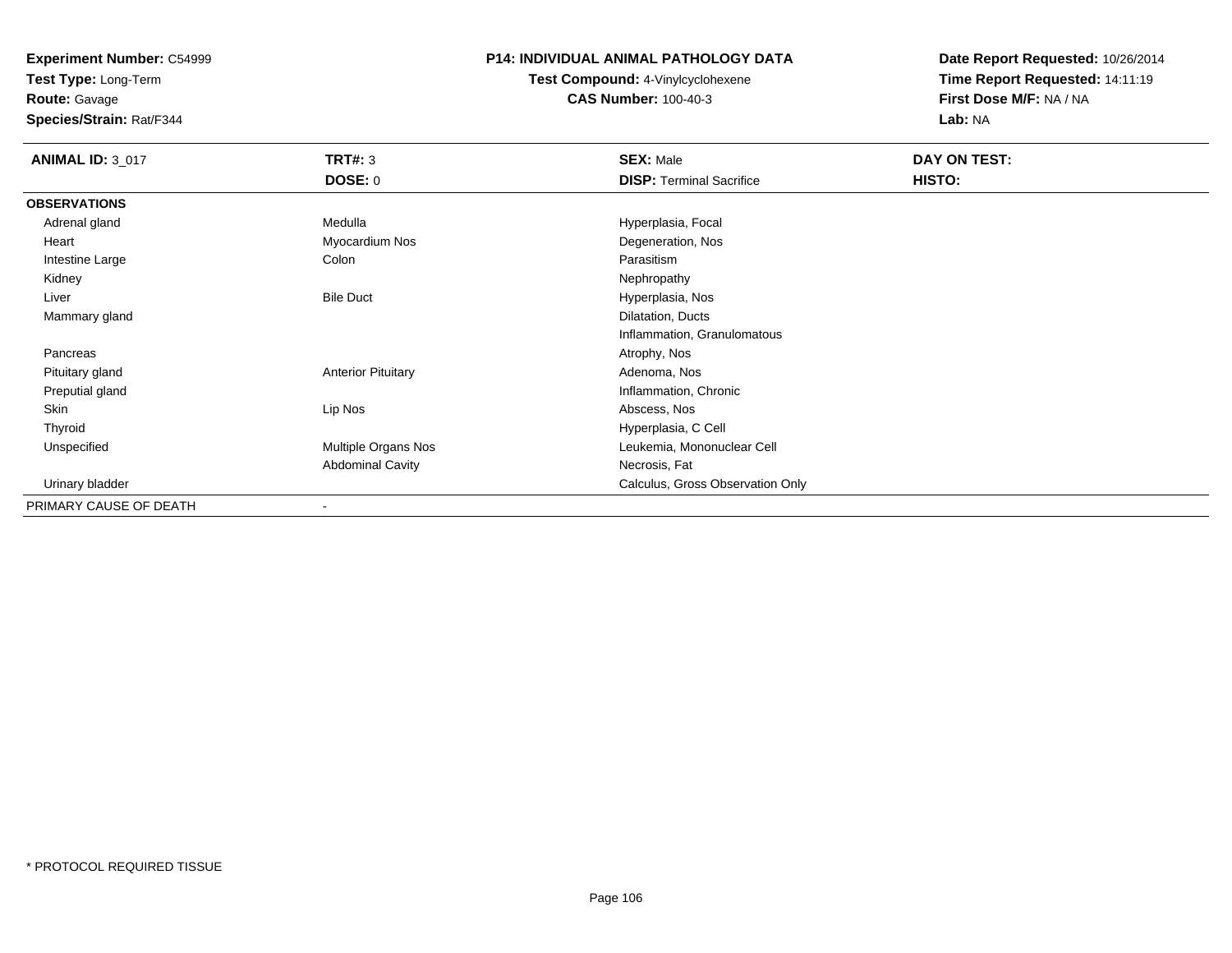| <b>Experiment Number: C54999</b><br>Test Type: Long-Term<br><b>Route: Gavage</b><br>Species/Strain: Rat/F344 |                          | <b>P14: INDIVIDUAL ANIMAL PATHOLOGY DATA</b><br><b>Test Compound: 4-Vinylcyclohexene</b><br><b>CAS Number: 100-40-3</b> | Date Report Requested: 10/26/2014<br>Time Report Requested: 14:11:19<br>First Dose M/F: NA / NA<br>Lab: NA |  |
|--------------------------------------------------------------------------------------------------------------|--------------------------|-------------------------------------------------------------------------------------------------------------------------|------------------------------------------------------------------------------------------------------------|--|
| <b>ANIMAL ID: 3 018</b>                                                                                      | TRT#: 3                  | <b>SEX: Male</b>                                                                                                        | DAY ON TEST:                                                                                               |  |
|                                                                                                              | DOSE: 0                  | <b>DISP:</b> Terminal Sacrifice                                                                                         | HISTO:                                                                                                     |  |
| <b>OBSERVATIONS</b>                                                                                          |                          |                                                                                                                         |                                                                                                            |  |
| Adrenal gland                                                                                                |                          | Pheochromocytoma                                                                                                        |                                                                                                            |  |
| Heart                                                                                                        | Myocardium Nos           | Degeneration, Nos                                                                                                       |                                                                                                            |  |
| Kidney                                                                                                       |                          | Nephropathy                                                                                                             |                                                                                                            |  |
|                                                                                                              |                          | Tubular-Cell Adenoma                                                                                                    |                                                                                                            |  |
| Liver                                                                                                        |                          | Cytoplasmic Change, Eosinophilic                                                                                        |                                                                                                            |  |
|                                                                                                              |                          | Hepatocellular Carcinoma                                                                                                |                                                                                                            |  |
|                                                                                                              | <b>Bile Duct</b>         | Hyperplasia, Nos                                                                                                        |                                                                                                            |  |
| <b>Testis</b>                                                                                                |                          | Interstitial-Cell Tumor                                                                                                 |                                                                                                            |  |
| Thyroid                                                                                                      |                          | Hyperplasia, C Cell                                                                                                     |                                                                                                            |  |
| PRIMARY CAUSE OF DEATH                                                                                       | $\overline{\phantom{a}}$ |                                                                                                                         |                                                                                                            |  |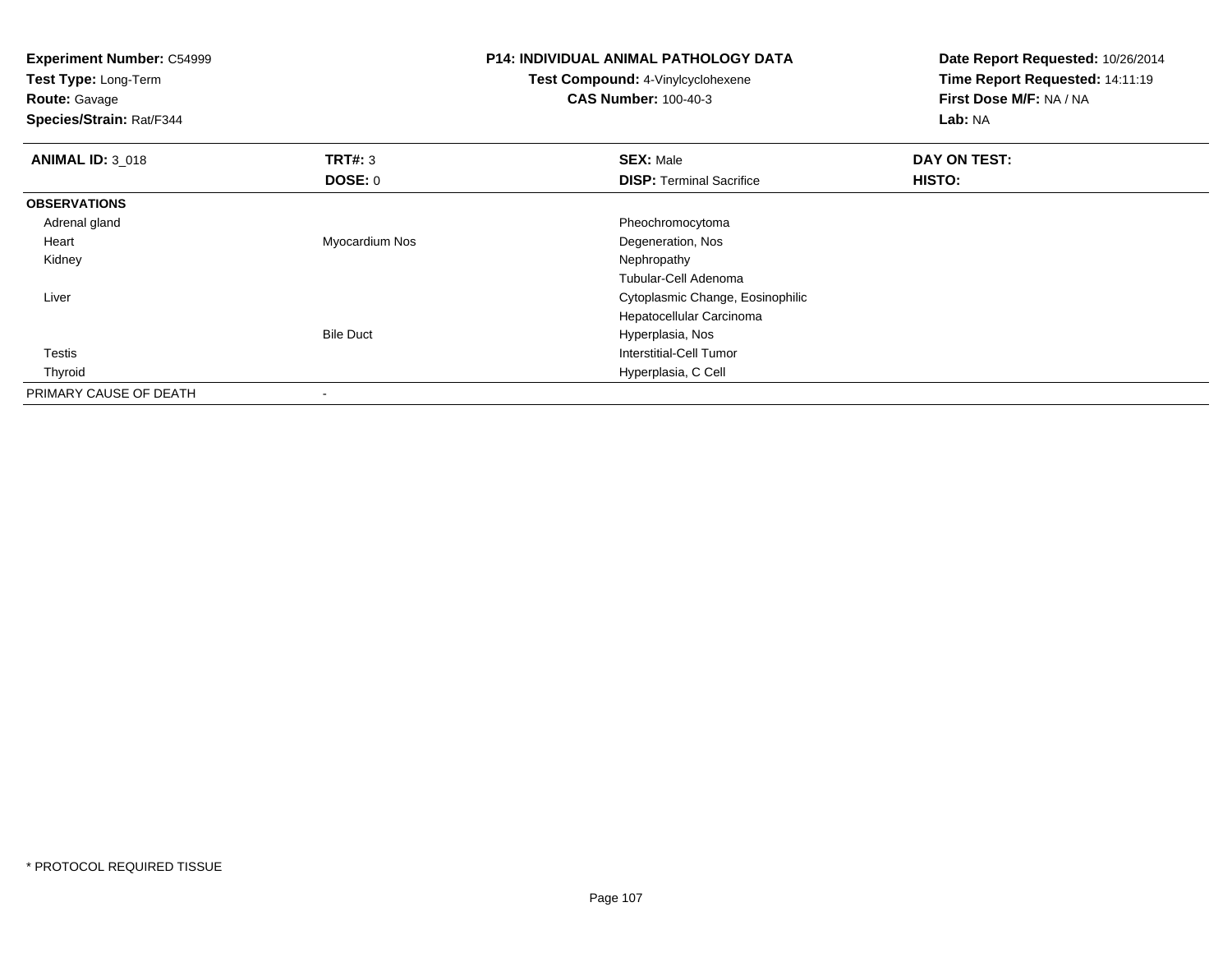**Experiment Number:** C54999**Test Type:** Long-Term**Route:** Gavage **Species/Strain:** Rat/F344**P14: INDIVIDUAL ANIMAL PATHOLOGY DATATest Compound:** 4-Vinylcyclohexene**CAS Number:** 100-40-3**Date Report Requested:** 10/26/2014**Time Report Requested:** 14:11:19**First Dose M/F:** NA / NA**Lab:** NA**ANIMAL ID: 3 019 9 SEX:** Male **DAY ON TEST: DAY ON TEST: DOSE:** 0**DISP:** Terminal Sacrifice **HISTO: OBSERVATIONS** Heart Myocardium Nos Degeneration, Nos KidneyPelvis **Australia** Hyperplasia, Epithelial Nephropathy Bile Duct Hyperplasia, Nos Livers and the contract of the contract of the contract of the contract of the Hyperplasia, Focal **Pancreas**  Pituitary glandAnterior Pituitary **Cyst, Nos**  Preputial gland Inflammation, Suppurative Testis Interstitial-Cell Tumor Tunica Vaginalis Mesothelioma, Nos Thyroid Hyperplasia, C Cell PRIMARY CAUSE OF DEATH

-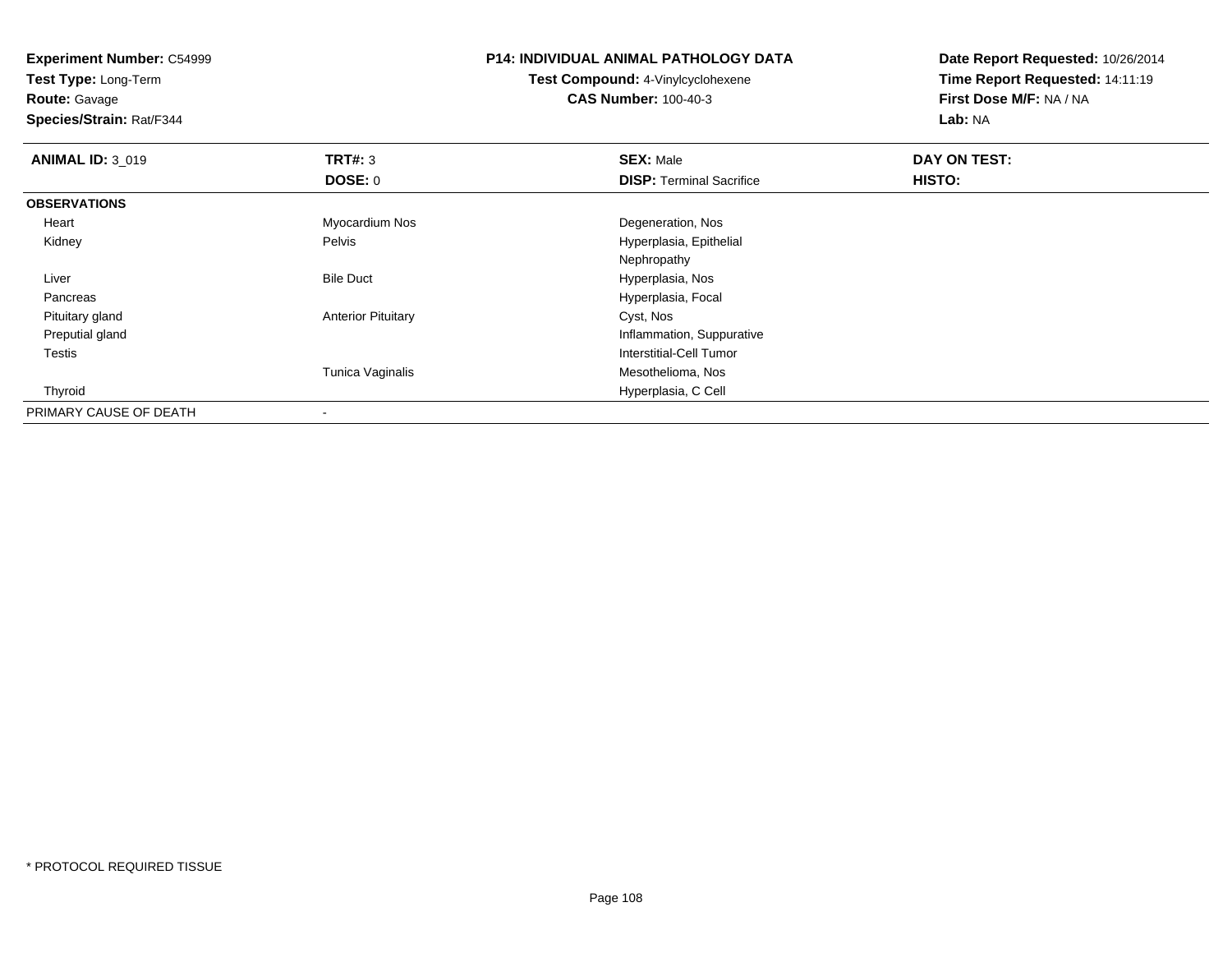**Experiment Number:** C54999**Test Type:** Long-Term**Route:** Gavage **Species/Strain:** Rat/F344**P14: INDIVIDUAL ANIMAL PATHOLOGY DATATest Compound:** 4-Vinylcyclohexene**CAS Number:** 100-40-3**Date Report Requested:** 10/26/2014**Time Report Requested:** 14:11:19**First Dose M/F:** NA / NA**Lab:** NA**ANIMAL ID:** 3\_020**C DAY ON TEST: TRT#:** 3 **SEX:** Male **SEX:** Male **DOSE:** 0**DISP:** Terminal Sacrifice **HISTO: OBSERVATIONS** Heart Myocardium Nos Degeneration, Nos Intestine Largee and the Colon Colon Colon Colon and the Parasitism Nephropathy Kidneyy the control of the control of the control of the control of the control of the control of the control of the control of the control of the control of the control of the control of the control of the control of the contro Liver Cytoplasmic Vacuolizationd Cytoplasmic Vacuolization<br>
anterior Pituitary Cytoplasmic Vacuolization Pituitary gland Skin Basal-Cell Tumor Testis Interstitial-Cell Tumor Thyroid Hyperplasia, C Cell UnspecifiedMultiple Organs Nos **Periarteritis** PRIMARY CAUSE OF DEATH-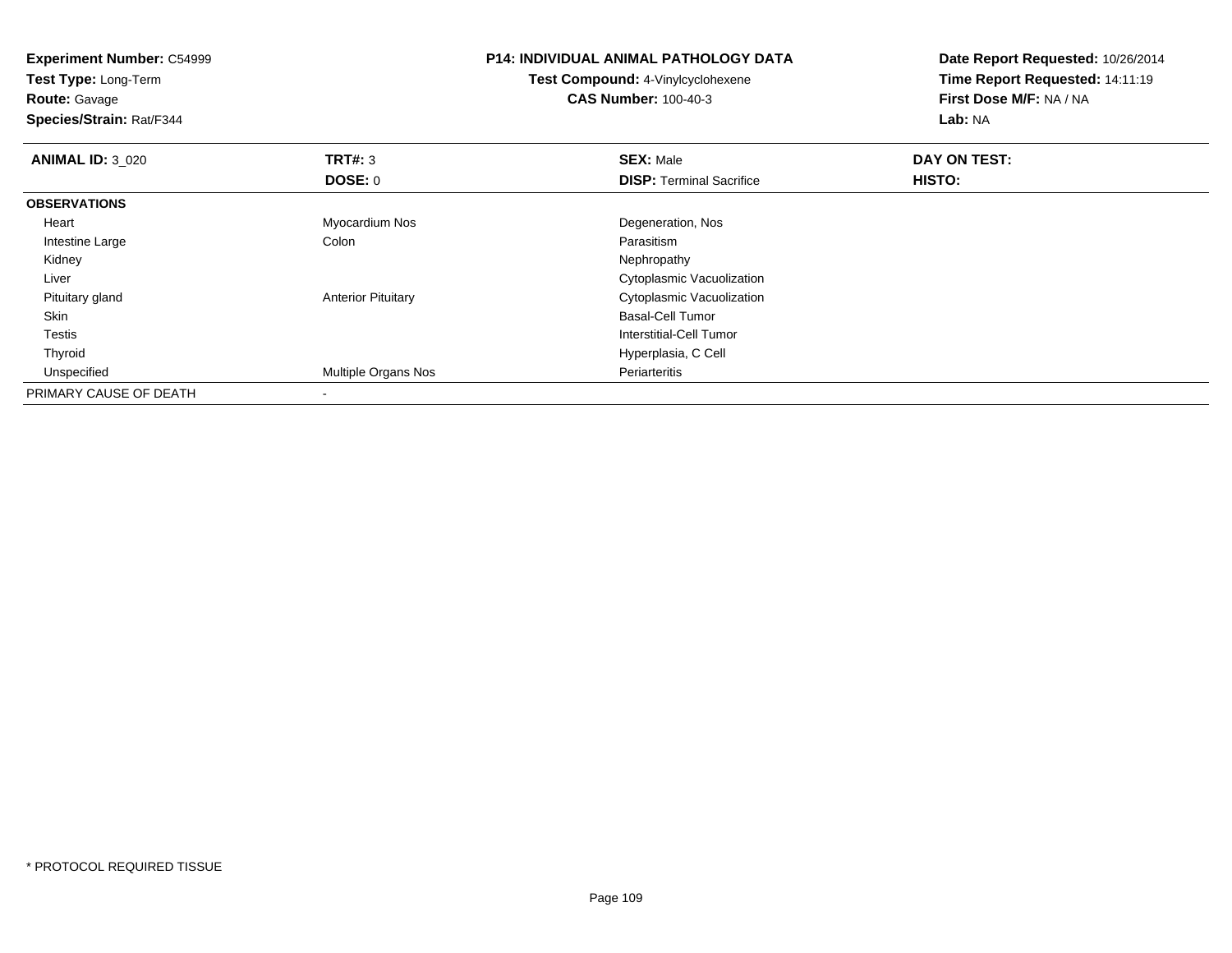| <b>Experiment Number: C54999</b><br>Test Type: Long-Term<br><b>Route: Gavage</b><br>Species/Strain: Rat/F344 |                           | <b>P14: INDIVIDUAL ANIMAL PATHOLOGY DATA</b><br>Test Compound: 4-Vinylcyclohexene<br><b>CAS Number: 100-40-3</b> | Date Report Requested: 10/26/2014<br>Time Report Requested: 14:11:19<br><b>First Dose M/F: NA / NA</b><br>Lab: NA |
|--------------------------------------------------------------------------------------------------------------|---------------------------|------------------------------------------------------------------------------------------------------------------|-------------------------------------------------------------------------------------------------------------------|
| <b>ANIMAL ID: 3_021</b>                                                                                      | TRT#: 3                   | <b>SEX: Male</b>                                                                                                 | DAY ON TEST:                                                                                                      |
|                                                                                                              | DOSE: 0                   | <b>DISP:</b> Terminal Sacrifice                                                                                  | HISTO:                                                                                                            |
| <b>OBSERVATIONS</b>                                                                                          |                           |                                                                                                                  |                                                                                                                   |
| Heart                                                                                                        | Myocardium Nos            | Degeneration, Nos                                                                                                |                                                                                                                   |
| Kidney                                                                                                       |                           | Nephropathy                                                                                                      |                                                                                                                   |
| Liver                                                                                                        | <b>Bile Duct</b>          | Hyperplasia, Nos                                                                                                 |                                                                                                                   |
| Pituitary gland                                                                                              | <b>Anterior Pituitary</b> | Adenoma, Nos                                                                                                     |                                                                                                                   |
| Prostate                                                                                                     |                           | Atrophy, Nos                                                                                                     |                                                                                                                   |
|                                                                                                              |                           | Inflammation, Chronic                                                                                            |                                                                                                                   |
| Testis                                                                                                       |                           | Interstitial-Cell Tumor                                                                                          |                                                                                                                   |
| Urinary bladder                                                                                              |                           | Hyperplasia, Epithelial                                                                                          |                                                                                                                   |
| PRIMARY CAUSE OF DEATH                                                                                       |                           |                                                                                                                  |                                                                                                                   |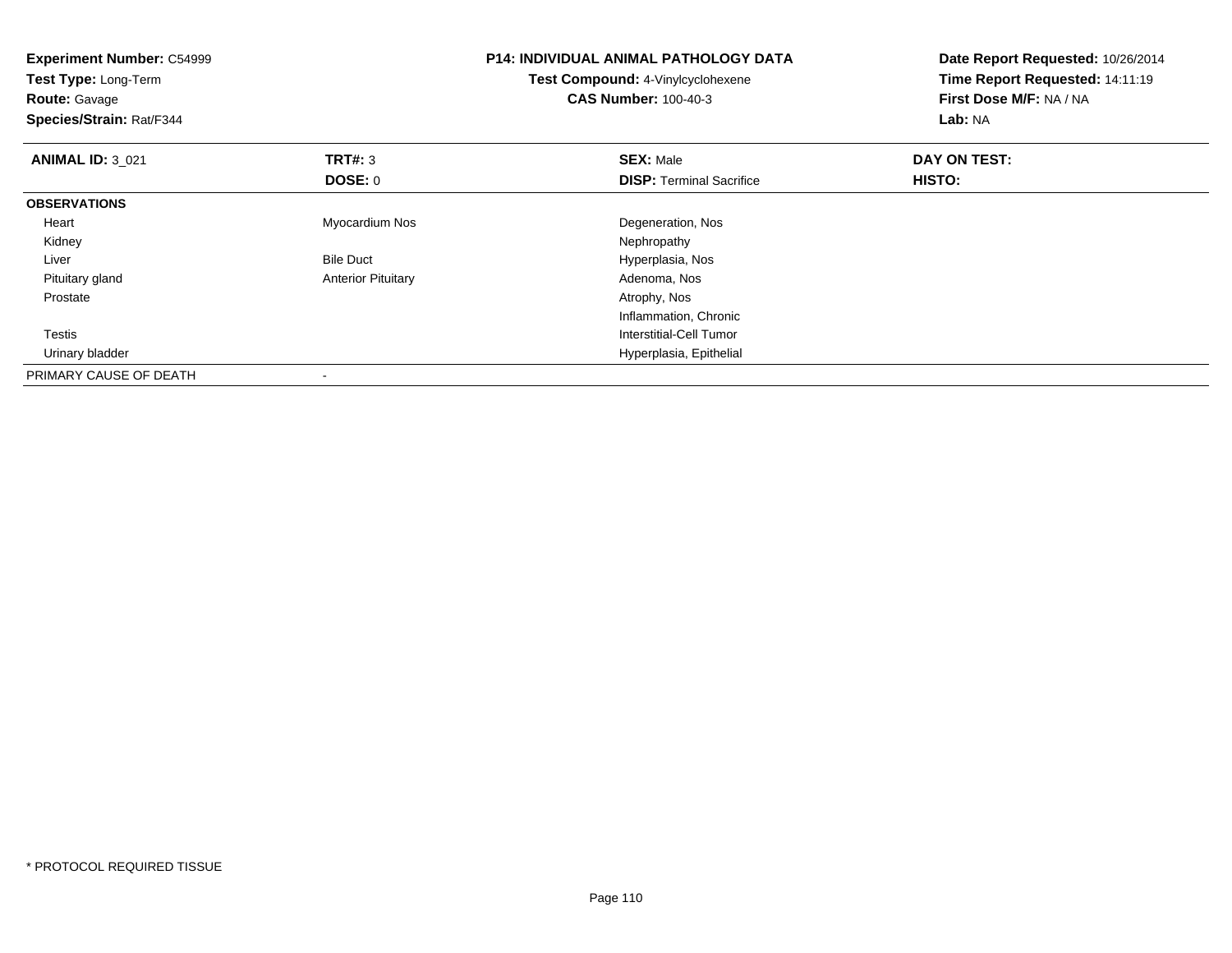| <b>Experiment Number: C54999</b><br>Test Type: Long-Term<br><b>Route: Gavage</b><br>Species/Strain: Rat/F344 |                  | <b>P14: INDIVIDUAL ANIMAL PATHOLOGY DATA</b><br>Test Compound: 4-Vinylcyclohexene<br><b>CAS Number: 100-40-3</b> | Date Report Requested: 10/26/2014<br>Time Report Requested: 14:11:19<br>First Dose M/F: NA / NA<br>Lab: NA |
|--------------------------------------------------------------------------------------------------------------|------------------|------------------------------------------------------------------------------------------------------------------|------------------------------------------------------------------------------------------------------------|
| <b>ANIMAL ID: 3_022</b>                                                                                      | TRT#: 3          | <b>SEX: Male</b>                                                                                                 | DAY ON TEST:                                                                                               |
|                                                                                                              | <b>DOSE: 0</b>   | <b>DISP: Terminal Sacrifice</b>                                                                                  | <b>HISTO:</b>                                                                                              |
| <b>OBSERVATIONS</b>                                                                                          |                  |                                                                                                                  |                                                                                                            |
| Adrenal gland                                                                                                |                  | Pheochromocytoma                                                                                                 |                                                                                                            |
| Heart                                                                                                        | Myocardium Nos   | Degeneration, Nos                                                                                                |                                                                                                            |
| Kidney                                                                                                       |                  | Nephropathy                                                                                                      |                                                                                                            |
| Liver                                                                                                        | <b>Bile Duct</b> | Hyperplasia, Nos                                                                                                 |                                                                                                            |
| Pancreas                                                                                                     |                  | Atrophy, Nos                                                                                                     |                                                                                                            |
|                                                                                                              |                  | Hyperplasia, Focal                                                                                               |                                                                                                            |
| Testis                                                                                                       |                  | Hyperplasia, Interstitial Cell                                                                                   |                                                                                                            |
|                                                                                                              |                  | Interstitial-Cell Tumor                                                                                          |                                                                                                            |
| Thyroid                                                                                                      |                  | Hyperplasia, C Cell                                                                                              |                                                                                                            |
| PRIMARY CAUSE OF DEATH                                                                                       |                  |                                                                                                                  |                                                                                                            |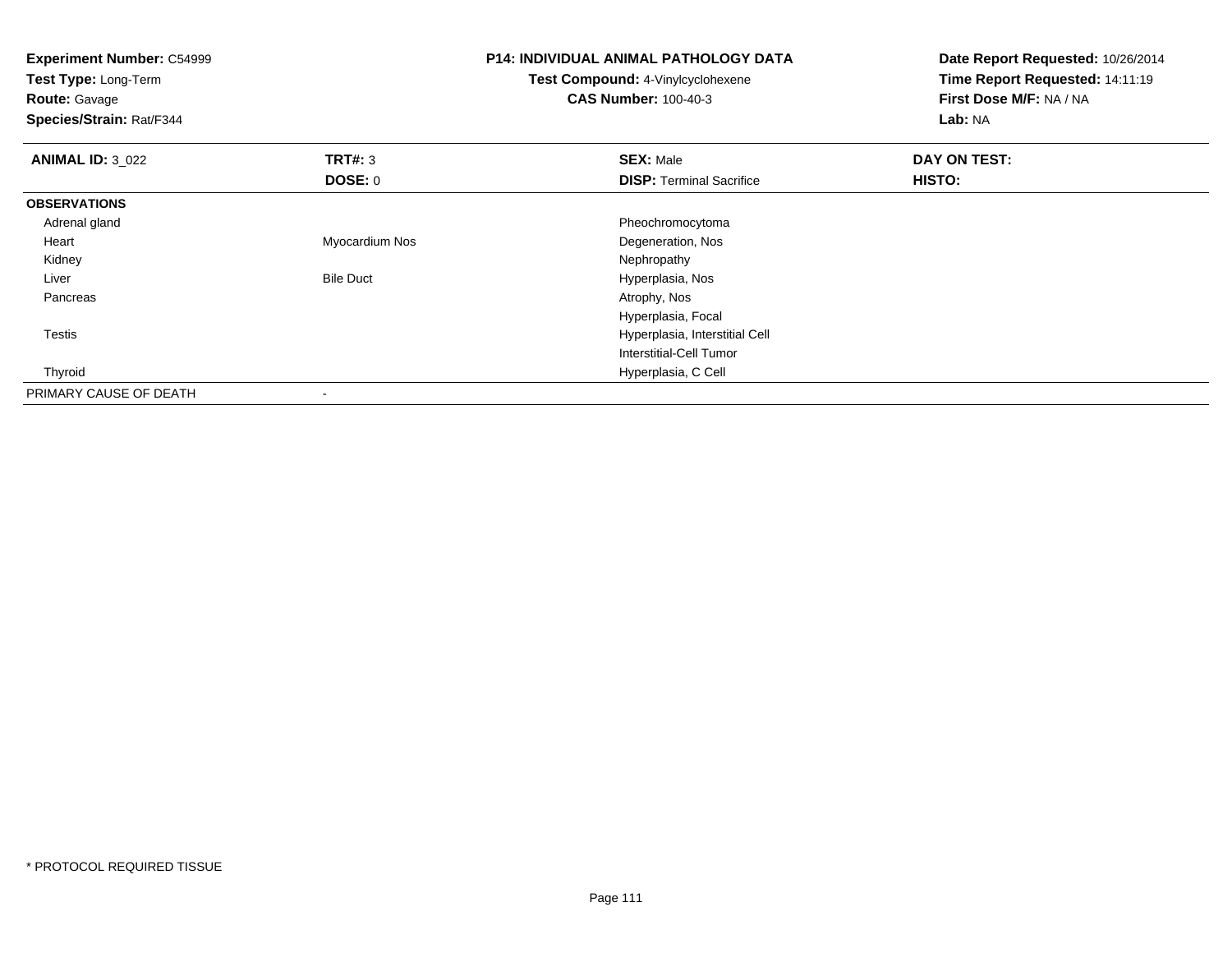**Test Type:** Long-Term

# **Route:** Gavage

**Species/Strain:** Rat/F344

#### **P14: INDIVIDUAL ANIMAL PATHOLOGY DATA**

# **Test Compound:** 4-Vinylcyclohexene**CAS Number:** 100-40-3

| <b>ANIMAL ID: 3_023</b> | TRT#: 3                   | <b>SEX: Male</b>                  | DAY ON TEST: |  |
|-------------------------|---------------------------|-----------------------------------|--------------|--|
|                         | <b>DOSE: 0</b>            | <b>DISP: Terminal Sacrifice</b>   | HISTO:       |  |
| <b>OBSERVATIONS</b>     |                           |                                   |              |  |
| Adrenal gland           | Medulla                   | Hyperplasia, Focal                |              |  |
|                         |                           | Pheochromocytoma                  |              |  |
| Heart                   | Myocardium Nos            | Degeneration, Nos                 |              |  |
| Kidney                  |                           | Nephropathy                       |              |  |
| Liver                   | <b>Bile Duct</b>          | Hyperplasia, Nos                  |              |  |
| Lung                    |                           | Inflammation, Granulomatous Focal |              |  |
| Nasal cavity            |                           | Inflammation, Suppurative         |              |  |
| Pancreas                |                           | Hyperplasia, Focal                |              |  |
|                         | Islets                    | Islet-Cell Carcinoma              |              |  |
| Pituitary gland         | <b>Anterior Pituitary</b> | Adenoma, Nos                      |              |  |
| Preputial gland         |                           | Inflammation, Chronic Suppurative |              |  |
| <b>Testis</b>           |                           | Interstitial-Cell Tumor           |              |  |
| Thyroid                 |                           | C-Cell Adenoma                    |              |  |
| PRIMARY CAUSE OF DEATH  | $\overline{\phantom{a}}$  |                                   |              |  |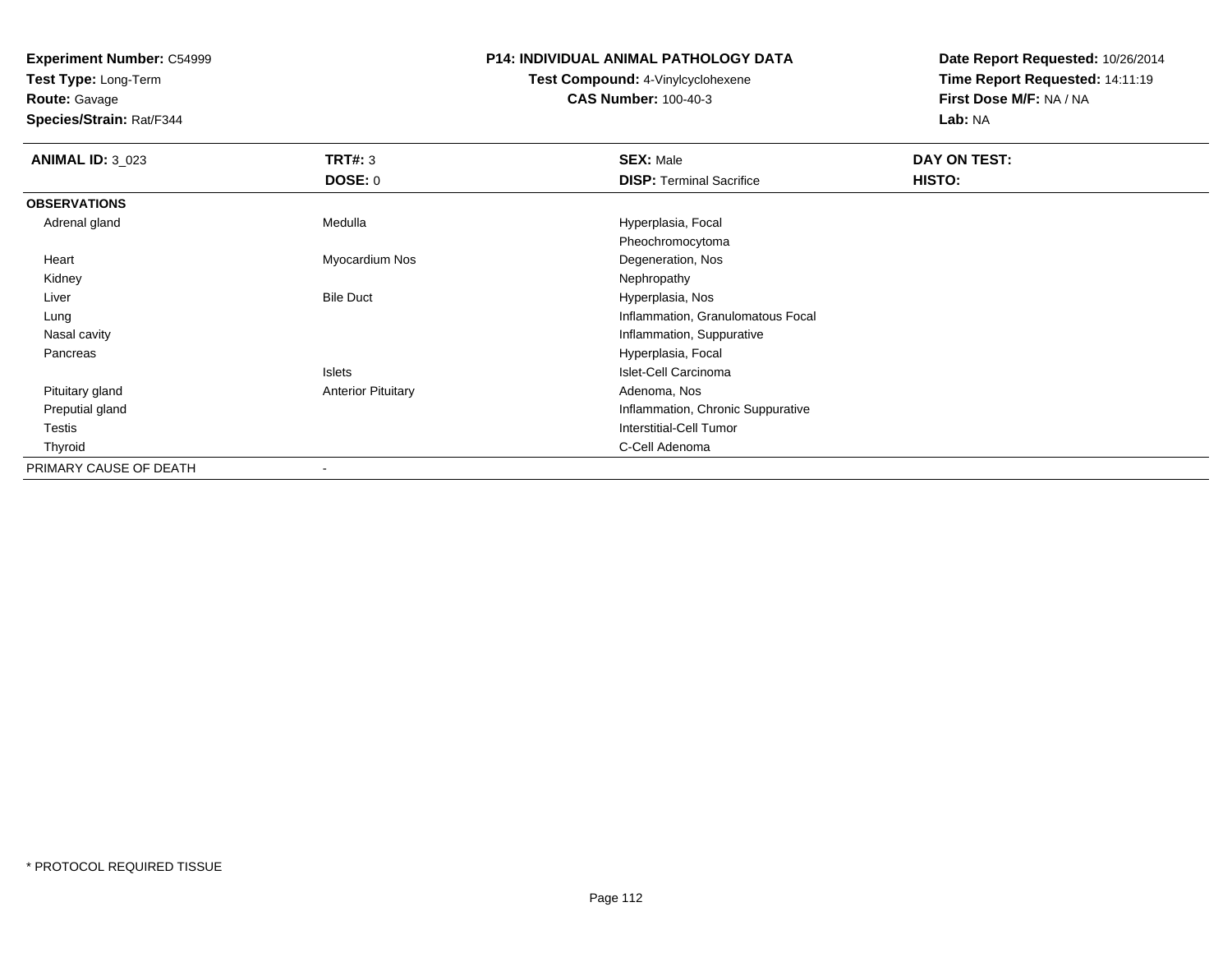| <b>Experiment Number: C54999</b><br>Test Type: Long-Term |                  | <b>P14: INDIVIDUAL ANIMAL PATHOLOGY DATA</b> | Date Report Requested: 10/26/2014 |  |
|----------------------------------------------------------|------------------|----------------------------------------------|-----------------------------------|--|
|                                                          |                  | Test Compound: 4-Vinylcyclohexene            | Time Report Requested: 14:11:19   |  |
| <b>Route: Gavage</b>                                     |                  | <b>CAS Number: 100-40-3</b>                  | First Dose M/F: NA / NA           |  |
| Species/Strain: Rat/F344                                 |                  |                                              | Lab: NA                           |  |
| <b>ANIMAL ID: 3_024</b>                                  | TRT#: 3          | <b>SEX: Male</b>                             | DAY ON TEST:                      |  |
|                                                          | <b>DOSE: 0</b>   | <b>DISP: Terminal Sacrifice</b>              | HISTO:                            |  |
| <b>OBSERVATIONS</b>                                      |                  |                                              |                                   |  |
| Adrenal gland                                            |                  | Pheochromocytoma                             |                                   |  |
| Heart                                                    | Myocardium Nos   | Degeneration, Nos                            |                                   |  |
| Kidney                                                   |                  | Nephropathy                                  |                                   |  |
| Liver                                                    |                  | Cytoplasmic Change, Basophilic               |                                   |  |
|                                                          |                  | Cytoplasmic Vacuolization                    |                                   |  |
|                                                          | <b>Bile Duct</b> | Hyperplasia, Nos                             |                                   |  |
| Prostate                                                 |                  | Hypertrophy, Focal                           |                                   |  |
| Testis                                                   |                  | Interstitial-Cell Tumor                      |                                   |  |
| Thymus                                                   |                  | Cyst, Nos                                    |                                   |  |
| Thyroid                                                  |                  | Hyperplasia, C Cell                          |                                   |  |
| PRIMARY CAUSE OF DEATH                                   |                  |                                              |                                   |  |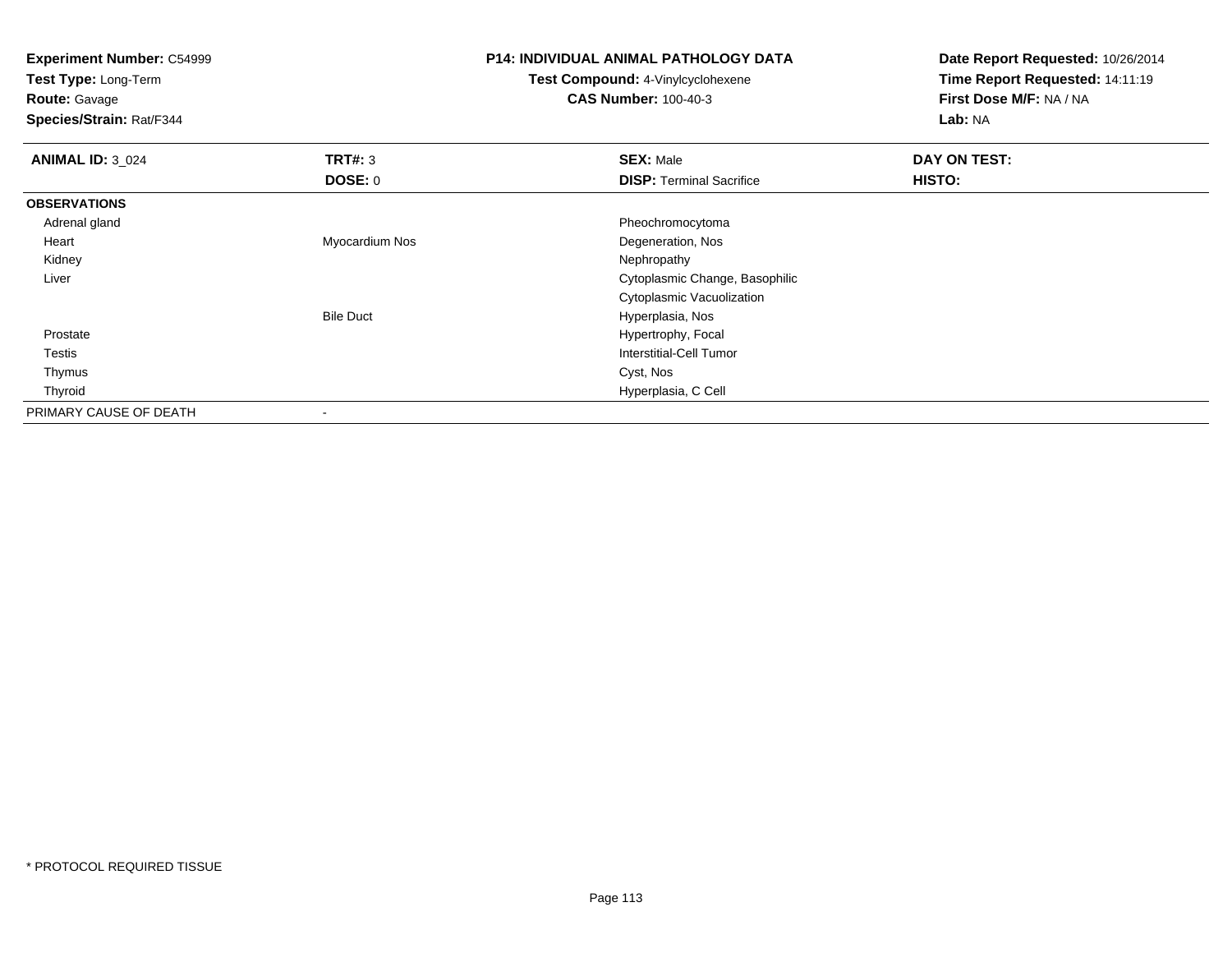**Test Type:** Long-Term

**Route:** Gavage

**Species/Strain:** Rat/F344

## **P14: INDIVIDUAL ANIMAL PATHOLOGY DATA**

**Test Compound:** 4-Vinylcyclohexene**CAS Number:** 100-40-3

| <b>ANIMAL ID: 3_025</b> | <b>TRT#: 3</b>             | <b>SEX: Male</b>                    | DAY ON TEST: |
|-------------------------|----------------------------|-------------------------------------|--------------|
|                         | <b>DOSE: 0</b>             | <b>DISP: Terminal Sacrifice</b>     | HISTO:       |
| <b>OBSERVATIONS</b>     |                            |                                     |              |
| Adrenal gland           | Cortex Nos                 | Lipoidosis                          |              |
|                         |                            | Pheochromocytoma                    |              |
| Epididymis              |                            | Inflammation, Chronic               |              |
| Heart                   | Myocardium Nos             | Degeneration, Nos                   |              |
|                         | Atrium                     | Thrombosis, Nos                     |              |
| Kidney                  |                            | Nephropathy                         |              |
| Liver                   |                            | Cytoplasmic Change, Eosinophilic    |              |
|                         | <b>Bile Duct</b>           | Hyperplasia, Nos                    |              |
| Lung                    |                            | Inflammation, Granulomatous Focal   |              |
| Nasal cavity            | <b>Maxillary Sinus Nos</b> | Inflammation, Suppurative           |              |
| Pancreas                |                            | Hyperplasia, Focal                  |              |
| Pituitary gland         | <b>Anterior Pituitary</b>  | Adenoma, Nos                        |              |
| Preputial gland         |                            | Inflammation, Chronic               |              |
| Testis                  |                            | Interstitial-Cell Tumor             |              |
| Thyroid                 |                            | Hyperplasia, C Cell                 |              |
| Urinary bladder         |                            | Lymphocytic Inflammatory Infiltrate |              |
| PRIMARY CAUSE OF DEATH  | ۰                          |                                     |              |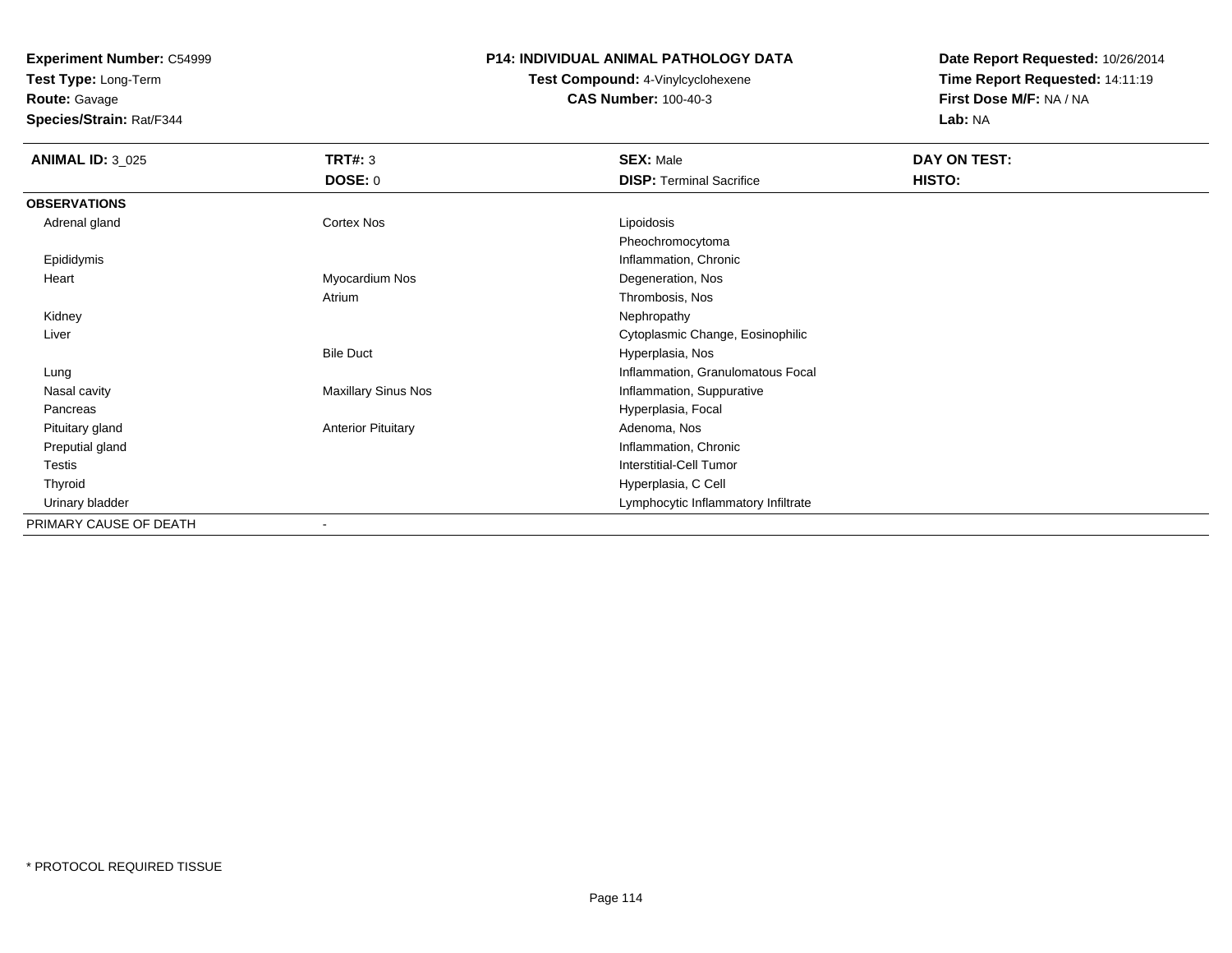**Test Type:** Long-Term

# **Route:** Gavage

**Species/Strain:** Rat/F344

### **P14: INDIVIDUAL ANIMAL PATHOLOGY DATA**

# **Test Compound:** 4-Vinylcyclohexene**CAS Number:** 100-40-3

| <b>ANIMAL ID: 3_026</b> | <b>TRT#: 3</b>            | <b>SEX: Male</b>                | DAY ON TEST: |  |
|-------------------------|---------------------------|---------------------------------|--------------|--|
|                         | <b>DOSE: 0</b>            | <b>DISP: Terminal Sacrifice</b> | HISTO:       |  |
| <b>OBSERVATIONS</b>     |                           |                                 |              |  |
| Heart                   | Myocardium Nos            | Degeneration, Nos               |              |  |
| Intestine Large         | Mucosa, Rectum            | Mineralization                  |              |  |
| Kidney                  |                           | Nephropathy                     |              |  |
| Liver                   |                           | Cytoplasmic Change, Basophilic  |              |  |
|                         |                           | Cytoplasmic Vacuolization       |              |  |
|                         |                           | Hernia, Nos                     |              |  |
|                         | <b>Bile Duct</b>          | Hyperplasia, Nos                |              |  |
| Pancreas                |                           | Atrophy, Nos                    |              |  |
| Pituitary gland         | <b>Anterior Pituitary</b> | Adenoma, Nos                    |              |  |
| Prostate                |                           | Hyperplasia, Focal              |              |  |
|                         |                           | Hypertrophy, Focal              |              |  |
| Skin                    | Lip Nos                   | Inflammation, Chronic Focal     |              |  |
| <b>Testis</b>           |                           | <b>Interstitial-Cell Tumor</b>  |              |  |
| Thyroid                 |                           | Hyperplasia, C Cell             |              |  |
| Unspecified             |                           | Granuloma, Nos                  |              |  |
| PRIMARY CAUSE OF DEATH  |                           |                                 |              |  |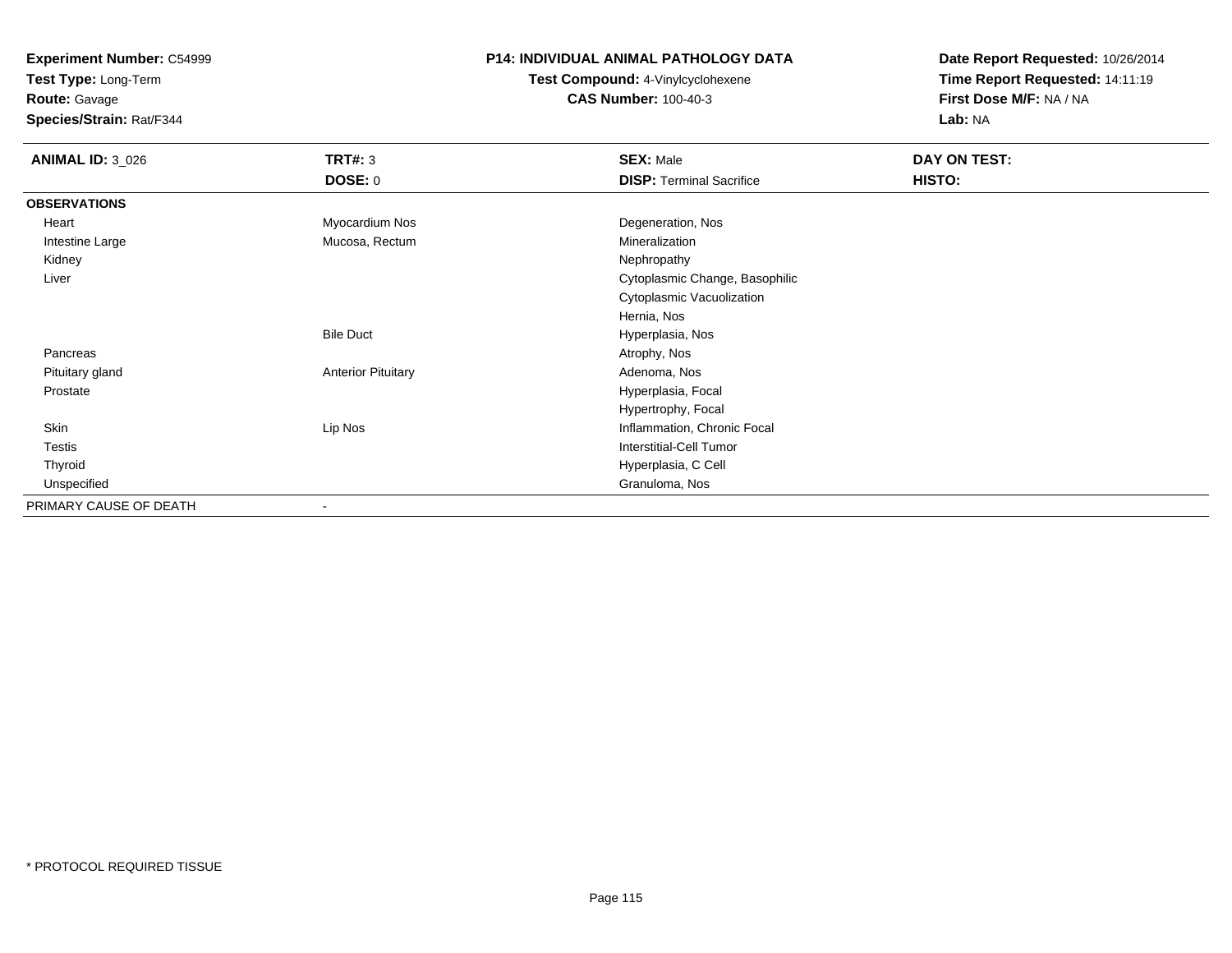**Test Type:** Long-Term

# **Route:** Gavage

**Species/Strain:** Rat/F344

### **P14: INDIVIDUAL ANIMAL PATHOLOGY DATA**

# **Test Compound:** 4-Vinylcyclohexene**CAS Number:** 100-40-3

| <b>ANIMAL ID: 3_027</b> | <b>TRT#: 3</b>           | <b>SEX: Male</b>                | DAY ON TEST: |
|-------------------------|--------------------------|---------------------------------|--------------|
|                         | <b>DOSE: 0</b>           | <b>DISP: Terminal Sacrifice</b> | HISTO:       |
| <b>OBSERVATIONS</b>     |                          |                                 |              |
| Adrenal gland           | Medulla                  | Hyperplasia, Focal              |              |
| Bone marrow             |                          | Histiocytosis                   |              |
| Heart                   | Myocardium Nos           | Degeneration, Nos               |              |
| Intestine Large         | Mucosa, Rectum           | Mineralization                  |              |
| <b>Intestine Small</b>  | <b>Mesentery Nos</b>     | Periarteritis                   |              |
| Kidney                  |                          | Nephropathy                     |              |
| Liver                   |                          | Angiectasis                     |              |
|                         | <b>Bile Duct</b>         | Hyperplasia, Nos                |              |
| Pancreas                |                          | Atrophy, Nos                    |              |
| Parathyroid gland       |                          | Hyperplasia, Nos                |              |
| Prostate                |                          | Hypertrophy, Focal              |              |
| Skin                    | Lip Nos                  | Inflammation, Chronic Focal     |              |
| Testis                  |                          | <b>Interstitial-Cell Tumor</b>  |              |
| Unspecified             |                          | Fibroma                         |              |
|                         | Multiple Organs Nos      | Leukemia, Mononuclear Cell      |              |
|                         | <b>Mediastinum Nos</b>   | Periarteritis                   |              |
| PRIMARY CAUSE OF DEATH  | $\overline{\phantom{a}}$ |                                 |              |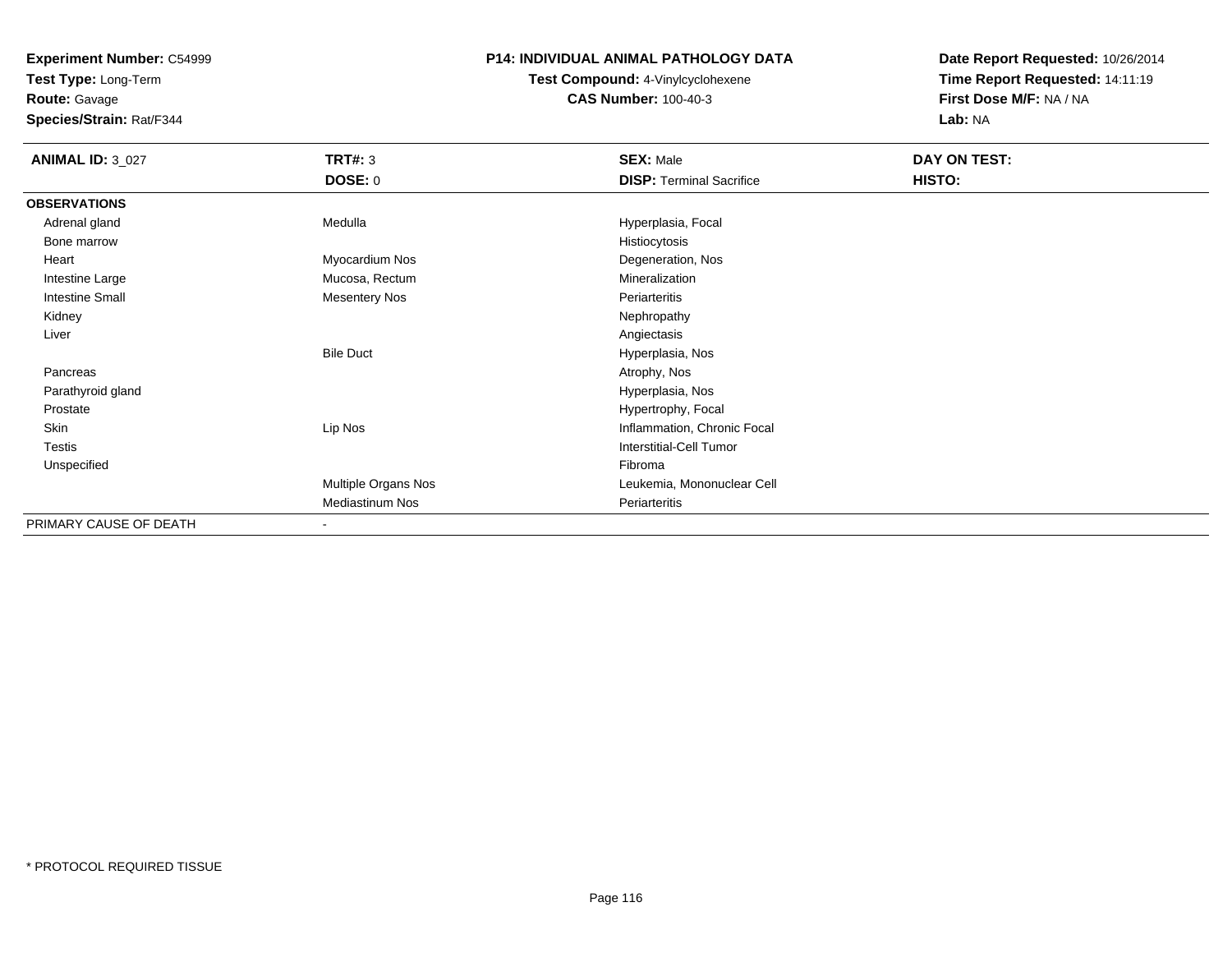| <b>Experiment Number: C54999</b><br>Test Type: Long-Term<br><b>Route: Gavage</b> |                 | <b>P14: INDIVIDUAL ANIMAL PATHOLOGY DATA</b> | Date Report Requested: 10/26/2014 |
|----------------------------------------------------------------------------------|-----------------|----------------------------------------------|-----------------------------------|
|                                                                                  |                 | Test Compound: 4-Vinylcyclohexene            | Time Report Requested: 14:11:19   |
|                                                                                  |                 | <b>CAS Number: 100-40-3</b>                  | First Dose M/F: NA / NA           |
| Species/Strain: Rat/F344                                                         |                 |                                              | Lab: NA                           |
| <b>ANIMAL ID: 3 028</b>                                                          | TRT#: 3         | <b>SEX: Male</b>                             | DAY ON TEST:                      |
|                                                                                  | DOSE: 0         | <b>DISP: Accidently Killed</b>               | HISTO:                            |
| <b>OBSERVATIONS</b>                                                              |                 |                                              |                                   |
| Unspecified                                                                      | Mediastinum Nos | Hemorrhage                                   |                                   |
| PRIMARY CAUSE OF DEATH                                                           |                 |                                              |                                   |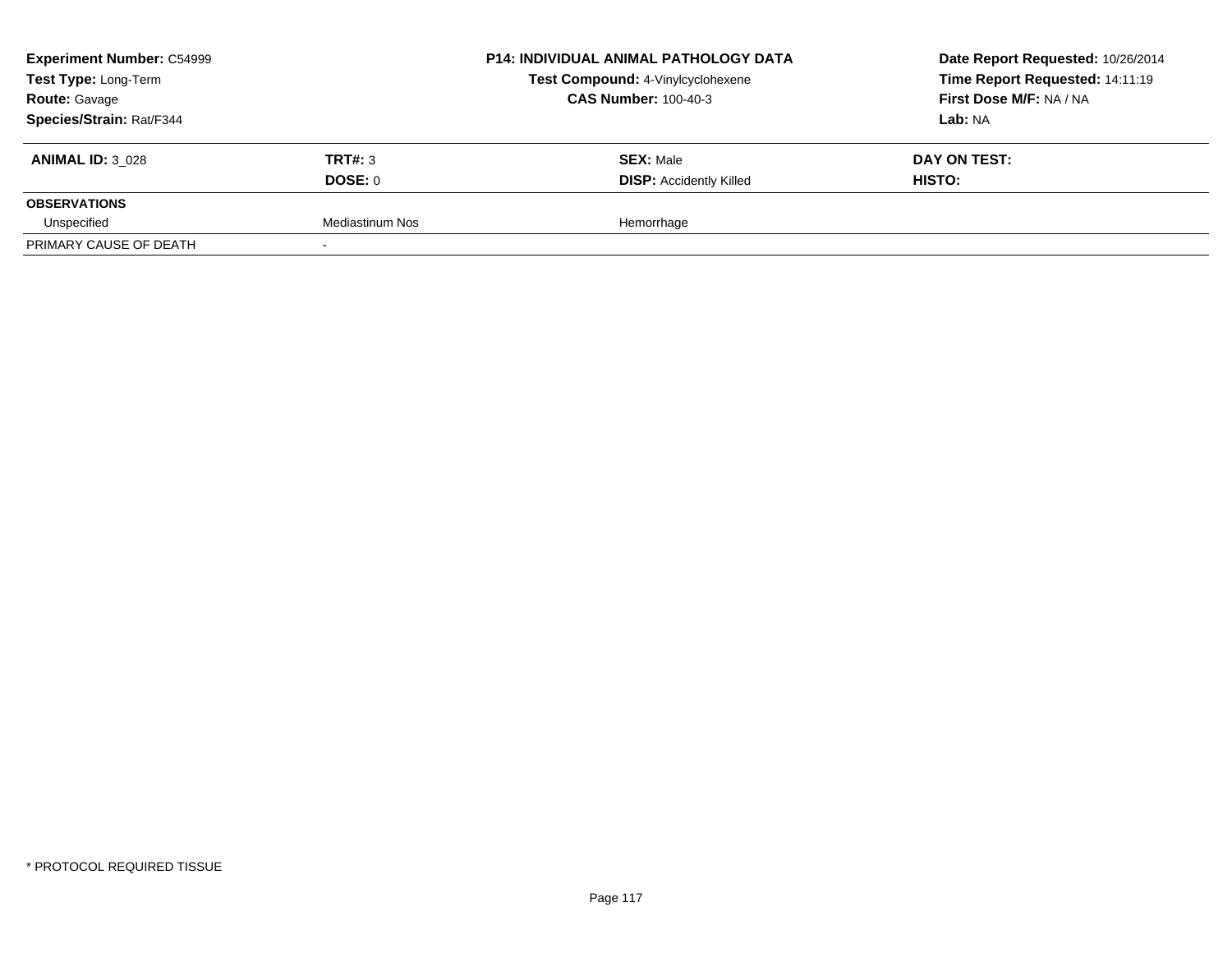**Test Type:** Long-Term

**Route:** Gavage

**Species/Strain:** Rat/F344

#### **P14: INDIVIDUAL ANIMAL PATHOLOGY DATA**

**Test Compound:** 4-Vinylcyclohexene**CAS Number:** 100-40-3

| <b>ANIMAL ID: 3_029</b> | TRT#: 3                   | <b>SEX: Male</b>                  | DAY ON TEST: |  |
|-------------------------|---------------------------|-----------------------------------|--------------|--|
|                         | <b>DOSE: 0</b>            | <b>DISP: Terminal Sacrifice</b>   | HISTO:       |  |
| <b>OBSERVATIONS</b>     |                           |                                   |              |  |
| Adrenal gland           |                           | Pheochromocytoma                  |              |  |
| Heart                   | Myocardium Nos            | Degeneration, Nos                 |              |  |
| Intestine Large         | Mucosa, Rectum            | Mineralization                    |              |  |
| Kidney                  |                           | Nephropathy                       |              |  |
| Liver                   |                           | Cytoplasmic Change, Eosinophilic  |              |  |
|                         | <b>Bile Duct</b>          | Hyperplasia, Nos                  |              |  |
| Lung                    |                           | Inflammation, Granulomatous Focal |              |  |
| Pancreas                |                           | Hyperplasia, Focal                |              |  |
| Pituitary gland         | <b>Anterior Pituitary</b> | Adenoma, Nos                      |              |  |
| Skin                    | Lip Nos                   | Abscess, Nos                      |              |  |
| Testis                  |                           | <b>Interstitial-Cell Tumor</b>    |              |  |
| Thyroid                 |                           | Hyperplasia, C Cell               |              |  |
| PRIMARY CAUSE OF DEATH  | ۰                         |                                   |              |  |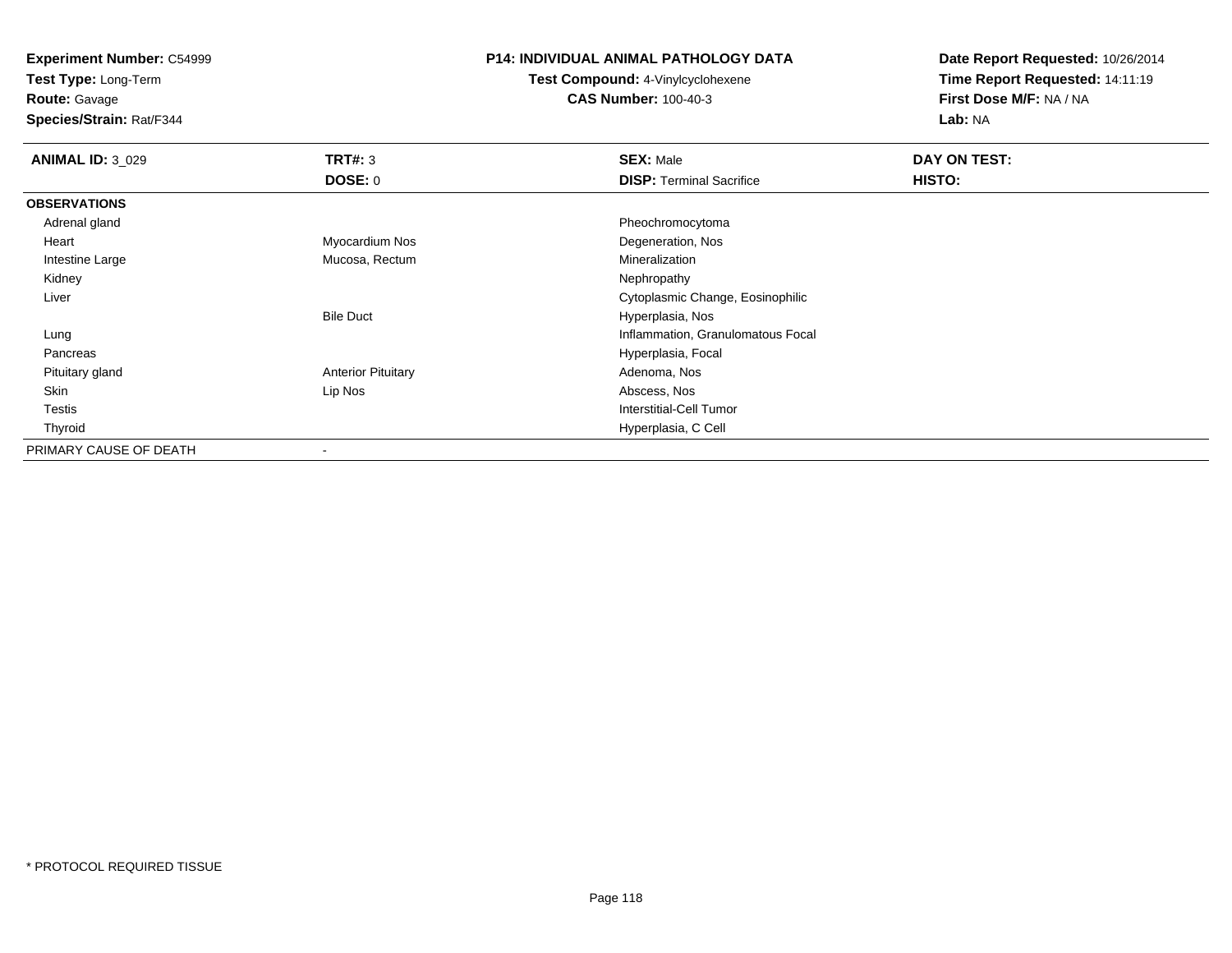**Test Type:** Long-Term

**Route:** Gavage

**Species/Strain:** Rat/F344

### **P14: INDIVIDUAL ANIMAL PATHOLOGY DATA**

**Test Compound:** 4-Vinylcyclohexene**CAS Number:** 100-40-3

| <b>ANIMAL ID: 3_030</b> | TRT#: 3             | <b>SEX: Male</b>                | DAY ON TEST: |  |
|-------------------------|---------------------|---------------------------------|--------------|--|
|                         | DOSE: 0             | <b>DISP:</b> Moribund Sacrifice | HISTO:       |  |
| <b>OBSERVATIONS</b>     |                     |                                 |              |  |
| Adrenal gland           | Medulla             | Hyperplasia, Focal              |              |  |
|                         |                     | Pheochromocytoma                |              |  |
| Bone                    | Skull               | Fibrous Osteodystrophy          |              |  |
|                         | Sternum             | Fibrous Osteodystrophy          |              |  |
| Kidney                  |                     | Nephropathy                     |              |  |
| Liver                   | <b>Bile Duct</b>    | Hyperplasia, Nos                |              |  |
| Skin                    | Lip Nos             | Abscess, Nos                    |              |  |
| Spleen                  |                     | Hemosiderosis                   |              |  |
| Stomach                 | Forestomach         | Hyperplasia, Epithelial         |              |  |
| Testis                  |                     | Interstitial-Cell Tumor         |              |  |
| Thyroid                 |                     | Hyperplasia, C Cell             |              |  |
| Unspecified             | Multiple Organs Nos | Calcification, Metastatic       |              |  |
| PRIMARY CAUSE OF DEATH  |                     |                                 |              |  |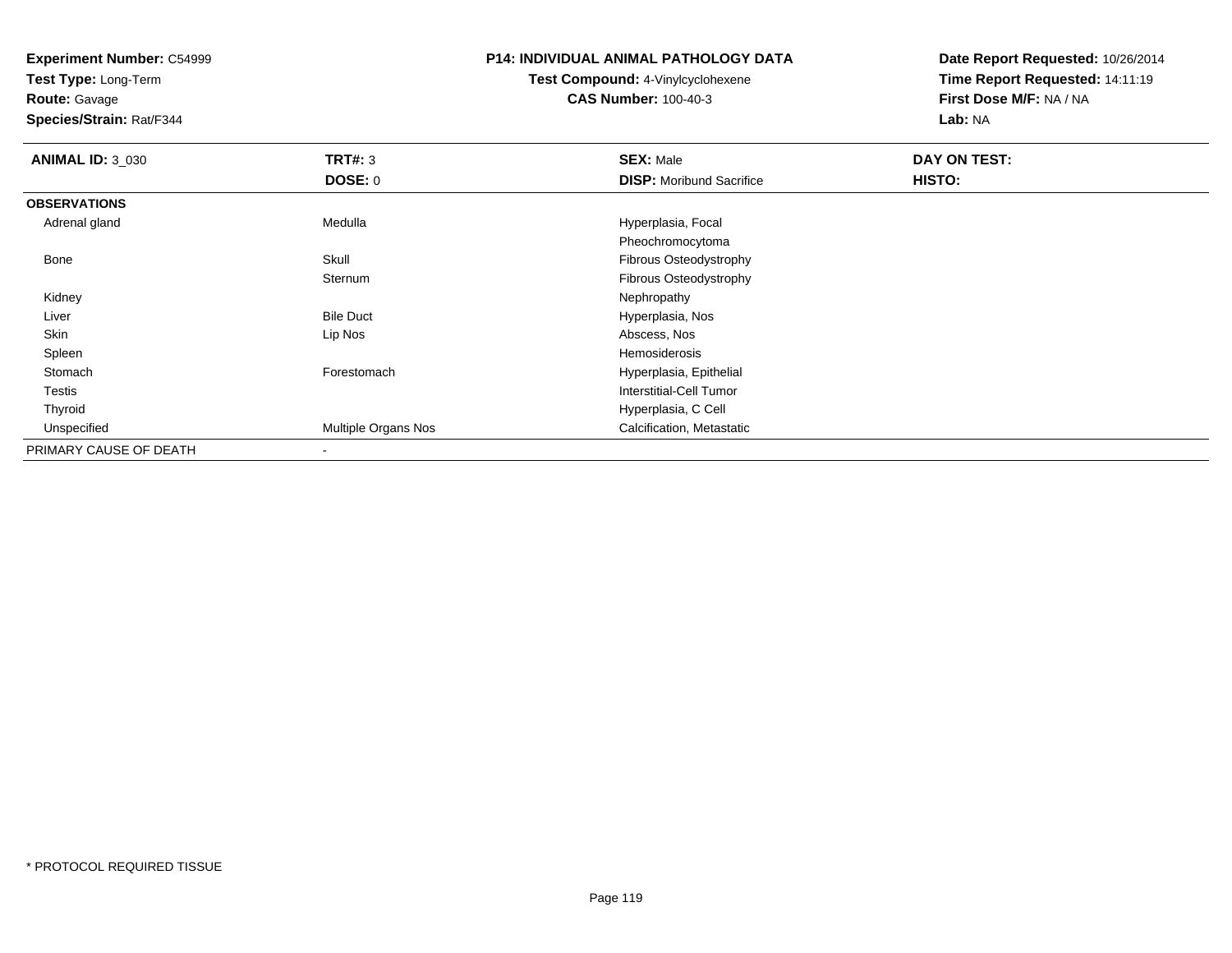**Test Type:** Long-Term

**Route:** Gavage

**Species/Strain:** Rat/F344

## **P14: INDIVIDUAL ANIMAL PATHOLOGY DATA**

**Test Compound:** 4-Vinylcyclohexene**CAS Number:** 100-40-3

| <b>ANIMAL ID: 3_031</b> | TRT#: 3                   | <b>SEX: Male</b>                 | DAY ON TEST: |
|-------------------------|---------------------------|----------------------------------|--------------|
|                         | <b>DOSE: 0</b>            | <b>DISP: Terminal Sacrifice</b>  | HISTO:       |
| <b>OBSERVATIONS</b>     |                           |                                  |              |
| Adrenal gland           |                           | Pheochromocytoma                 |              |
| Eye                     | Retina                    | Atrophy, Nos                     |              |
|                         |                           | Cataract                         |              |
| Heart                   | Myocardium Nos            | Degeneration, Nos                |              |
| Kidney                  |                           | Nephropathy                      |              |
| Liver                   | <b>Bile Duct</b>          | Hyperplasia, Nos                 |              |
| Lung                    |                           | Hyperplasia, Alveolar Epithelium |              |
| Pancreas                |                           | Hyperplasia, Focal               |              |
| Pituitary gland         | <b>Anterior Pituitary</b> | Adenoma, Nos                     |              |
| Preputial gland         |                           | Inflammation, Chronic            |              |
| Prostate                |                           | Hypertrophy, Focal               |              |
| Testis                  |                           | Interstitial-Cell Tumor          |              |
| PRIMARY CAUSE OF DEATH  |                           |                                  |              |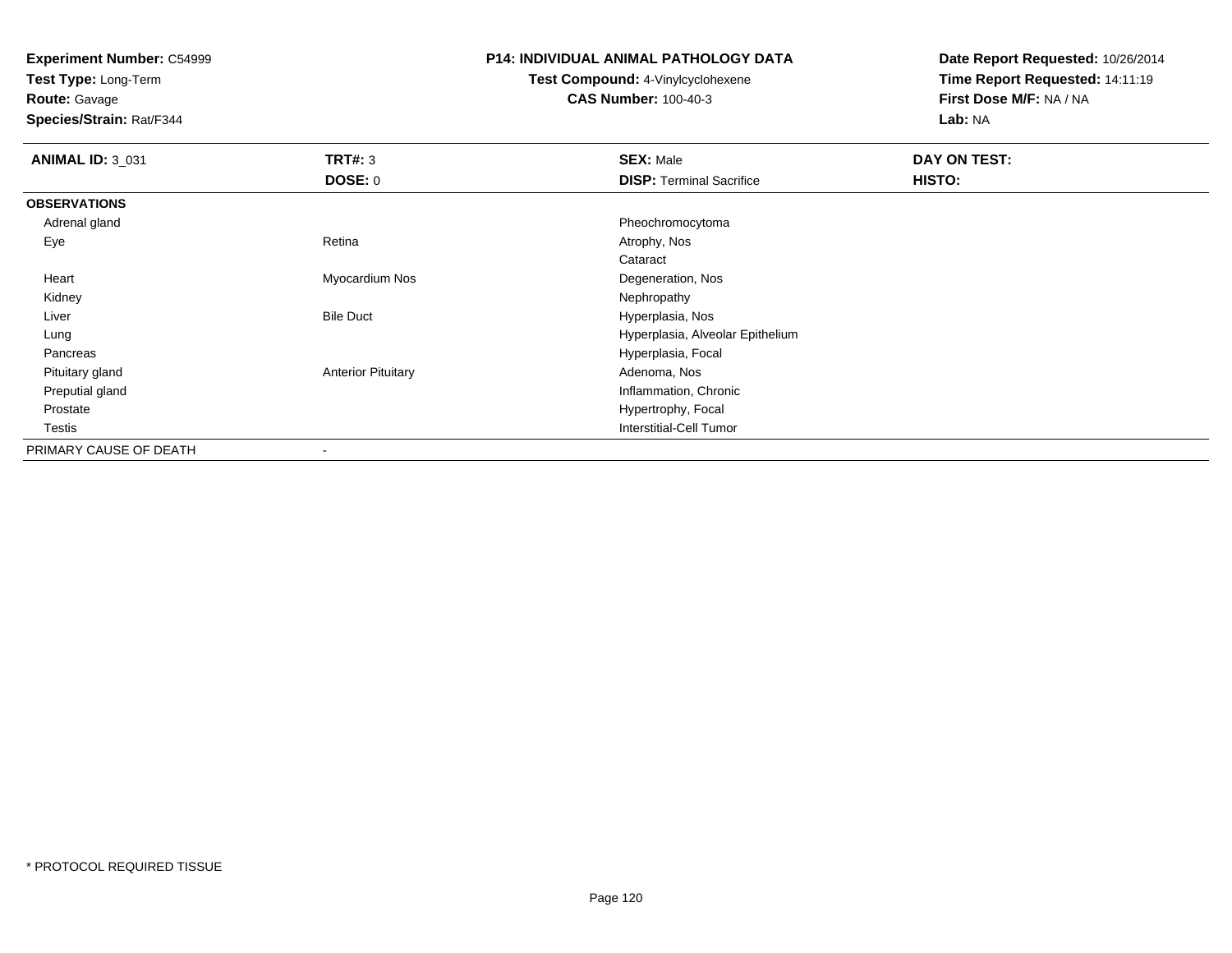**Test Type:** Long-Term

**Route:** Gavage

**Species/Strain:** Rat/F344

## **P14: INDIVIDUAL ANIMAL PATHOLOGY DATA**

**Test Compound:** 4-Vinylcyclohexene**CAS Number:** 100-40-3

| <b>ANIMAL ID: 3_032</b> | TRT#: 3          | <b>SEX: Male</b>                  | DAY ON TEST: |  |
|-------------------------|------------------|-----------------------------------|--------------|--|
|                         | DOSE: 0          | <b>DISP: Terminal Sacrifice</b>   | HISTO:       |  |
| <b>OBSERVATIONS</b>     |                  |                                   |              |  |
| Adrenal gland           | Medulla          | Pheochromocytoma                  |              |  |
| Eye                     | Retina           | Atrophy, Nos                      |              |  |
|                         |                  | Cataract                          |              |  |
| Heart                   | Myocardium Nos   | Degeneration, Nos                 |              |  |
| Kidney                  |                  | Nephropathy                       |              |  |
| Liver                   |                  | Cytoplasmic Change, Eosinophilic  |              |  |
|                         |                  | Cytoplasmic Vacuolization         |              |  |
|                         | <b>Bile Duct</b> | Hyperplasia, Nos                  |              |  |
| Lung                    |                  | Inflammation, Granulomatous Focal |              |  |
| Testis                  |                  | Interstitial-Cell Tumor           |              |  |
| Thyroid                 |                  | Hyperplasia, C Cell               |              |  |
| PRIMARY CAUSE OF DEATH  |                  |                                   |              |  |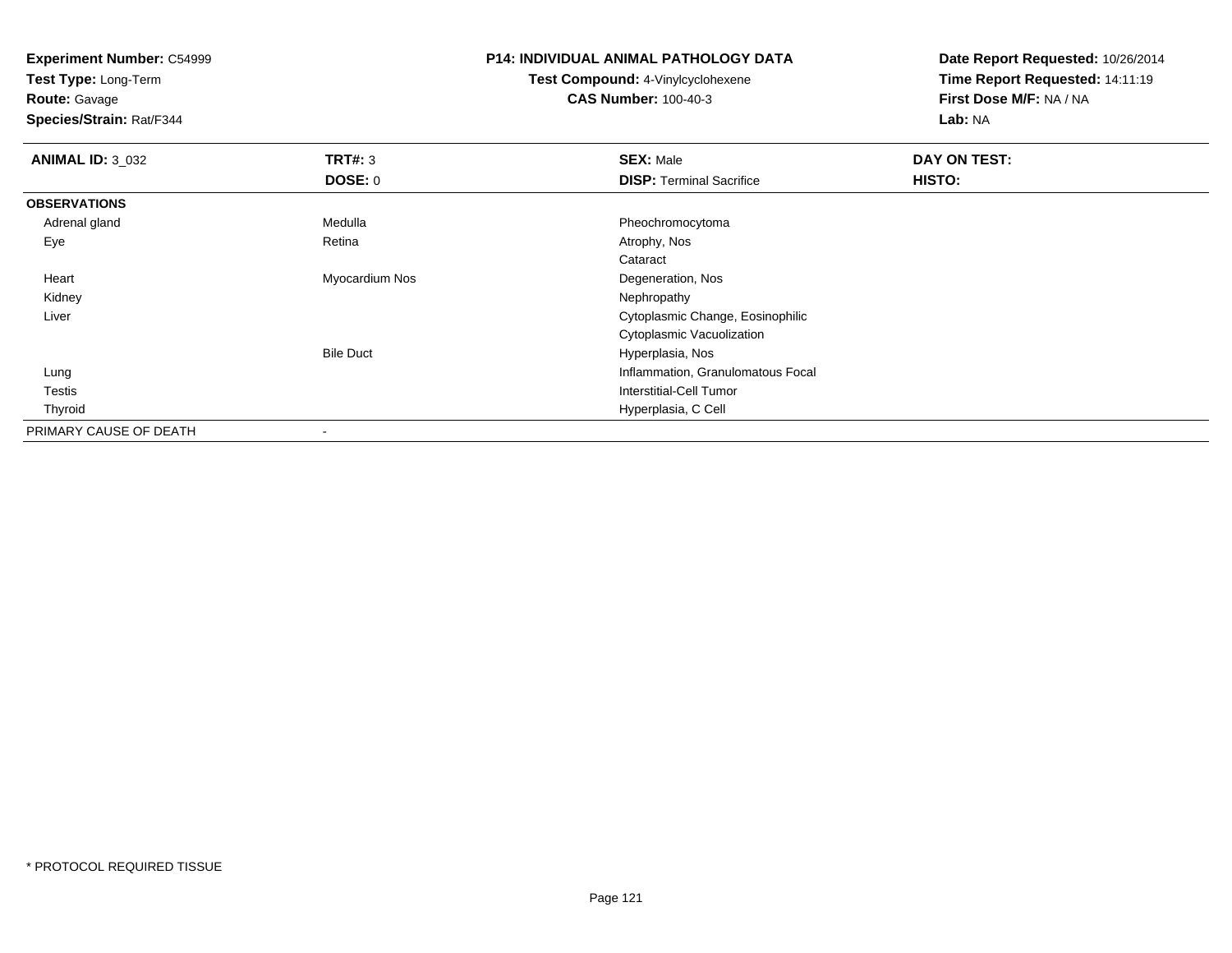**Test Type:** Long-Term

**Route:** Gavage

**Species/Strain:** Rat/F344

#### **P14: INDIVIDUAL ANIMAL PATHOLOGY DATA**

**Test Compound:** 4-Vinylcyclohexene**CAS Number:** 100-40-3

| <b>ANIMAL ID: 3_033</b> | <b>TRT#: 3</b>   | <b>SEX: Male</b>                  | DAY ON TEST: |  |
|-------------------------|------------------|-----------------------------------|--------------|--|
|                         | DOSE: 0          | <b>DISP: Terminal Sacrifice</b>   | HISTO:       |  |
| <b>OBSERVATIONS</b>     |                  |                                   |              |  |
| Eye                     | Retina           | Atrophy, Nos                      |              |  |
|                         |                  | Cataract                          |              |  |
| Heart                   | Myocardium Nos   | Degeneration, Nos                 |              |  |
| Kidney                  |                  | Nephropathy                       |              |  |
| Liver                   | <b>Bile Duct</b> | Hyperplasia, Nos                  |              |  |
| Lung                    |                  | Inflammation, Granulomatous Focal |              |  |
| Pancreas                |                  | Periarteritis                     |              |  |
| Preputial gland         |                  | Inflammation, Chronic             |              |  |
| Prostate                |                  | Hypertrophy, Focal                |              |  |
| Testis                  |                  | <b>Interstitial-Cell Tumor</b>    |              |  |
| Thyroid                 |                  | Hyperplasia, C Cell               |              |  |
| PRIMARY CAUSE OF DEATH  |                  |                                   |              |  |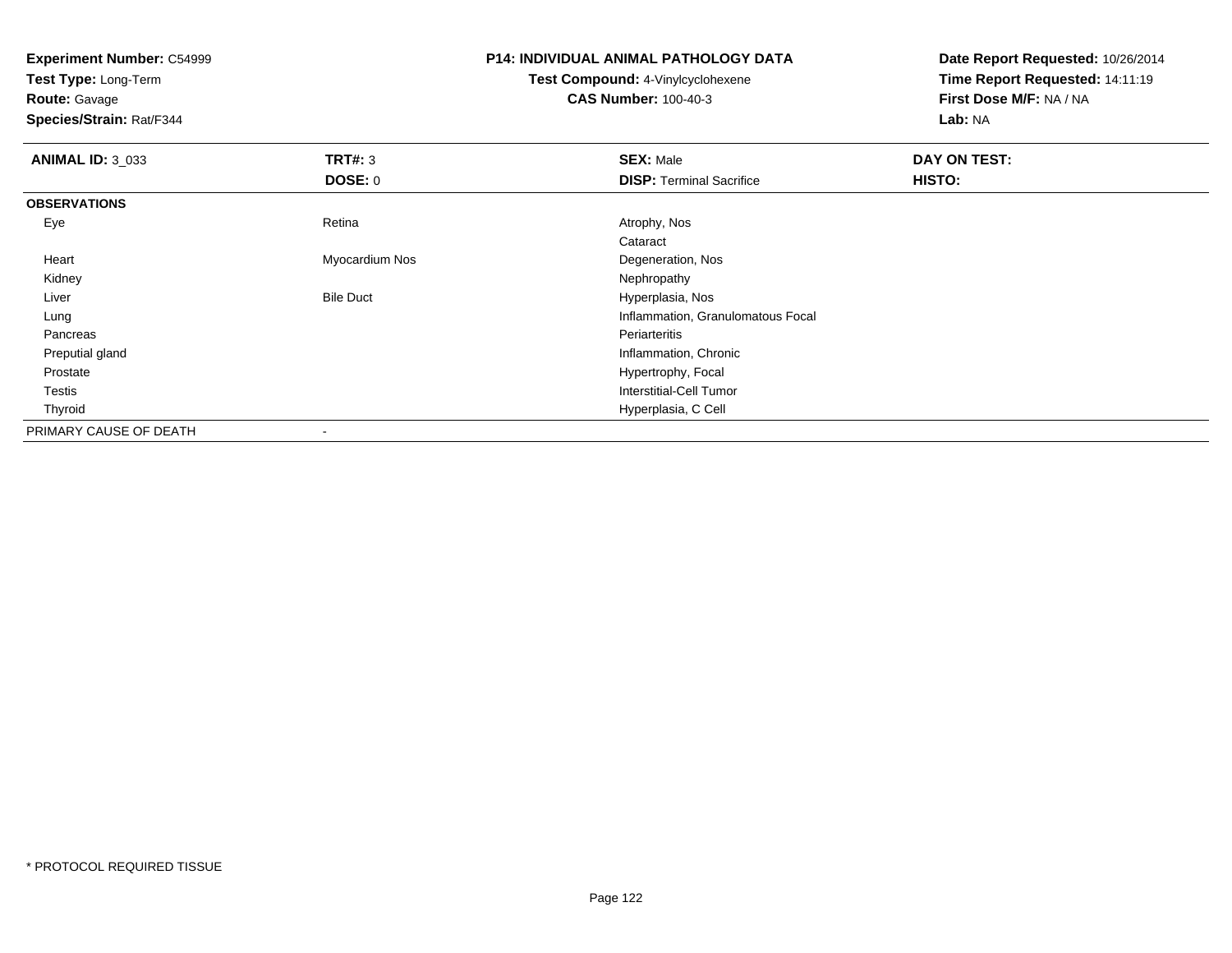| <b>Experiment Number: C54999</b><br>Test Type: Long-Term<br><b>Route: Gavage</b><br>Species/Strain: Rat/F344 |                     | <b>P14: INDIVIDUAL ANIMAL PATHOLOGY DATA</b><br>Test Compound: 4-Vinylcyclohexene<br><b>CAS Number: 100-40-3</b> | Date Report Requested: 10/26/2014<br>Time Report Requested: 14:11:19<br>First Dose M/F: NA / NA<br>Lab: NA |
|--------------------------------------------------------------------------------------------------------------|---------------------|------------------------------------------------------------------------------------------------------------------|------------------------------------------------------------------------------------------------------------|
| <b>ANIMAL ID: 3 034</b>                                                                                      | TRT#: 3             | <b>SEX: Male</b>                                                                                                 | DAY ON TEST:                                                                                               |
|                                                                                                              | DOSE: 0             | <b>DISP:</b> Moribund Sacrifice                                                                                  | HISTO:                                                                                                     |
| <b>OBSERVATIONS</b>                                                                                          |                     |                                                                                                                  |                                                                                                            |
| Heart                                                                                                        | Myocardium Nos      | Degeneration, Nos                                                                                                |                                                                                                            |
| Pancreas                                                                                                     |                     | Atrophy, Nos                                                                                                     |                                                                                                            |
| Unspecified                                                                                                  | Multiple Organs Nos | Leukemia, Mononuclear Cell                                                                                       |                                                                                                            |
| PRIMARY CAUSE OF DEATH                                                                                       |                     |                                                                                                                  |                                                                                                            |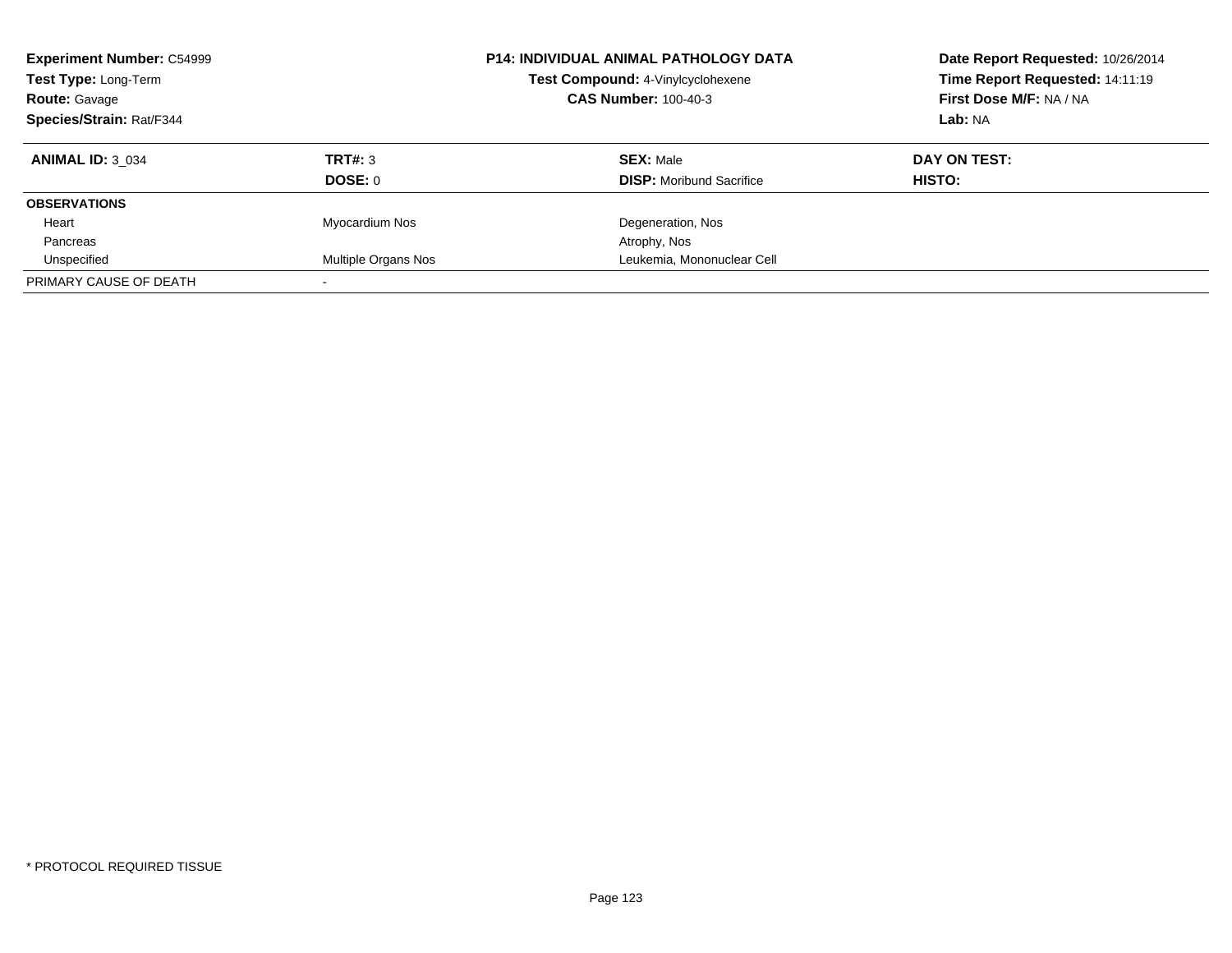**Experiment Number:** C54999**Test Type:** Long-Term**Route:** Gavage **Species/Strain:** Rat/F344**P14: INDIVIDUAL ANIMAL PATHOLOGY DATATest Compound:** 4-Vinylcyclohexene**CAS Number:** 100-40-3**Date Report Requested:** 10/26/2014**Time Report Requested:** 14:11:19**First Dose M/F:** NA / NA**Lab:** NA**ANIMAL ID:** 3\_035 **TRT#:** <sup>3</sup> **SEX:** Male **DAY ON TEST: DOSE:** 0**DISP:** Terminal Sacrifice **HISTO: OBSERVATIONS** Eyee and the contract of the Retina Atrophy, Nos and Atrophy, Nos and Atrophy, Nos and Atrophy, Nos and Atrophy, Nos Cataract Intestine LargeMucosa, Colon **Mineralization** Mucosa, RectumMineralization<br>Nephropathy Kidneyy the control of the control of the control of the control of the control of the control of the control of the control of the control of the control of the control of the control of the control of the control of the contro LiverBile Duct **Hyperplasia**, Nos d<sub>d</sub> Dilatation, Ducts Mammary gland Pituitary glandAnterior Pituitary **Adenoma, Nos** Adenoma, Nos Testis Hyperplasia, Interstitial Cell Thyroid Hyperplasia, C Cell UnspecifiedMultiple Organs Nos **Multiple Organs Nos** Leukemia, Mononuclear Cell PRIMARY CAUSE OF DEATH-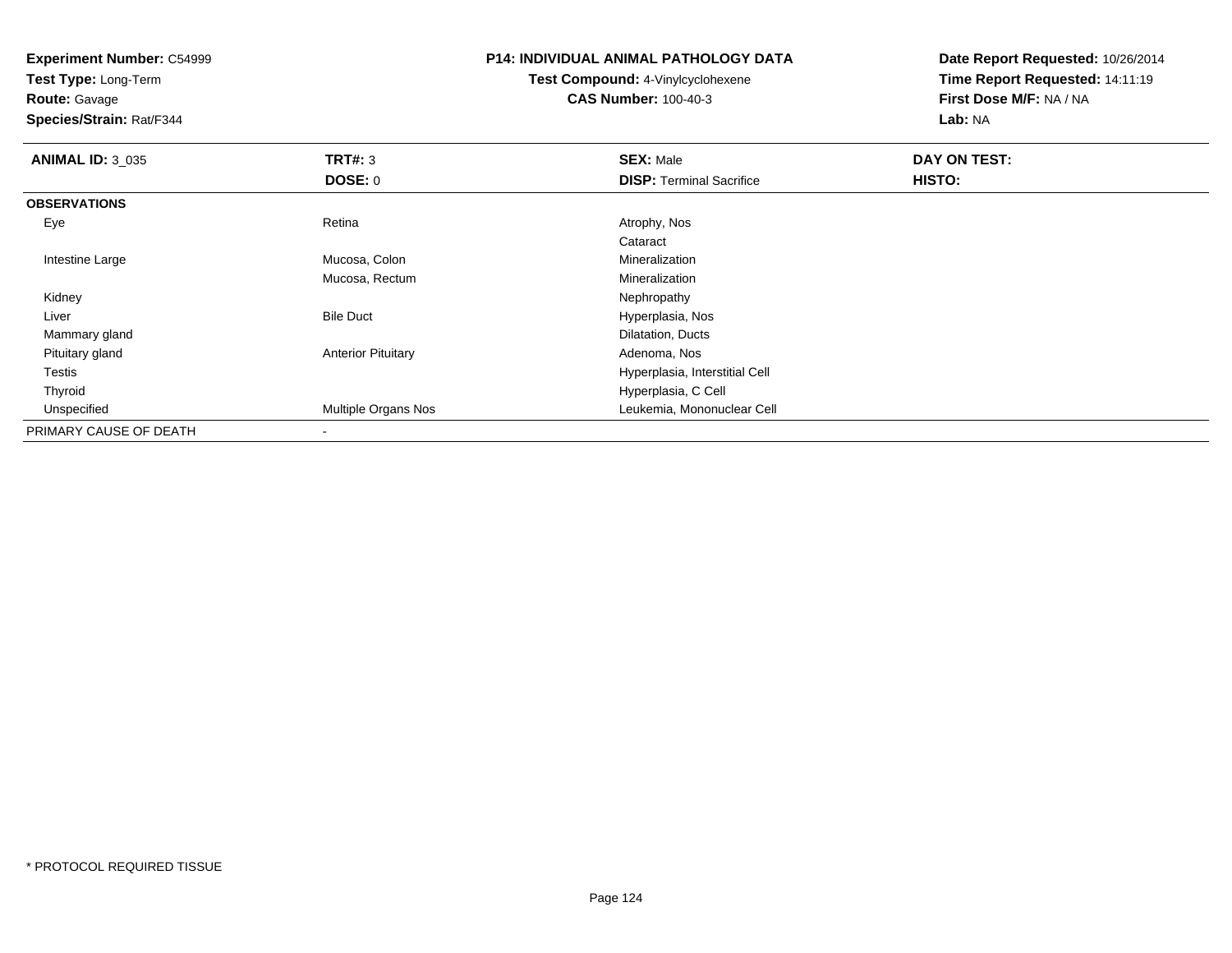**Experiment Number:** C54999**Test Type:** Long-Term**Route:** Gavage **Species/Strain:** Rat/F344**P14: INDIVIDUAL ANIMAL PATHOLOGY DATATest Compound:** 4-Vinylcyclohexene**CAS Number:** 100-40-3**Date Report Requested:** 10/26/2014**Time Report Requested:** 14:11:19**First Dose M/F:** NA / NA**Lab:** NA**ANIMAL ID:** 3\_036 **TRT#:** <sup>3</sup> **SEX:** Male **DAY ON TEST: DOSE:** 0**DISP:** Terminal Sacrifice **HISTO: OBSERVATIONS** Adrenal glandMedulla **Manuel Accord Medulla** Hyperplasia, Focal Heart Myocardium Nos Degeneration, Nos Intestine Large Mucosa, Rectum Mineralization Colon ParasitismNephropathy Kidneyy the control of the control of the control of the control of the control of the control of the control of the control of the control of the control of the control of the control of the control of the control of the contro Liver Cytoplasmic VacuolizationBile Duct Hyperplasia, Noss and the contract of the contract of the contract of the contract of the Hyperplasia, Focal Pancreas ProstateHypertrophy, Focal

d **C-Cell Adenoma** and the control of the control of the control of the control of the control of the control of the control of the control of the control of the control of the control of the control of the control of the

-

Interstitial-Cell Tumor

Testis

Thyroid

PRIMARY CAUSE OF DEATH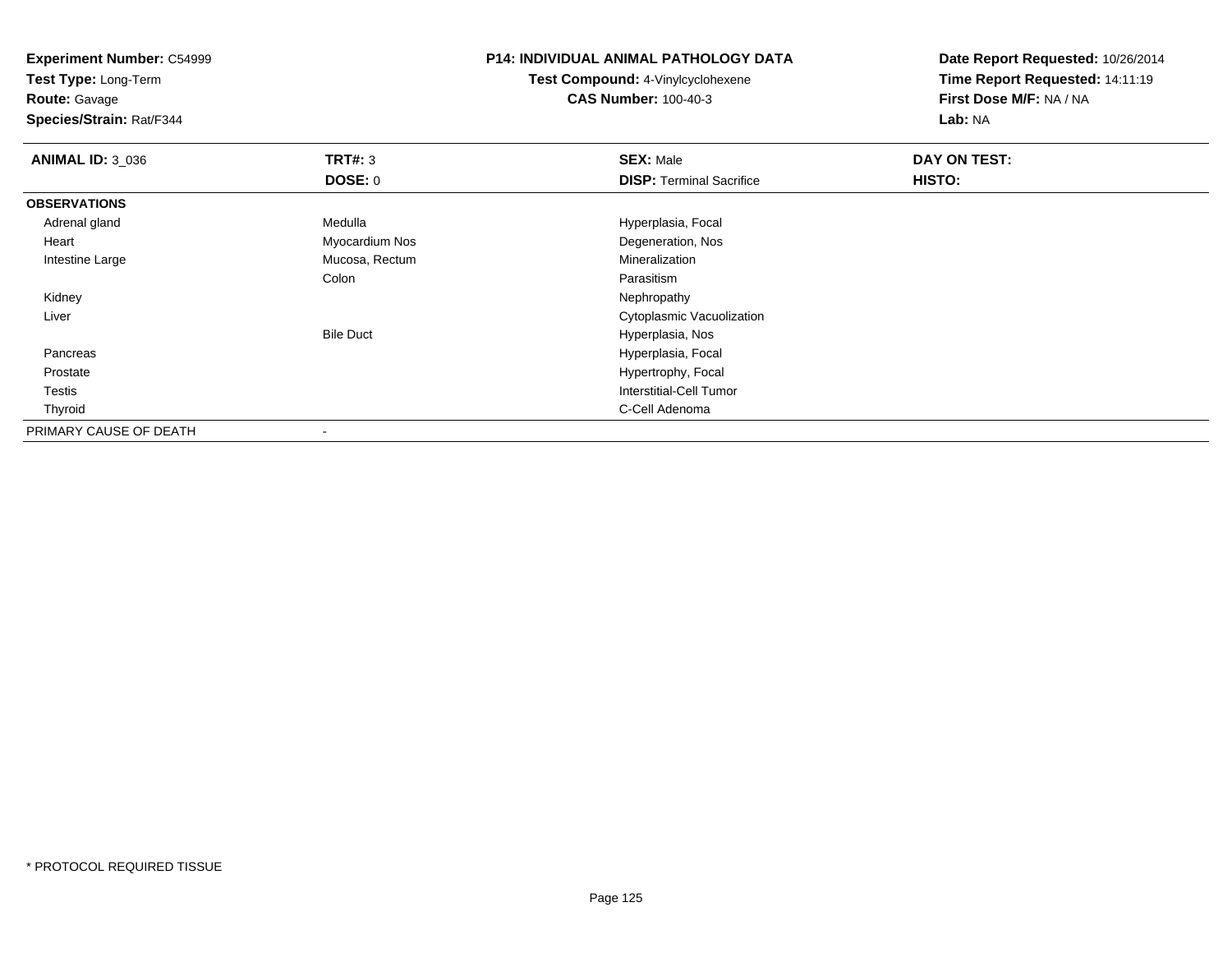**Test Type:** Long-Term

**Route:** Gavage

**Species/Strain:** Rat/F344

## **P14: INDIVIDUAL ANIMAL PATHOLOGY DATA**

**Test Compound:** 4-Vinylcyclohexene**CAS Number:** 100-40-3

| <b>ANIMAL ID: 3_037</b> | <b>TRT#: 3</b>         | <b>SEX: Male</b>               | DAY ON TEST: |  |
|-------------------------|------------------------|--------------------------------|--------------|--|
|                         | DOSE: 0                | <b>DISP: Natural Death</b>     | HISTO:       |  |
| <b>OBSERVATIONS</b>     |                        |                                |              |  |
| Heart                   | Myocardium Nos         | Degeneration, Nos              |              |  |
| Kidney                  |                        | Nephropathy                    |              |  |
|                         | Tubule                 | Pigmentation, Nos              |              |  |
| Liver                   |                        | Cytoplasmic Vacuolization      |              |  |
|                         | <b>Bile Duct</b>       | Hyperplasia, Nos               |              |  |
| Lymph node              | Mediastinal Lymph Node | Hemorrhage                     |              |  |
| Nasal cavity            |                        | Inflammation, Suppurative      |              |  |
| Pancreas                |                        | Hyperplasia, Focal             |              |  |
| Preputial gland         |                        | Inflammation, Chronic          |              |  |
| Stomach                 | Forestomach            | Ulcer, Nos                     |              |  |
| Testis                  |                        | <b>Interstitial-Cell Tumor</b> |              |  |
| Thyroid                 |                        | Hyperplasia, C Cell            |              |  |
| Unspecified             | Multiple Organs Nos    | Leukemia, Mononuclear Cell     |              |  |
|                         | Adipose Tissue         | Necrosis, Fat                  |              |  |
| PRIMARY CAUSE OF DEATH  | $\blacksquare$         |                                |              |  |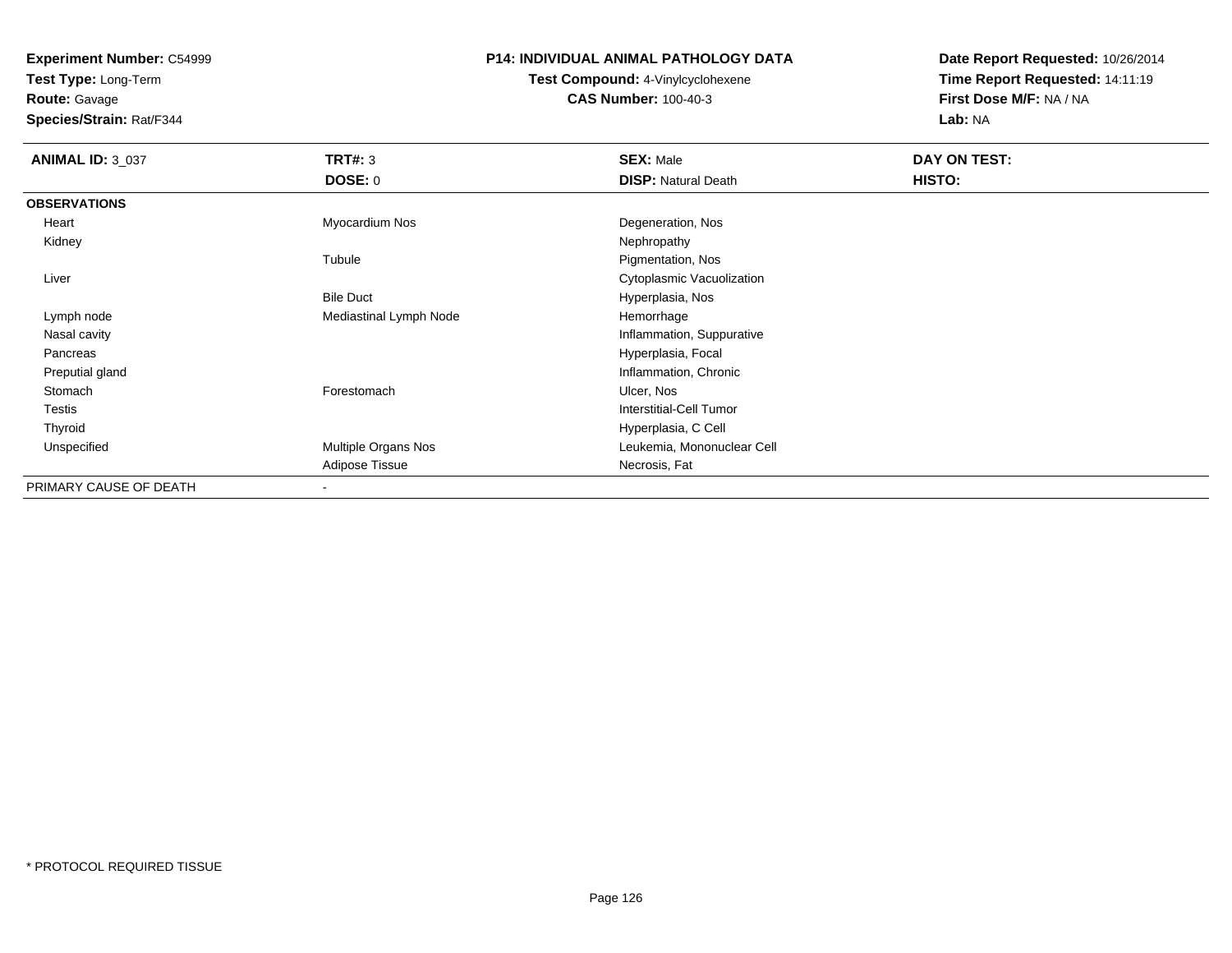| <b>Experiment Number: C54999</b><br>Test Type: Long-Term<br><b>Route: Gavage</b><br>Species/Strain: Rat/F344 |                  | <b>P14: INDIVIDUAL ANIMAL PATHOLOGY DATA</b><br>Test Compound: 4-Vinylcyclohexene<br><b>CAS Number: 100-40-3</b> | Date Report Requested: 10/26/2014<br>Time Report Requested: 14:11:19<br>First Dose M/F: NA / NA<br>Lab: NA |
|--------------------------------------------------------------------------------------------------------------|------------------|------------------------------------------------------------------------------------------------------------------|------------------------------------------------------------------------------------------------------------|
| <b>ANIMAL ID: 3 038</b>                                                                                      | TRT#: 3          | <b>SEX: Male</b>                                                                                                 | DAY ON TEST:                                                                                               |
|                                                                                                              | DOSE: 0          | <b>DISP:</b> Natural Death                                                                                       | HISTO:                                                                                                     |
| <b>OBSERVATIONS</b>                                                                                          |                  |                                                                                                                  |                                                                                                            |
| Heart                                                                                                        | Myocardium Nos   | Degeneration, Nos                                                                                                |                                                                                                            |
| Kidney                                                                                                       |                  | Lymphocytic Inflammatory Infiltrate                                                                              |                                                                                                            |
| Liver                                                                                                        | <b>Bile Duct</b> | Hyperplasia, Nos                                                                                                 |                                                                                                            |
|                                                                                                              | Centrilobular    | Necrosis, Coagulative                                                                                            |                                                                                                            |
| Spleen                                                                                                       |                  | Hemosiderosis                                                                                                    |                                                                                                            |
| PRIMARY CAUSE OF DEATH                                                                                       |                  |                                                                                                                  |                                                                                                            |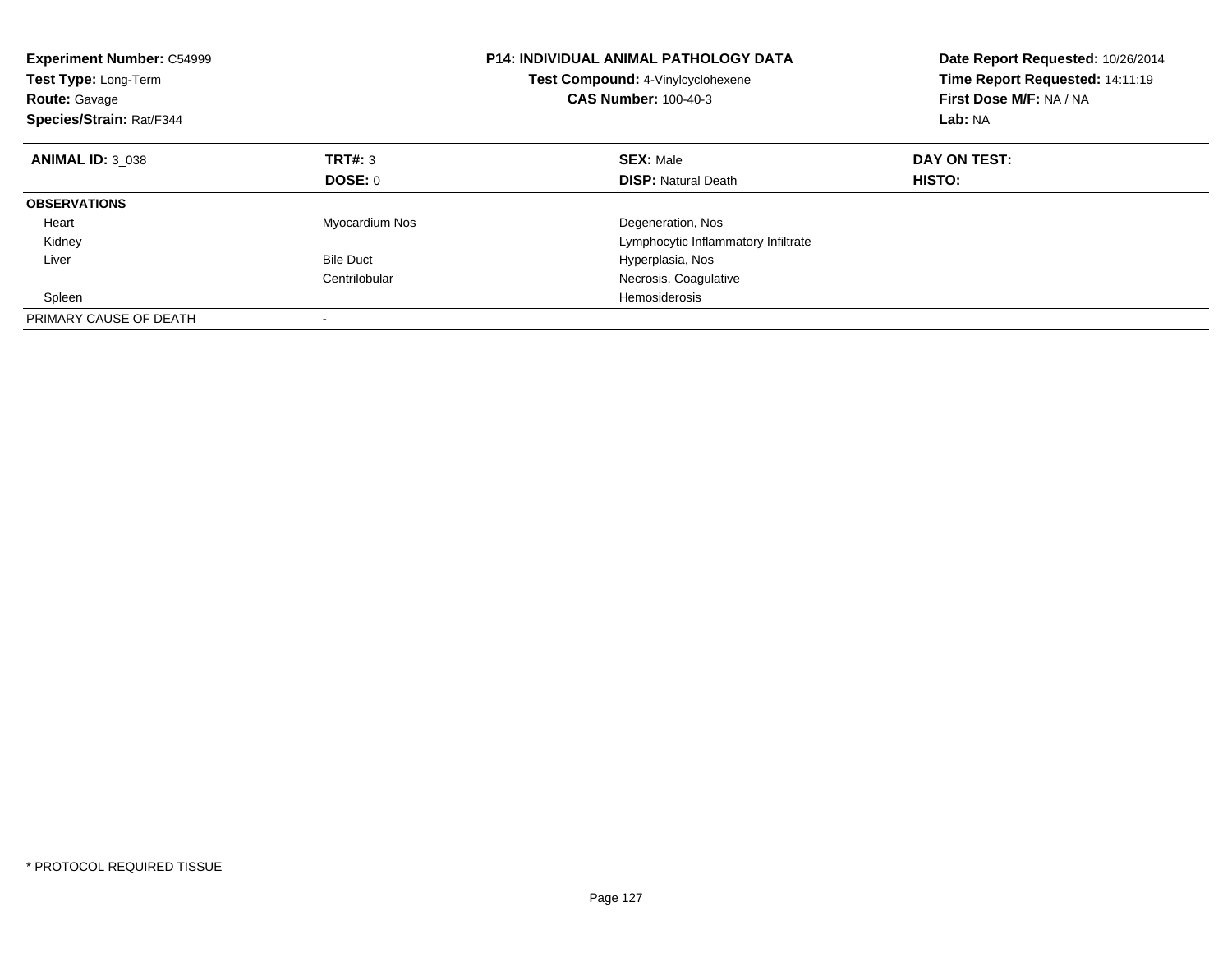| <b>Experiment Number: C54999</b><br>Test Type: Long-Term<br><b>Route: Gavage</b><br>Species/Strain: Rat/F344 |                     | <b>P14: INDIVIDUAL ANIMAL PATHOLOGY DATA</b><br><b>Test Compound: 4-Vinylcyclohexene</b><br><b>CAS Number: 100-40-3</b> | Date Report Requested: 10/26/2014<br>Time Report Requested: 14:11:19<br>First Dose M/F: NA / NA<br>Lab: NA |
|--------------------------------------------------------------------------------------------------------------|---------------------|-------------------------------------------------------------------------------------------------------------------------|------------------------------------------------------------------------------------------------------------|
| <b>ANIMAL ID: 3_039</b>                                                                                      | TRT#: 3             | <b>SEX: Male</b>                                                                                                        | DAY ON TEST:                                                                                               |
|                                                                                                              | DOSE: 0             | <b>DISP:</b> Natural Death                                                                                              | <b>HISTO:</b>                                                                                              |
| <b>OBSERVATIONS</b>                                                                                          |                     |                                                                                                                         |                                                                                                            |
| Eye                                                                                                          |                     | Cataract                                                                                                                |                                                                                                            |
| Heart                                                                                                        | Myocardium Nos      | Degeneration, Nos                                                                                                       |                                                                                                            |
| Kidney                                                                                                       |                     | Nephropathy                                                                                                             |                                                                                                            |
| Liver                                                                                                        | <b>Bile Duct</b>    | Hyperplasia, Nos                                                                                                        |                                                                                                            |
| Pancreas                                                                                                     |                     | Hyperplasia, Focal                                                                                                      |                                                                                                            |
| Testis                                                                                                       |                     | Interstitial-Cell Tumor                                                                                                 |                                                                                                            |
| Thyroid                                                                                                      |                     | C-Cell Adenoma                                                                                                          |                                                                                                            |
| Unspecified                                                                                                  | Multiple Organs Nos | Leukemia, Mononuclear Cell                                                                                              |                                                                                                            |
| PRIMARY CAUSE OF DEATH                                                                                       |                     |                                                                                                                         |                                                                                                            |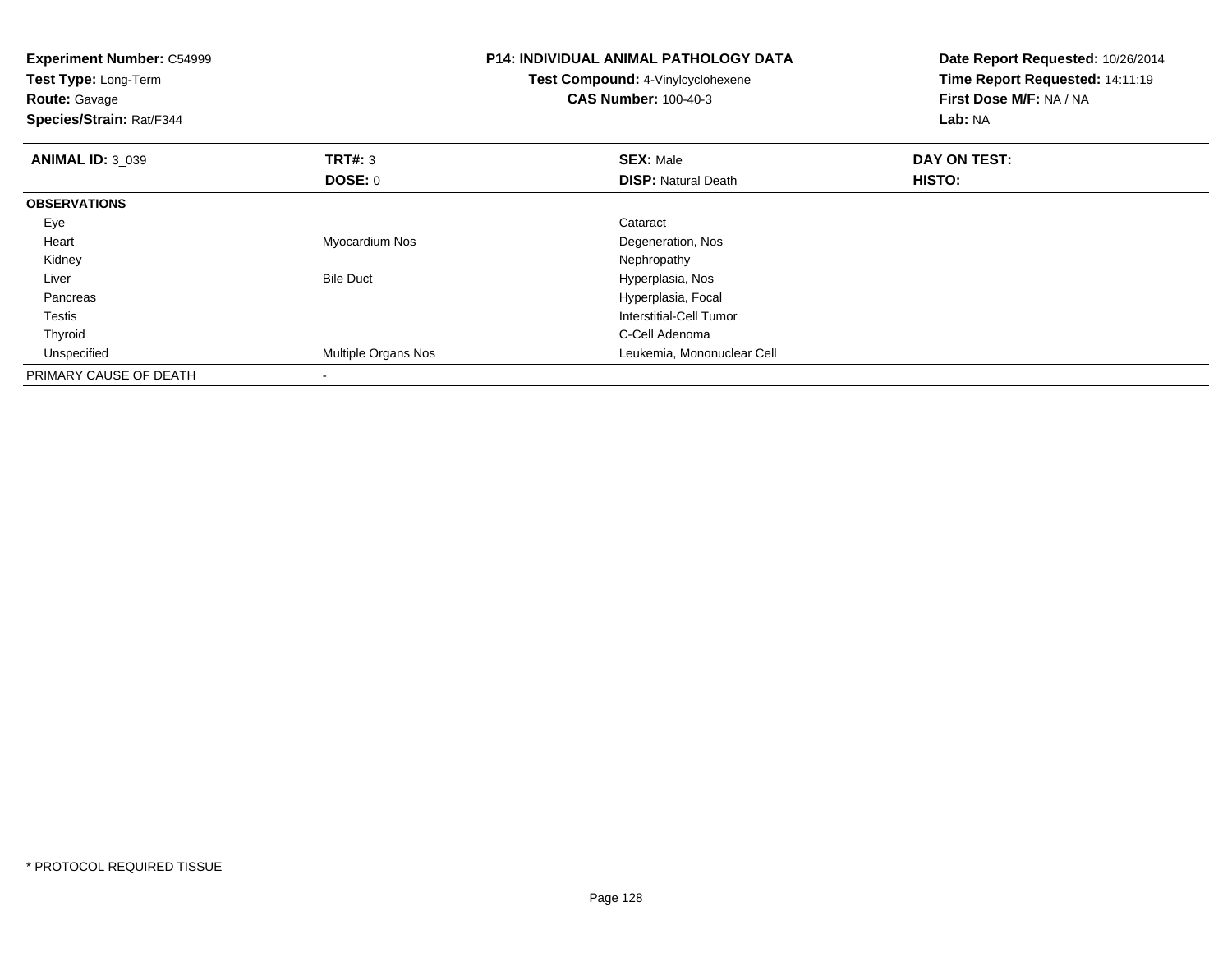| <b>Experiment Number: C54999</b><br>Test Type: Long-Term<br><b>Route: Gavage</b><br>Species/Strain: Rat/F344 |                    | <b>P14: INDIVIDUAL ANIMAL PATHOLOGY DATA</b><br>Test Compound: 4-Vinylcyclohexene<br><b>CAS Number: 100-40-3</b> | Date Report Requested: 10/26/2014<br>Time Report Requested: 14:11:19<br>First Dose M/F: NA / NA<br>Lab: NA |
|--------------------------------------------------------------------------------------------------------------|--------------------|------------------------------------------------------------------------------------------------------------------|------------------------------------------------------------------------------------------------------------|
| <b>ANIMAL ID: 3 040</b>                                                                                      | TRT#: 3<br>DOSE: 0 | <b>SEX: Male</b><br><b>DISP:</b> Natural Death                                                                   | DAY ON TEST:<br>HISTO:                                                                                     |
| <b>OBSERVATIONS</b>                                                                                          |                    |                                                                                                                  |                                                                                                            |
| Heart                                                                                                        | Myocardium Nos     | Degeneration, Nos                                                                                                |                                                                                                            |
| Lung                                                                                                         |                    | Congestion, Nos                                                                                                  |                                                                                                            |
| Testis                                                                                                       | Tunica Vaginalis   | Mesothelioma, Nos                                                                                                |                                                                                                            |
| PRIMARY CAUSE OF DEATH                                                                                       |                    |                                                                                                                  |                                                                                                            |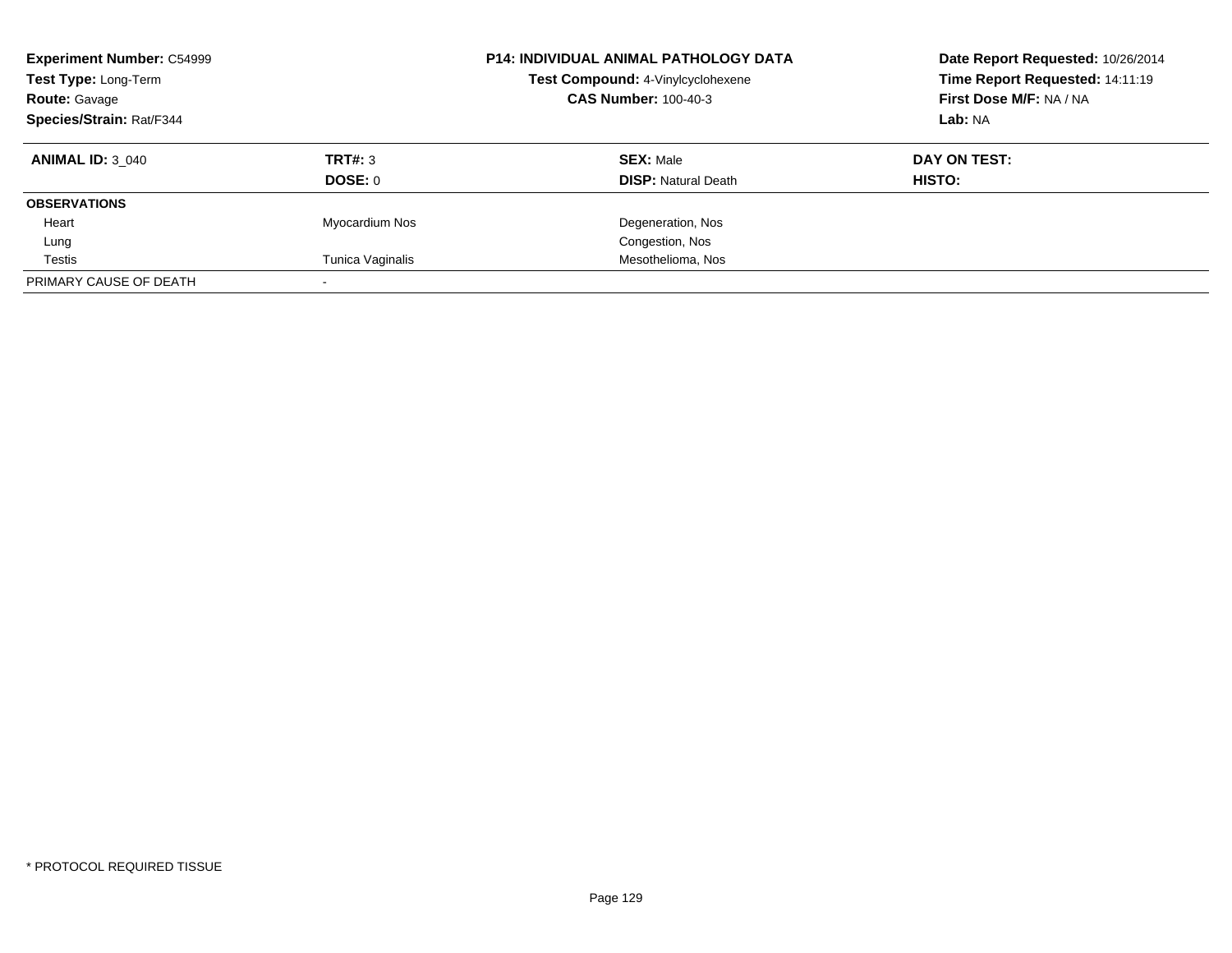**Test Type:** Long-Term

**Route:** Gavage

**Species/Strain:** Rat/F344

## **P14: INDIVIDUAL ANIMAL PATHOLOGY DATA**

**Test Compound:** 4-Vinylcyclohexene**CAS Number:** 100-40-3

| <b>ANIMAL ID: 3_041</b> | TRT#: 3                   | <b>SEX: Male</b>                | DAY ON TEST: |  |
|-------------------------|---------------------------|---------------------------------|--------------|--|
|                         | DOSE: 0                   | <b>DISP: Terminal Sacrifice</b> | HISTO:       |  |
| <b>OBSERVATIONS</b>     |                           |                                 |              |  |
| Heart                   | Myocardium Nos            | Degeneration, Nos               |              |  |
| Kidney                  |                           | Nephropathy                     |              |  |
| Liver                   |                           | Cytoplasmic Vacuolization       |              |  |
|                         | <b>Bile Duct</b>          | Hyperplasia, Nos                |              |  |
| Mammary gland           |                           | Hyperplasia, Focal              |              |  |
| Pancreas                |                           | Atrophy, Nos                    |              |  |
| Pituitary gland         | <b>Anterior Pituitary</b> | Adenoma, Nos                    |              |  |
| Preputial gland         |                           | Inflammation, Chronic           |              |  |
| Prostate                |                           | Hypertrophy, Focal              |              |  |
| <b>Testis</b>           |                           | Hyperplasia, Interstitial Cell  |              |  |
|                         |                           | Interstitial-Cell Tumor         |              |  |
| Thyroid                 |                           | Hyperplasia, C Cell             |              |  |
| PRIMARY CAUSE OF DEATH  | $\overline{\phantom{a}}$  |                                 |              |  |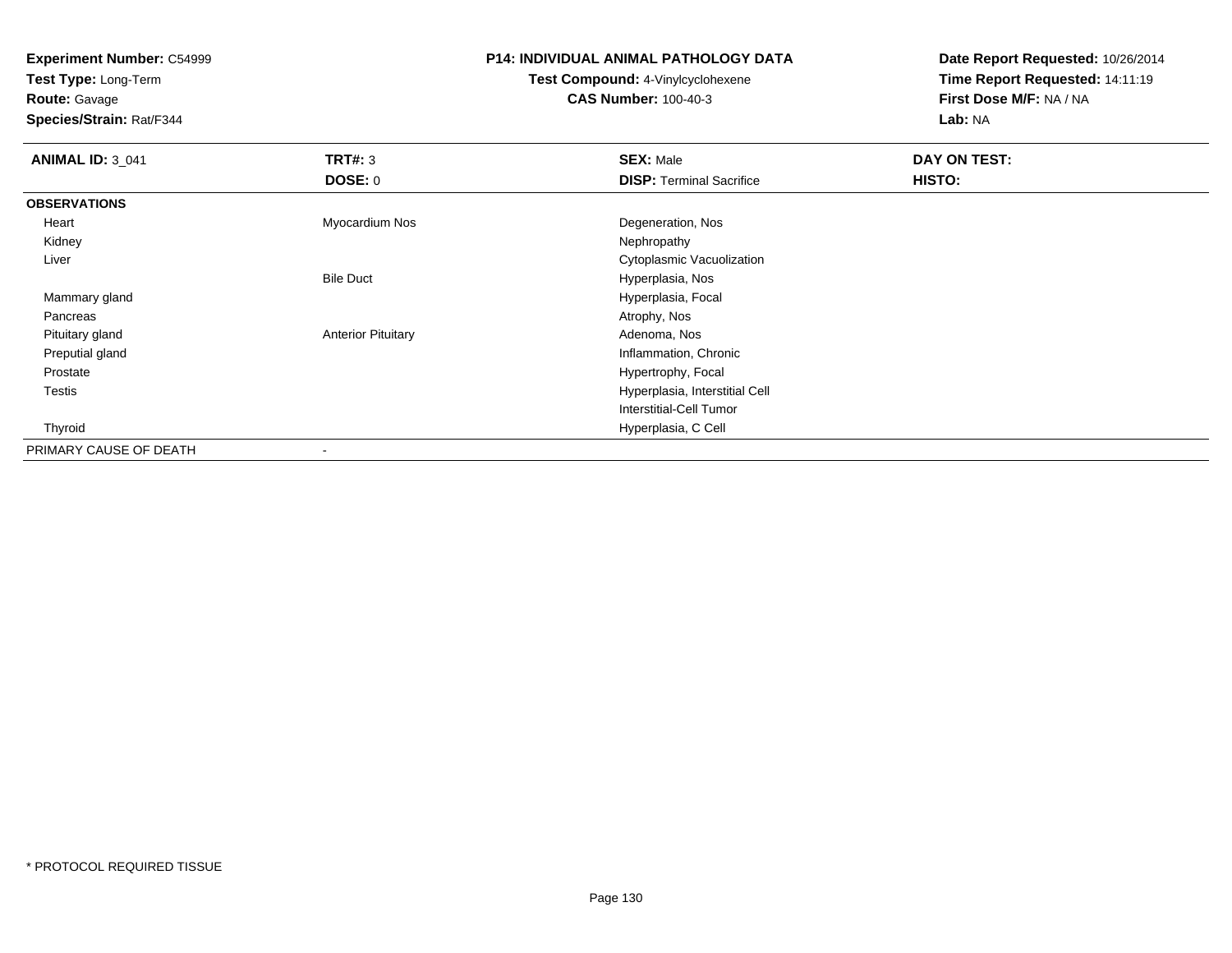| <b>Experiment Number: C54999</b><br>Test Type: Long-Term |                | <b>P14: INDIVIDUAL ANIMAL PATHOLOGY DATA</b> | Date Report Requested: 10/26/2014<br>Time Report Requested: 14:11:19 |  |
|----------------------------------------------------------|----------------|----------------------------------------------|----------------------------------------------------------------------|--|
|                                                          |                | Test Compound: 4-Vinylcyclohexene            |                                                                      |  |
| <b>Route: Gavage</b>                                     |                | <b>CAS Number: 100-40-3</b>                  | First Dose M/F: NA / NA                                              |  |
| Species/Strain: Rat/F344                                 |                |                                              | Lab: NA                                                              |  |
| <b>ANIMAL ID: 3 042</b>                                  | TRT#: 3        | <b>SEX: Male</b>                             | DAY ON TEST:                                                         |  |
|                                                          | DOSE: 0        | <b>DISP: Natural Death</b>                   | HISTO:                                                               |  |
| <b>OBSERVATIONS</b>                                      |                |                                              |                                                                      |  |
| Heart                                                    | Myocardium Nos | Degeneration, Nos                            |                                                                      |  |
| Testis                                                   |                | Interstitial-Cell Tumor                      |                                                                      |  |
| PRIMARY CAUSE OF DEATH                                   |                |                                              |                                                                      |  |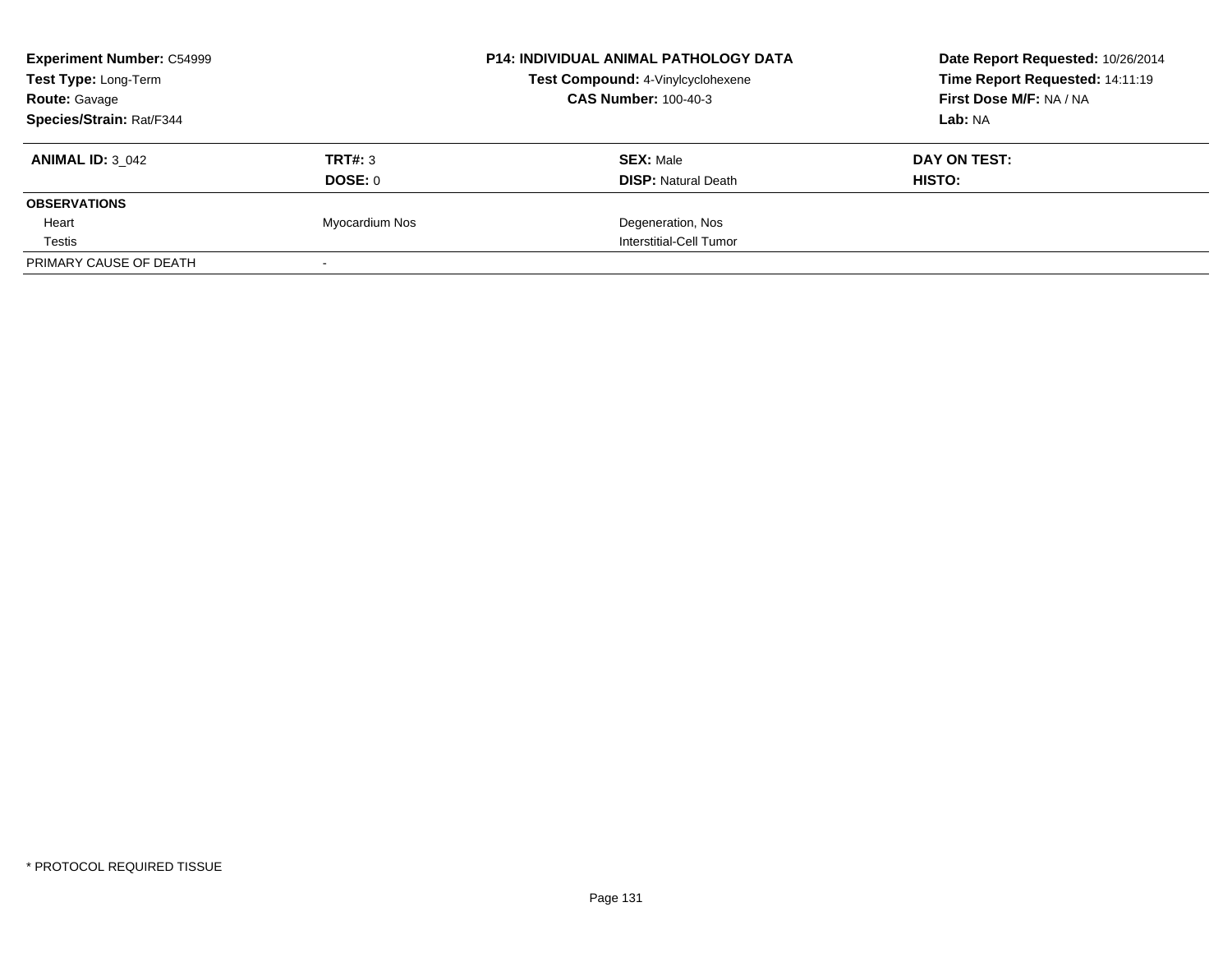| <b>Experiment Number: C54999</b><br>Test Type: Long-Term<br><b>Route: Gavage</b><br>Species/Strain: Rat/F344 |                           | <b>P14: INDIVIDUAL ANIMAL PATHOLOGY DATA</b><br><b>Test Compound: 4-Vinylcyclohexene</b><br><b>CAS Number: 100-40-3</b> | Date Report Requested: 10/26/2014<br>Time Report Requested: 14:11:19<br>First Dose M/F: NA / NA<br>Lab: NA |
|--------------------------------------------------------------------------------------------------------------|---------------------------|-------------------------------------------------------------------------------------------------------------------------|------------------------------------------------------------------------------------------------------------|
| <b>ANIMAL ID: 3 043</b>                                                                                      | TRT#: 3                   | <b>SEX: Male</b>                                                                                                        | DAY ON TEST:                                                                                               |
|                                                                                                              | <b>DOSE: 0</b>            | <b>DISP: Terminal Sacrifice</b>                                                                                         | <b>HISTO:</b>                                                                                              |
| <b>OBSERVATIONS</b>                                                                                          |                           |                                                                                                                         |                                                                                                            |
| Adrenal gland                                                                                                | Medulla                   | Hyperplasia, Focal                                                                                                      |                                                                                                            |
| Eye                                                                                                          | Retina                    | Atrophy, Nos                                                                                                            |                                                                                                            |
|                                                                                                              |                           | Cataract                                                                                                                |                                                                                                            |
| Kidney                                                                                                       |                           | Nephropathy                                                                                                             |                                                                                                            |
| Liver                                                                                                        | <b>Bile Duct</b>          | Hyperplasia, Nos                                                                                                        |                                                                                                            |
| Pituitary gland                                                                                              | <b>Anterior Pituitary</b> | Hyperplasia, Focal                                                                                                      |                                                                                                            |
| Spleen                                                                                                       |                           | Fibrosis, Focal                                                                                                         |                                                                                                            |
| <b>Testis</b>                                                                                                |                           | <b>Interstitial-Cell Tumor</b>                                                                                          |                                                                                                            |
| Thyroid                                                                                                      |                           | Hyperplasia, C Cell                                                                                                     |                                                                                                            |
| PRIMARY CAUSE OF DEATH                                                                                       |                           |                                                                                                                         |                                                                                                            |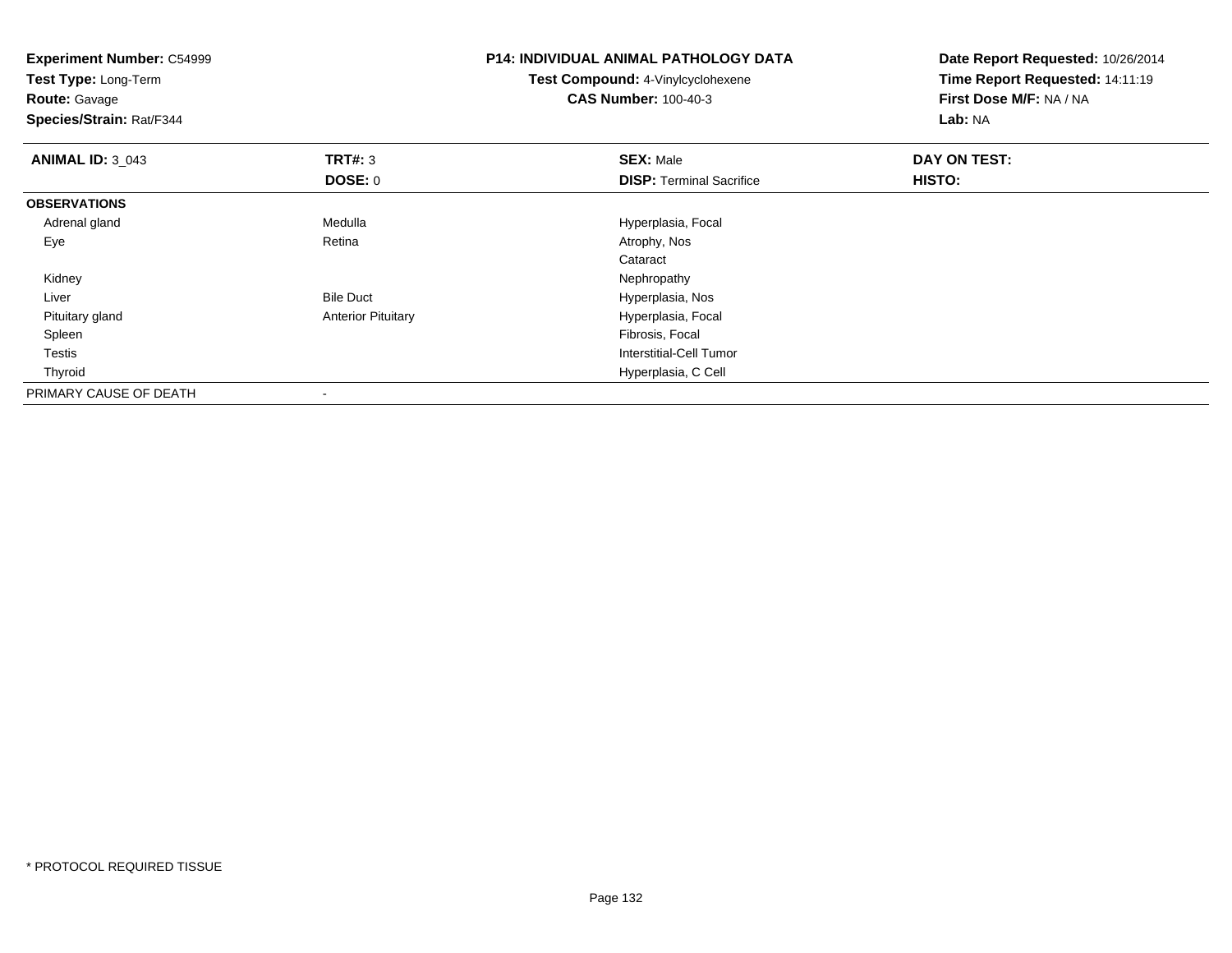**Test Type:** Long-Term

# **Route:** Gavage

**Species/Strain:** Rat/F344

### **P14: INDIVIDUAL ANIMAL PATHOLOGY DATA**

# **Test Compound:** 4-Vinylcyclohexene**CAS Number:** 100-40-3

| <b>ANIMAL ID: 3_044</b> | TRT#: 3                   | <b>SEX: Male</b>                  | <b>DAY ON TEST:</b> |
|-------------------------|---------------------------|-----------------------------------|---------------------|
|                         | <b>DOSE: 0</b>            | <b>DISP: Terminal Sacrifice</b>   | <b>HISTO:</b>       |
| <b>OBSERVATIONS</b>     |                           |                                   |                     |
| Adrenal gland           |                           | Pheochromocytoma                  |                     |
| Heart                   | Myocardium Nos            | Degeneration, Nos                 |                     |
| Kidney                  |                           | Nephropathy                       |                     |
| Liver                   |                           | Cytoplasmic Change, Basophilic    |                     |
|                         |                           | Cytoplasmic Change, Eosinophilic  |                     |
|                         |                           | Degeneration, Mucoid              |                     |
|                         | <b>Bile Duct</b>          | Hyperplasia, Nos                  |                     |
| Nasal cavity            |                           | Inflammation, Suppurative         |                     |
| Pituitary gland         | <b>Anterior Pituitary</b> | Adenoma, Nos                      |                     |
| Preputial gland         |                           | Inflammation, Chronic Suppurative |                     |
| Prostate                |                           | Hypertrophy, Focal                |                     |
| Testis                  |                           | <b>Interstitial-Cell Tumor</b>    |                     |
| Thyroid                 |                           | Hyperplasia, C Cell               |                     |
| Unspecified             | Multiple Organs Nos       | Leukemia, Mononuclear Cell        |                     |
| PRIMARY CAUSE OF DEATH  | $\,$ $\,$                 |                                   |                     |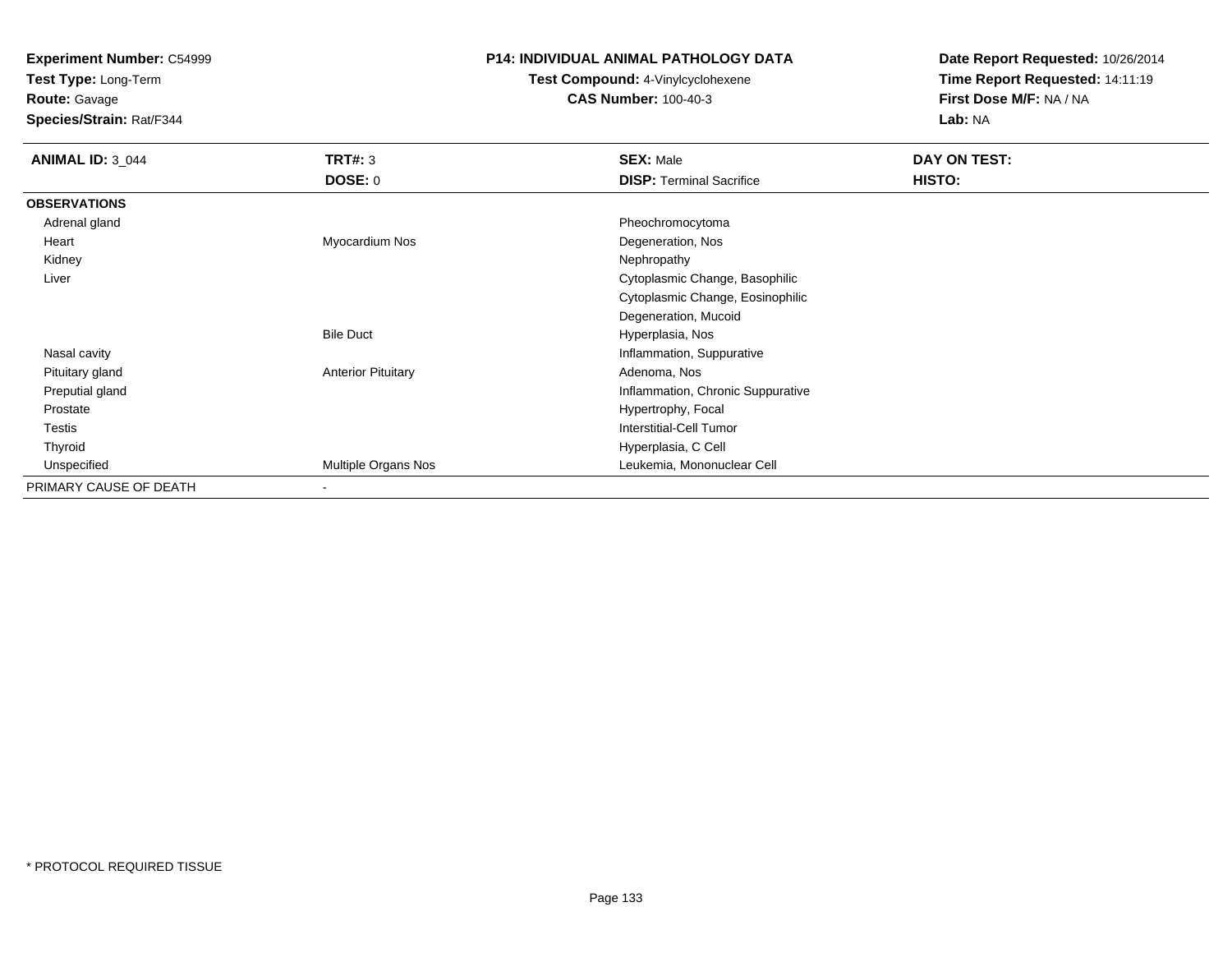**Test Type:** Long-Term

**Route:** Gavage

**Species/Strain:** Rat/F344

#### **P14: INDIVIDUAL ANIMAL PATHOLOGY DATA**

**Test Compound:** 4-Vinylcyclohexene**CAS Number:** 100-40-3

| <b>ANIMAL ID: 3_045</b> | TRT#: 3                   | <b>SEX: Male</b>                | DAY ON TEST: |  |
|-------------------------|---------------------------|---------------------------------|--------------|--|
|                         | DOSE: 0                   | <b>DISP: Terminal Sacrifice</b> | HISTO:       |  |
| <b>OBSERVATIONS</b>     |                           |                                 |              |  |
| Adrenal gland           | Medulla                   | Pheochromocytoma                |              |  |
| Heart                   | Myocardium Nos            | Degeneration, Nos               |              |  |
| Kidney                  |                           | Nephropathy                     |              |  |
| Liver                   |                           | Cytoplasmic Vacuolization       |              |  |
|                         | <b>Bile Duct</b>          | Hyperplasia, Nos                |              |  |
| Pituitary gland         | <b>Anterior Pituitary</b> | Adenoma, Nos                    |              |  |
| Preputial gland         |                           | Dilatation, Ducts               |              |  |
| Testis                  |                           | <b>Interstitial-Cell Tumor</b>  |              |  |
| Thyroid                 |                           | Hyperplasia, C Cell             |              |  |
| Unspecified             | Multiple Organs Nos       | Leukemia, Mononuclear Cell      |              |  |
| Urinary bladder         |                           | Periarteritis                   |              |  |
| PRIMARY CAUSE OF DEATH  |                           |                                 |              |  |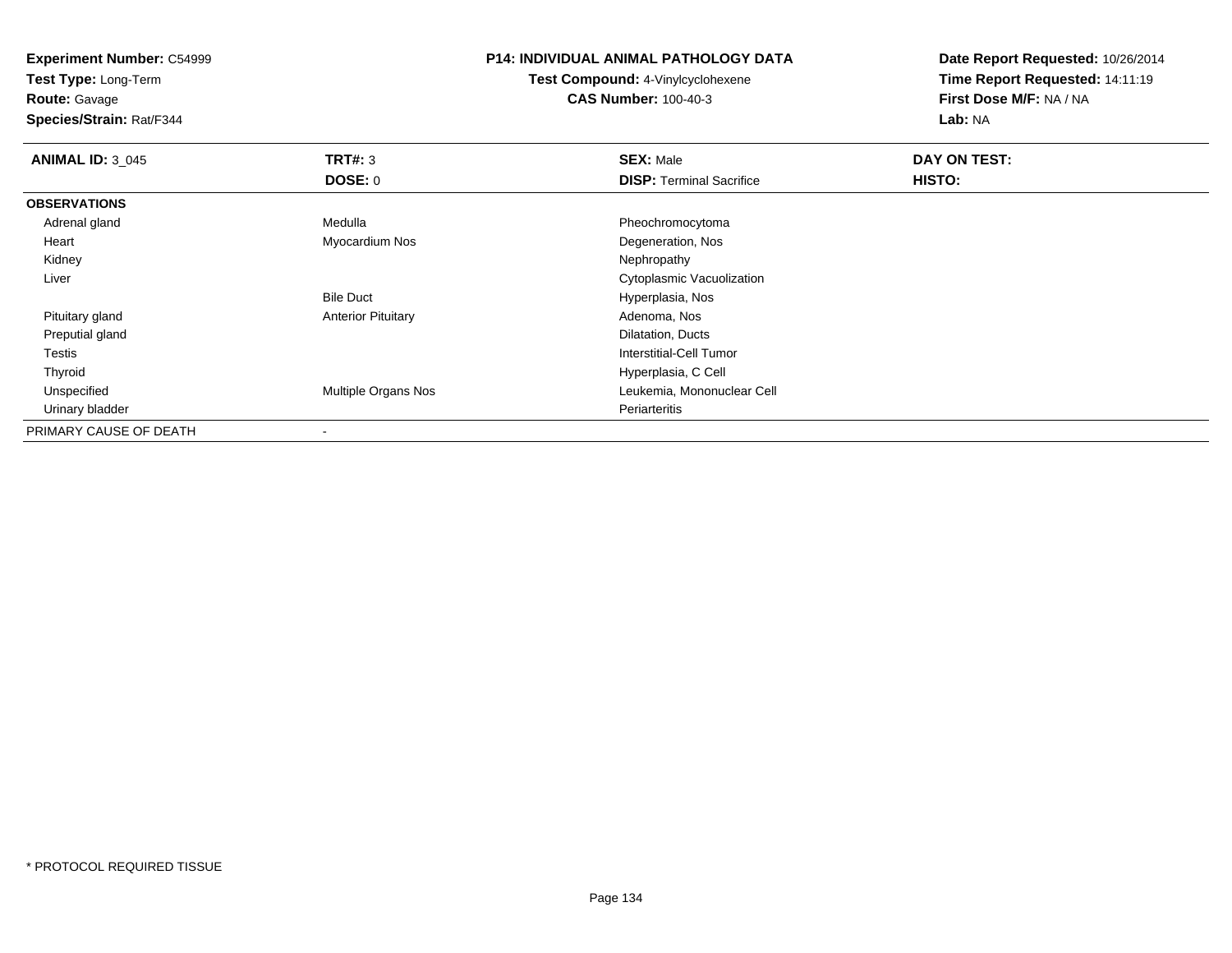| <b>Experiment Number: C54999</b><br>Test Type: Long-Term<br><b>Route: Gavage</b> |                | <b>P14: INDIVIDUAL ANIMAL PATHOLOGY DATA</b> | Date Report Requested: 10/26/2014 |
|----------------------------------------------------------------------------------|----------------|----------------------------------------------|-----------------------------------|
|                                                                                  |                | Test Compound: 4-Vinylcyclohexene            | Time Report Requested: 14:11:19   |
|                                                                                  |                | <b>CAS Number: 100-40-3</b>                  | First Dose M/F: NA / NA           |
| Species/Strain: Rat/F344                                                         |                |                                              | Lab: NA                           |
| <b>ANIMAL ID: 3 046</b>                                                          | TRT#: 3        | <b>SEX: Male</b>                             | DAY ON TEST:                      |
|                                                                                  | DOSE: 0        | <b>DISP:</b> Natural Death                   | <b>HISTO:</b>                     |
| <b>OBSERVATIONS</b>                                                              |                |                                              |                                   |
| Heart                                                                            | Myocardium Nos | Degeneration, Nos                            |                                   |
| Testis                                                                           | Scrotum Nos    | Necrosis, Fat                                |                                   |
| PRIMARY CAUSE OF DEATH                                                           |                |                                              |                                   |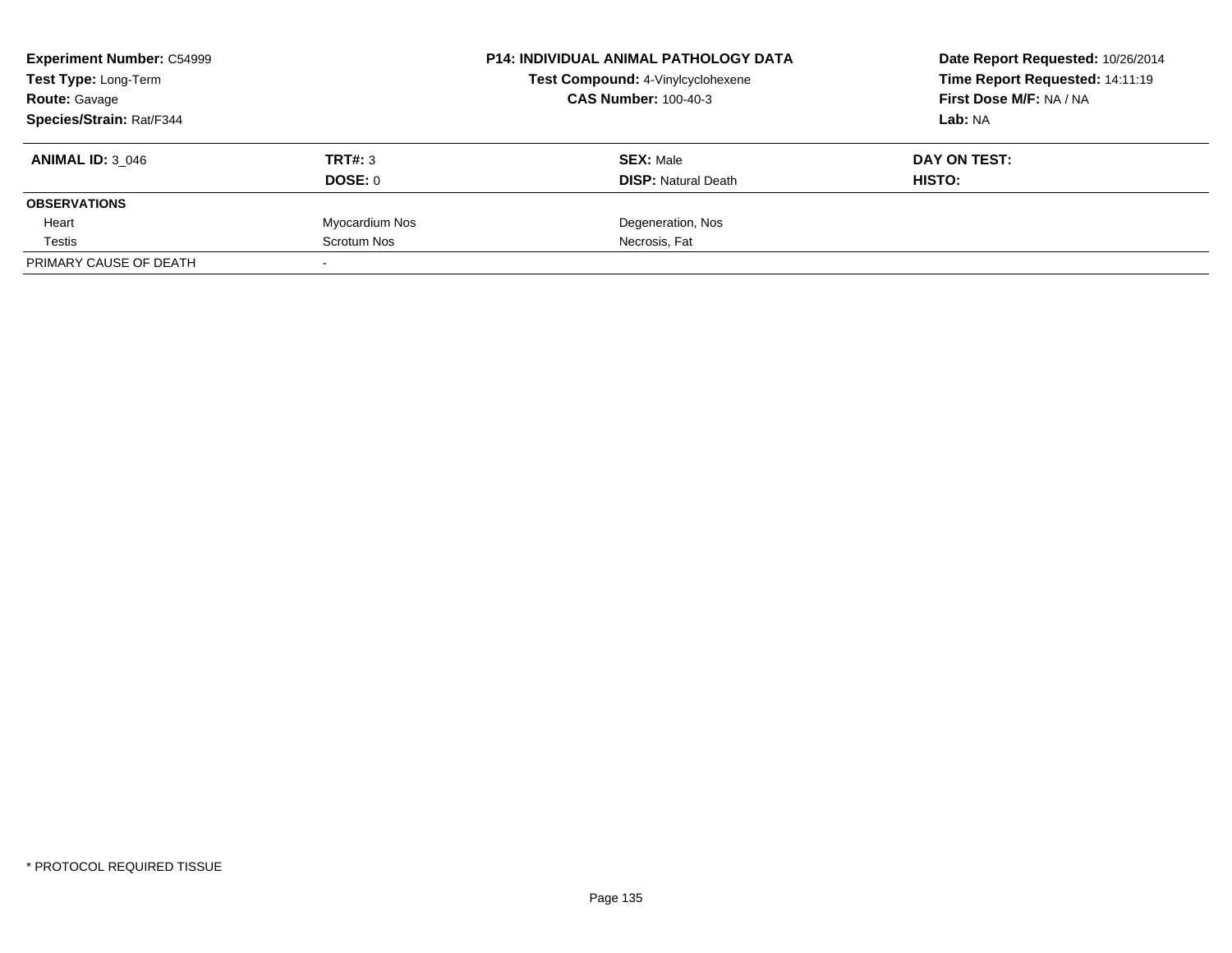**Test Type:** Long-Term

**Route:** Gavage

**Species/Strain:** Rat/F344

## **P14: INDIVIDUAL ANIMAL PATHOLOGY DATA**

# **Test Compound:** 4-Vinylcyclohexene**CAS Number:** 100-40-3

| <b>ANIMAL ID: 3_047</b> | <b>TRT#: 3</b>            | <b>SEX: Male</b>                | DAY ON TEST: |  |
|-------------------------|---------------------------|---------------------------------|--------------|--|
|                         | <b>DOSE: 0</b>            | <b>DISP:</b> Moribund Sacrifice | HISTO:       |  |
| <b>OBSERVATIONS</b>     |                           |                                 |              |  |
| Adrenal gland           | Medulla                   | Hyperplasia, Focal              |              |  |
|                         |                           | Pheochromocytoma                |              |  |
| Bone marrow             |                           | Myelosclerosis                  |              |  |
| Eye                     | Retina                    | Atrophy, Nos                    |              |  |
|                         |                           | Cataract                        |              |  |
| Kidney                  |                           | Nephropathy                     |              |  |
| Liver                   | <b>Bile Duct</b>          | Hyperplasia, Nos                |              |  |
| Pancreas                |                           | Hyperplasia, Focal              |              |  |
| Pituitary gland         | <b>Anterior Pituitary</b> | Adenoma, Nos                    |              |  |
| Prostate                |                           | Hypertrophy, Focal              |              |  |
| Testis                  |                           | Interstitial-Cell Tumor         |              |  |
| Thyroid                 |                           | Hyperplasia, C Cell             |              |  |
| Unspecified             | Multiple Organs Nos       | Leukemia, Mononuclear Cell      |              |  |
| PRIMARY CAUSE OF DEATH  | $\overline{\phantom{a}}$  |                                 |              |  |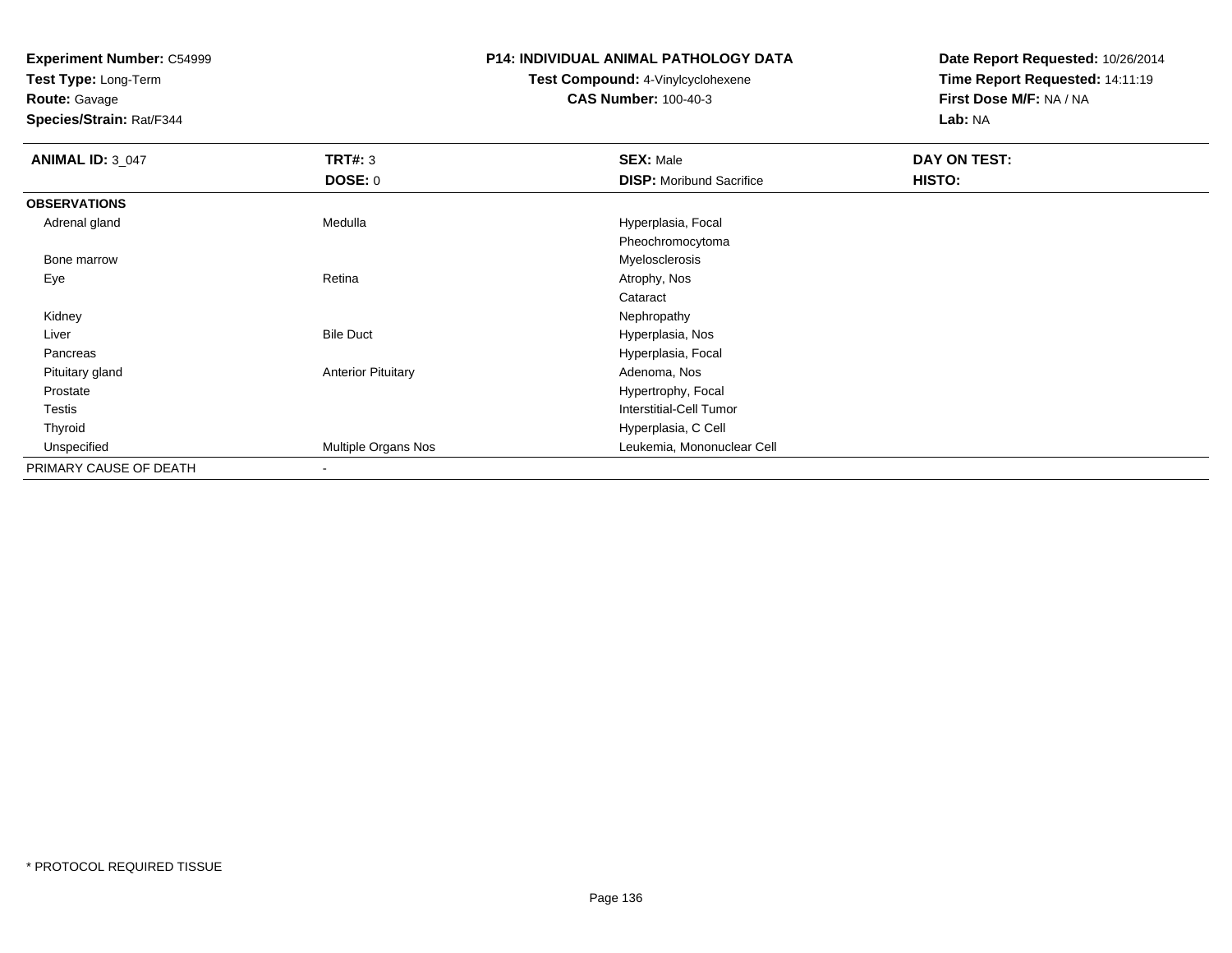**Experiment Number:** C54999**Test Type:** Long-Term**Route:** Gavage **Species/Strain:** Rat/F344**P14: INDIVIDUAL ANIMAL PATHOLOGY DATATest Compound:** 4-Vinylcyclohexene**CAS Number:** 100-40-3**Date Report Requested:** 10/26/2014**Time Report Requested:** 14:11:19**First Dose M/F:** NA / NA**Lab:** NA**ANIMAL ID: 3 048 REX:** Male **DAY ON TEST: SEX:** Male **SEX:** Male **DOSE:** 0**DISP:** Terminal Sacrifice **HISTO: OBSERVATIONS** EarExternal Ear **Inflammation**, Suppurative Heart Myocardium Nos Degeneration, Nos Atrium Thrombosis, Nos Intestine Large Mucosa, Rectum Mineralization Liver Cytoplasmic VacuolizationBile Duct Hyperplasia, Nos Pituitary glandAnterior Pituitary **Adenoma, Nos** Adenoma, Nos Preputial gland Inflammation, Granulomatous Testis Interstitial-Cell Tumor Thyroid Hyperplasia, C Cell PRIMARY CAUSE OF DEATH-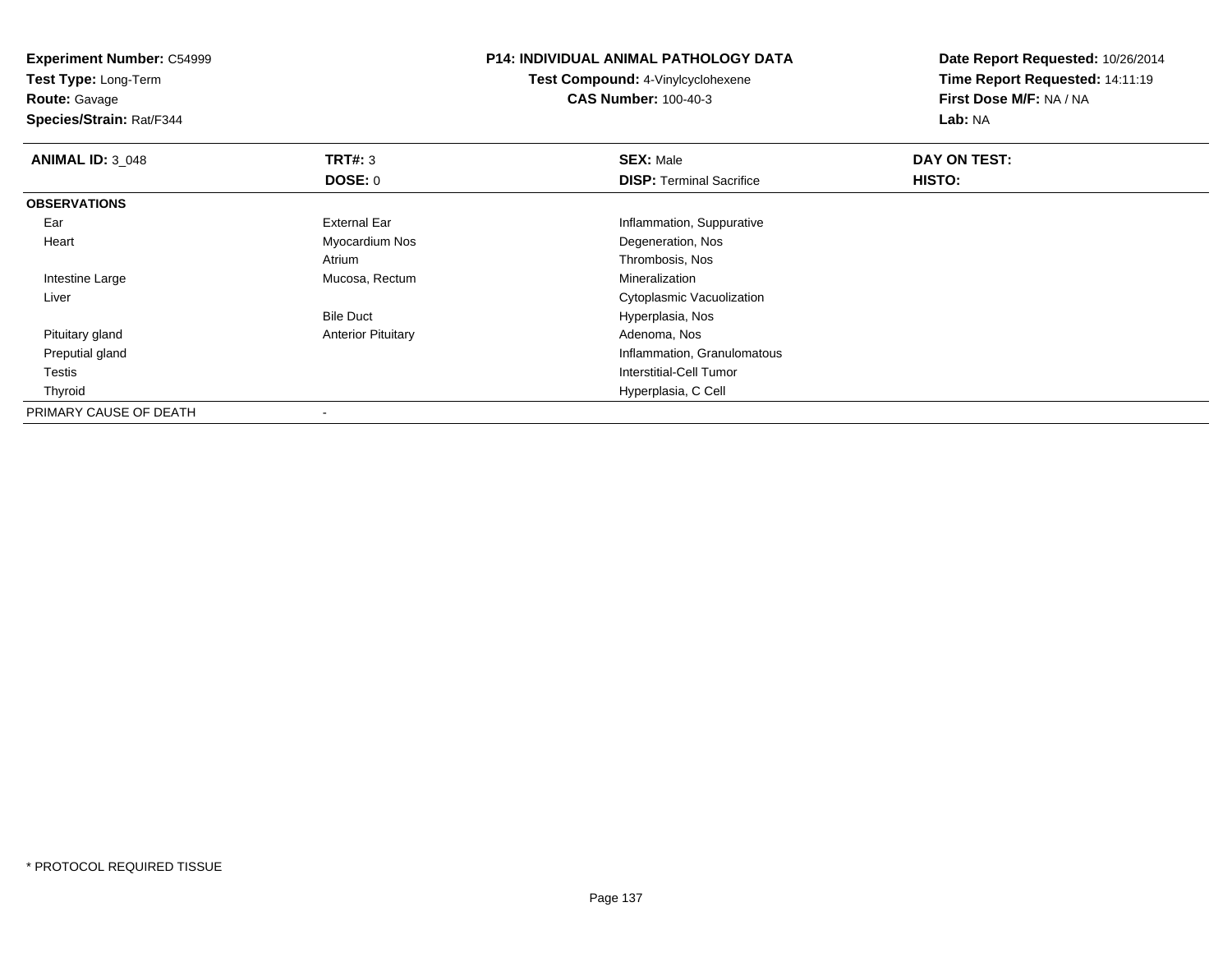| <b>Experiment Number: C54999</b><br>Test Type: Long-Term<br><b>Route: Gavage</b><br>Species/Strain: Rat/F344 |                          | <b>P14: INDIVIDUAL ANIMAL PATHOLOGY DATA</b><br>Test Compound: 4-Vinylcyclohexene<br><b>CAS Number: 100-40-3</b> | Date Report Requested: 10/26/2014<br>Time Report Requested: 14:11:19<br>First Dose M/F: NA / NA<br>Lab: NA |
|--------------------------------------------------------------------------------------------------------------|--------------------------|------------------------------------------------------------------------------------------------------------------|------------------------------------------------------------------------------------------------------------|
| <b>ANIMAL ID: 3 049</b>                                                                                      | TRT#: 3                  | <b>SEX: Male</b>                                                                                                 | DAY ON TEST:                                                                                               |
|                                                                                                              | DOSE: 0                  | <b>DISP:</b> Moribund Sacrifice                                                                                  | <b>HISTO:</b>                                                                                              |
| <b>OBSERVATIONS</b>                                                                                          |                          |                                                                                                                  |                                                                                                            |
| Kidney                                                                                                       |                          | Nephropathy                                                                                                      |                                                                                                            |
| Liver                                                                                                        | <b>Bile Duct</b>         | Hyperplasia, Nos                                                                                                 |                                                                                                            |
| Testis                                                                                                       |                          | Hyperplasia, Interstitial Cell                                                                                   |                                                                                                            |
|                                                                                                              |                          | Interstitial-Cell Tumor                                                                                          |                                                                                                            |
|                                                                                                              |                          | Spermatocele                                                                                                     |                                                                                                            |
| Thyroid                                                                                                      |                          | Hyperplasia, C Cell                                                                                              |                                                                                                            |
| Unspecified                                                                                                  | Multiple Organs Nos      | Leukemia, Mononuclear Cell                                                                                       |                                                                                                            |
| PRIMARY CAUSE OF DEATH                                                                                       | $\overline{\phantom{a}}$ |                                                                                                                  |                                                                                                            |